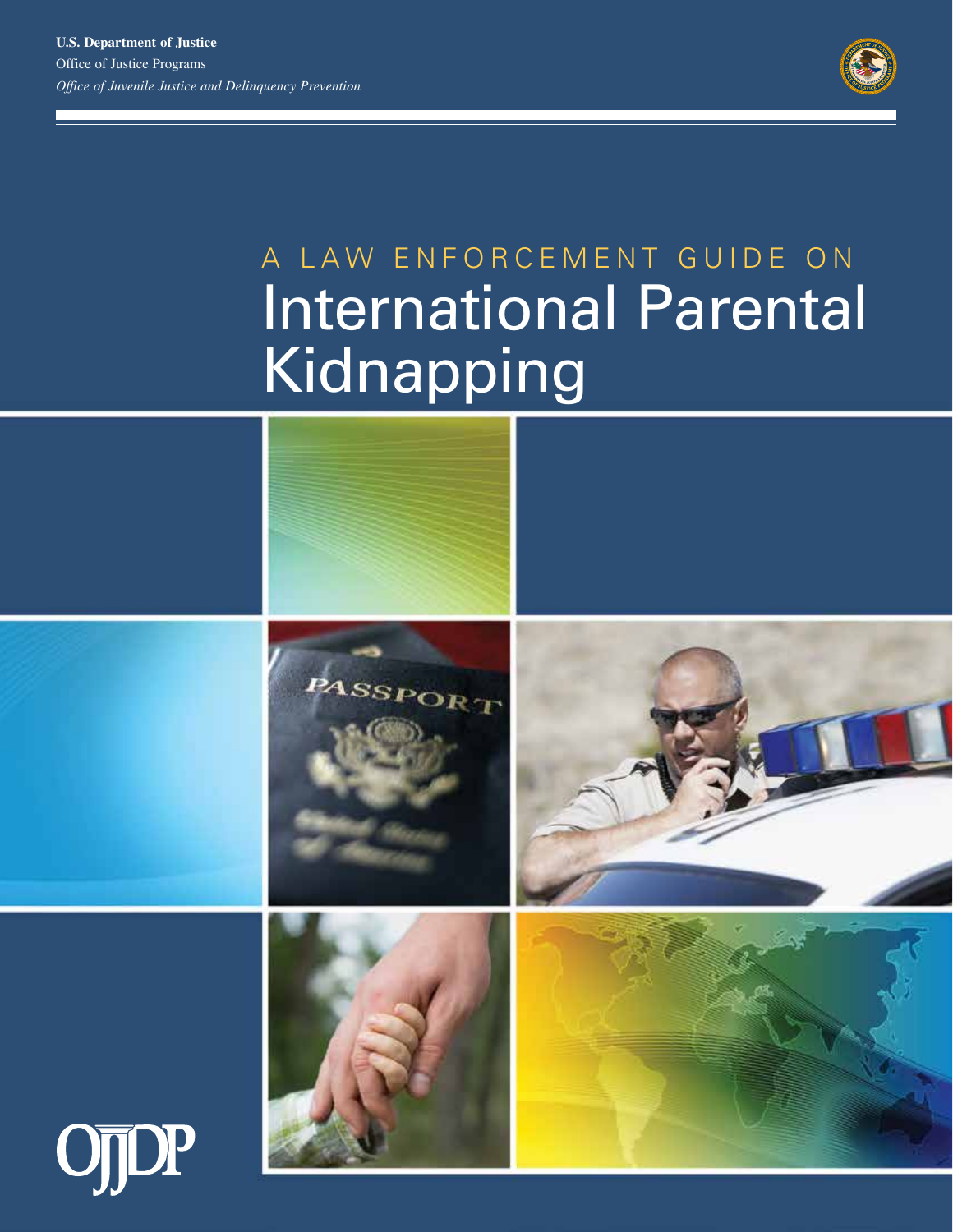**U.S. Department of Justice Office of Justice Programs**  810 Seventh Street NW. Washington, DC 20531

#### **Caren Harp**

*Administrator*  Office of Juvenile Justice and Delinquency Prevention

#### **Office of Justice Programs**

Building Solutions • Supporting Communities • Advancing Justice *[ojp.gov](http://ojp.gov)* 

#### **Office of Juvenile Justice and Delinquency Prevention**

Enhancing Safety • Ensuring Accountability • Empowering Youth *[ojjdp.gov](http://www.ojjdp.gov)* 

Photos used in this report: Copyright © 2018 Shutterstock.

The Office of Juvenile Justice and Delinquency Prevention is a component of the Office of Justice Programs, which also includes the Bureau of Justice Assistance; the Bureau of Justice Statistics; the National Institute of Justice; the Office for Victims of Crime; and the Office of Sex Offender Sentencing, Monitoring, Apprehending, Registering, and Tracking.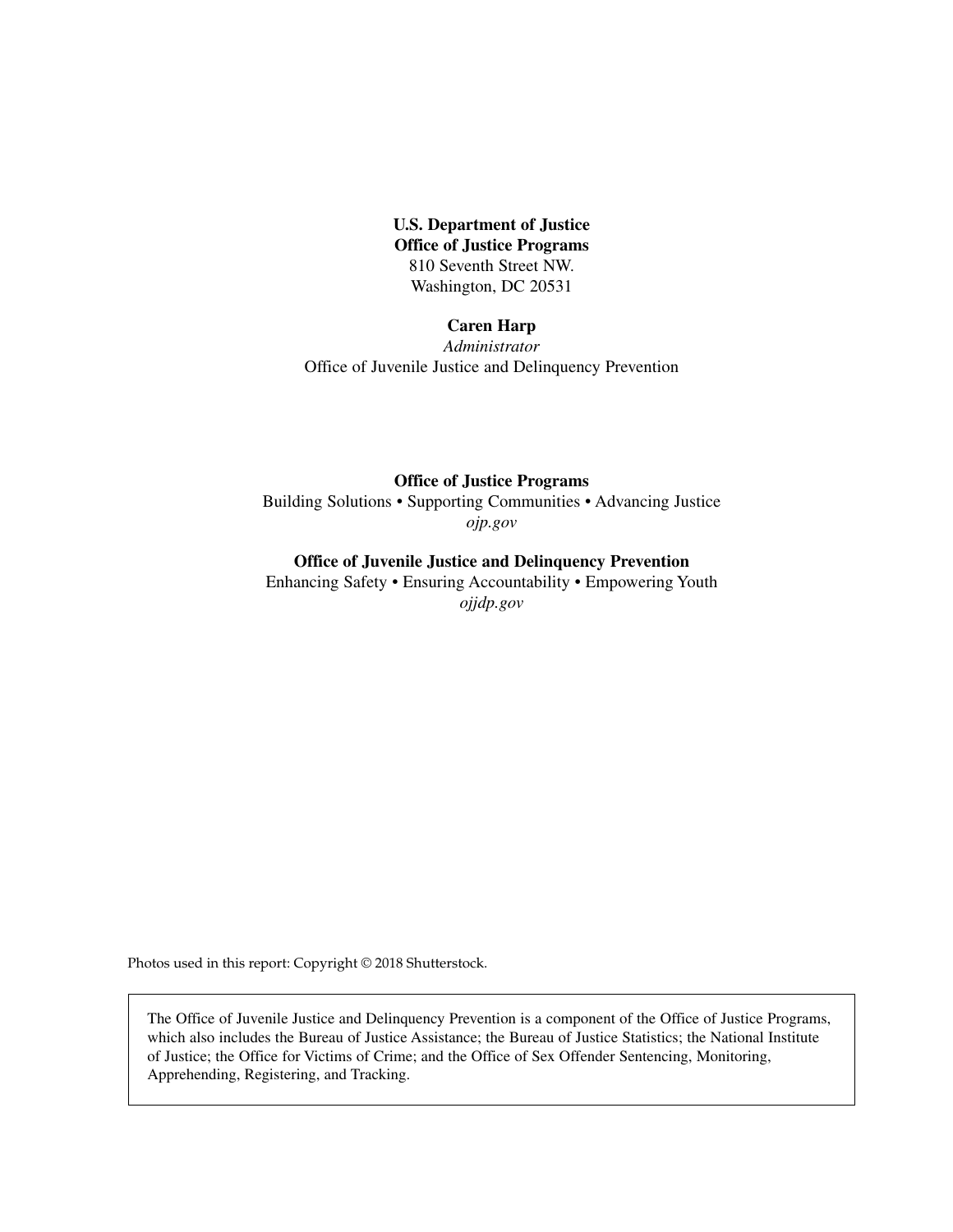# A LAW ENFORCEMENT GUIDE ON **International Parental** Kidnapping

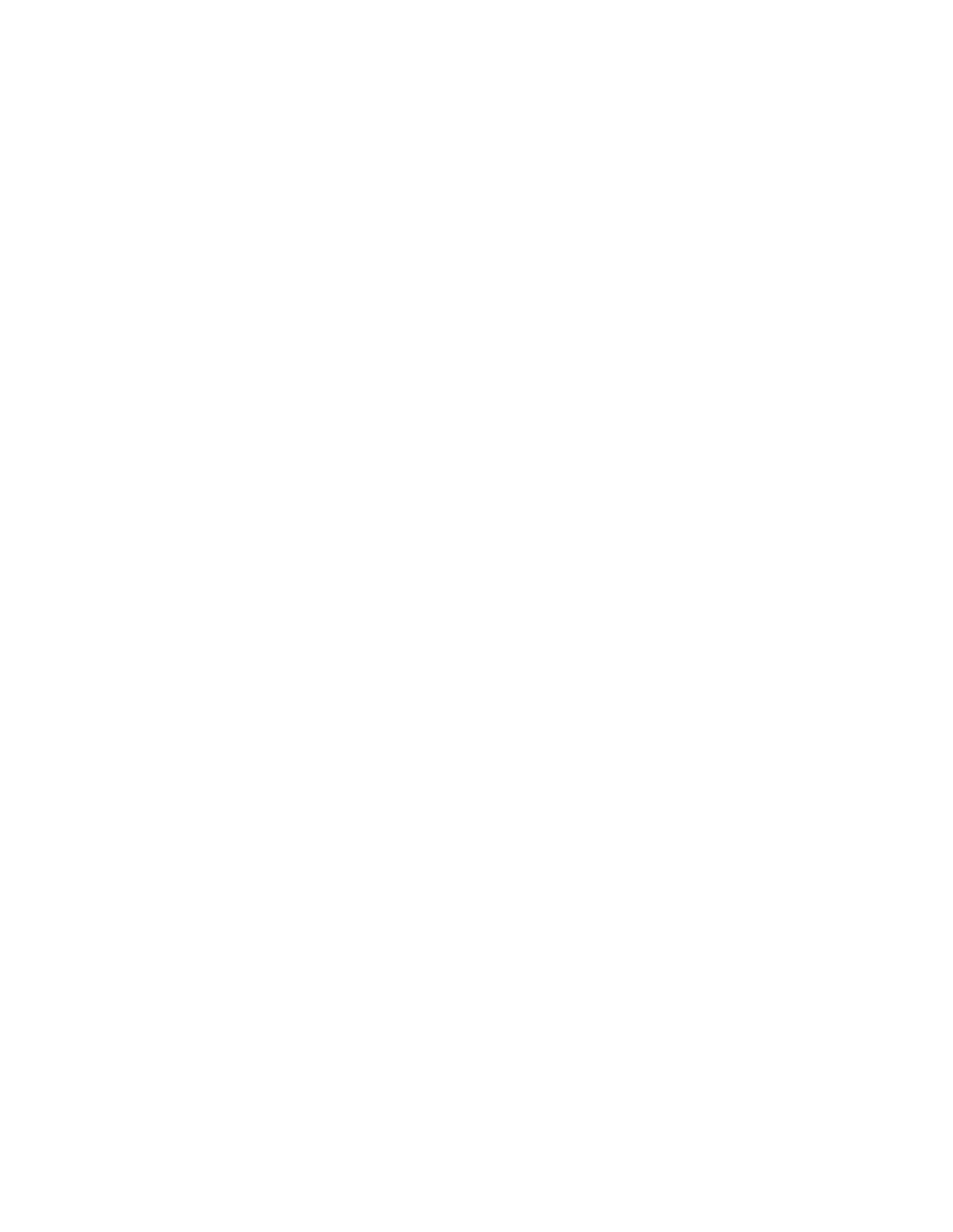## <span id="page-4-0"></span>Foreword



 $\begin{bmatrix} 1 \\ 1 \\ 0 \\ 0 \end{bmatrix}$ nternational parental kidnappings know neither boundaries nor borders. Children are wrongfully taken daily—often by a family member. When a child is wrongfully taken to or wrongfully retained in a foreign country, the obstacles of dissimilar legal systems, increased time constraints, international boundaries, and language barriers complicate efforts to return a child home safely.

Although international parental kidnapping cases present formidable challenges, they can be lessened when law enforcement actions are timely and informed. Access to the necessary information and resources is critical. This guide provides law enforcement with the information they need to work effectively with parents to locate and reconnect with their children and to investigate and prosecute criminal offenders.

This guide is for local, state, and federal law enforcement officers who are called upon to respond to the unlawful removal or retention of a child outside of the United States. It suggests ways to prevent child kidnapping and discusses the applicable law and legal remedies both as to the return of children and any investigation or prosecution of abducting or retaining parents. The guide describes the role of law enforcement as the initial responder and investigator and offers strategies for the reunification and recovery of children as well as the criminal pursuit of offending parents.

Our hope is that, equipped with this guide, the law enforcement community will have the tools required to protect our children from the dangers of international parental child kidnapping, to reunite the victims of this crime with their families, and to bring offenders to justice.

Caren Harp *Administrator*  Office of Juvenile Justice and Delinquency Prevention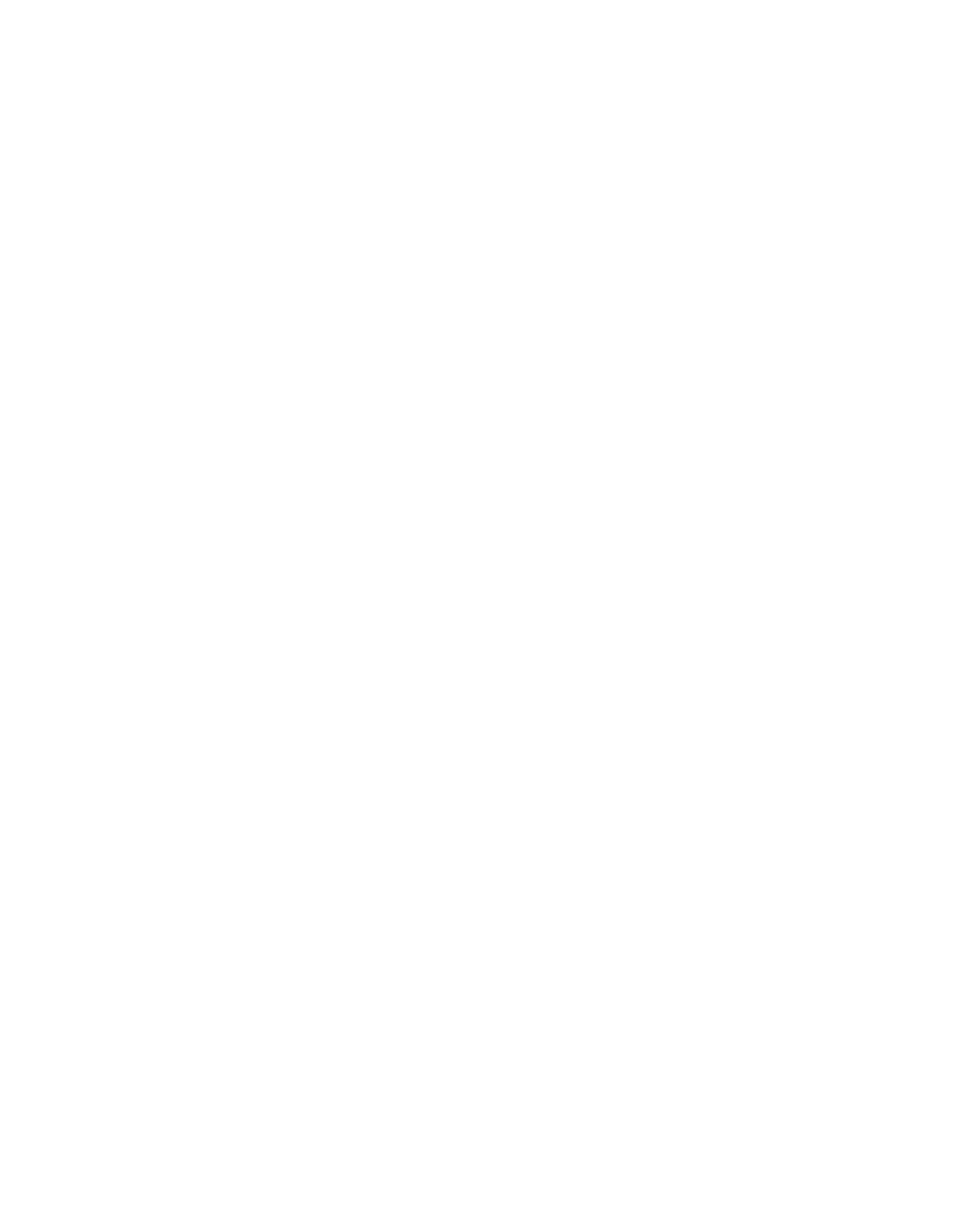## <span id="page-6-0"></span>Acknowledgments



T he Office of Juvenile Justice and Delinquency Prevention (OJJDP) is grateful to the many people who contributed to this guide, especially members of the Federal Agency Task Force on Missing and Exploited Children. OJJDP also wants to thank the many individuals who made significant contributions to the guide by serving on the working group, especially Ann McGahuey and Rush Marburg from the U.S. Department of State Office of Children's Issues; Scott Schelble, Steve Skinner, Ashli-Jade Douglas, and Brian Fagan from the Federal Bureau of Investigation; Maureen Heads and Preston Findlay from the National Center for Missing & Exploited Children; Customs and Border Protection's National Targeting Center; Karin Fojtik from the U.S. Department of Justice Executive Office of U.S. Attorneys; Jennifer Toritto Leonardo from the U.S. Department of Justice Child Exploitation and Obscenity Section; S. Terry Schubert from the U.S. Department of Justice Office of International Affairs; and C. Dean Hinkle and David Koontz from the U.S. Department of Defense.

Because of the working group's commitment to addressing these issues, perseverance in preparing this document, and dedication to the families and agencies that face these difficult issues, this guide will be a resource for law enforcement officers throughout the country.

Special thanks go to the professionals who gave their expertise, energy, and talents to ensure that this document provides law enforcement agencies with the information they need. This includes Helen N. Connelly, Nadia Eley, and Melissa Blasing of Fox Valley Technical College.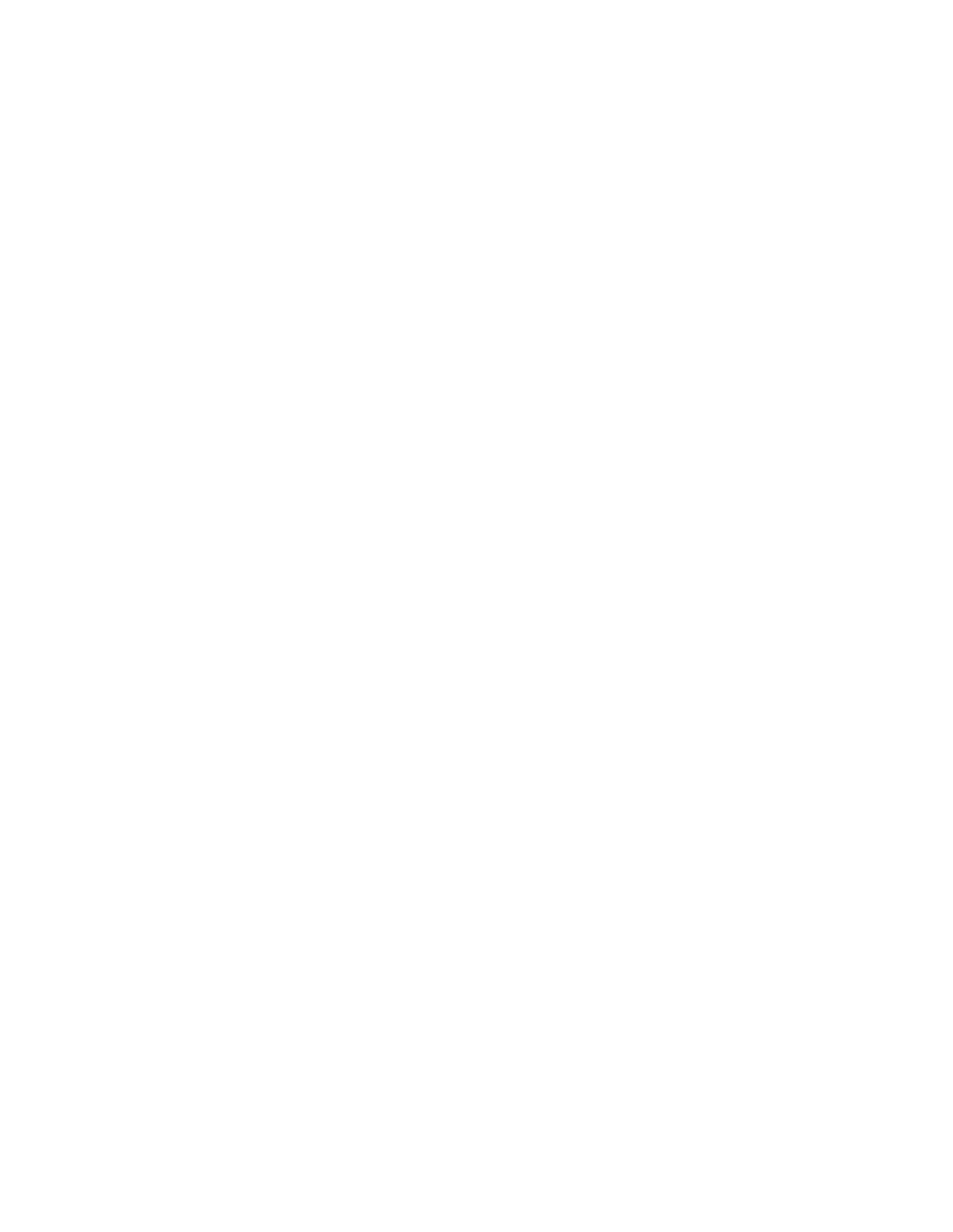## **Contents**



| <b>Chapter 2. Preventing International Parental</b>       |  |
|-----------------------------------------------------------|--|
|                                                           |  |
|                                                           |  |
|                                                           |  |
|                                                           |  |
|                                                           |  |
|                                                           |  |
|                                                           |  |
| Exigent Circumstances: Stopping a Kidnapping or Attempted |  |
| Intercepting the Child and Taking Parent in               |  |
|                                                           |  |
|                                                           |  |
|                                                           |  |
|                                                           |  |
|                                                           |  |
|                                                           |  |
|                                                           |  |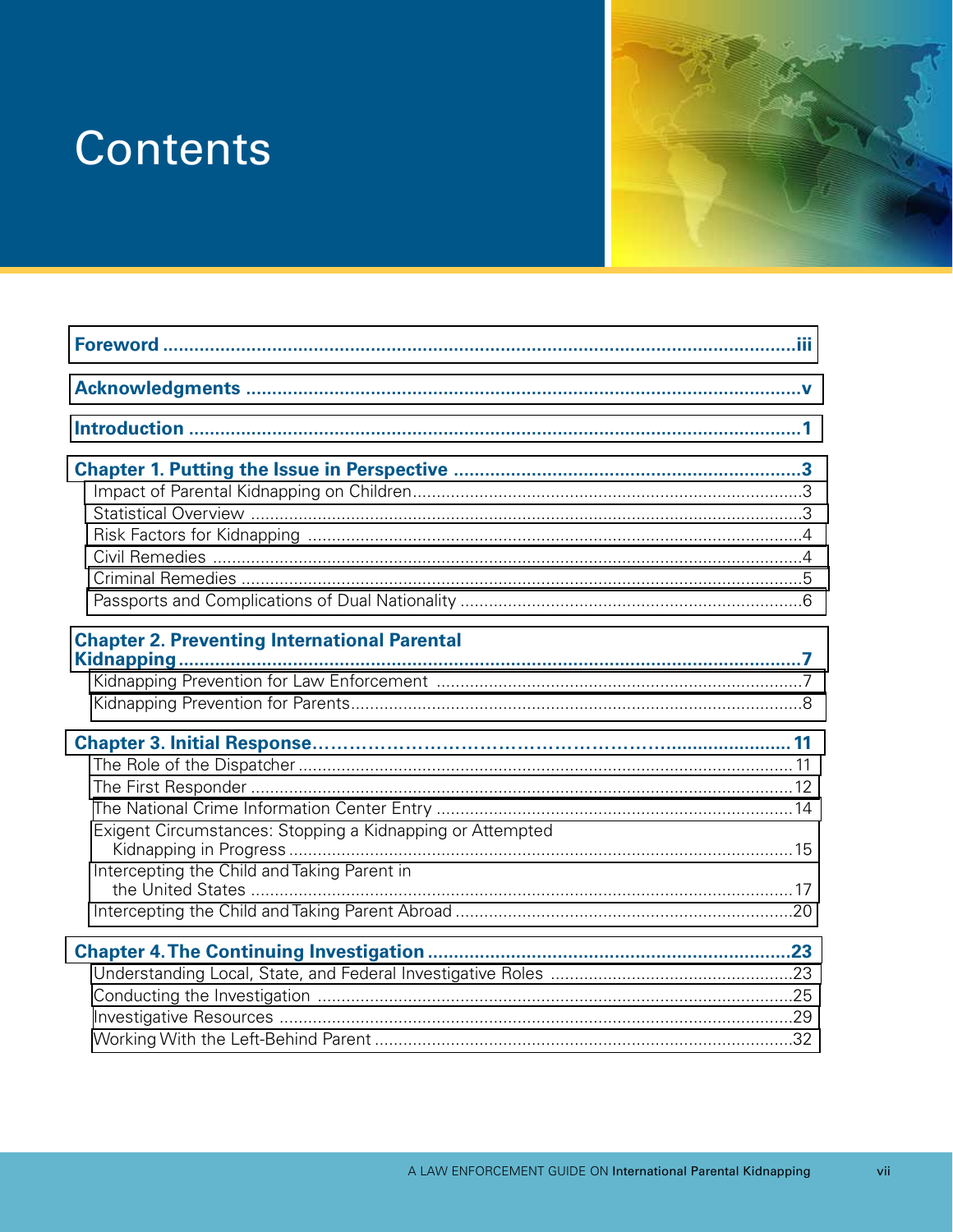| Child Recovery Under the Uniform Child Custody Jurisdiction and |  |
|-----------------------------------------------------------------|--|
|                                                                 |  |
|                                                                 |  |
|                                                                 |  |
|                                                                 |  |
|                                                                 |  |
|                                                                 |  |
|                                                                 |  |
|                                                                 |  |
|                                                                 |  |
|                                                                 |  |
|                                                                 |  |
|                                                                 |  |
|                                                                 |  |
|                                                                 |  |
|                                                                 |  |
|                                                                 |  |
|                                                                 |  |
|                                                                 |  |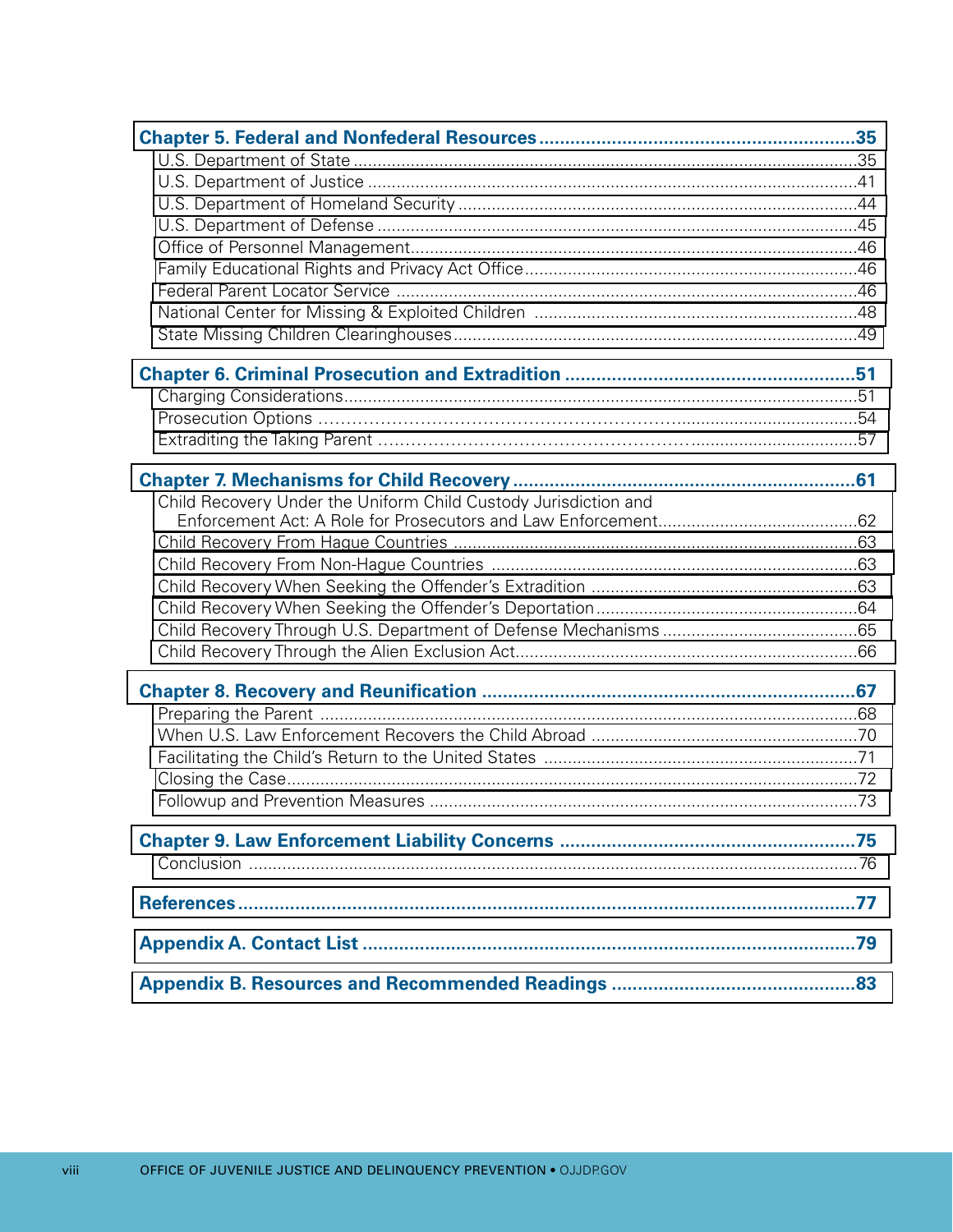## <span id="page-10-0"></span>Introduction



 $\begin{bmatrix} 1 \\ 1 \\ 1 \\ 1 \end{bmatrix}$ nternational parental kidnapping, whether as a result of a parent or other person taking or wrongfully retaining a child with the intent to obstruct the lawful exercise of parental rights, merits the full and timely attention of law enforcement. The child (or children) should be considered to be in danger, especially when the person taking or retaining the child has previously threatened to abduct or harm the child or themselves, or is otherwise unstable. In these cases, the law enforcement responsibility is much broader than the simple act of retrieving the child. Officers, and the agencies they represent, who respond promptly, professionally, and efficiently to reports regarding what many term "family kidnappings" become, in effect, a means of protection for the child (Findlay and Lowery, 2011).

This guide is for local, state, and federal law enforcement authorities who respond to international parental child kidnapping cases. It suggests methods for preventing international child kidnappings by family members; describes the role of law enforcement as the initial responder and investigator; discusses applicable laws, treaties, and legal remedies for child recovery and reunification; and outlines considerations for criminal prosecution and extradition of offenders. The guide covers:

- Risks and effects of the problem, as well as scope and remedies.
- Law enforcement interventions for preventing kidnapping.
- Initial law enforcement response.
- Interdiction: How to stop a kidnapping in progress.
- The continuing investigation in the United States and abroad.
- Federal resources that can aid in the investigation.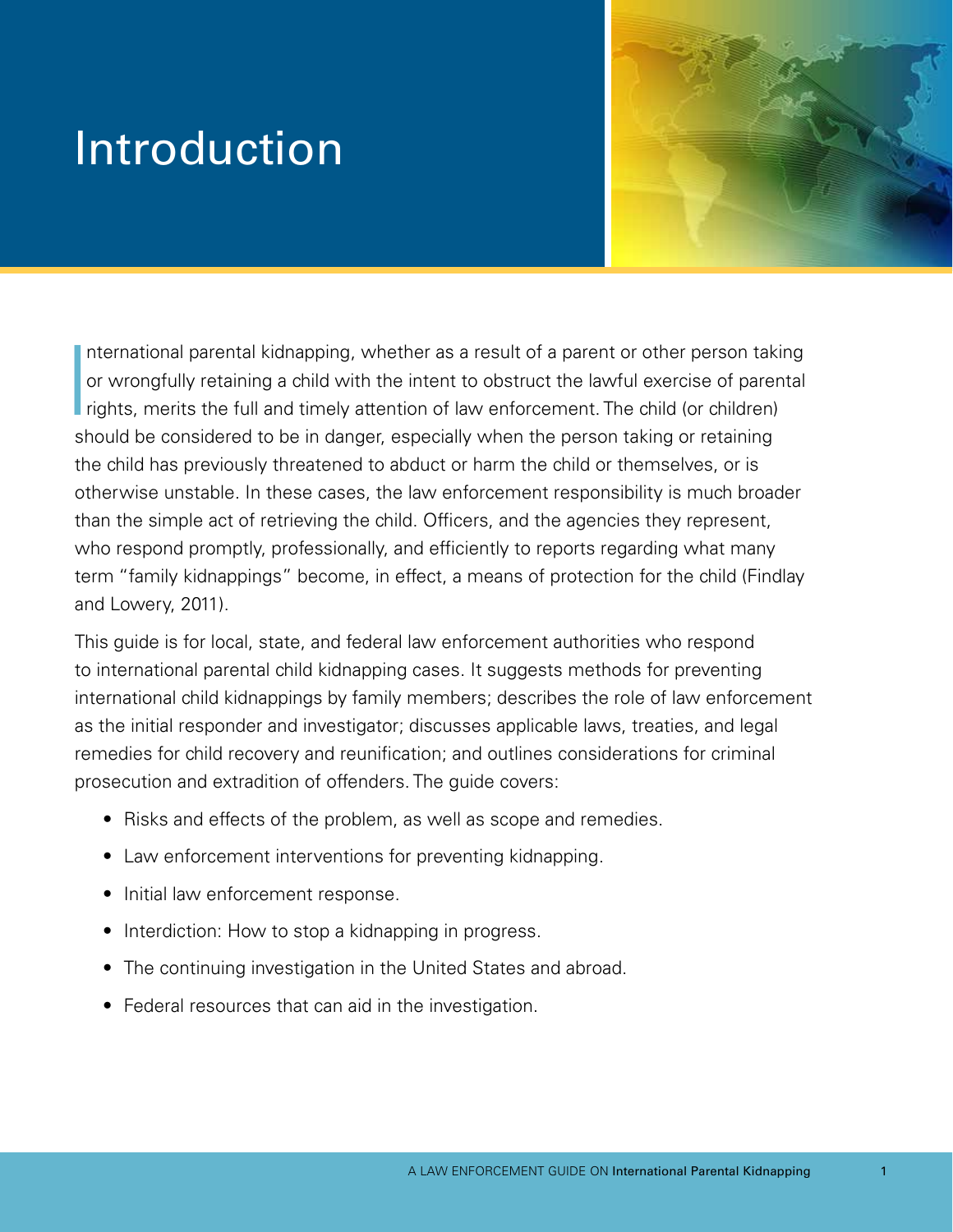- Criminal charging options.
- Extradition.
- Child recovery mechanisms.
- Reunification and recovery.
- Law enforcement liability concerns.

Before coordinating an investigation, it is critical to identify federal and state resources. Doing so prepares law enforcement to respond effectively to international parental kidnapping cases.

### **Introduction to the Terminology**

Many names are given to the act of any person taking, retaining, or concealing a child and crossing international borders or trying to obstruct another parent's rights, including physical custody or visitation rights. Throughout the guide, the term "parent" includes parents, guardians, other family members, or other persons with parental rights.

The term "abduction" encompasses the taking or retaining of a child after a permitted visit, according to the Hague Convention on the Civil Aspects of International Child Abduction (also known as the Hague Abduction Convention), which is the primary civil mechanism for achieving the return of children.

Congress created the federal crime of "international parental kidnapping" through the International Parental Kidnapping Crime Act, codified in Title 18, U.S. Code § 1204, which includes both the unlawful removal and retention of a child outside the United States in derogation of another's parental rights. Definitions and terms may vary depending on the applicable state's kidnapping statutes. Other terms used to describe this conduct may include "family abduction," "custodial abduction," or "parental child kidnapping." This guide will use the term "international parental kidnapping" to refer to all such criminal takings or retentions.

Similarly, the labels applied to the persons involved vary depending on the statute being used or the context in which they are being referenced. Common terms include the taking, abducting, or retaining parent or person; and the leftbehind or searching parent.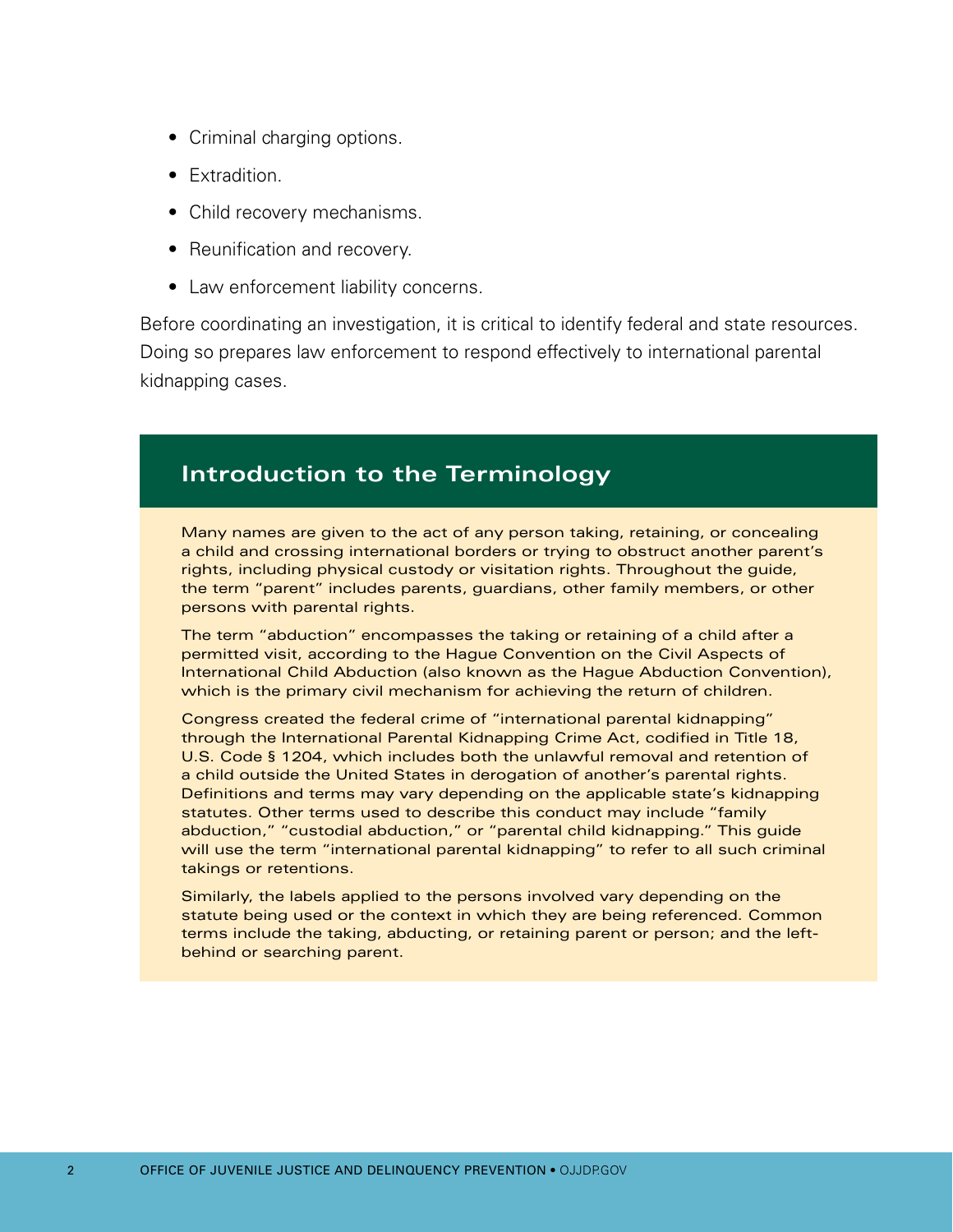## <span id="page-12-0"></span>Chapter 1. Putting the Issue in Perspective



*What Is the Impact of Wrongfully Removing or Retaining a Child, Why Do Parents Wrongfully Take Their Children, and What Civil and Criminal Remedies Are Available To Address the Problem?* 

## **Impact of Parental Kidnapping on Children**

International parental kidnapping can have serious emotional, psychological, and even physical consequences for the abducted child. When children are wrongfully taken abroad or kept in another country, they may be initially traumatized by differences in customs and language, movement from place to place, and assumption of a new identity. Over time, the child may be forced to adapt to a completely new culture, language, and school environment. Completely separated from familiar friends and extended family, abducted children may suffer a sense of isolation or develop an unhealthy bond with the taking parent. The child also may develop a skewed perspective on one or both parents based on the influence of the abducting parent.

## **Statistical Overview**

The U.S. Department of State, Bureau of Consular Affairs, Office of Children's Issues maintains [statistics](https://travel.state.gov/content/travel/en/International-Parental-Child-Abduction/for-providers/legal-reports-and-data.html) on reported international parental child abduction cases. This information is available through its ["Data"](https://travel.state.gov/content/travel/en/International-Parental-Child-Abduction/for-providers/legal-reports-and-data/data.html) webpage. Go to [www.travel.state.gov](http://www.travel.state.gov), select the "International Parental Child Abduction" tab and then the "Legal Information" tab. In the left menu bar, click on "Reports and Data" and select "Data."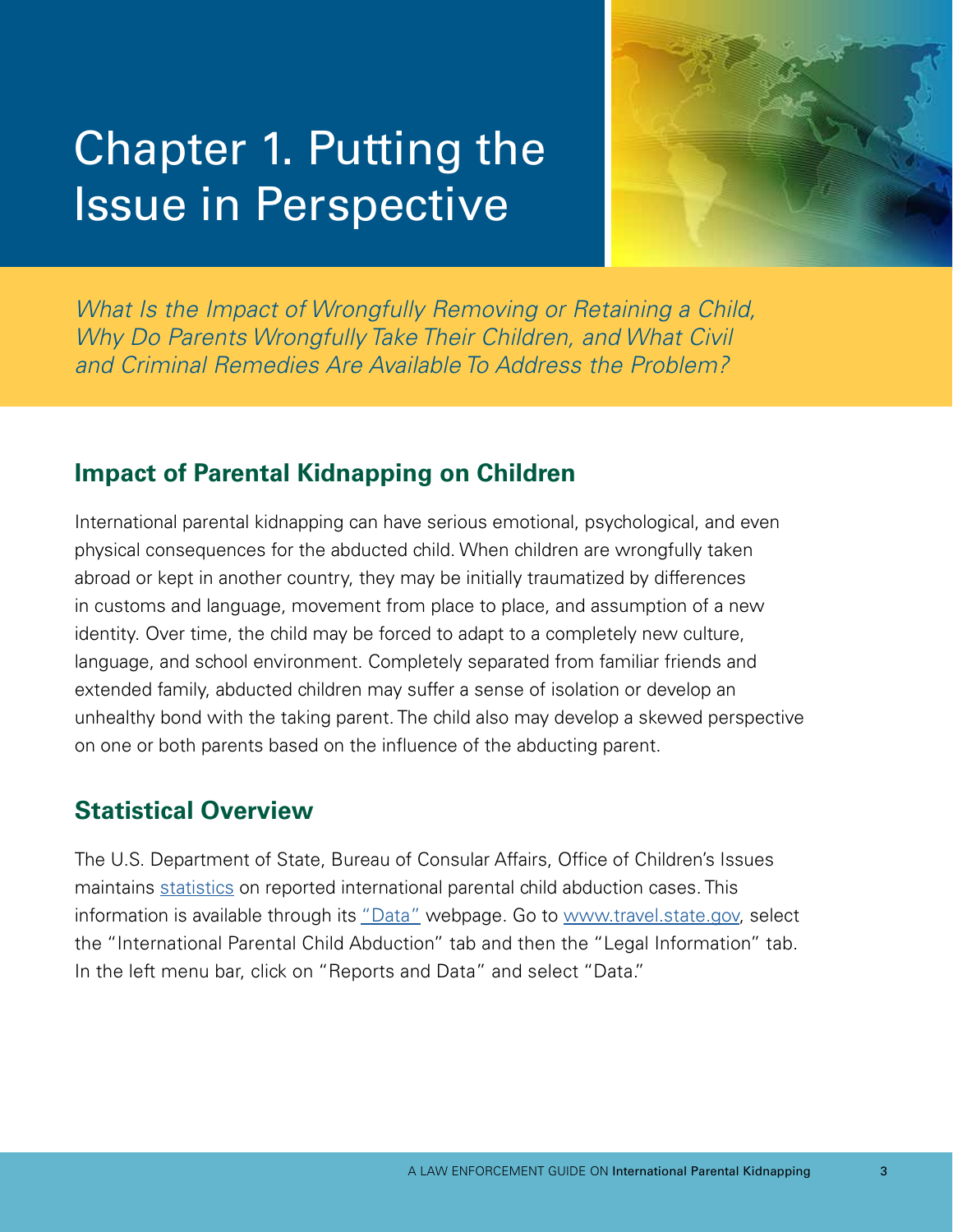## <span id="page-13-0"></span>**Wrongful Parental Kidnapping Risk Factors**

A wrongful parental kidnapping is more likely to occur if a parent has:

- Previously taken or threatened to take the child.
- No strong ties to the child's current place of residence.
- Strong ties to a foreign country.
- A strong support network of family or friends elsewhere.
- No regular job, especially when coupled with financial independence or the ability to easily earn a living anywhere.
- Engaged in planning activities, such as quitting a job, selling

a home, terminating a lease, closing bank accounts or liquidating other assets, hiding or destroying documents, applying for passport books or passport cards, or requesting copies of the child's school records or birth certificate.

- • A history of marital instability, lack of cooperation with the other parent, domestic violence, or child abuse.
- A criminal arrest record.

Source: Girdner, L., and Johnston, J. 2000. *Prevention of Family Abduction Through Early Identification of Risk Factors.* Bulletin. Washington, DC: U.S. Department of Justice, Office of Justice Programs, Office of Juvenile Justice and Delinquency Prevention.

## **Risk Factors for Kidnapping**

Some factors are known to increase the likelihood of a parental child kidnapping; however, parental child kidnapping cases can be unpredictable. Some parents are engaged in lengthy custody disputes lasting for months or years prior to the wrongful retention or removal of the child. In other cases, parents or family members are blindsided by the wrongful taking of their child. Other parents, and children, may be fleeing an abusive situation.

## **Civil Remedies**

The most important civil remedy available to parents in international parental kidnapping cases is the Hague Convention on the Civil Aspects of International Child Abduction (Hague Abduction Convention), which provides for the prompt return of internationally abducted children to their country of habitual residence. Parents whose children have been wrongfully removed from or retained internationally in a country that is a Hague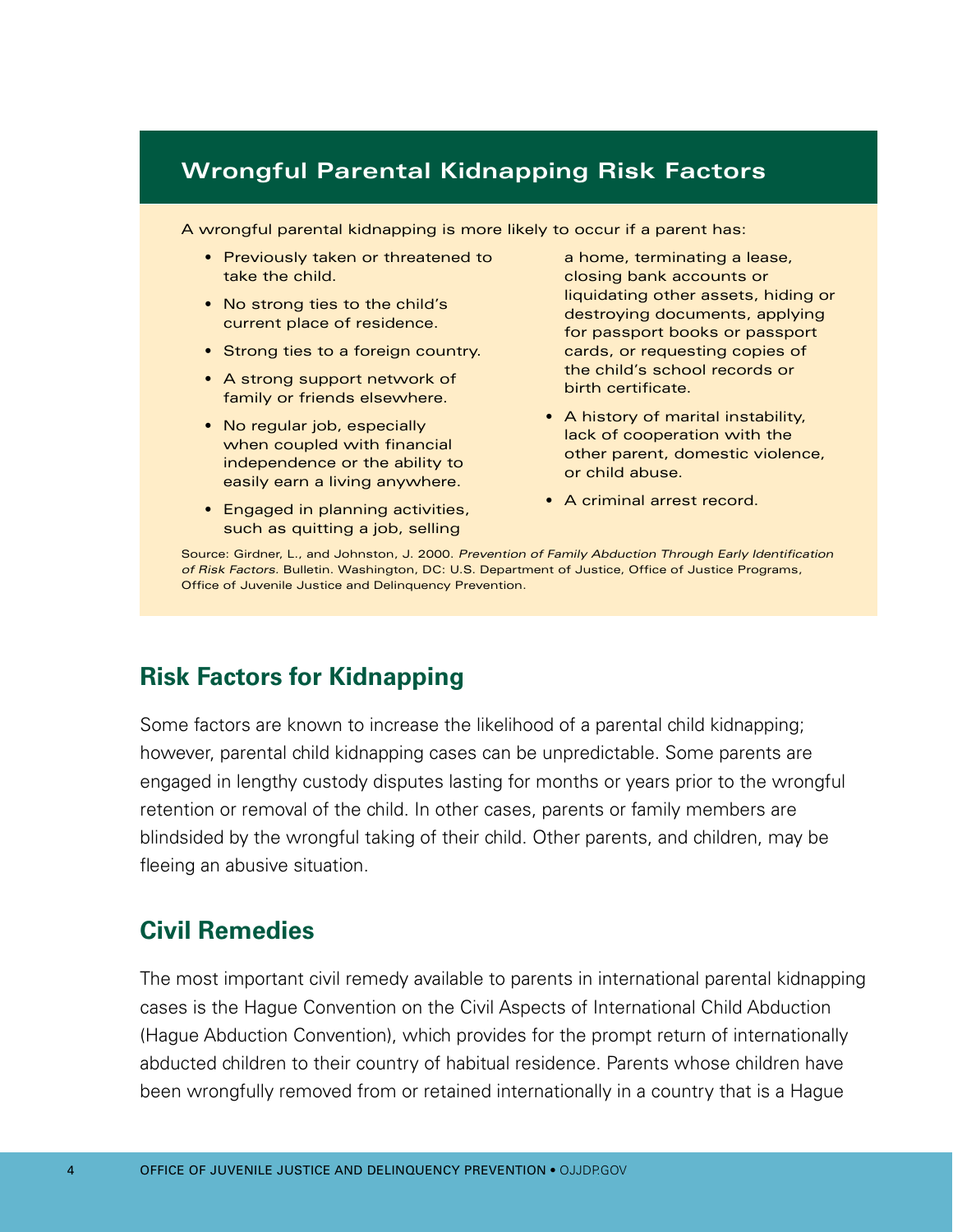<span id="page-14-0"></span>Abduction Convention partner with the United States should immediately contact the U.S. Department of State's Office of Children's Issues and consider seeking the child's return with a Hague application through the office, which operates 24 hours a day. See appendix A for contact information.

Be mindful of timeliness; applications made within 1 year of wrongful retention or removal receive more favorable terms within the Hague Abduction Convention. If the child has been taken to a country that is not a Hague treaty partner of the United States, the left-behind parent is also advised to contact the Office of Children's Issues as soon as possible for assistance. For more information, visit the U.S. Department of State website for an overview of the Hague Abduction Convention and to see a list of treaty [partner countries.](https://travel.state.gov/content/travel/en/International-Parental-Child-Abduction/abductions/hague-abduction-country-list.html) Go to [www.travel.state.gov](http://www.travel.state.gov), choose the "International Parental Child Abduction" tab, click on the "Abductions" tab, and then choose "U.S. Hague Convention Treaty Partners" in the left menu bar.

Parents may obtain custody orders in the United States under applicable statutes, which include the Uniform Child Custody Jurisdiction and Enforcement Act, and may attempt to enforce these orders in foreign courts. However, some foreign courts, particularly those outside of the Hague Abduction Convention, may not have a process for recognizing and/ or enforcing a U.S. custody agreement.

State prosecutors and law enforcement in numerous states have civil statutory authority to locate and recover children wrongfully taken by their parents. The Uniform Child Custody Jurisdiction and Enforcement Act, in particular, gives state prosecutors (or other designated public officials) civil statutory authority to take any lawful action—including instituting a civil proceeding—to locate a child, facilitate a child's return, or enforce a child custody determination. State prosecutors have discretion to decide how to proceed in a particular parental kidnapping case. They may pursue civil or criminal remedies or both simultaneously. They act on behalf of the court and do not represent any party.

## **Criminal Remedies**

Parental kidnapping is a crime in every state, and each state has circumstances under which it is charged as a felony. Title 18, U.S. Code § 1204—enacted as part of the International Parental Kidnapping Crime Act—also makes it a federal offense to remove or retain a child outside of the United States with intent to obstruct the lawful exercise of parental rights.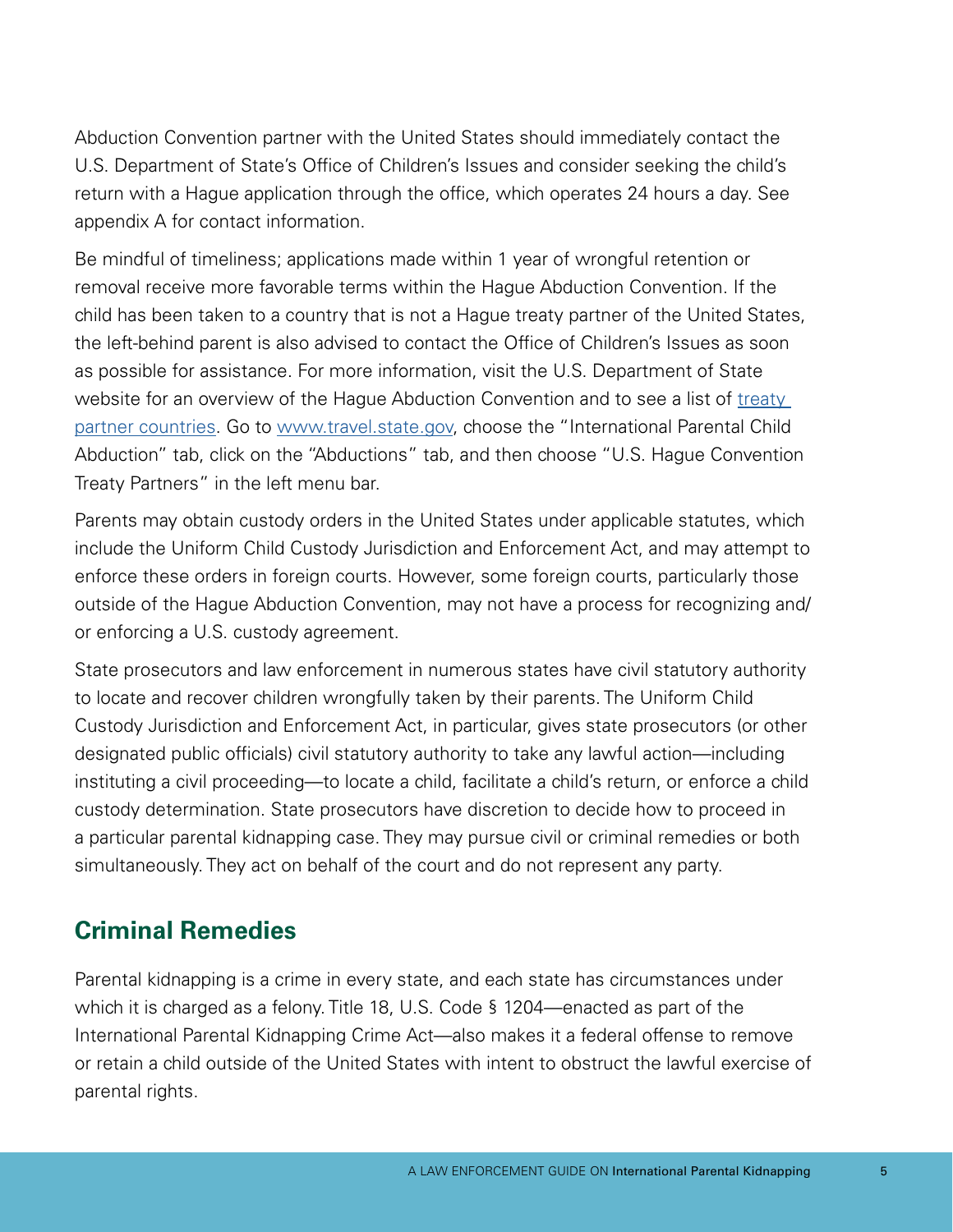## <span id="page-15-0"></span>**Passports and Complications of Dual Nationality**

Awareness is the first line of defense in an international parental kidnapping. Law enforcement can take the following steps to prepare to respond to potential international kidnapping cases:

- Become familiar with international travel, passport requirements, and passport revocation procedures for adults and minors.
- Be aware of dual nationality issues (see the subsection below for more information).
- Institute training programs for officers on pertinent state and federal laws.
- Ensure that departmental procedures for handling these types of cases are in place.

Refer parents with prevention-related questions about passport access to the Office of Children's Issues' ["Prevention Tips"](https://travel.state.gov/content/travel/en/International-Parental-Child-Abduction/prevention/prevention-tips.html) webpage. Go to [www.travel.state.gov,](http://www.travel.state.gov) select the "International Parental Child Abduction" tab and then the "Prevention" tab. In the left menu bar, select "Prevention Tips."

### **Passports**

Local, state, and federal law enforcement may be able to coordinate with the Legal Affairs Division and Law Enforcement Liaison of the U.S. Department of State's Office of Passport Services to limit a taking parent's movements. This office denies or revokes U.S. passports in accordance with federal regulations (see 22 C.F.R. §§ 51.60–51.62). Procedures for requesting revocation and other [passport actions](https://travel.state.gov/content/travel/en/passports/legal-matters.html) are available on the U.S. Department of State website. Go to [www.travel.state.gov](http://www.travel.state.gov), select the "U.S. Passports" tab and then the "Legal Matters" tab. For additional discussion on passport revocation, see chapter 5: Federal and Nonfederal Resources.

### **Complications of Dual Nationality**

Unique issues surround dual nationality. The concept of dual nationality means that a person is a citizen of two countries at the same time. Each country has its own citizenship laws based on its own policies. Persons may have dual nationality automatically because of countries' differing laws rather than by choice. For example, a child born in a foreign country to parents who are U.S. citizens may be a citizen of both the United States and the country of birth and may be subject to the laws of that country. For more information, see the Office of Children's Issues' ["Dual Nationality"](https://travel.state.gov/content/dam/childabduction/dual_nationality.pdf) fact sheet at www.travel.state.gov/ [content/dam/childabduction/dual\\_nationality.pdf.](http://www.travel.state.gov/content/dam/childabduction/dual_nationality.pdf)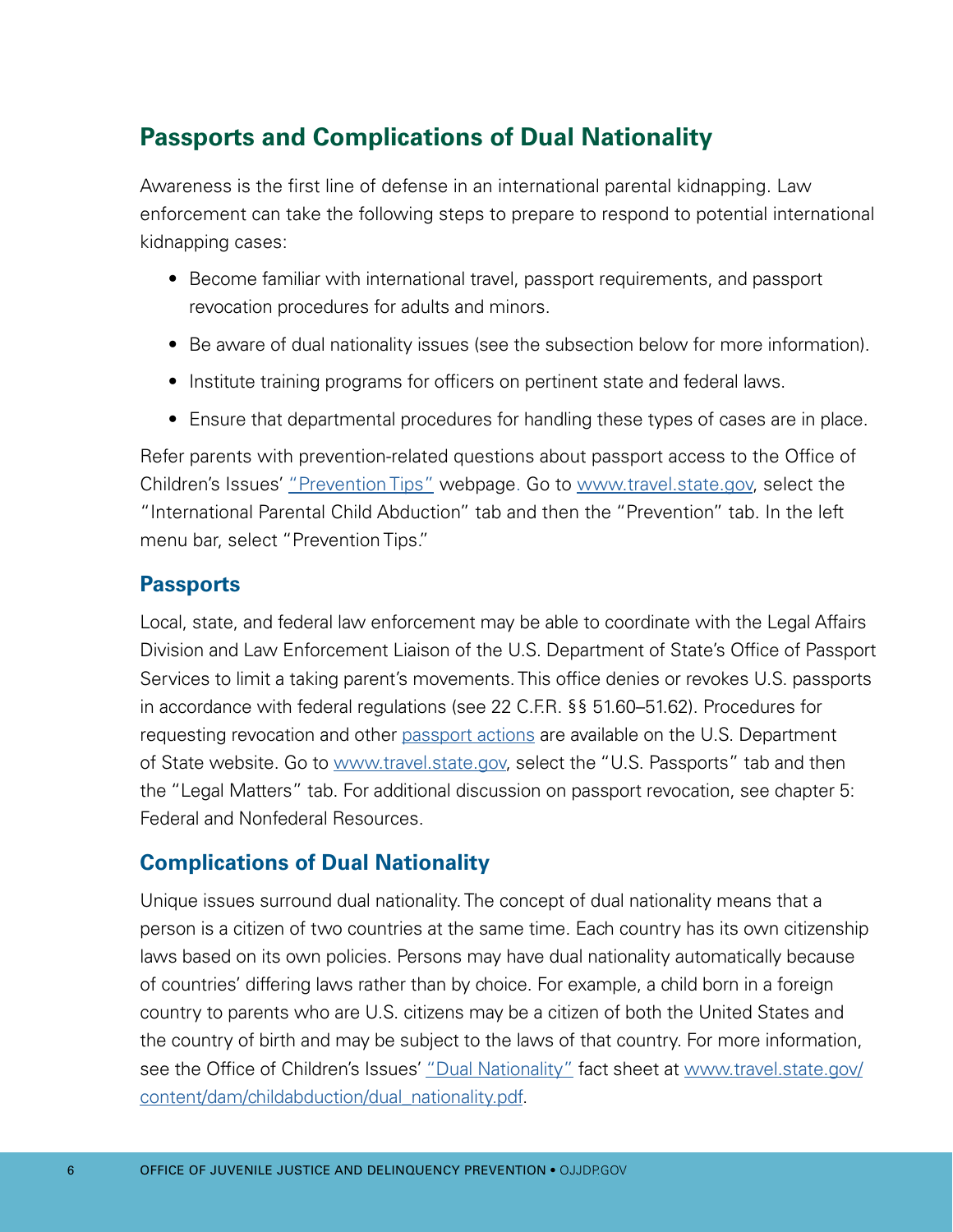# <span id="page-16-0"></span>Chapter 2. Preventing International Parental Kidnapping



*What Can Law Enforcement Do To Prevent International Parental Kidnapping?* 

## **Kidnapping Prevention for Law Enforcement**

It is far easier—and preferable—to prevent an international kidnapping than to resolve one that has already happened. Local, state, and federal law enforcement is in the best position to prevent an international kidnapping: first, by taking a parent's allegations seriously and second, by understanding the law and their authority to intervene.

The risk of an international kidnapping may become known to a law enforcement officer when a concerned parent seeks help. The parent's concerns may be based on specific threats or on suspicious conduct. For law enforcement, the case may originate from a domestic disturbance call.

With timely intervention, law enforcement may prevent an international kidnapping. Early in the investigation, law enforcement agencies should contact the U.S. Department of State's Office of Children's Issues, which will work closely with them and parents to prevent a kidnapping or to stop a kidnapping in progress. For more information about child abduction, see the U.S. Department of State's ["Child Abduction Frequently Asked](https://travel.state.gov/content/travel/en/International-Parental-Child-Abduction/prevention/prevention-faqs.html)  [Questions"](https://travel.state.gov/content/travel/en/International-Parental-Child-Abduction/prevention/prevention-faqs.html) webpage. Go to [www.travel.state.gov,](http://www.travel.state.gov) select the "International Parental Child Abduction" tab and then the "Prevention" tab. Select "Child Abduction Frequently Asked Questions" in the left menu bar. To contact the Office of Children's Issues, visit [www.travel.state.gov](http://www.travel.state.gov), click on the "International Parental Child Abduction" tab and then the "Abductions" tab. Select "Contact Us" in the right menu bar.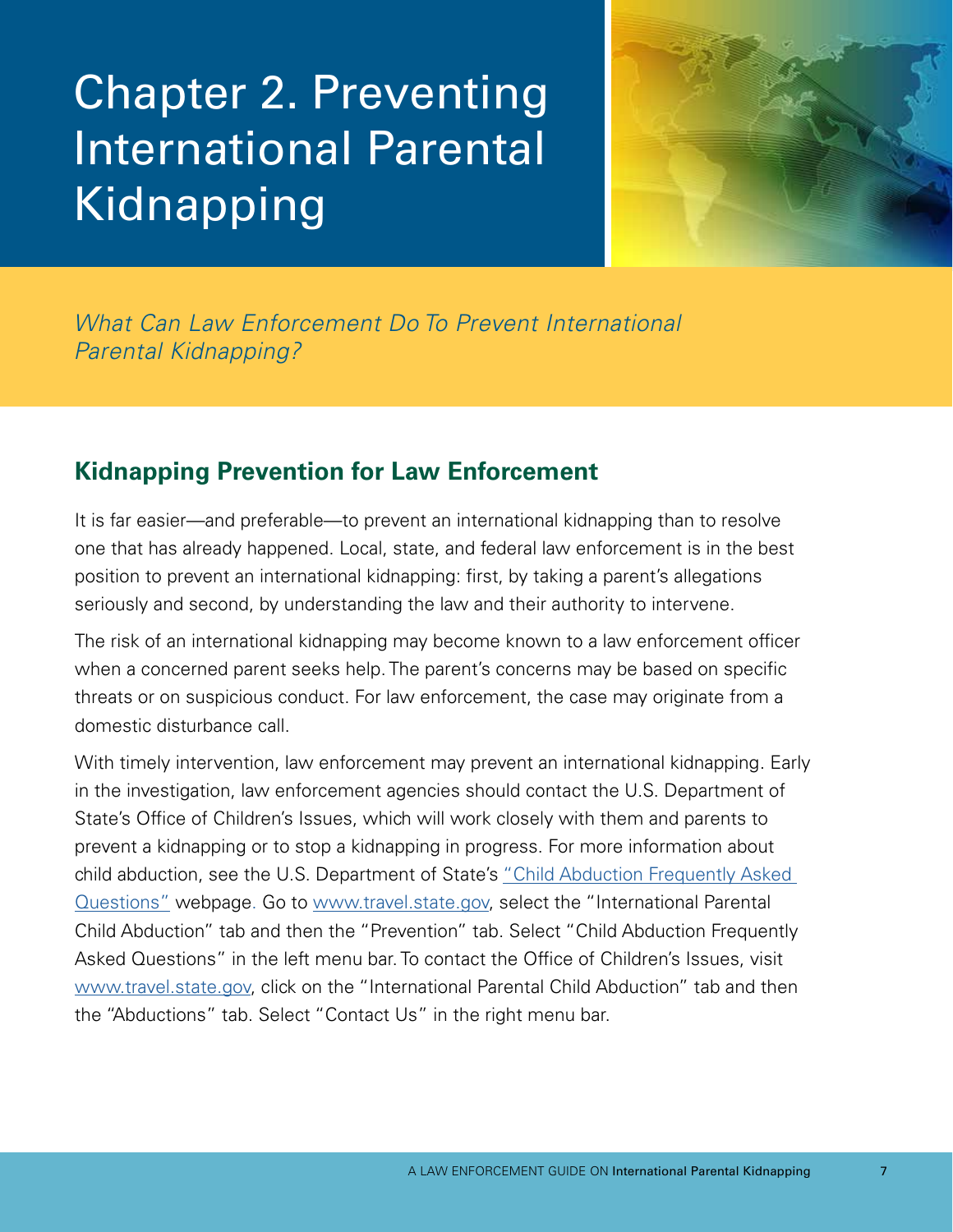<span id="page-17-0"></span>In addition to filing the appropriate charges, officers should do the following:

- Warn the parent who is considering removing or retaining the child of the consequences of their conduct. Kidnapping may result in criminal charges, extradition, prosecution, and jail time. At the very least, a parent who threatens to wrongfully take a child could expect to have their visits with the child reduced or supervised.
- Take threats of taking or retaining a child seriously. Provide the potential leftbehind parent with contact information for local law enforcement. Reaching law enforcement quickly may allow officers to apprehend the taking parent before he or she leaves the country.
- Contact your local port authority law enforcement units. Keep a current list of airport law enforcement personnel and their contact information. Alert port authority personnel about specific children who are at risk of imminent kidnapping. Provide photos and ask law enforcement in airports, bus terminals, or train stations to immediately notify the assigned law enforcement officer if the child is identified at their location.

## **Kidnapping Prevention for Parents**

Educate the potential left-behind parent about steps he or she can take to reduce the risk of kidnapping. Some helpful steps are listed below and throughout this guide.

• Inform the parent that the National Center for Missing & Exploited Children (NCMEC), [www.missingkids.org](http://www.missingkids.org), provides support for families and works in partnership with the U.S. Department of Justice to help law enforcement prevent kidnapping and find missing children. Refer the concerned parent to NCMEC and to the Office of Children's Issues' ["Prevention"](https://travel.state.gov/content/travel/en/International-Parental-Child-Abduction/prevention.html) webpage for guidance on preventing kidnappings and information on the laws of the countries in question. To access the webpage, go to [www.travel.state.gov,](http://www.travel.state.gov) select the "International Parental Child Abduction" tab and then the "Prevention" tab.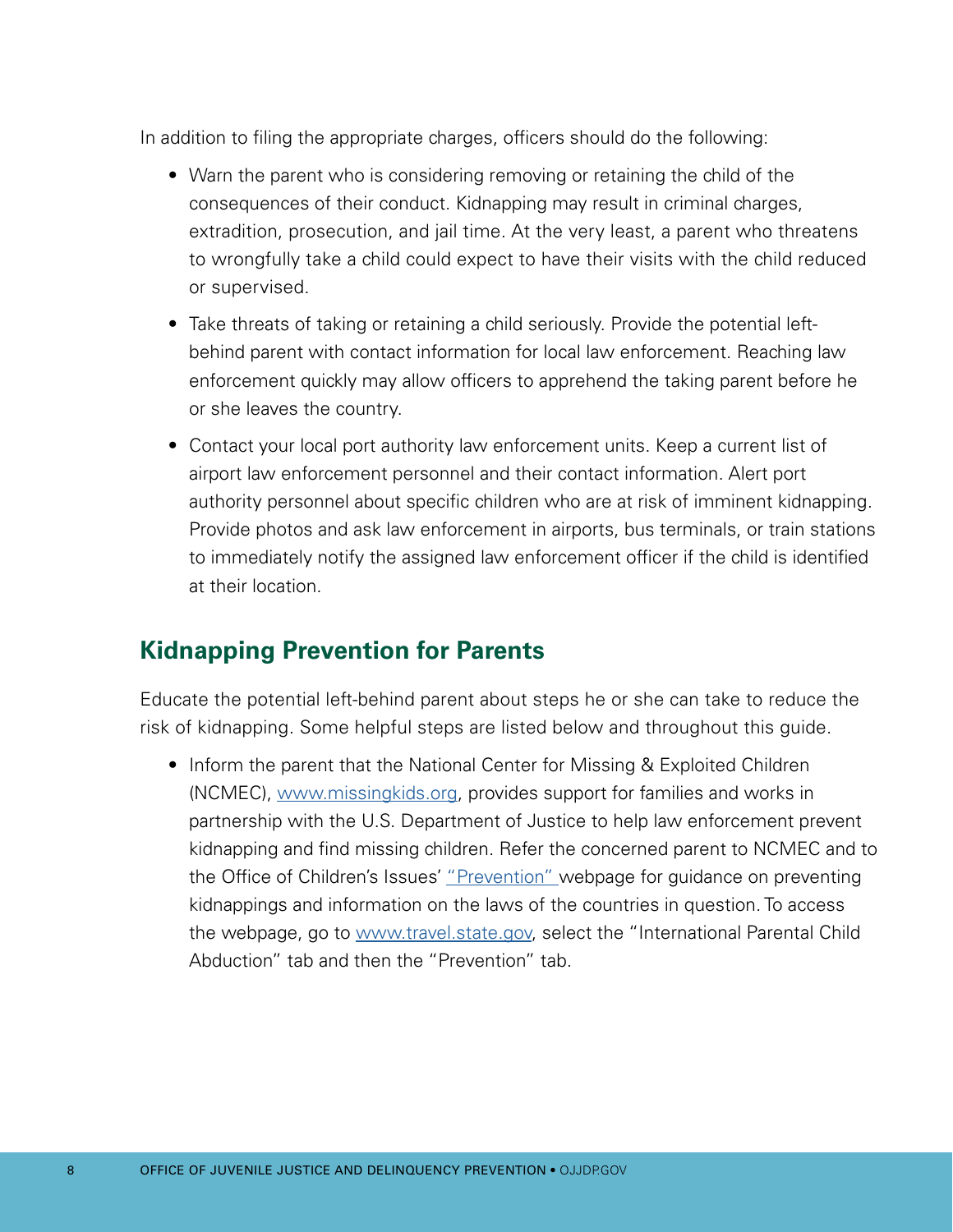- Inform the parent about the [Children's Passport Issuance Alert Program,](https://travel.state.gov/content/travel/en/International-Parental-Child-Abduction/prevention/passport-issuance-alert-program.html) which is one of the U.S. Department of State's most important tools for preventing international parental child kidnapping. The program allows parents to register their U.S. citizen children younger than age 18 in the Department's Passport Lookout System, so that the enrolling parent can be contacted if a passport application is submitted for the enrolled child. Additional information is available in chapter 5: Federal and Nonfederal Resources and on the Office of Children's Issues' website. Go to [www.travel.state.gov](http://www.travel.state.gov), select the "International Parental Child Abduction" tab and then the "Prevention" tab. Click on "Children's Passport Issuance Alert Program" in the left menu bar.
- Tell the parent to teach the child his or her full name, parent's name, telephone number, and how to place a collect call and obtain operator assistance.
- Advise the parent to notify school authorities about the potential for kidnapping and to be sure that the school knows not to release the child to unauthorized persons. The parent should give a copy of his or her custody order to the school principal.
- Suggest that the parent contact an attorney and secure a well-written court order with clear travel guidelines and restrictions.
- Try to ascertain from the parent if the child has dual nationality. If so, suggest that the parent seek assistance from the foreign embassy to prevent issuance of a passport for the child unless both parents approve the request.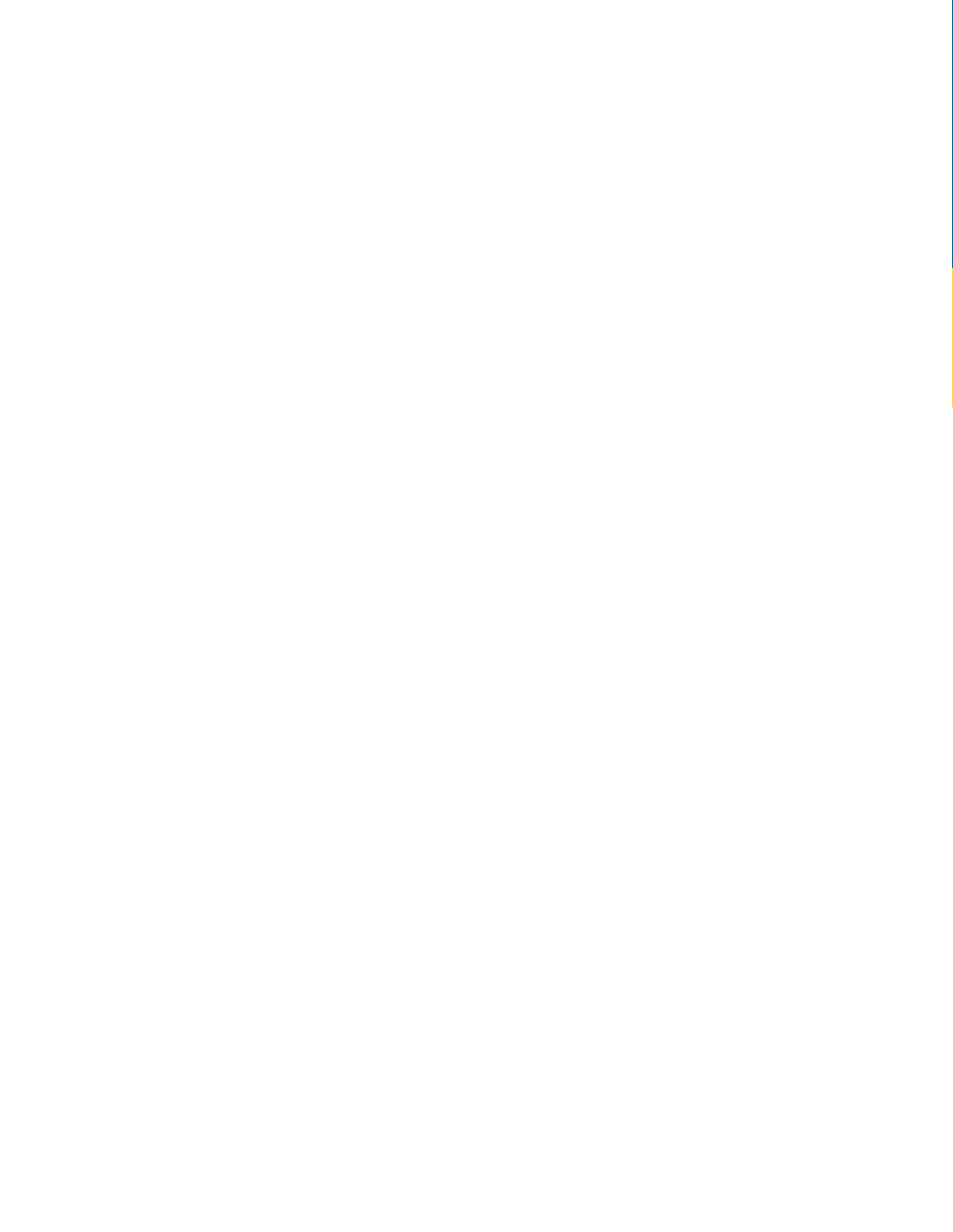## <span id="page-20-0"></span>Chapter 3. Initial Response



*What Are the Critical First Steps Law Enforcement Should Take When a Parental Child Kidnapping Case Is Reported, and What Special Steps Should Be Taken To Stop a Kidnapping In Progress?* 

E very report of a missing child poses potential serious risk to a child and requires an immediate and coordinated response from law enforcement. Often, this initial law enforcement response determines whether a child is recovered quickly and safely. Because international parental child kidnappings pose unique circumstances—such as international treaties, foreign legal systems, and limited jurisdictional authority—a comprehensive and effective initial response is essential to the investigation and may prevent a long-term international kidnapping and the compounding legal complexities that can occur.

## **The Role of the Dispatcher**

When the local law enforcement emergency communications center receives a complaint concerning an abducted child, the dispatcher who takes the phone call should follow the agency's policy and protocols concerning missing children and obtain as much information as possible. In all cases, an officer or deputy should be sent immediately to take a report in person from the left-behind parent (or other complainant). In some circumstances, such as when an international child kidnapping is in progress, an investigator will begin taking action while the initial responding officer is en route to the complainant. If the taking parent can be prevented from leaving the United States, the chances for recovering the child are greatly enhanced.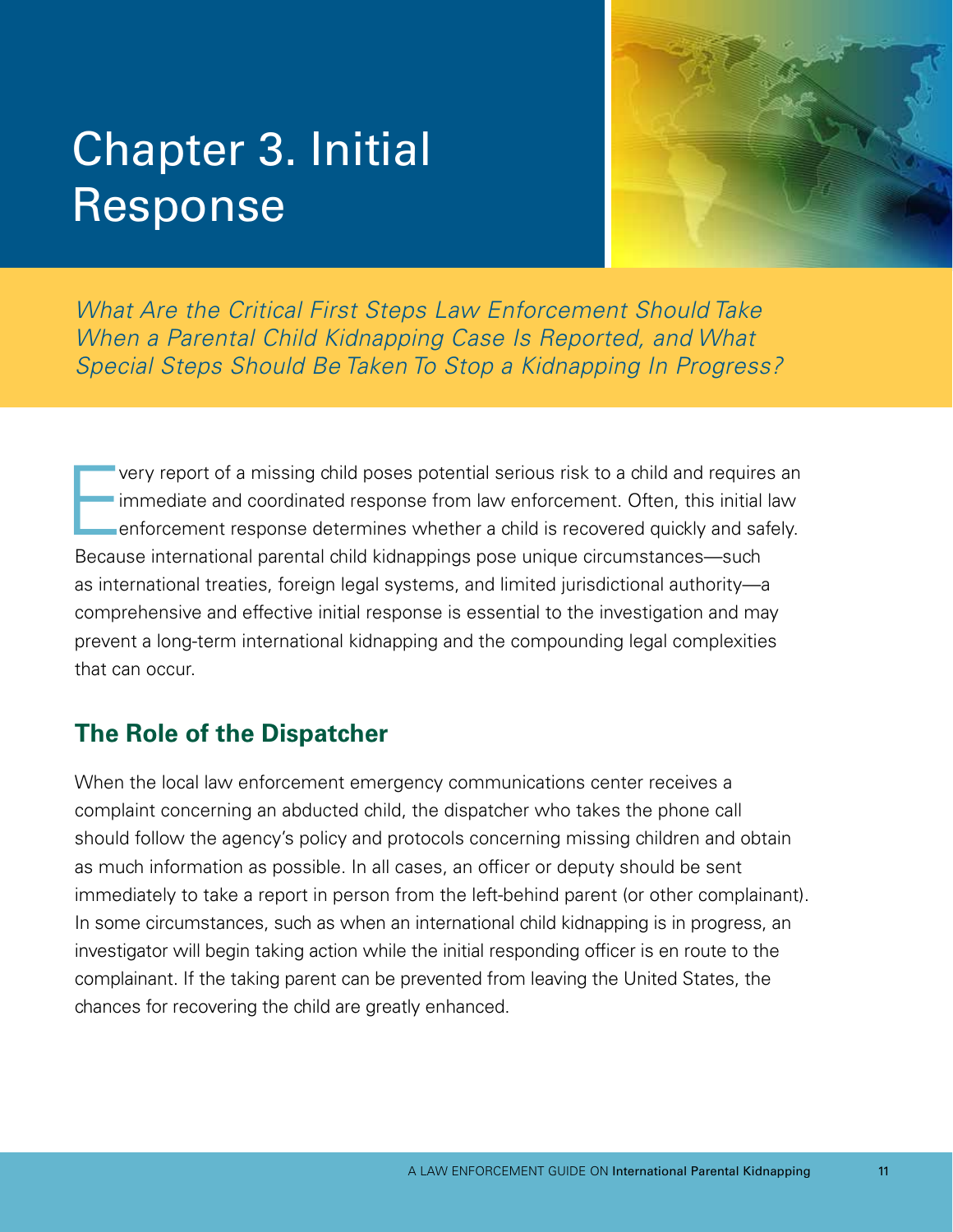<span id="page-21-0"></span>Local law enforcement or the left-behind parent may immediately contact the Federal Bureau of Investigation (FBI)—with its investigative responsibilities for interstate flight and the federal international parental kidnapping crime statute—in any matter involving an attempted parental kidnapping from the United States.

## **The First Responder**

The initial response to a missing child report is the most crucial part of the investigation. It is imperative that appropriate action be taken without delay. Do not assume that a child in the company of either parent is safe. The child could be in imminent danger if either the taking parent or the left-behind parent is believed to have physically or sexually abused the child or to have threatened to kill the child or to commit suicide. The child also may be in danger from the left-behind parent even though the child is not currently with that parent. With timely involvement, law enforcement will be able to assess the source of danger to the child and help secure a safe environment for the child.

Until the child's exact whereabouts are confirmed, law enforcement should not speculate as to whether the child is still in the country or safe, regardless of the suspicions of the reporting parent. After responding to the call and collecting pertinent information, officers should take the following steps to ascertain the child's whereabouts:

- 1. Inquire about the child's last known location and the taking parent's place of residence to establish jurisdiction and the appropriate authorities to determine the need for a joint, coordinated investigation.
- 2. Interview the person who made the initial missing child report. Identify the circumstances of the child's disappearance or kidnapping.
- 3. Thoroughly search the residence, yard, and vehicles at the home to ensure that the child is not hiding or injured somewhere on the premises.
- 4. Obtain information on the taking parent's vehicle, method of transportation, and contact information, including telephone and mobile numbers, e-mail address, and social network accounts.
- 5. Obtain detailed descriptions and recent photographs of the taken child, taking parent, and any possible companions.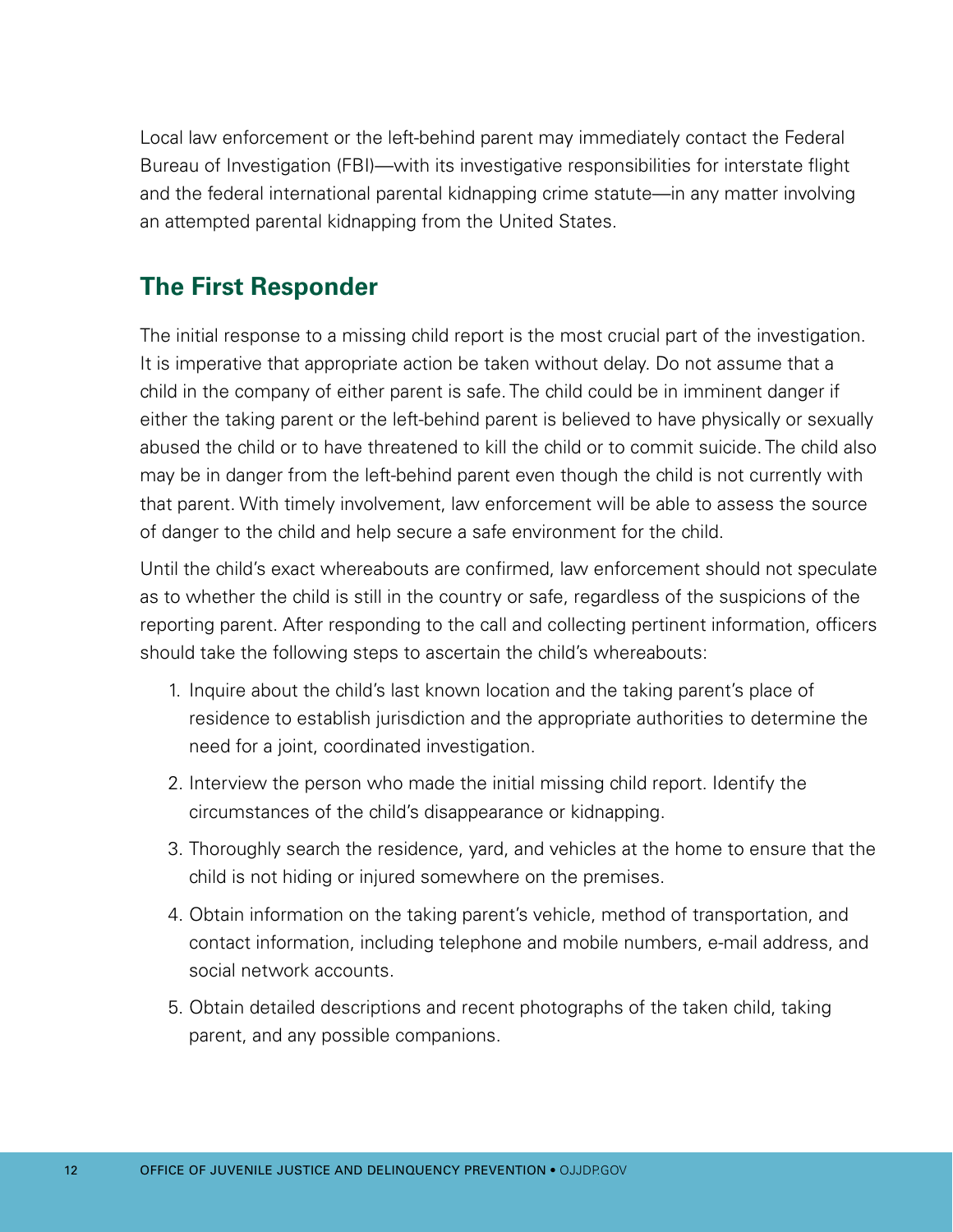### **The Missing Person Report**

Most states have codified the requirements for accepting a missing person report in their jurisdiction. Many require only that the reporting party live in that jurisdiction and that he or she request that a report be made. The originating agency is responsible for the complete preliminary investigation, even if it involves requesting assistance from an agency in another jurisdiction.

Source: Findlay, P., and Lowery, R., eds. 2011. *Missing and Abducted Children: A Law Enforcement Guide to Case Investigation and Program Management.* Fourth ed. Alexandria, VA: National Center for Missing & Exploited Children.

- 6. Inquire about the existence of a custody order. If a custody order exists, verify that the document is valid and that it is the most recent order issued by the court of jurisdiction. Consultation with prosecutors may help this process. You do not need a court order to enter the incident into the National Crime Information Center (NCIC) registry, to seek a child's return under the Hague Abduction Convention, or to bring International Parental Kidnapping Crime Act (IPKCA) charges.
- 7. Enter the missing child information into the NCIC system within 2 hours of when the incident is first reported to law enforcement, as required by the National Child Search Assistance Act of 1990. Neither a custody order nor criminal charges are required to make the entry. Also enter the child's information into state and local crime information system centers. The FBI has concurrent jurisdiction for making NCIC entries in missing child cases and should do so promptly if the FBI is the leftbehind parent's first point of contact.
- 8. Ensure that supporting documents, such as warrant information for the taking parent, civil court orders, and photographs of the child and taking parent, are available in the local agency's communications center or records division.
- 9. Relay BOLO (Be On the Look Out) information to law enforcement agencies statewide for broadcast on all channels. Include descriptions of the child, vehicle, taking parent, and companions.
- 10. Notify the appropriate investigator, detective, agent, or missing person unit specialists.
- 11. Send a patrol unit to the taking parent's house or phone the taking parent to determine what has happened to the child.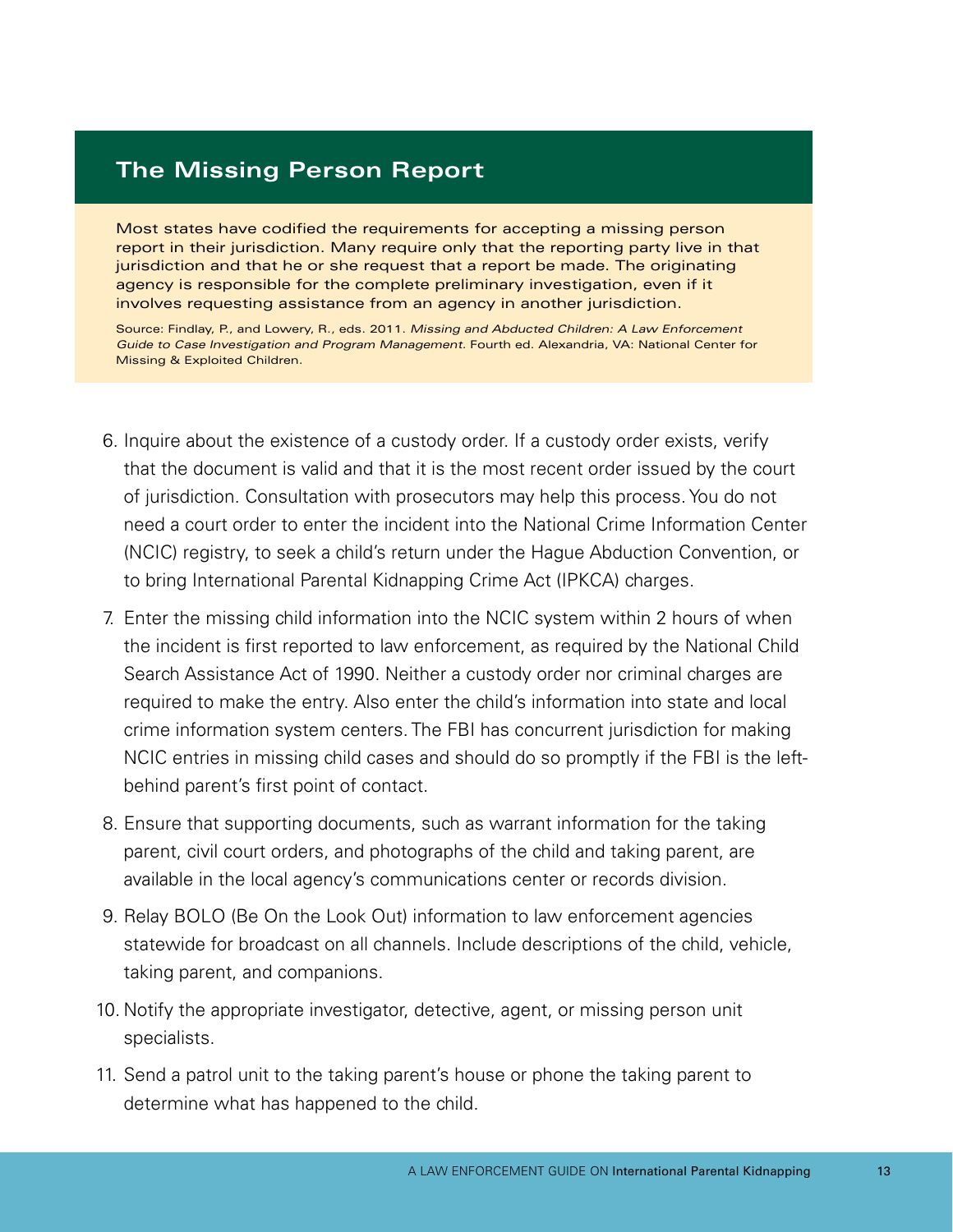- <span id="page-23-0"></span>12. Advise the left-behind parent to call the National Center for Missing & Exploited Children (NCMEC) (800–THE–LOST) and the U.S. Department of State's Office of Children's Issues (888–407–4747) to report a potential kidnapping in progress or a completed kidnapping and seek assistance. Both agencies can be reached 24 hours a day.
- 13. Determine whether the circumstances meet the criteria for issuing an AMBER Alert.

## **The National Crime Information Center Entry**

The removed or retained child's information should be entered into the NCIC Missing Person File (NCIC–MPF) as "Involuntary Missing" (MKE/EMI) or "Endangered" (MKE/EME). Vehicle information and aliases for the taking parent (if applicable) should be included in the supplemental sections of the NCIC field, as these will result in a "hit" if run through NCIC. The taking parent's name may be included as a Person With Information (PWI), which is a supplemental record in the Missing Person record. A Person With Information record should include intelligence related to the taking parent, custodian, legal guardian, or anyone who might have information regarding an abducted child case for which there is no warrant. Ensure that all entries are cross-referenced to one another.

When there is a reasonable indication or suspicion that a child has been taken or is missing under circumstances suggesting foul play or a threat to life, enter the "Child Abduction" (CA) flag in the Missing Person field of the record. The CA flag automatically notifies NCMEC and the FBI's National Center for the Analysis of Violent Crime of the case.

In instances where the child is taken by a noncustodial parent, enter "N" in the Missing Person Circumstances (MPC) field. This denotes "abducted by a noncustodial parent."

If a missing person record is for a child who has been removed from the United States, is known to be in another country, and the issue of return has not been resolved, place the following caveat in the Miscellaneous (MIS) field of the record: "RECORD IS FOR A MISSING CHILD BELIEVED TO BE IN (NAME OF COUNTRY). REFER TO NCIC MANUAL, MISSING PERSON FILE CHAPTER, FOR FURTHER INFORMATION BEFORE PLACING A LOCATE."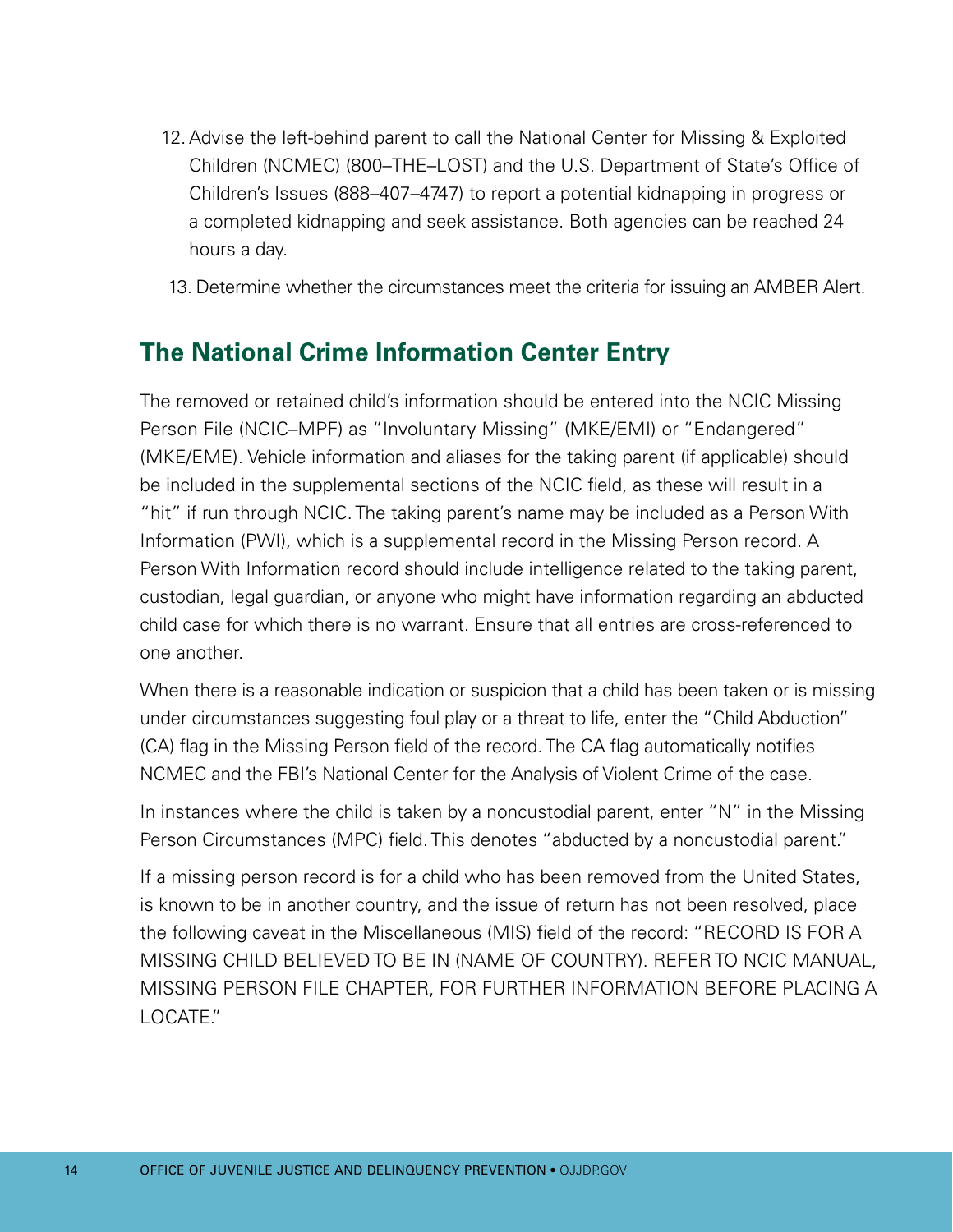## <span id="page-24-0"></span>**Exigent Circumstances: Stopping a Kidnapping or Attempted Kidnapping in Progress**

When a law enforcement agency is notified of a kidnapping in progress, it may be possible to stop the taking parent from leaving the country with the child or to ask the law enforcement authorities in the other country to intercept the taking parent and child at the port of entry. Prompt action is critical. This includes:

- Prompt NCIC entries on the child (Missing Person File) and the taking parent (Wanted Persons File, if there is a warrant), which improves the chances for detection in the United States.
- Prompt contact with the U.S. Department of State's Office of Children's Issues, which coordinates with U.S. Customs and Border Protection (CBP) at the national level, with its Bureau of Diplomatic Security abroad, and with foreign Central Authorities under the Hague Abduction Convention.
- Prompt contact with the Crimes Against Children Special Agent at the local FBI field office to determine how the FBI can assist. The FBI can coordinate with its Legal Attachés abroad and FBI agents who are stationed at airports. A list of local field offices can be found on the FBI's ["Field Offices"](https://www.fbi.gov/contact-us/field-offices) webpage at [www.fbi.gov/contact-us/field-offices](http://www.fbi.gov/contact-us/field-offices).

## **Missing Person Circumstances**

The Missing Person Circumstances (MPC) field is optional and provides additional information about the nature of the disappearance. MPC field categories include:

- Abducted by Noncustodial Parent (N)
- Adult Federally Required Entry (F)
- Runaway (R)
- Abducted by Stranger (S)

Source: National Center for Missing & Exploited Children. 2012. *[Effective Use of the National Crime](http://www.missingkids.org/content/dam/ncmec/en_us/documents/ncicguide.pdf)  [Information Center Database With Missing-Child Incidents: A Reference Guide for Public-Safety](http://www.missingkids.org/content/dam/ncmec/en_us/documents/ncicguide.pdf)  [Telecommunications Personnel.](http://www.missingkids.org/content/dam/ncmec/en_us/documents/ncicguide.pdf)* Washington, DC: U.S. Department of Justice, Office of Justice Programs, Office of Juvenile Justice and Delinquency Prevention.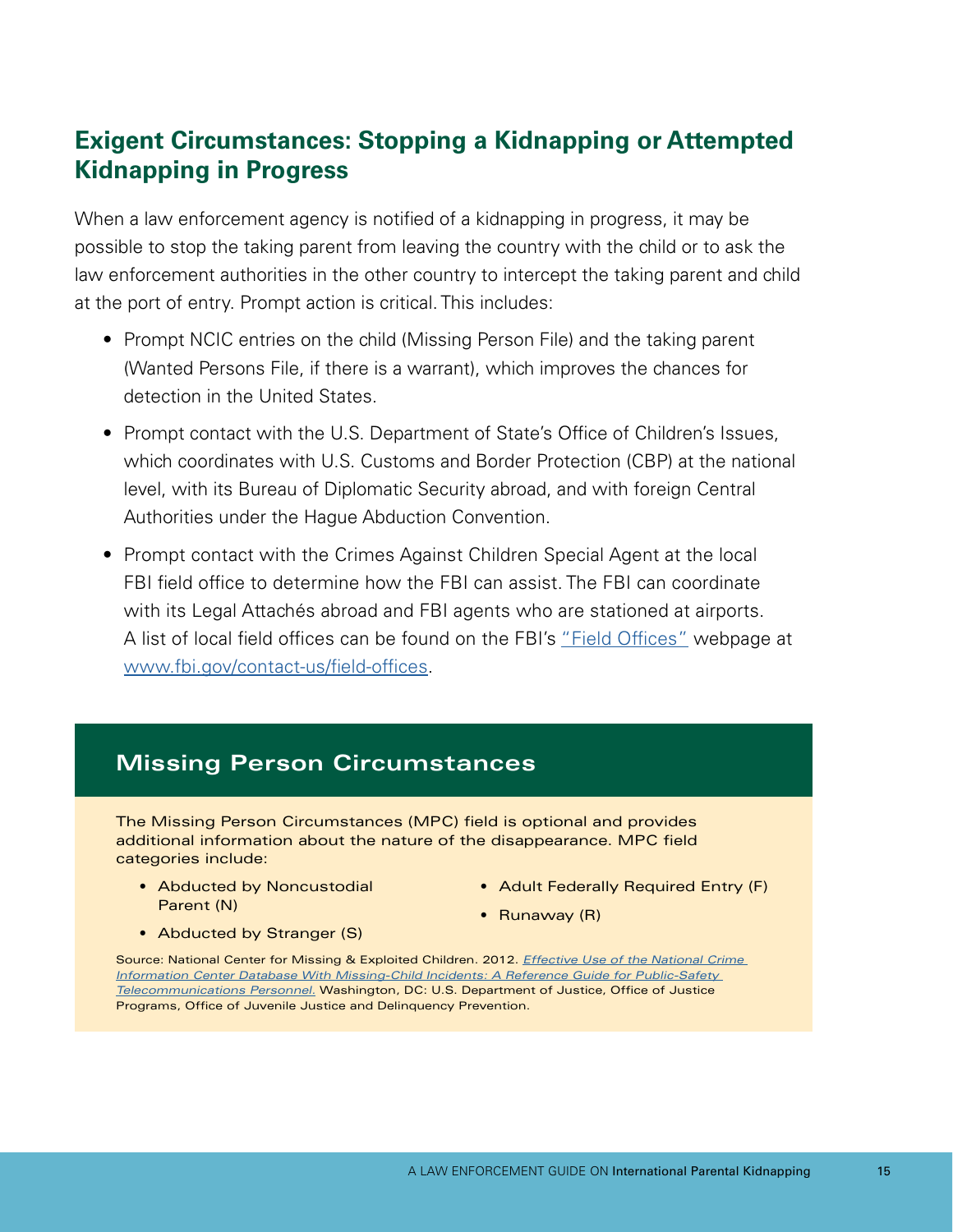#### **Using the NCIC 2000 Database**

To assist law enforcement personnel in identifying the missing child's movements or location, the National Crime Information Center (NCIC) changed its record retention policy in 2000. The policy states that in international parental kidnapping cases, a record for a child who has been located in a foreign country should not be removed from NCIC until the child is returned or until the issue of return has been resolved.

In addition, a nationwide Notify Originating Agency flag can be placed in a child's missing entry and the taking parent's wanted entry in the NCIC 2000 system. It is a one-character alphabetic field activated by entering Y (yes) or N (no). This flag sends immediate notification to the entering law enforcement agency whenever the taking parent's or child's name is queried in NCIC. It may also be possible to flag this information in the state crime information system and receive notification if the taking parent or child is queried statewide.

Like the Notify Originating Agency flag, the Delayed Inquiry Hit Notification may also provide investigative leads. This is an automatic feature of the NCIC 2000 format. The originating agency does not have to activate it and is automatically notified of any inquiries made about the subject of their NCIC records in the 5 days before the records are entered.

For more information on the National Crime Information Center Database, visit *[Effective Use of the National Crime Information Center Database With Missing-](http://www.missingkids.org/content/dam/ncmec/en_us/documents/ncicguide.pdf)[Child Incidents: A Reference Guide for Public-Safety Telecommunications](http://www.missingkids.org/content/dam/ncmec/en_us/documents/ncicguide.pdf)  [Personnel,](http://www.missingkids.org/content/dam/ncmec/en_us/documents/ncicguide.pdf)* available at [www.missingkids.org/content/dam/ncmec/en\\_us/](http://www.missingkids.org/content/dam/ncmec/en_us/documents/ncicguide.pdf)  [documents/ncicguide.pdf](http://www.missingkids.org/content/dam/ncmec/en_us/documents/ncicguide.pdf).

- Prompt contact with the U.S. National Central Bureau–International Criminal Police Organization (USNCB–INTERPOL), which communicates with its foreign counterparts in countries around the world.
- Prompt contact with the Office of International Affairs at the U.S. Department of Justice, to determine whether an urgent provisional arrest with a view toward extradition can be sought, or if other means are available under the domestic law of the other country, to return the taking parent to the United States to face criminal charges.

Successful interception usually depends on a criminal warrant or investigation in connection with the taking parent. However, this is not the only way to thwart a taking parent's plans. In the United States, civil court orders may provide authority for law enforcement to pick up an abducted child. Civil statutes, such as the Uniform Child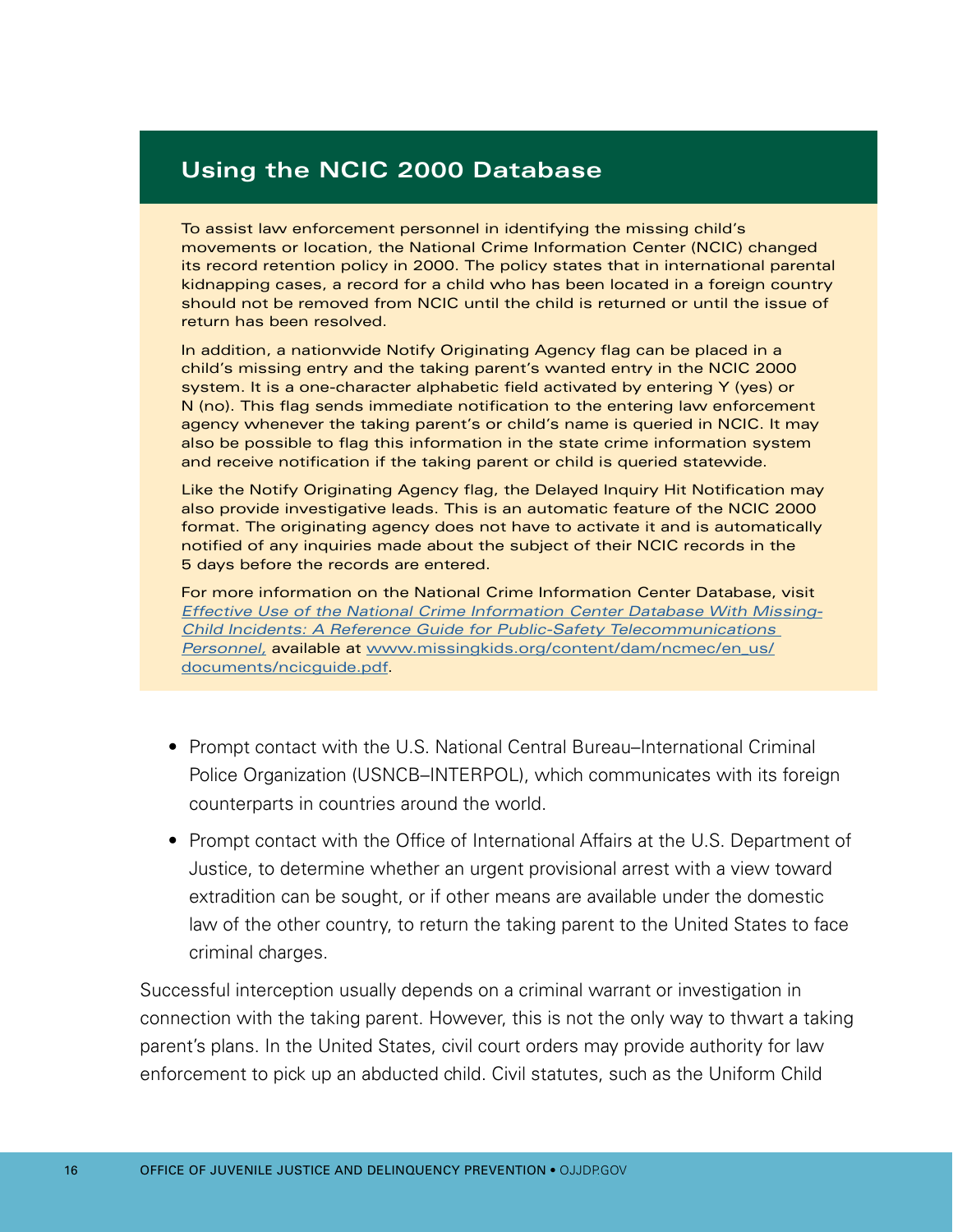<span id="page-26-0"></span>Custody Jurisdiction and Enforcement Act, may provide authority for law enforcement to locate and recover abducted children in Hague and non-Hague cases. Additionally, foreign governments may respond to an urgent Hague application transmitted by the U.S. Department of State, or they may take other measures to protect the child. In addition to arresting a taking parent on criminal charges, foreign governments may also stop an undocumented alien from entering the country.

## **Intercepting the Child and Taking Parent in the United States**

In addition to the strategies listed above, U.S. law enforcement should promptly take the following steps to prevent a taking parent from leaving the United States with the child:

- 1. Contact local police serving airports, bus stations, and train stations in the area as well as in nearby cities. If you suspect international travel, insert an NCIC entry and coordinate with CBP or contact CBP's Office of Children's Issues' liaison. If the child may be in immediate danger, contact the U.S. Department of State's Office of Children's Issues' liaison at CBP to request that they post a bulletin. For additional information, see the Bureau of Consular Affairs' webpage, "Steps to Stopping [an Abduction in Progress."](https://travel.state.gov/content/travel/en/International-Parental-Child-Abduction/prevention/stopping-abduction-in-progress.html) Go to [www.travel.state.gov,](http://www.travel.state.gov) select the "International Parental Child Abduction" tab and then the "Prevention" tab. Click on "Steps to Stopping an Abduction in Progress" in the left menu bar. The security division of major airlines may provide U.S. law enforcement with passenger registry information. If you discover that the child and taking parent are airborne, contact authorities in the destination country immediately for assistance in intercepting them at the airport when their flight lands, as described below.
- 2. If appropriate, ask the media to disseminate the child's photograph and description.
- 3. If local law enforcement is the left-behind parent's first contact, ask the FBI Field Office to coordinate the federal interdiction effort. They can also contact the U.S. Department of State's Office of Children's Issues, which works closely with law enforcement and CBP, when the missing child is still in the United States and at risk of imminent kidnapping.

Once contacted, the FBI works with the prosecutors and local law enforcement and will coordinate with other appropriate agencies—including, depending on the facts of the case, the U.S. Department of State, INTERPOL, the U.S. Department of Justice's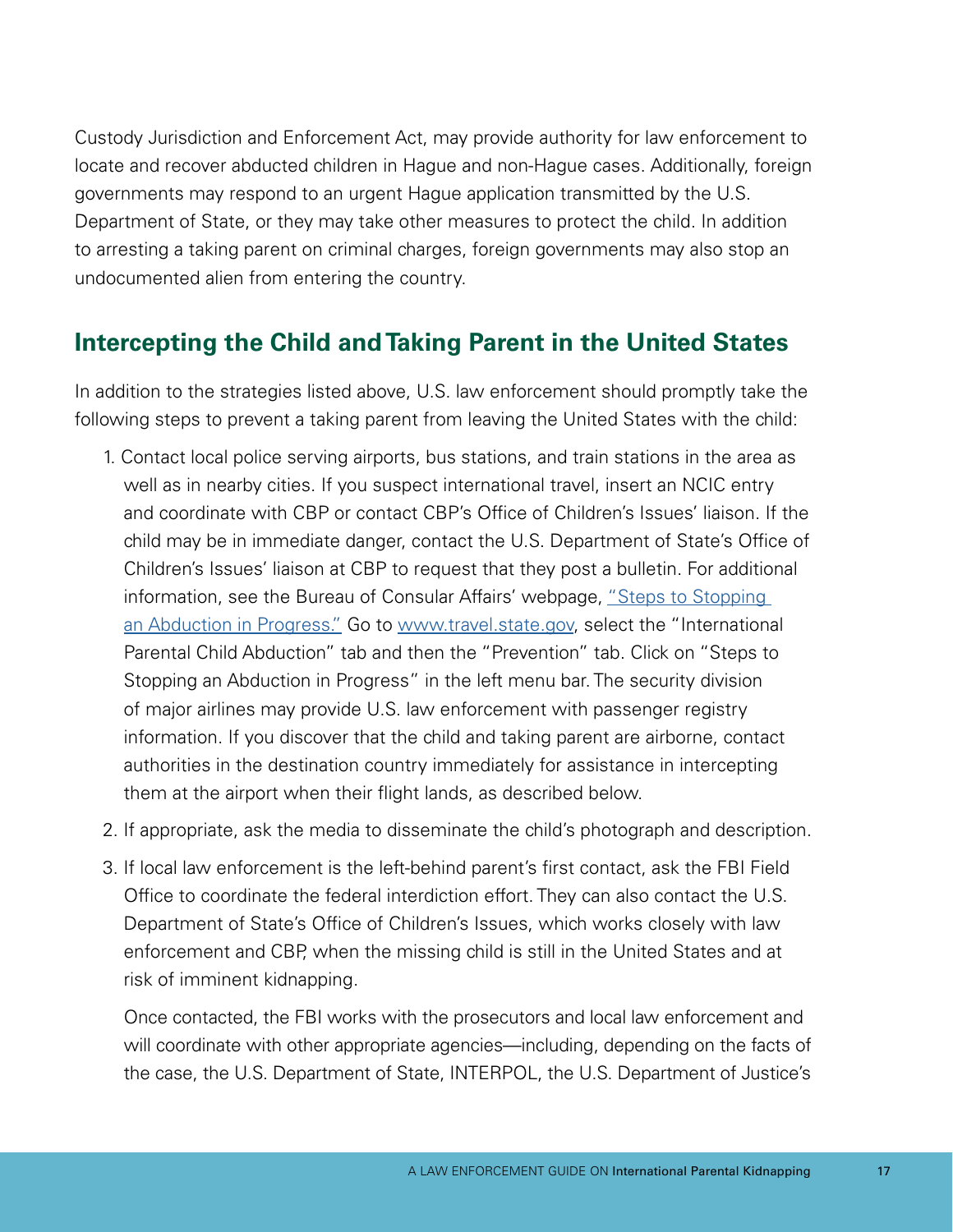### **The Role of U.S. Customs and Border Protection**

U.S. Customs and Border Protection (CBP) may assist in stopping an international kidnapping in progress. If the taking parent and child are identified, CBP may detain the individuals at the port of departure and contact the relevant state or federal agency to take the appropriate action.

Law enforcement officers (not parents) can create National Crime Information Center entries or otherwise coordinate with CBP via the U.S. Department of State's Office of Children's Issues.

Office of International Affairs, CBP, and local law enforcement authorities such as port authority police—to investigate and, if possible, stop the international kidnapping in progress. The FBI agent may treat the kidnapping in progress as an Unlawful Flight To Avoid Prosecution (UFAP) matter or an IPKCA investigation and open a preliminary or full investigation. The FBI will use all available resources to track and arrest any criminal fugitive attempting international flight.

4. After contacting federal authorities, law enforcement can also contact NCMEC (800–THE–LOST) for prevention assistance, including support for kidnappings in progress. NCMEC has case managers that specialize in family kidnappings who can help coordinate services both during and after office hours.

### **Authority for Detaining the Taking Parent and Recovering the Child Before They Leave the United States**

*State and local law enforcement.* Law enforcement officers should be familiar with state laws on child custody, custodial interference, and the taking of a juvenile into custody. A clear custody order, including a temporary order, may provide sufficient grounds for law enforcement to take physical custody of a child. State law may also allow officers to intercept a child taken in predicted kidnapping situations (that is, before custody orders have been made). It is important to obtain and review current, valid court orders when investigating parental child kidnapping. Law enforcement should contact their prosecution counterparts to help clarify these issues if necessary.

**The Uniform Child Custody Jurisdiction and Enforcement Act.** This Act and similar statutes in some states give state prosecutors and law enforcement discretionary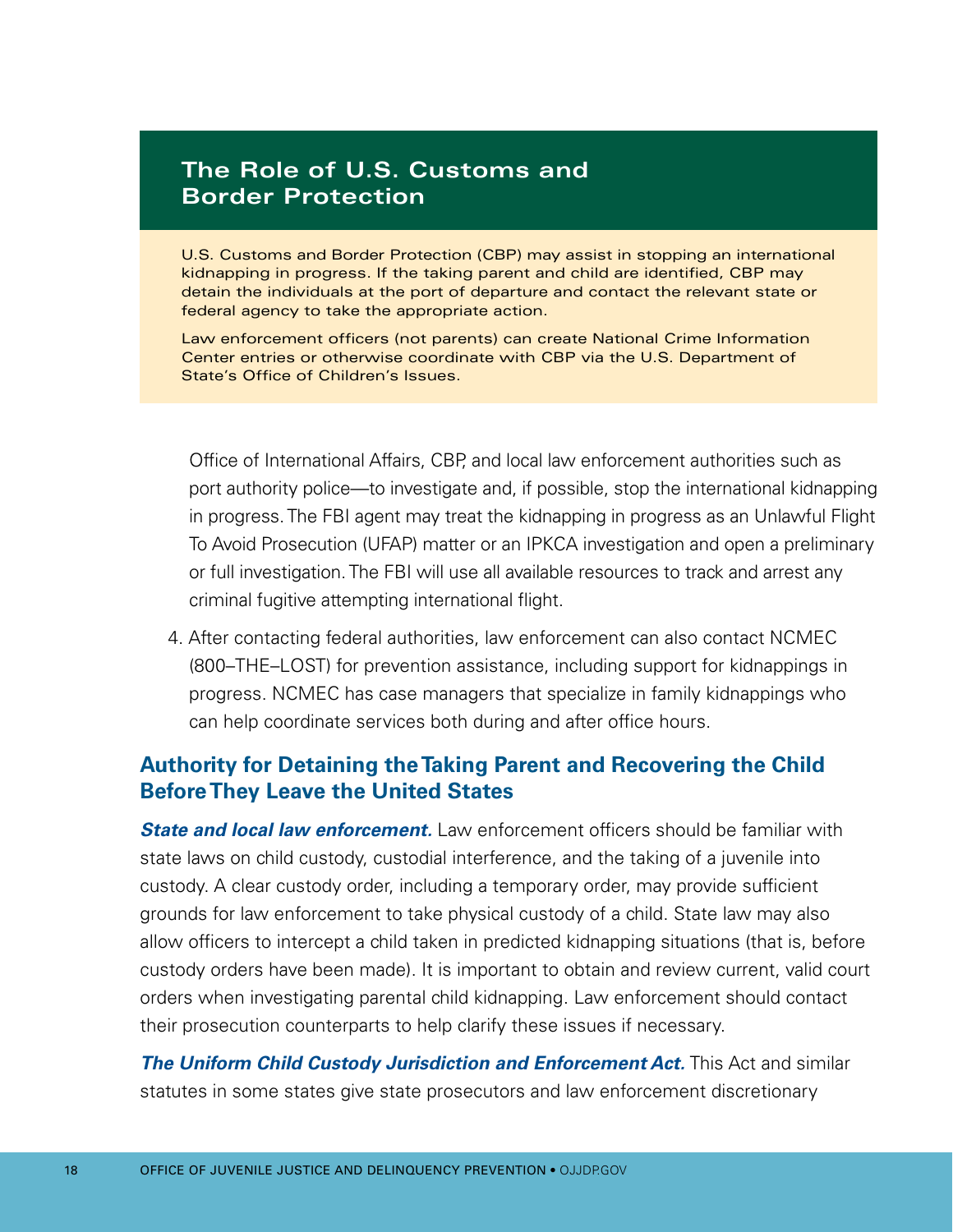authority to obtain pickup orders (e.g., a warrant for taking physical custody of a child, a warrant in lieu of a writ of *habeas corpus*) on an expedited basis in exigent circumstances (when risk of imminent flight or danger to the child exists), enabling them to take a child into physical custody. The child is then brought before the court for further disposition or delivered to a person designated by the court (usually the left-behind parent). Private attorneys may also seek pickup orders. (See chapter 7: Mechanisms for Child Recovery.)

In some circumstances, law enforcement may detain a suspected taking parent for questioning in connection with a criminal parental kidnapping investigation. The taking parent also may be arrested if probable cause or a criminal warrant for parental kidnapping exists. Law enforcement is encouraged to discuss these decisions with local or federal prosecutors.

**The Uniform Child Abduction Prevention Act.** The Uniform Child Abduction Prevention Act (UCAPA) allows the court to impose kidnapping prevention measures at any time. See section 9: Law enforcement authority to enforce UCAPA pickup orders at [www.uniformlaws.org/shared/docs/child\\_abduction\\_prevention/ucapa\\_final\\_oct06.pdf](http://www.uniformlaws.org/shared/docs/child_abduction_prevention/ucapa_final_oct06.pdf).

*Federal law enforcement.* If a child is identified at a U.S. land border, seaport, or airport as a result of an NCIC inquiry, CBP may temporarily detain the potential taking parent and child, even if there is no criminal warrant for the taking parent. In these cases, CBP may contact the local, state, or federal agency to determine the appropriate next steps. (See chapter 6: Criminal Prosecution and Extradition.)

After further investigation and after discussion with state or federal prosecutors, if the facts do not support filing IPKCA or other criminal charges under state or federal law against the suspected taking parent, and if no other basis exists on which to detain the potential taking parent for criminal investigative purposes (such as indications the child is in danger), the suspected taking parent would be free to go. However, it may be possible to prevent the child's departure with the suspected taking parent. Federal law enforcement should communicate with relevant local or state law enforcement authorities, who may have authority under civil statutes (described above) or may be directed by civil court order to take the child into physical custody. The left-behind parent should be notified of these circumstances so that possible civil remedies may be swiftly pursued to recover the child.

If allegations of parental abuse are raised, law enforcement should contact state social service agencies to assist with the investigation of allegations of abuse.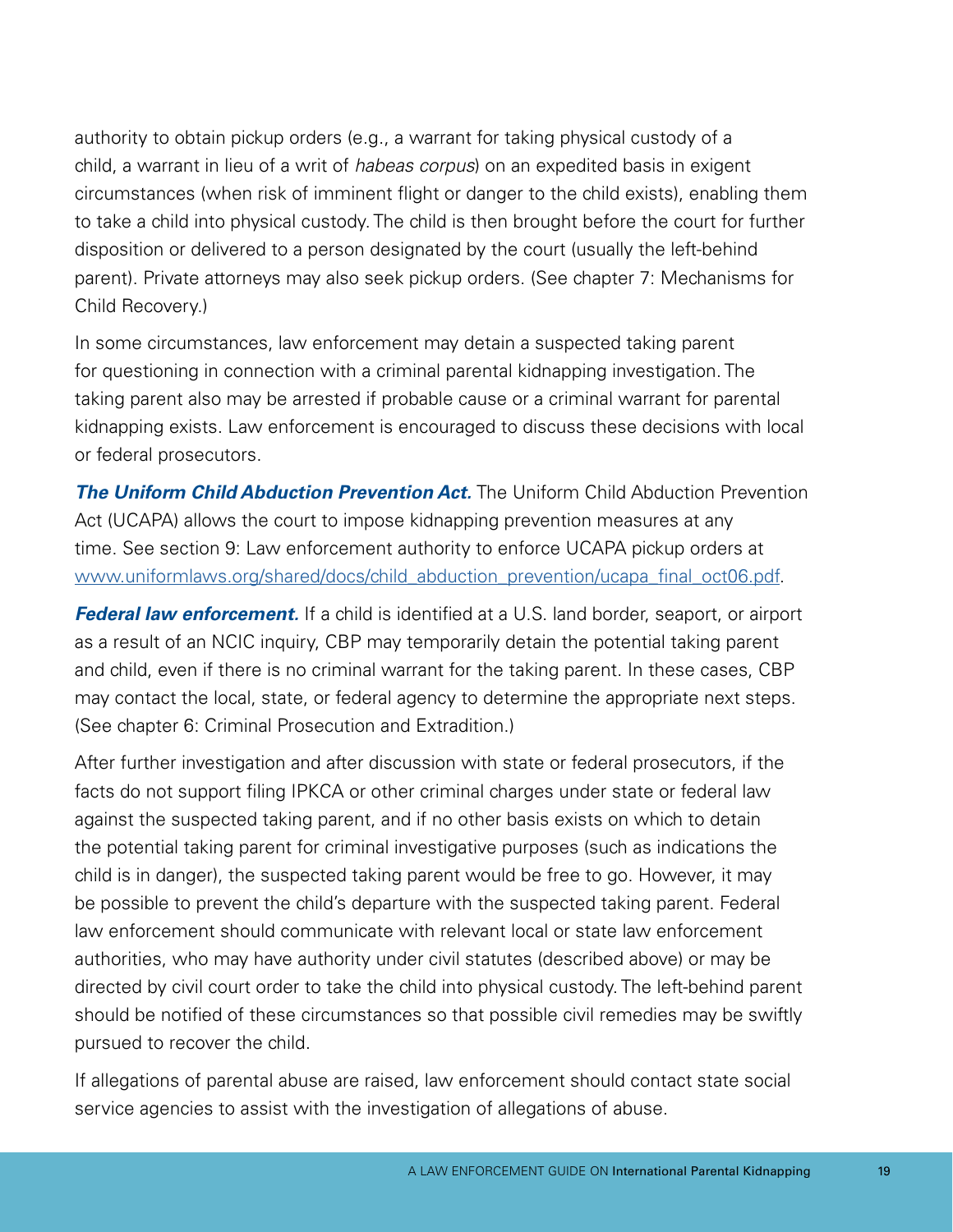## <span id="page-29-0"></span>**Intercepting the Child and Taking Parent Abroad**

Taking parents who succeed in leaving the United States may be stopped as they enter, leave, or travel through another country, provided that foreign authorities are promptly notified and their cooperation is sought. Local law enforcement officials may begin this process by immediately contacting the FBI Field Office; the U.S. Department of State's Office of Children's Issues, which will coordinate with CBP; and/or USNCB–INTERPOL, which in turn will call on and coordinate with foreign authorities to exercise any power they may have under their own domestic law to intercept the taking parent and protect the child. If the FBI field agent is the point of first contact for the left-behind parent, the agent will coordinate the federal response. Time is critical.

Interception abroad may be possible through one or more of the following: (1) the urgent filing of a Hague application; (2) foreign law enforcement cooperation to use its domestic law, generated by CBP or USNCB–INTERPOL or other law enforcement communication; (3) the expedited revocation of the taking parent's passport or other travel documents; or (4) making an urgent provisional arrest request for the taking parent with a view to extradition, based on an applicable treaty and a U.S. criminal arrest warrant and charging document or complaint.

## **Extradition and Provisional Arrest Requests**

State and federal prosecutors must contact DOJ's Office of International Affairs (OIA), regarding international extradition and provisional arrest requests. For specific contact information, see chapter 5: Federal and Nonfederal Resources.

Most extradition requests require either a state or federal felony violation with a maximum penalty exceeding 1 year of imprisonment, and a commitment to prosecute the taking parent even if the child can be returned. See chapter 6: Criminal Prosecution and Extradition for a more thorough discussion of extradition.

Prosecutors may seek an urgent "provisional arrest with a view toward extradition" to intercept a kidnapping in progress. If the requested foreign government provisionally arrests the defendant, the United States must submit (by its prosecutor, working with OIA) the full extradition request to the foreign government (including sufficient evidence) via the U.S. Department of State before the deadline provided by the applicable extradition treaty. Law enforcement, working with the relevant criminal prosecutor, should reach out to OIA as soon as possible for more information on this process and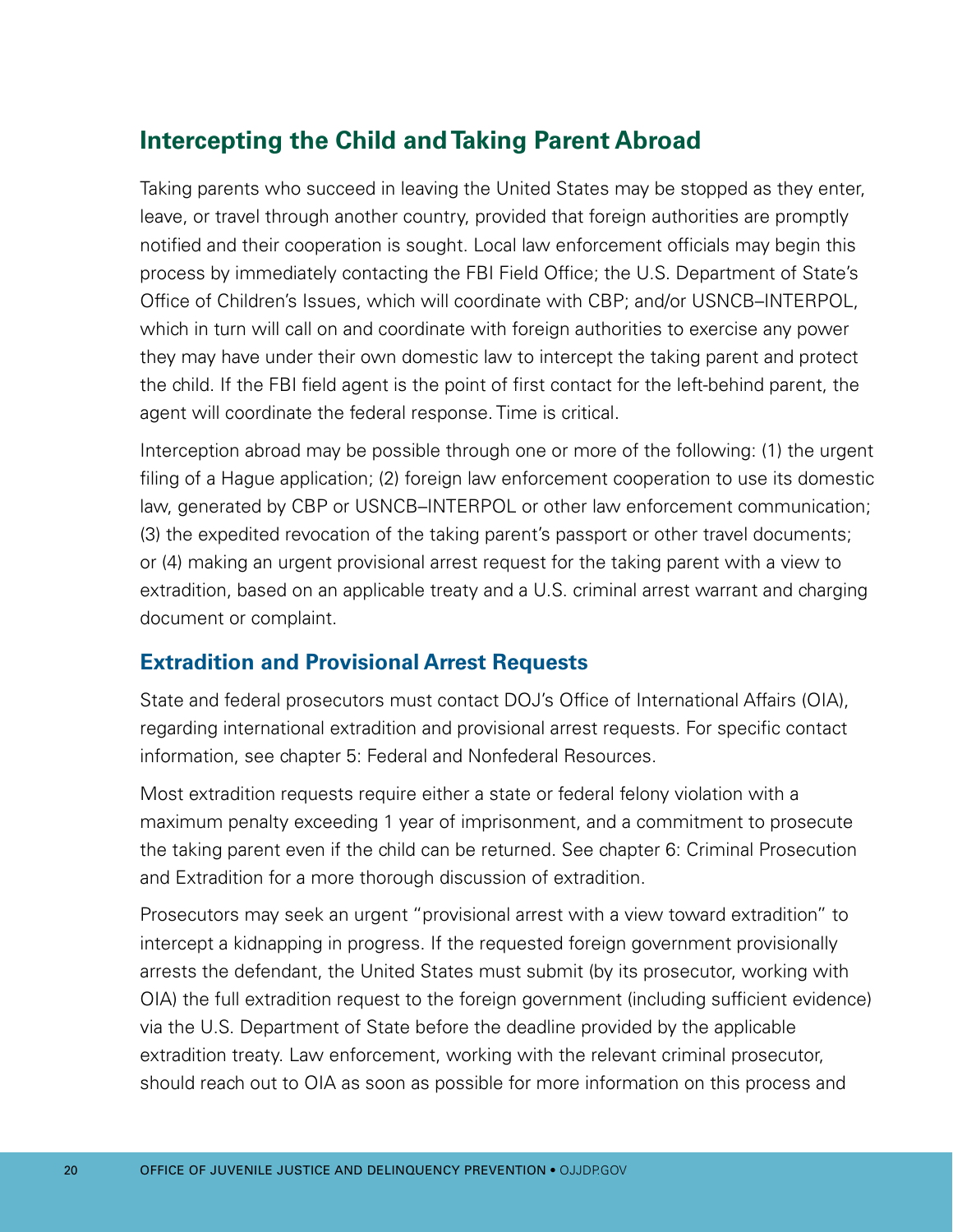the prospect of extradition in a particular country. When no extradition treaty is in place with the other country, the United States may ask the other country to use its domestic powers to intercept the offender.

### **Passport Revocation**

Local, state, and federal law enforcement can request revocation of a U.S. passport through the Legal Affairs Division of the U.S. Department of State's Office of Passport Services. They may also coordinate the request first with the FBI Field Office, which will liaise with the U.S. Department of State's Diplomatic Security office. Passports are revoked for the reasons set forth in 22 C.F.R. §§ 51.60–51.62. Contact information and procedures for requesting passport revocation and other passport actions are discussed in chapter 5: Federal and Nonfederal Resources and are available on the Bureau of Consular Affairs ["Passport Information for Law Enforcement"](https://travel.state.gov/content/travel/en/passports/legal-matters/law-enforcement.html) webpage. Go to [www.](http://www.travel.state.gov)  [travel.state.gov,](http://www.travel.state.gov) select the "U.S. Passports" tab and then the "Legal Matters" tab. Click on "Passport Information for Law Enforcement" in the left menu bar.

If the parent has dual nationality, revoking a U.S. passport will not affect his or her ability to obtain or retain travel documents from the other country of nationality. Local law enforcement can request reciprocity from a foreign embassy or consulate, but there is no obligation under international law for the country to cooperate (by limiting a parent's ability to obtain or retain travel documents from that country). A foreign country's domestic law also may limit that country's ability to cooperate with the United States.

Law enforcement handling the case should advise the left-behind parent to contact the Office of Children's Issues immediately for assistance in starting the Hague process. Some state prosecutors have the authority to initiate a Hague return application (e.g., under the Uniform Child Custody Jurisdiction and Enforcement Act).

## **Urgent INTERPOL Communications**

Local, state, or federal law enforcement should communicate with USNCB–INTERPOL without delay to request that diffusions be sent on an urgent basis to one or more foreign national central bureaus (NCBs) about the kidnapping in progress.<sup>1</sup> Police authorities of each recipient country should be asked to place the abducted child in protective custody. In addition to using INTERPOL's dedicated telecommunications system, NCBs may communicate by telephone or fax.

<sup>1</sup> The U.S. National Central Bureau can transmit immediate, text-only messages—called diffusions—at any time to one or more foreign NCBs.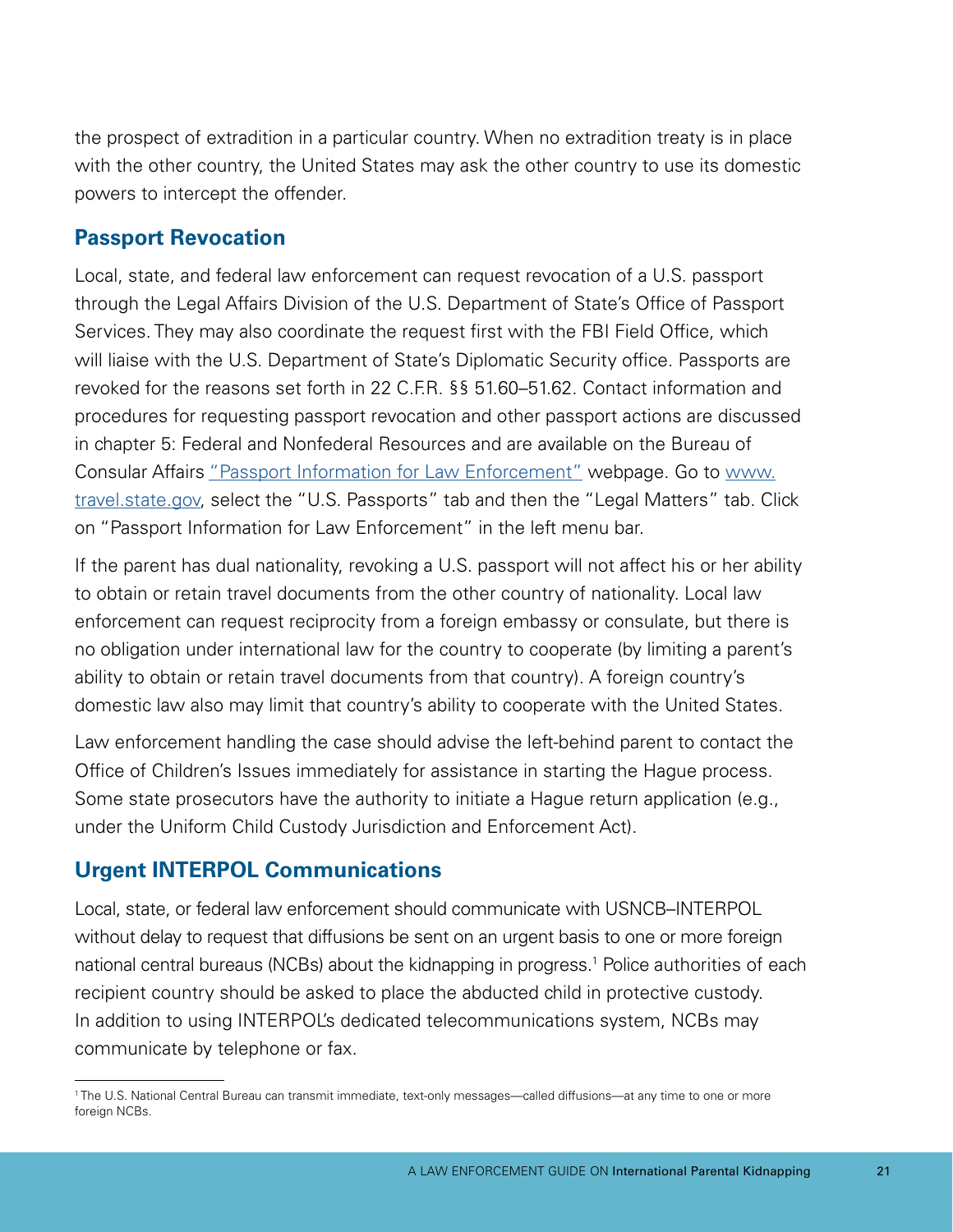#### **Urgent Hague Application or Other Urgent Civil Step**

As discussed in chapter 5, steps under the Hague Abduction Convention or other civil means for securing the safety and recovery of the child must be considered in parallel to efforts to arrest or return a taking parent.

#### **Response From the Destination Country**

The discretion to intercept a taking parent or an abducted child at a foreign port of entry rests with the foreign law enforcement and immigration authorities. The foreign government may exercise authority under its domestic law to prevent entry of a taking parent, to expel or deport a taking parent, or to address the welfare of the child. Some foreign authorities will use their domestic police powers to intervene if they find a factual basis for believing the child is endangered, regardless of whether the taking parent is wanted. Foreign authorities also may execute a request from the United States for the urgent provisional arrest of a taking parent for extradition purposes. If a taking parent is arrested, foreign authorities may safeguard the child while the custodial parent arranges for the child's return.

## **Taking Custody of a Missing Child**

Some states have granted law enforcement specific authority to pick up missing children. Every state allows law enforcement at least some authority to take custody of a child in an emergency, when there are concerns about abuse or neglect, or when the child has been abandoned. Early contact with state social service agencies will help this process.

However, an entry in the National Crime Information Center's missing persons category does not ensure that the child will be taken into custody if located. Few jurisdictions will hold a child indefinitely. They often want assurance that a parent or law enforcement representative will respond promptly to take custody of the child.

If the child is located in the United States, a custody order (including temporary orders) clearly specifying which parent has custody, a "pickup order," or both, may be required for law enforcement to take physical custody of the child. Securing custody orders or pickup orders in anticipation of the child being located can provide such assurance and expedite the child's recovery. Law enforcement should have a plan in place for the child's care when they recover the child; it may include placing the child with social service agencies if the caregiver is arrested with the child.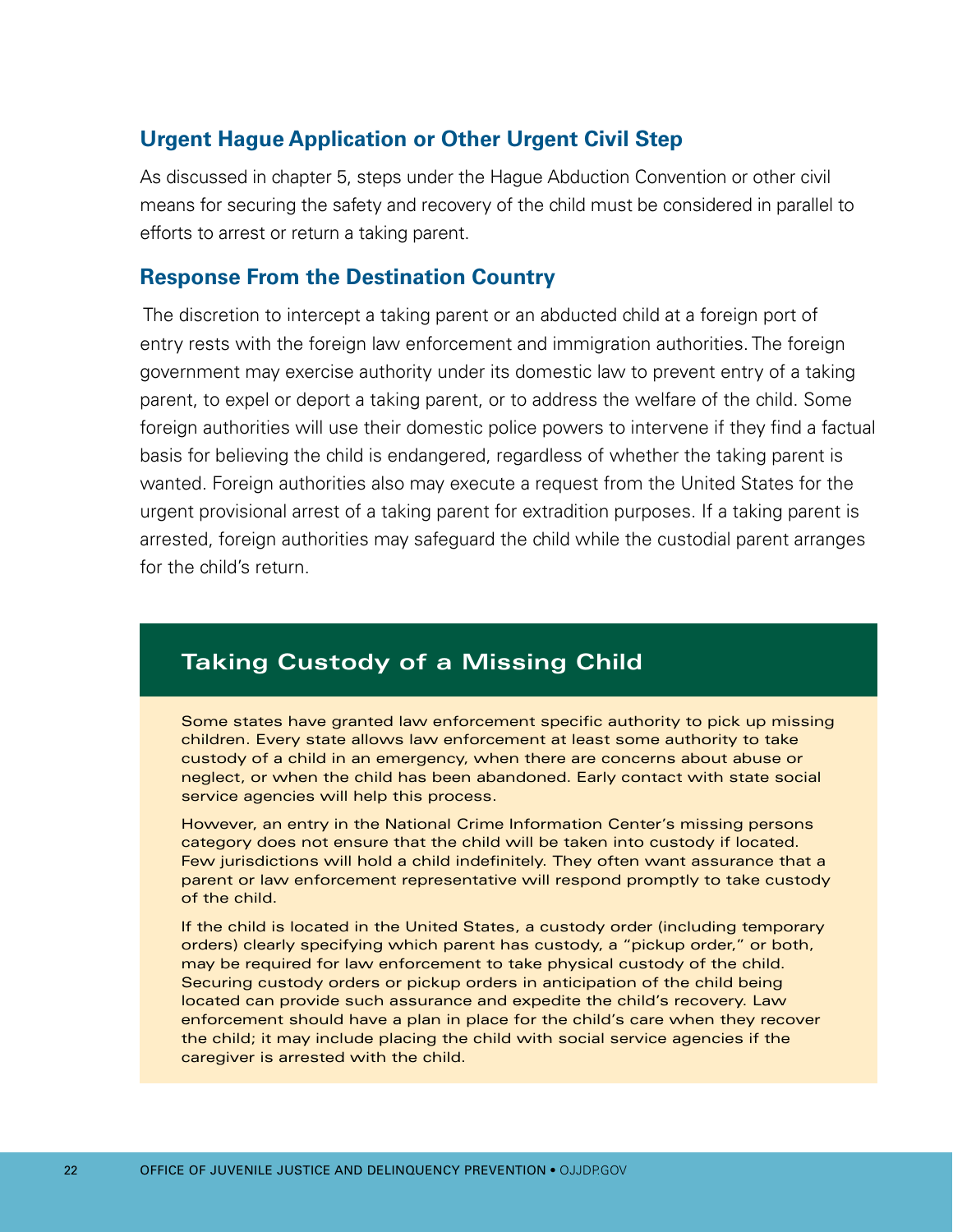## <span id="page-32-0"></span>Chapter 4.The Continuing Investigation



*Which Law Enforcement Agencies Investigate International Parental Child Kidnapping Cases, and How Is the Investigation Conducted in the United States and Abroad?* 

I nternational parental child kidnapping cases involve investigative work in the United States and abroad. Communication among all local, state, and federal investigative agencies involved in the same case is imperative to avoid redundancy and use resources efficiently.

## **Understanding Local, State, and Federal Investigative Roles**

This section provides detailed information on the roles of local, state, and federal investigators.

### **When Local Law Enforcement Is the First Responder**

In addition to using local and state resources to search for the child and conduct the criminal investigation, the international aspect of the case requires coordinating with other local, state, and federal agencies. For example, when a kidnapping is underway, local law enforcement should immediately contact the Federal Bureau of Investigation (FBI), the U.S. Department of State's Office of Children's Issues, the U.S. National Central Bureau–International Criminal Police Organization (USNCB–INTERPOL), or all three for assistance in rapidly garnering international law enforcement cooperation to intercept a taking parent.

### **When and How the FBI Gets Involved**

The ability to investigate the case at the local level may be hindered by the taking parent's flight from the state or country. When this happens, federal law enforcement, in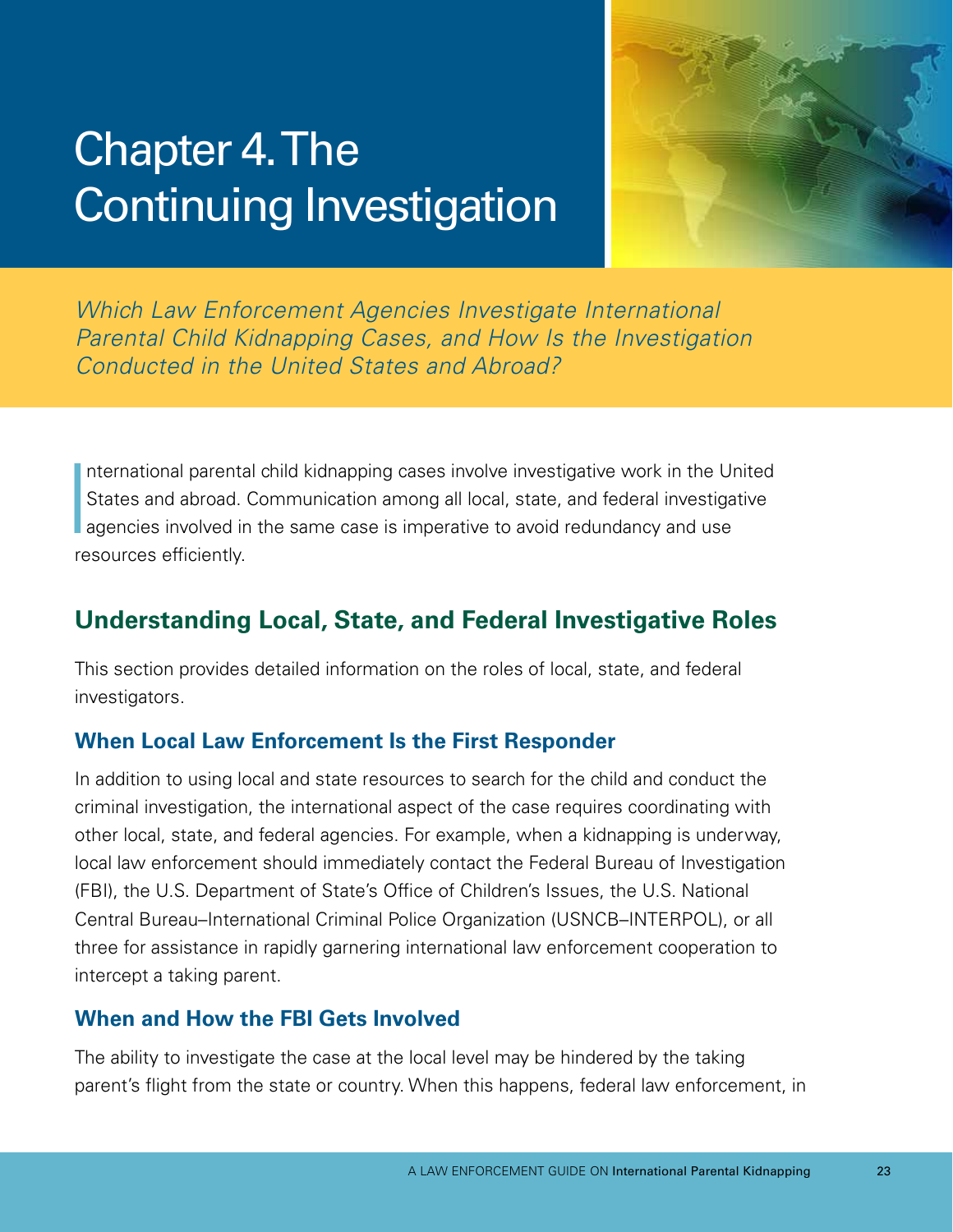coordination with a federal prosecutor, may seek an Unlawful Flight To Avoid Prosecution (UFAP) arrest warrant under the federal Fugitive Felon Act (18 U.S.C. § 1073), which will bring the FBI into the case—with its nationwide resources and international criminal law enforcement contacts. (For more information on procedures for obtaining a UFAP warrant, see chapter 6: Criminal Prosecution and Extradition.) The FBI is the sole federal agency with investigative jurisdiction for international parental kidnappings.

In addition to treating a kidnapping as a Fugitive Felon Act matter, the FBI agent may treat a kidnapping or attempted kidnapping as a felony under the International Parental Kidnapping Crime Act (IPKCA) and open a preliminary or full investigation. IPKCA investigations may be initiated by parents (whose first contact may be their FBI Field Office) or by state prosecutors or other law enforcement (who may be hampered by state law or other considerations from pursuing the case solely as a state law matter). Federal prosecutors, in consultation with the FBI, will make decisions about initiating the criminal process in international parental kidnappings on a case-by-case basis.

If a taking parent is charged under IPKCA, the FBI is the lead investigator. In addition to using all appropriate federal resources to conduct the investigation, the FBI may call on local authorities to help collect information.

As stated earlier, if the FBI is the first point of contact for the left-behind parent, the FBI should enter the child into the National Crime Information Center (NCIC) Missing Person File without delay and without regard to which law enforcement agency—state or federal—will lead the investigation.

## **How To Obtain an Unlawful Flight To Avoid Prosecution Warrant**

Unlawful Flight To Avoid Prosecution arrest warrants are obtained from a federal magistrate judge by federal law enforcement and prosecutors following the filing of a federal criminal complaint for a violation of the Fugitive Felon Act (18 U.S.C. § 1073).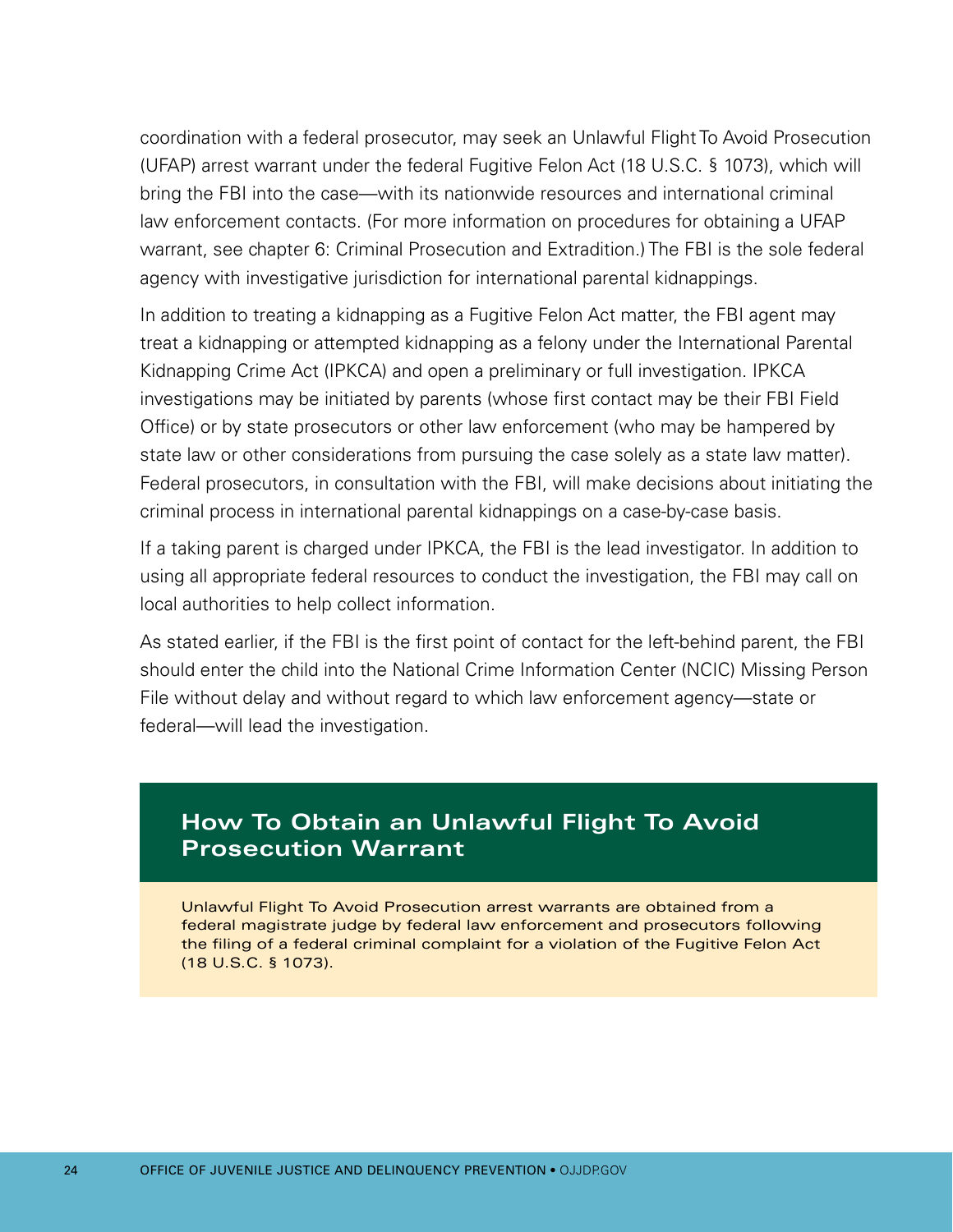## <span id="page-34-0"></span>**Extending the Search Internationally**

Once taking parents are on foreign soil, U.S. law enforcement must enlist the cooperation of law enforcement authorities in the foreign country to carry on the investigation. This can be arranged by FBI Legal Attachés (often referred to as "Legats") and by Regional Security Officers of the U.S. Department of State's Bureau of Diplomatic Security (DS Special Agents) assigned to U.S. embassies and consulates abroad. USNCB–INTERPOL can also serve as a liaison to law enforcement in all INTERPOL member countries. (For a more complete description of the Diplomatic Security Service, Legats, and INTERPOL, including contact information, see chapter 1: Putting the Issue in Perspective.)

U.S. law enforcement can contact the Office of Children's Issues, whose staff can call on foreign governments to assist in locating the child, report on the child's condition, and assist in the child's safe return. The Office of Children's Issues can provide investigators with information on the laws and customs of foreign countries. Investigators should understand that the other country's policies and customs—as they relate to religion, gender, nationality, and other factors—can negatively impact U.S. investigative efforts. The U.S. Department of Justice's (DOJ's) Office of International Affairs (OIA) can provide country-specific information on extradition and another country's possible application of its domestic laws to intercept or deport an abductor and/or child.

The United States also maintains treaty or nontreaty relationships with most countries, whereby prosecutors and law enforcement may formally request assistance for a criminal investigation or prosecution. Contact the Criminal Division of OIA for more information.

## **Conducting the Investigation**

The investigator must gather as much information as possible about the child and the taking parent, the searching parent, and the circumstances of the case. The investigator will need to interview the left-behind parent extensively and gather copies of important documents and any custody orders that may exist. He or she should take statements from witnesses, neighbors, friends, school officials, and family members. Review the National Center for Missing & Exploited Children's (NCMEC's) [Investigative Checklist](http://www.missingkids.org/content/dam/ncmec/en_us/desktop/publications/nc88.pdf)  [for First Responders](http://www.missingkids.org/content/dam/ncmec/en_us/desktop/publications/nc88.pdf) at [www.missingkids.org/content/dam/ncmec/en\\_us/desktop/](http://www.missingkids.org/content/dam/ncmec/en_us/desktop/publications/nc88.pdf) [publications/nc88.pdf.](http://www.missingkids.org/content/dam/ncmec/en_us/desktop/publications/nc88.pdf)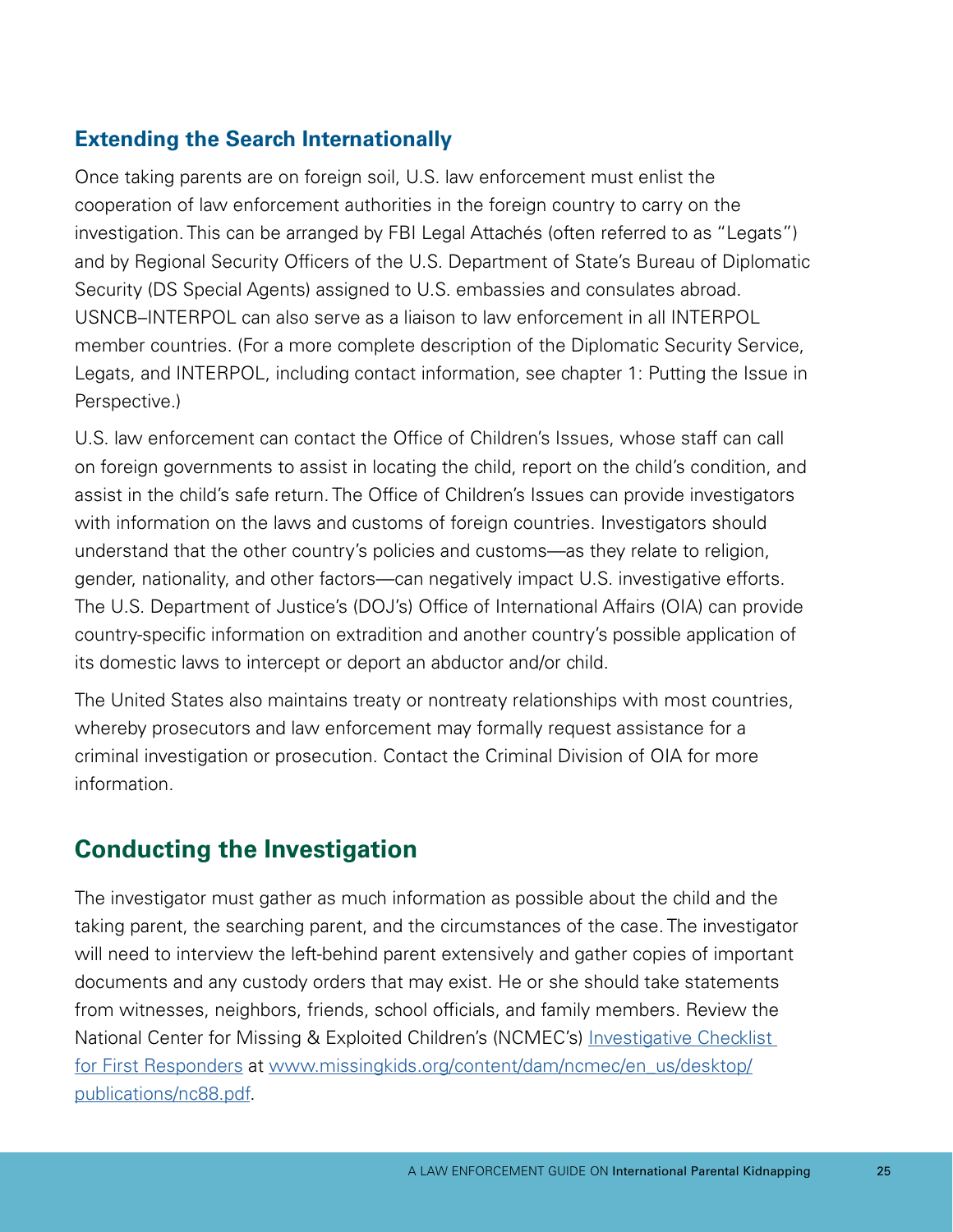### **Confirm National Crime Information Center Entries**

One of the investigator's first tasks is to confirm that all NCIC entries have been made correctly and are cross-referenced to one another. This includes the missing person record for the child as well as any wanted records and stolen vehicle records for the taking parent. Investigators should double check names and dates of birth for accuracy. An incorrectly spelled name or a wrong date of birth may result in the system failing to make a "hit" when a query is conducted.

#### **Determine Allegations of Abuse**

Determine if there are any allegations of abuse against the taking parent or the leftbehind parent. In many cases, a taking parent will claim that he or she fled the country to escape an abusive relationship with the left-behind parent. Under IPKCA and many state kidnapping statutes, it is an affirmative defense to the crime of parental kidnapping if the offender was fleeing an incident or pattern of domestic violence (see 18 U.S.C. § 1204 (c) (2)). Therefore, it is imperative that law enforcement fully investigate any such allegations or possibility of domestic violence in the home. As a first step, investigators should check whether any such reports have been filed locally or with state child protective services.

#### **Conduct Interviews**

Interview siblings, relatives, employers, neighbors, schools, bank officials, friends of the suspect and child, and others. Contact anyone who might provide information about possible destinations, routes, departure times, and even insight into the resources available to the taking parent. These individuals may also have key information regarding whether any allegations of domestic abuse by the taking parent are valid. Consider notifying authorities in potential destinations and stopovers to look out for the child and taking parent. The FBI and INTERPOL can coordinate with foreign authorities to ensure they watch for the taking parent.

#### **Review the Court File**

Review the original court file and acquire a copy of any existing court order for the case file. The civil court file can hold a wealth of information, including identifying data on all parties, notices and dates of service, history of drug or alcohol abuse, history of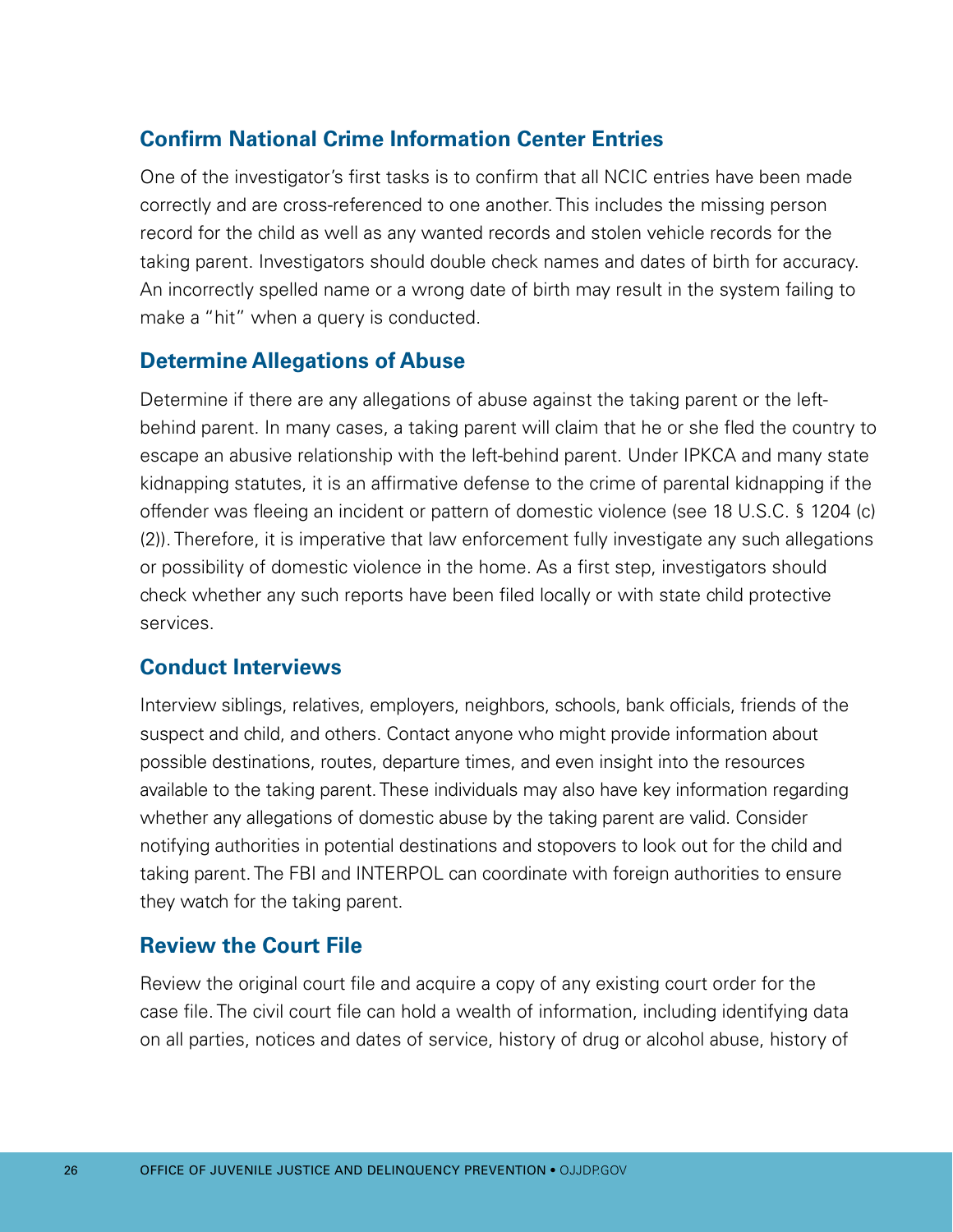child abuse, prior contempt actions, passport information, financial and employment records, records from other states, mental health history, domestic violence history, correspondence, list of prior residences and other contacts, and a history of interference with custody or visitation. A suspect, or his or her attorney, may decline to participate in an interview, yet will often fill the court file with motions, affidavits from friends and family, and statements from the suspect. The history and dates compiled from these files can provide a timeline and can help investigators prepare for interviews with key individuals in the case. Access to court files can be arranged through the prosecutor's office, the sheriff's civil division, or the court itself. It is also beneficial for the agency or investigator to have a standing court order on file that allows access to sealed files.

If a court order exists that establishes or outlines custodial or parental rights, the investigator should acquire a copy for the case file. If the investigator receives the custody order from the parent, he or she should contact the issuing court to verify that it is valid and is the most recent order issued.

Although some states require the left-behind parent to have custody or to obtain temporary custody to file state criminal charges, IPKCA and the Hague Abduction Convention do not require a custody order for criminal charges to be filed or to seek the return of a child.

#### **Review Passport Records**

Seek information from passport records that may aid the investigation. Flagging U.S. passport applications may produce leads as to the taking parent's whereabouts. Searching passport records for information such as passport numbers and dates of issuance also can aid the investigation. You must have an open law enforcement investigation to request copies of passport records (which contain the applicant's personal information, but not travel records). Contact the Law Enforcement Liaison Division in the U.S. Department of State's Office of Passport Services for assistance in obtaining these records. To request these records, follow the procedures discussed in chapter 1: Putting the Issue in Perspective and listed on the Bureau of Consular Affairs' ["Passport Information for Law Enforcement"](https://travel.state.gov/content/travel/en/passports/legal-matters/law-enforcement.html) webpage. Go to [www.travel.state.gov,](http://www.travel.state.gov) select the "U.S. Passports" tab and then the "Legal Matters" tab. Click on "Passport Information for Law Enforcement" in the left menu bar.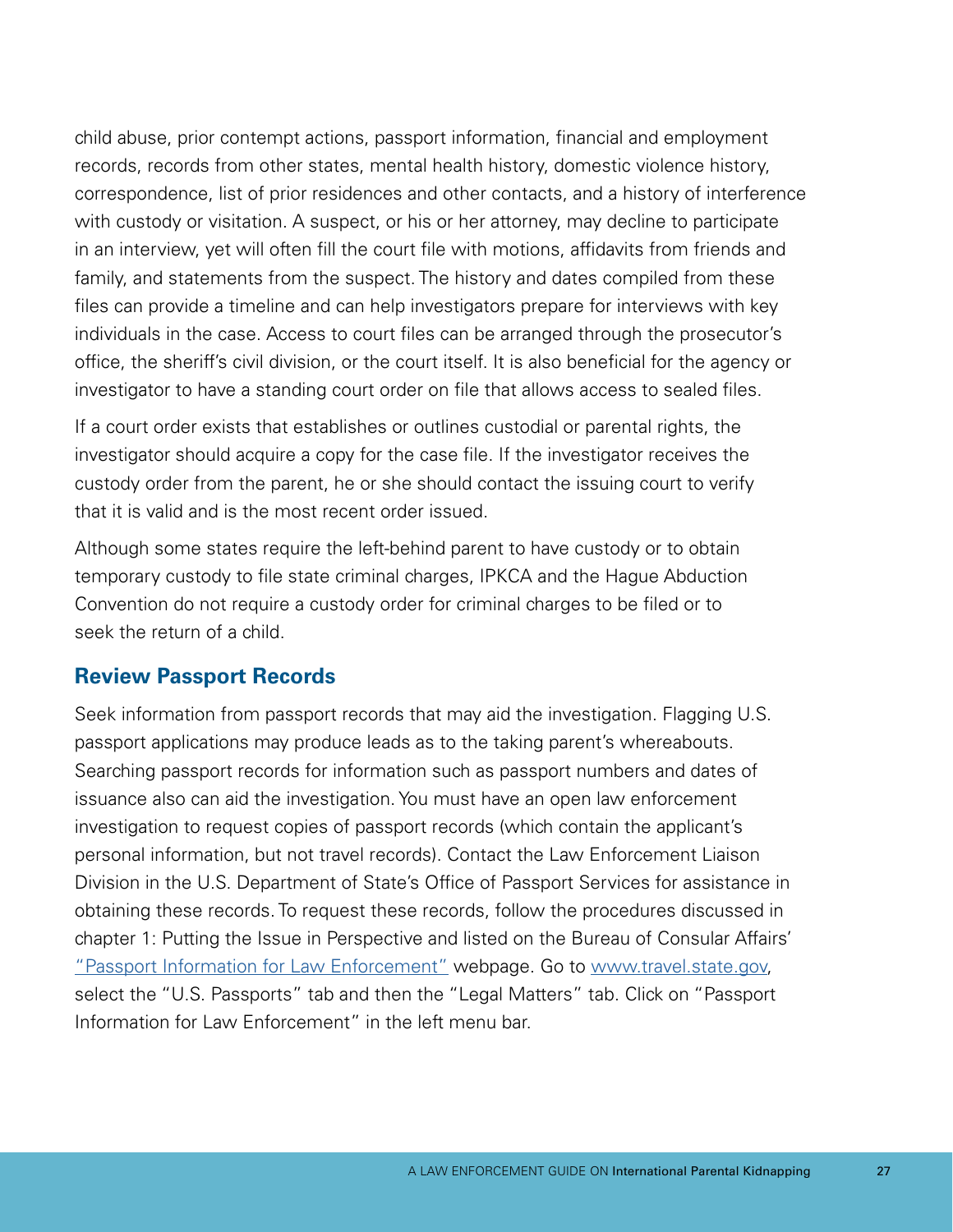#### **Determine Whether a Warrant Exists**

Consult with the local state or district attorney to determine whether the taking parent has been charged with a state crime. If an arrest warrant is issued, it should be entered into NCIC immediately. The existence of a warrant ensures that the taking parent will be detained if located in the United States and helps facilitate cooperation from other law enforcement agencies. If prosecution is requested, the following documents will be needed:

- Copies of all sworn statements.
- A copy of the missing person report.
- A copy of the most recent custody or court order (if any).
- Any documentation or evidence that the child is being hidden by the taking parent or has been taken out of the state or country by the taking parent.

#### **Obtain Biometric Information**

Obtain biometric information early in the investigation. State and federal guidelines require entering dental and medical records into NCIC within 30 days. This step is often overlooked until the later stages of a prolonged investigation or when a tragic outcome is anticipated. Where appropriate, investigators should collect DNA for all missing children and from the biological parents in a timely manner.

#### **Involve the Media as Appropriate**

The media—television, radio, and newspapers—can publicize information about a taking parent and victim child locally and nationally, when appropriate. It is important to establish a positive relationship with the media before you need their help with a child kidnapping situation.

NCMEC's Missing Children Division can assist parents and law enforcement officers in creating a missing child poster, which can be disseminated in various ways (newspapers, mailers, television, and digital media), including being featured on NCMEC's website.

Once information about the child is in NCIC, law enforcement can work with the parent and local nonprofit organizations, state missing children's clearinghouses, and NCMEC to prepare and disseminate fliers and posters with the child's photo and description. If the child is suspected of being in a particular country or region outside the United States, law enforcement can check with NCMEC, the Office of Children's Issues, or their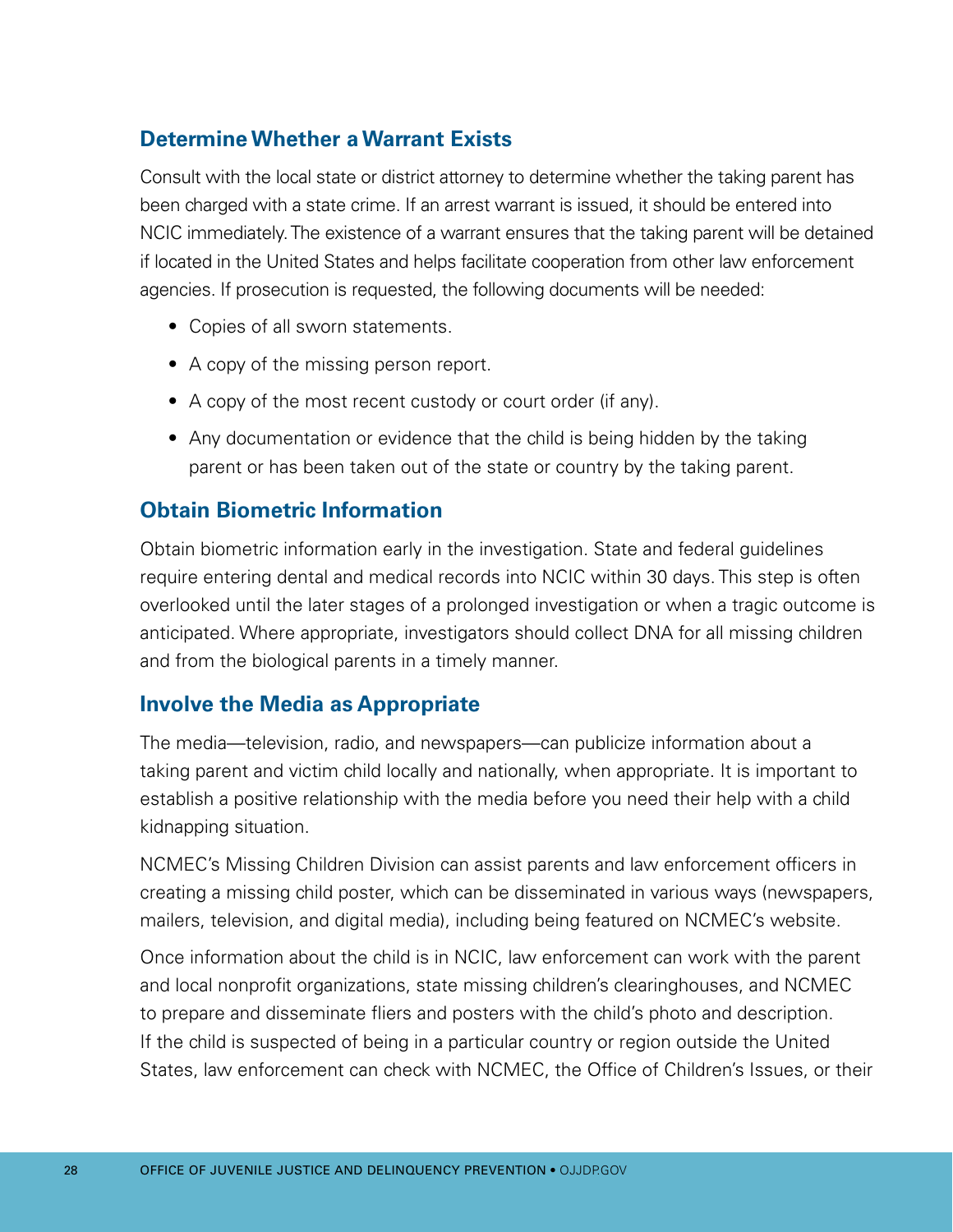clearinghouse for distribution options that may be available in a foreign country (e.g., using social media). NCMEC may also provide other technical assistance with cases.

# **Investigative Resources**

As long as the location of the child and the taking parent remains unknown, the investigator must draw from a variety of resources to generate new leads regarding their whereabouts. To obtain certain legal processes, such as grand jury subpoenas or search warrants that may be needed during the investigation, consult with a prosecutor early on.

The following sources may help establish proof that the child has left the country and ultimately assist in finding the taking parent and child:

**School records.** Ask officials at the abducted child's school to "flag" the child's records so that any change in or request for the child's file is noticed immediately.<sup>2</sup> In particular, ask the school to contact the left-behind parent or law enforcement agency if a transfer of school records is requested.

*Medical and dental records.* Contact family physicians, dentists, hospitals, pharmacies, and any specialists who may have provided health care or medicine to the child or taking parent.3 Ask them to contact the left-behind parent or law enforcement agency if any records for the child or taking parent are requested or prescriptions are refilled.

*NCIC/state crime information centers.* Ensure that NCIC entries for the child (missing person file) and the taking parent (wanted file, stolen vehicle file, or others) have been made and cross-referenced and that applicable flags have been activated.

*Friends, relatives, and coworkers.* Have the left-behind parent make a list of the taking parent's relatives (including children), close friends, and coworkers with whom the taking parent may possibly confide. The list should include addresses and phone numbers for all individuals.

**Other records.** Other significant records that may be requested or flagged include court records, professional licenses, insurance policies, passports, visas, military records,

<sup>2</sup> In many states, the law requires that school and birth records be flagged for missing children. For more information, visit [www.missingkids.org/ourwork/publications/safety/school-records-and-birth-certificates.](http://www.missingkids.org/ourwork/publications/safety/school-records-and-birth-certificates)

 purposes in a variety of situations, including to locate a suspect, fugitive, material witness, or missing person (45 C.F.R. § 164.512(f)). 3 Although personal health information is generally private and protected, federal law allows some disclosure for law enforcement For more information about health information privacy, visit the U.S. Department of Health and Human Services' "Health Information [Privacy"](http://www.hhs.gov/hipaa/index.html) webpage at [www.hhs.gov/hipaa/index.html](http://www.hhs.gov/hipaa/index.html).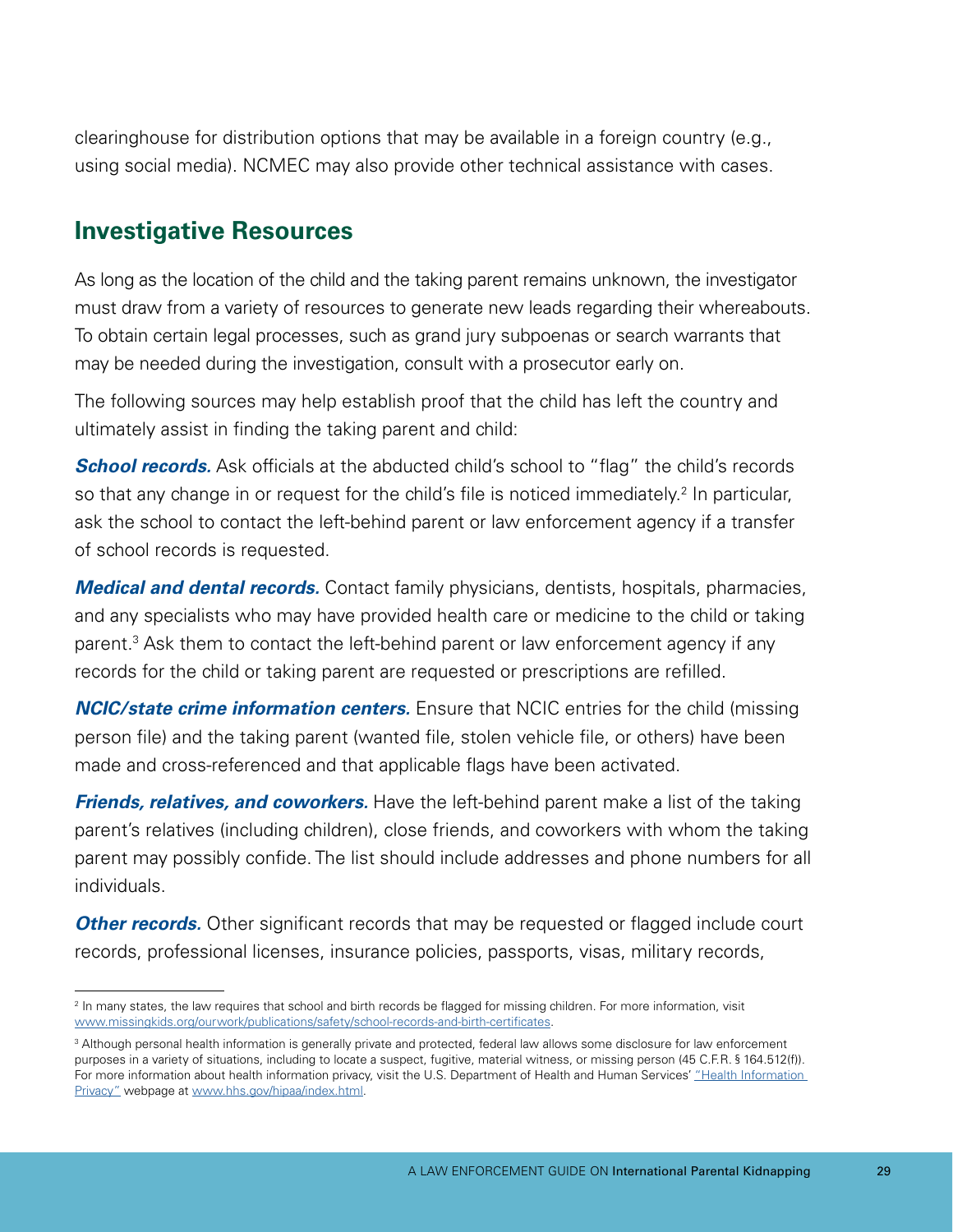## **Investigative Procedures Checklist**

- $\square$  Missing child entry in National Crime Information Center (NCIC) Date: NCIC number:
- $\square$  Warrant for taking parent in NCIC Date: NCIC number:
- o AMBER Alert issued Date:
- D Vehicle entry Date:
- D Passport number (Office of Children's Issues) Taking parent: Child: Date:
- D Request to deny issuance of child's passport (Office of Children's Issues) Date:
- $\square$  Port police contacted Date: Officer:
- $\square$  Bus and train stations contacted Date: Contact:
- $\square$  Airlines contacted for passenger information Date:
- $\square$  Left-behind parent interviewed Date:
- □ Allegations of domestic abuse fully investigated Date:
- □ Custody order Date:
- $\square$  Copy of court order acquired Date: Number:
- $\square$  Court file reviewed for leads Date:
- $\square$  Dental records obtained Date:
	- Dentist:
- $\square$  Fliers about child prepared Date:
- D Birth certificate flagged Date: County/state:
- □ School records flagged Date: School:
- □ Medical records flagged Date: Doctor:
- $\square$  Hague application filed by parent (Office of Children's Issues) Date: Contact:
- **D** Local prosecutor Date: Case number:
- o Federal prosecutor Date: Case number:
- $\square$  State missing children clearinghouse Date: Contact:
- □ National Center for Missing & Exploited Children Date: Contact:
- □ Office of Children's Issues Date: Contact: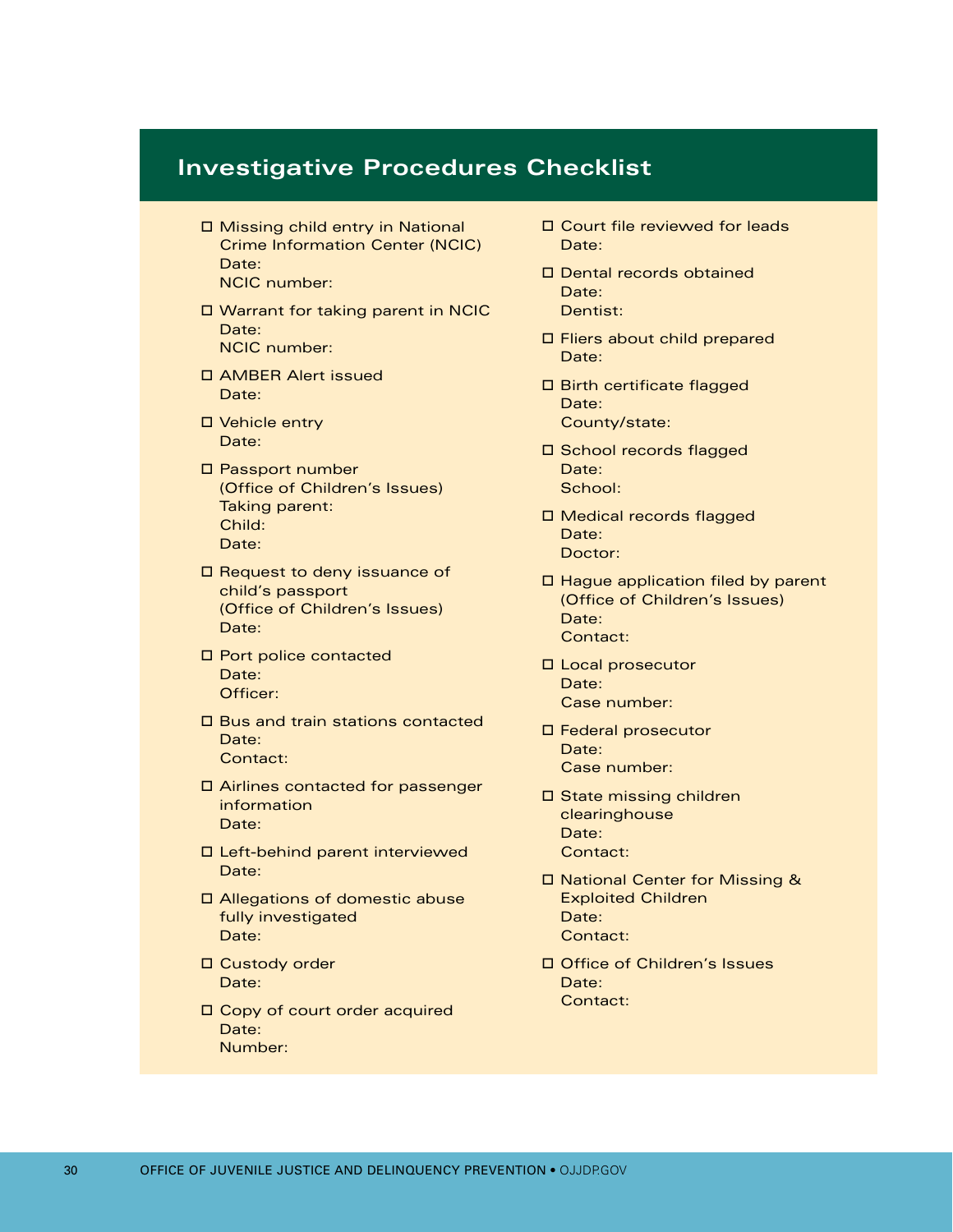immigration files, union participation, voter registration, employer references, and airline and travel records for the child and taking parent.

*Credit checks.* Have the major credit bureaus—Equifax, TransUnion, and Experian—run credit checks on the taking parent to determine whether there are any recent purchases or lines of credit that would disclose location information.

*Credit cards.* Contact the taking parent's credit card companies to trace recent purchases. Although some credit card companies may require a grand jury subpoena to disclose this information, other companies may be willing to act as a confidential source in child abduction cases and release limited information pertaining to travel expenditures, such as airline tickets, hotel stays, and gas purchases.

*Employment.* Determine the taking parent's employment status. If the taking parent has recently terminated employment, it may be possible to find out where the final paycheck is to be sent.

*Military service.* If the taking parent is a member of the armed services on active duty, a civilian employee, or a retired employee, the U.S. Department of Defense can provide an address and trace pension payments or direct deposit information.

**Financial institutions.** Check the taking parent's bank accounts to see if an account has been closed or if funds have been transferred to another bank or financial institution. You may need a grand jury subpoena to obtain detailed information.

**Loans.** If the taking parent has an outstanding loan, ask the lender to save payment envelopes or other documents so postmarks can be checked. If payments are made by check, contact the bank for account information.

**U.S. Postal Service.** Check with the post office to find out if the taking parent has a forwarding address on file. Mail covers can be placed on friends and relatives of the taking parent to record all the return addresses on mail they receive. Mail covers can be requested through the U.S. Postal Inspection Service.

*Departments of highway safety and motor vehicles.* **Check on recent vehicle** registrations, title transfers, new licenses, and renewals.

*Professional licenses and unions.* If the taking parent practices a profession or trade that requires a state license or union membership, contact the licensing board or union to determine if the taking parent's license, union card, or other information has been transferred to or reissued in another location.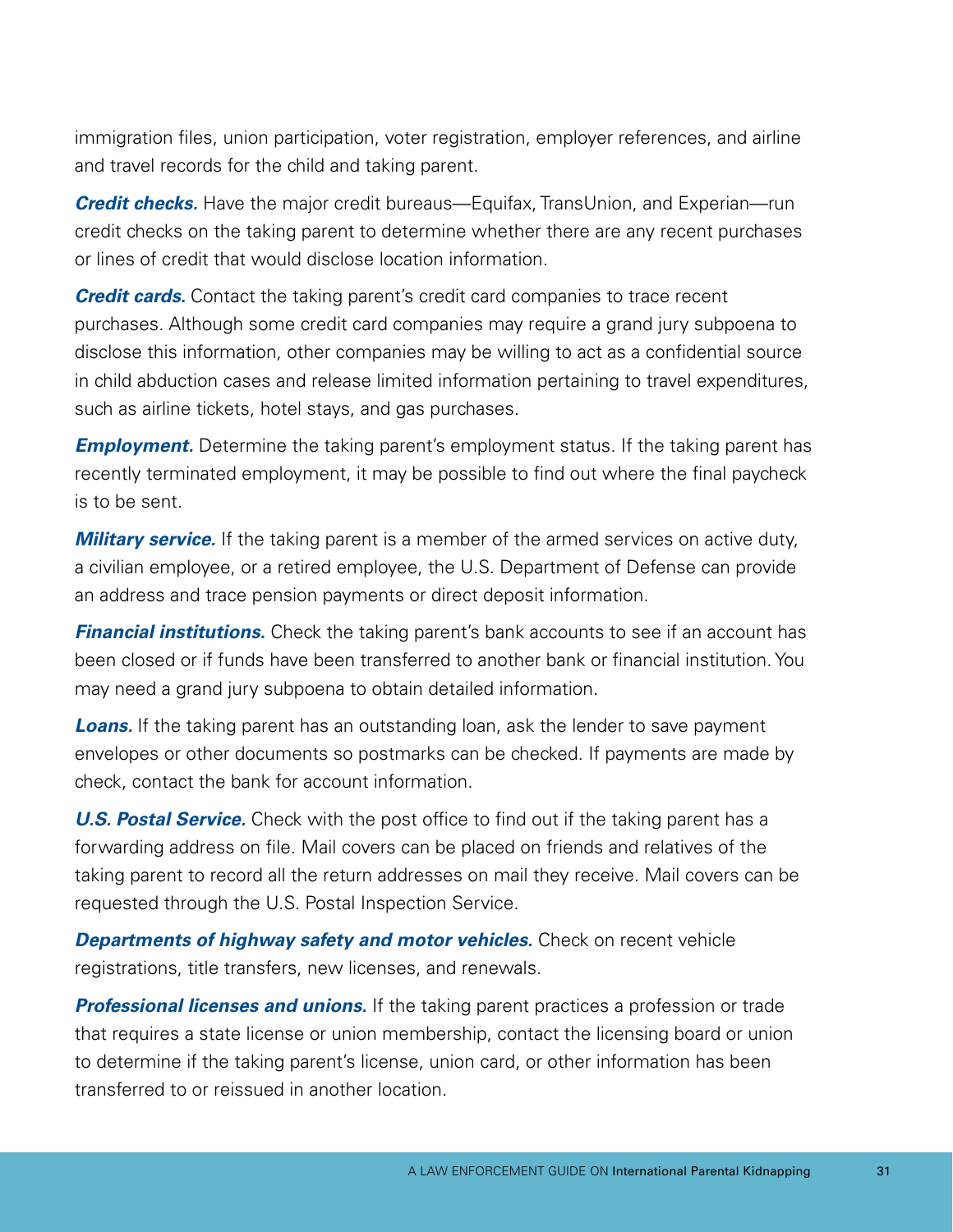*Telephone records.* The taking parent's telephone and mobile phone records may be subpoenaed. The record of incoming and outgoing calls can be used to determine the areas of the city, state, or country, or another country, he or she communicated with prior to departing. Tracing calls through the local telephone company's security office can be coordinated by placing a mechanical device called a "trap" on the telephones of the taking parent's relatives and friends, if they agree to it.

*Federal Parent Locator Service.* Several databases can trace the use of the taking parent's and child's Social Security numbers. Request information from the Federal Parent Locator Service, which uses Social Security numbers to search many federal databases for address information for the taking parent and child.

*The Internet.* Many public record databases can be accessed easily and searched online. The Internet also offers various international directories and people finders that will search for phone numbers and addresses. A thorough investigation of social media websites, both for the victim and the taking parent, should also be conducted as soon as possible for location-specific information. In most cases, a search warrant will be required to obtain this information.

*Offline searches.* Consider requesting an offline search for activity involving the taking parent. This can be conducted against the NCIC database of active records or against historical data, such as records of inquiries or entries. This search can be helpful when there has been some delay in issuing a warrant for the taking parent. If any NCIC queries on the taking parent are identified, authorities can contact the agencies making them prior to the warrant's entry in the system. An offline search may be requested through NCIC and state crime information centers.

# **Working With the Left-Behind Parent**

This section discusses law enforcement's role in working with the left-behind parent.

## **Clarify Roles**

At the outset of the investigation, law enforcement should clarify the roles of left-behind parents in responding to the kidnapping. Make sure the parent understands that in criminal parental child kidnapping cases, law enforcement's first priority is to protect the child from harm. Law enforcement should also notify parents that the arrest, extradition, prosecution, and incarceration process that may be directed at the taking parent will not necessarily result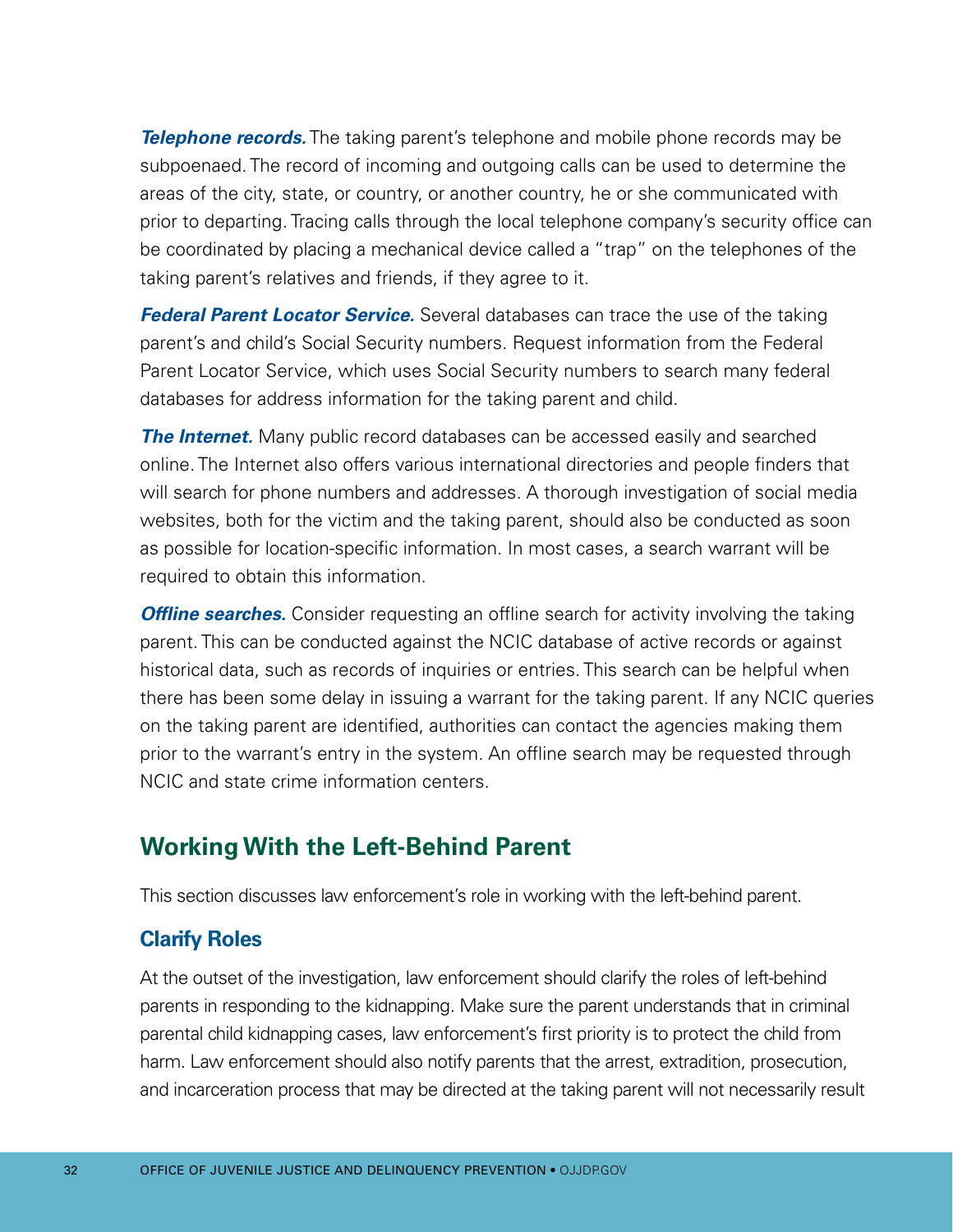in the child's recovery. Left-behind parents should continue to explore civil remedies for the return of the child with the assistance of the U.S. Department of State and a private attorney.

Apart from investigating the criminal case, law enforcement may also be authorized under state law to take part in the civil aspects of custody enforcement and child recovery. In some cases, law enforcement will travel abroad to recover the child. If the responding law enforcement agency is unable to take part in the recovery, explain the constraints (such as lack of statutory authority) and advise the left-behind parent to actively pursue civil remedies on his or her own.

## **Obtain Information From the Parent To Advance the Investigation**

In some cases, the left-behind parent can provide important information about the history, habits, and assets of the taking parent, as well as insight into the customs, culture, and language of the taking parent's destination country. The left-behind parent may still be in contact with the taking parent by telephone, e-mail, or other means. After consulting with the prosecutor, law enforcement may be permitted to record telephone conversations between the taking parent and the left-behind parent or to participate in an undercover capacity in online communications with the taking parent. There may even be family members or friends in the destination country who can provide information to the left-behind parent about the taking parent's activities and whereabouts.

Ask the left-behind parent to maintain close contact with law enforcement and to provide phone numbers and addresses where the parent can be reached when away from home.

#### **Ensure the Parent Can Travel on Short Notice**

Advise the left-behind parent that he or she may be required to travel to another location on very short notice to recover the child once the child has been located. Information on applying for a U.S. passport is available at the Bureau of Consular Affairs' ["U.S.](http://www.travel.state.gov/content/travel/en/passports.html)  [Passports"](http://www.travel.state.gov/content/travel/en/passports.html) webpage at [www.travel.state.gov/content/travel/en/passports.html.](http://www.travel.state.gov/content/travel/en/passports.html)

Parents who are financially unable to recover their children from another country or attend a foreign court proceeding should contact NCMEC, which administers funds from DOJ's Office for Victims of Crime to provide travel assistance for qualified individuals.

Law enforcement can also work with the Office of Children's Issues or refer the parent to them whenever foreign travel may be involved for a left-behind parent or if the abducted child is returning accompanied or unaccompanied. For further discussion on the Office of Children's Issues, see chapter 1: Putting the Issue in Perspective.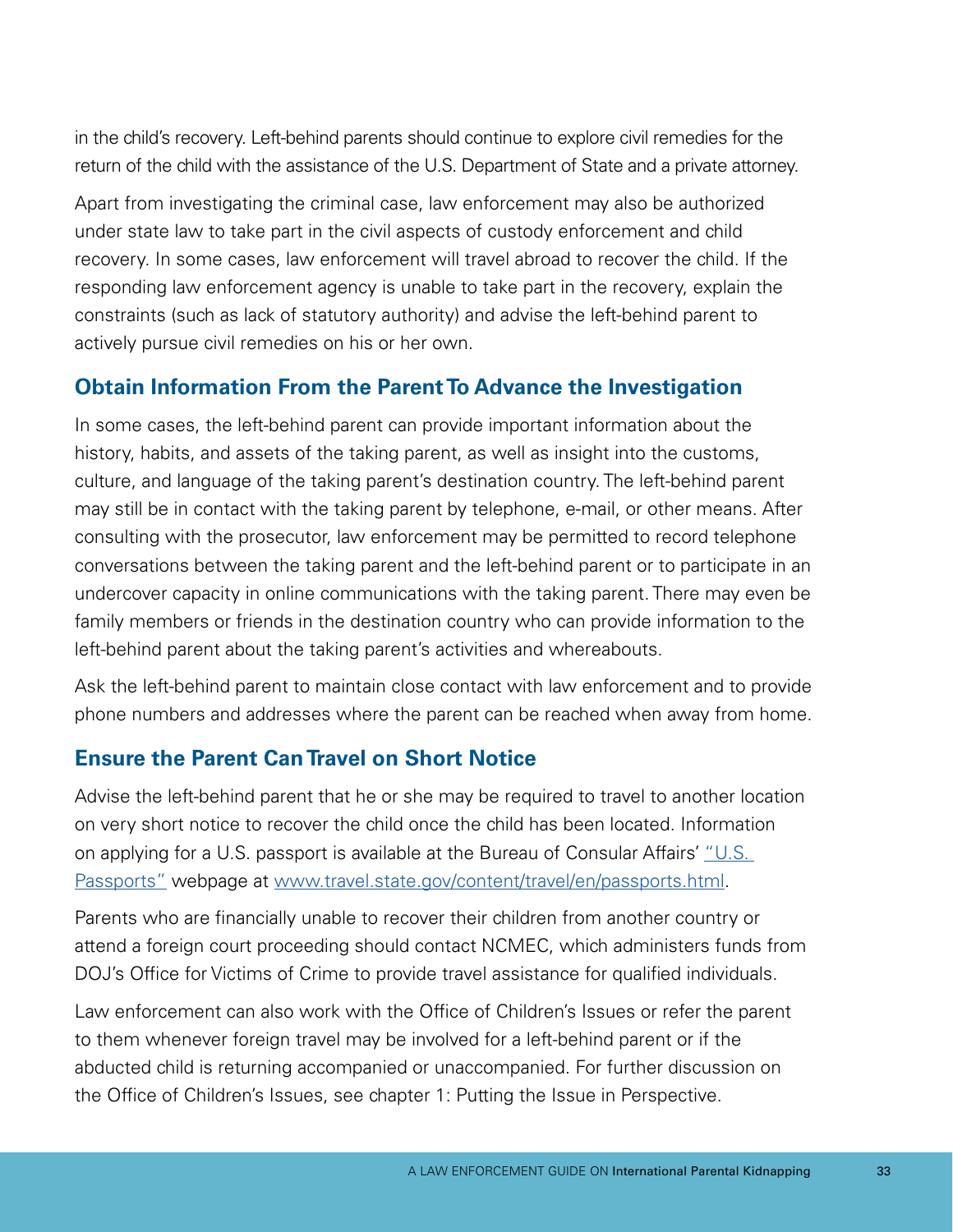#### **Keep the Parent Informed of Progress on the Case (Where Appropriate)**

Although the investigator's time may be limited, it is important to follow up regularly with the parent, provide updates on the investigation, and confirm or clarify facts discovered during the search. Law enforcement should use discretion where there is a history or allegation of abuse by the left-behind parent and ensure that the safety of the child remains paramount.

#### **Refer the Parent to Helping Agencies**

Enlist the assistance of your police department's victim-witness advocate to provide support to the parent. Refer the left-behind parent to groups that can provide support and assistance, including local missing child nonprofit groups, the state missing children clearinghouse, NCMEC, and Team HOPE [\(www.missingkids.org/ourwork/TeamHOPE\)](http://www.missingkids.org/ourwork/TeamHOPE). Team HOPE is a national support network that matches left-behind parents with trained parent volunteer mentors who have experienced a kidnapping in their own families, usually to the same country.

## **Resources for Left-Behind Families**

The following publications from the Office of Juvenile Justice and Delinquency Prevention (OJJDP) can assist families throughout the reunification and recovery process. OJJDP publications can be viewed and downloaded from the OJJDP website, ojjdp.gov (select "Publications"). The NCJ numbers in parentheses can also be used to search for or order the publications from the National Criminal Justice Reference Service at [www.ncjrs.gov](http://www.ncjrs.gov).

- **[The Crime of Family Abduction: A Child's and Parent's Perspective](https://www.ncjrs.gov/pdffiles1/ojjdp/229933.pdf)** [\(NCJ 229933\)](https://www.ncjrs.gov/pdffiles1/ojjdp/229933.pdf)
- • *[When Your Child Is Missing: A Family Survival Guide](https://www.ncjrs.gov/pdffiles1/ojjdp/228735.pdf)* [\(NCJ 228735\)](https://www.ncjrs.gov/pdffiles1/ojjdp/228735.pdf)
- • *[What About Me? Coping With the Abduction of a Brother or Sister](https://www.ncjrs.gov/pdffiles1/ojjdp/217714.pdf)* [\(NCJ 217714\)](https://www.ncjrs.gov/pdffiles1/ojjdp/217714.pdf)
- **[You're Not Alone: The Journey From Abduction to Empowerment](https://www.ncjrs.gov/pdffiles1/ojjdp/221965.pdf)** [\(NCJ 221965\)](https://www.ncjrs.gov/pdffiles1/ojjdp/221965.pdf)
- **[A Family Resource Guide on International Parental Kidnapping](https://www.ncjrs.gov/pdffiles1/ojjdp/215476.pdf)** [\(NCJ 215476\)](https://www.ncjrs.gov/pdffiles1/ojjdp/215476.pdf)
- • *[Law Enforcement Response to Child Abuse](http://ojjdp.gov/pubs/243907.pdf)* [\(NCJ 243907\)](http://ojjdp.gov/pubs/243907.pdf)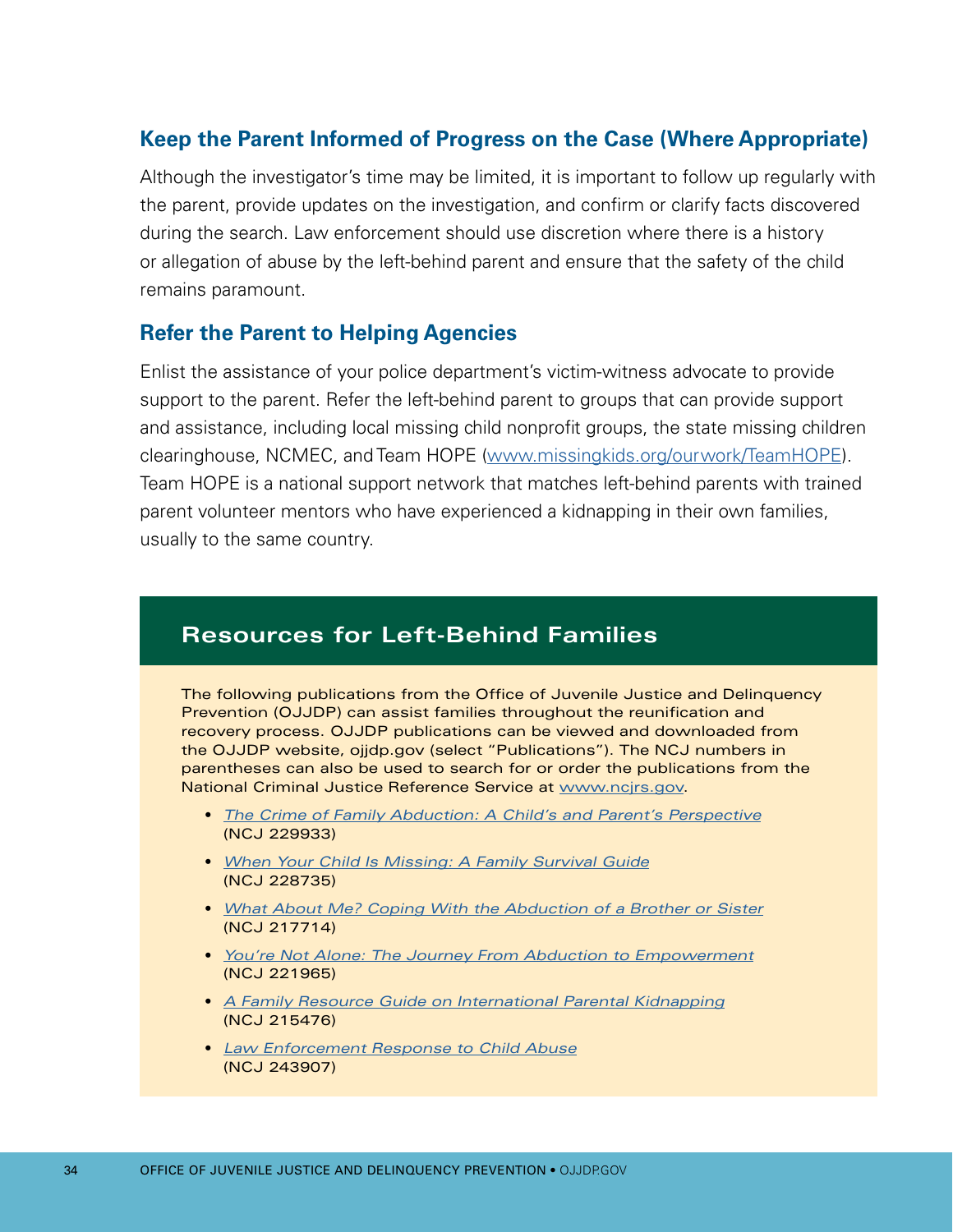# Chapter 5. Federal and Nonfederal Resources



*What Help Is Available to Law Enforcement, and How Can It Be Accessed?* 

 $\begin{bmatrix} 1 \\ 1 \\ 0 \\ 0 \end{bmatrix}$ nvestigators with little or no experience in international matters can draw on the resources of numerous agencies—federal and nonfederal—in an international parental child kidnapping case. The individuals who staff these agencies have extensive experience with international cases and can facilitate communication with foreign officials. This chapter highlights agencies and organizations that provide services, support, and assistance to left-behind parents and their children. Contact information is provided in appendix A.

# **U.S. Department of State**

The U.S. Department of State offers many resources to assist in international parental kidnapping investigations, as discussed in the following sections. Although this guide uses the phrase "international parental kidnapping" in accordance with the International Parental Kidnapping Crime Act, codified in Title 18, U.S. Code § 1204, "child abduction" is used in this section when referring to procedures surrounding the 1980 Hague Convention on the Civil Aspects of International Child Abduction. See the sidebar "Introduction to the Terminology" on page 2 for additional information.

#### **Office of Children's Issues**

As part of the U.S. Department of State's Bureau of Consular Affairs, the Office of Children's Issues develops and implements policies and practices to promote the welfare and safety of children involved in international parental child abduction. It works regularly with law enforcement to provide technical assistance on what information law enforcement needs to gather quickly. Law enforcement is encouraged to reach out to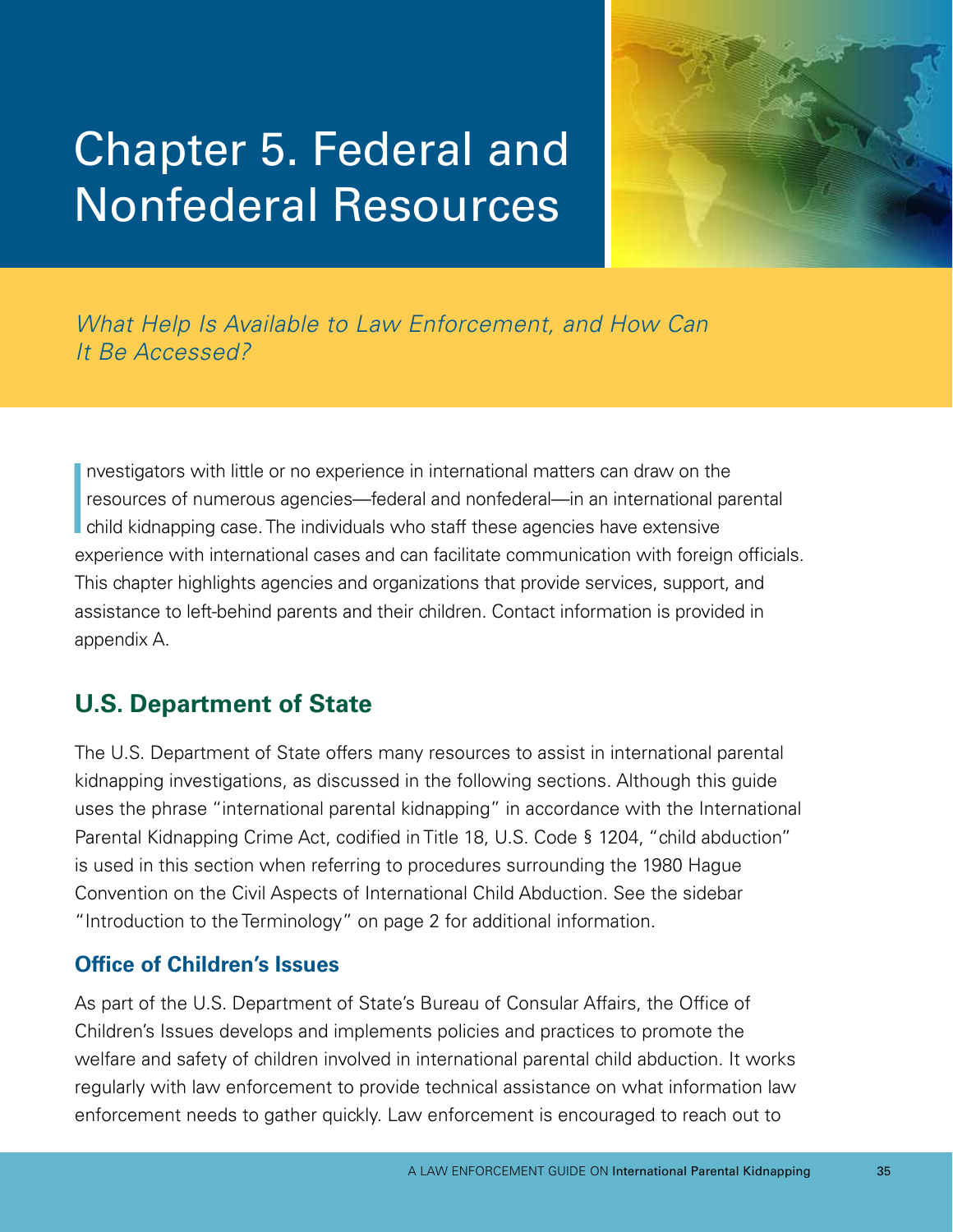the Office by phone (888–407–4747) or via e-mail at [CA-CI-DOJ-liaison@state.gov](mailto:CA-CI-DOJ-liaison%40state.gov?subject=) first if the child has departed the United States. If the child is still in the United States, contact [preventabduction1@state.gov](mailto:preventabduction1%40state.gov?subject=) for technical assistance as soon as a potential international child abduction is suspected. More information on stopping an abduction in progress can also be found at the Bureau of Consular Affairs' "Steps to Stopping an Abduction in [Progress"](https://travel.state.gov/content/travel/en/International-Parental-Child-Abduction/prevention/stopping-abduction-in-progress.html) webpage. Go to [www.travel.state.gov,](http://www.travel.state.gov) select the "International Parental Child Abduction" tab and then the "Prevention" tab. Click on "Steps to Stopping an Abduction in Progress" in the left menu bar.

As the U.S. Central Authority for the Hague Convention on the Civil Aspects of International Child Abduction, the Office of Children's Issues works to strengthen treaty compliance in the United States and abroad. It is the primary federal contact for child return in cases of parental child abduction to or from the United States and another partner country.

The Hague Abduction Convention is the primary civil law mechanism for parents seeking the return of children from treaty partner countries. Countries that are party to the Convention have agreed that a child who was a habitual resident in one Convention country, and who has been removed to or retained in another Convention country in violation of the left-behind parent's custodial rights, shall be returned promptly. However, officials and parents should be aware that submitting a request for return promptly does not guarantee the court will order the return of the child.

Once the child has been returned to his or her habitual residence, the custody dispute can then be resolved in the courts of that jurisdiction, if necessary. The Convention does not address who should have custody of the child; it addresses where the custody case should be heard. A detailed summary of the basic provisions of the Hague Abduction Convention, the role of the Central Authority, and the process for invoking the Convention is available at the ["Legal Information"](https://travel.state.gov/content/travel/en/International-Parental-Child-Abduction/for-providers.html) webpage of the Bureau of Consular Affairs' website. Go to [www.](http://www.travel.state.gov)  [travel.state.gov,](http://www.travel.state.gov) click on the "International Parental Child Abduction" tab and then select the "Legal Information" tab.

As of February 15, 2018, the Hague Abduction Convention is in force between the United States and 77 other countries. Each country that is party to the Convention has designated a Central Authority, a specific government office, to carry out specialized Convention duties. To see a list of countries that are [treaty partners](https://travel.state.gov/content/travel/en/International-Parental-Child-Abduction/abductions/hague-abduction-country-list.html) with the United States under the Convention, go to www.travel. [state.gov](http://www.travel.state.gov), choose the "International Parental Child Abduction" tab, click on the "Abductions" tab, and then choose "U.S. Hague Convention Treaty Partners" in the left menu bar.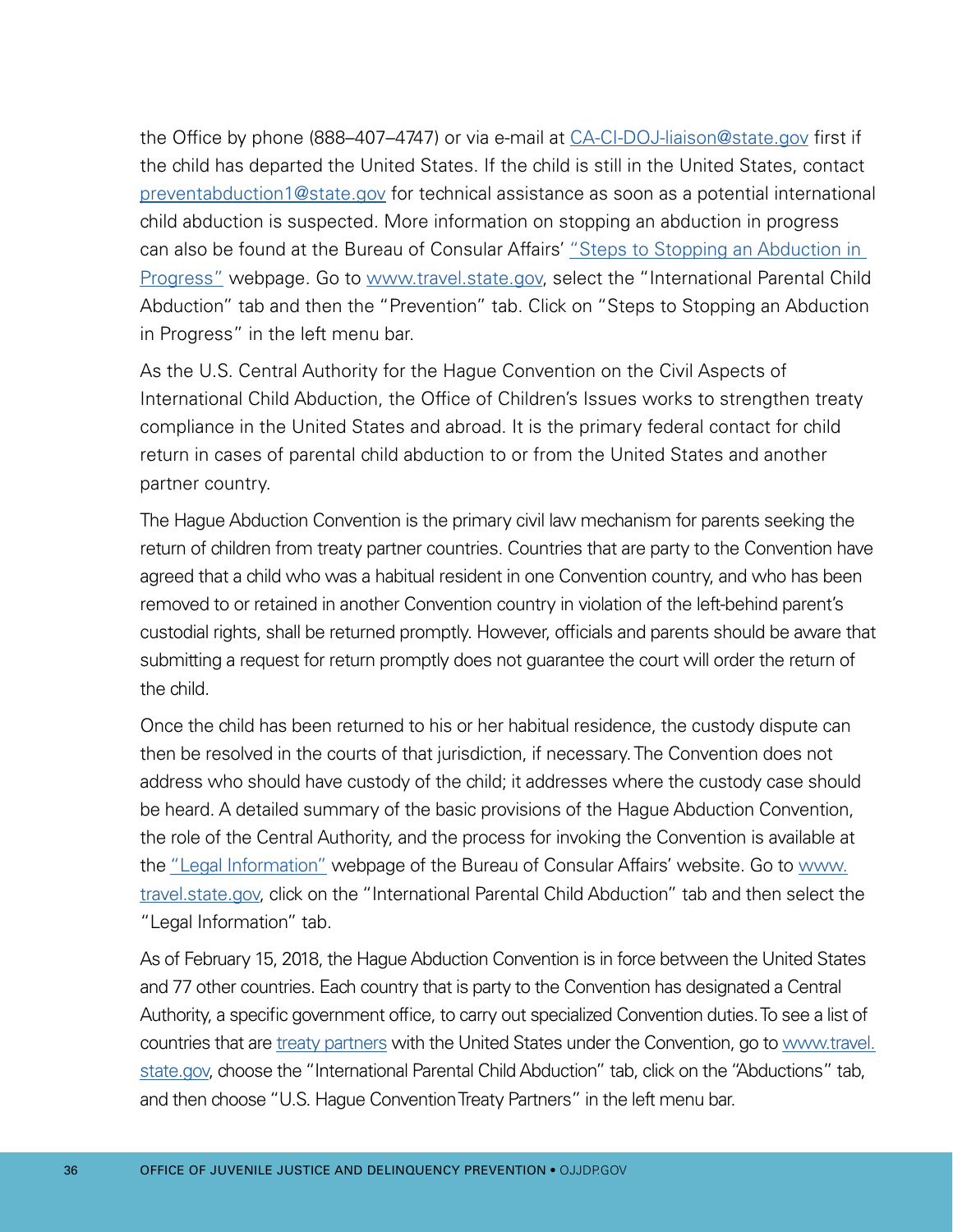#### **Types of Assistance the U.S. Department of State Can Provide to Law Enforcement**

The Office of Children's Issues coordinates the following services for law enforcement:

- Facilitates the return of an abducted child in cases where the Hague Convention on the Civil Aspects of International Child Abduction applies.
- Coordinates interagency efforts to ensure the safe return of a child abducted from the United States, especially when U.S. embassies abroad are involved.
- Coordinates with consular officers at U.S. embassies and consulates to provide support and assistance to returning children.
- Facilitates issuance of U.S. travel documents for a child when necessary.
- Assists parents who are financially unable to recover their child from another country in conjunction with the National Center for Missing & Exploited Children, which provides travel assistance to qualified parents.
- Furnishes information concerning passport issuance and passport number for a child. (Information from an adult's passport records is available from the Office of Passport Services' Law Enforcement Liaison Division.)
- Requests that a U.S. embassy or consulate abroad attempt to verify entry of a taking parent and a child into that country,

establish their whereabouts, and check on the child's welfare.

- Enrolls the child's name in the Children's Passport Issuance Alert Program, and facilitates placing a hold on the issuance of a passport to a minor child when a custody order exists. Note: The U.S. Department of State Office of Passport Services' Legal Affairs Division and Law Enforcement Liaison may take revocation action regarding adults' passports, consistent with applicable regulations, upon an appropriate law enforcement request.
- Alerts foreign officials to any apparent child abuse or neglect.
- Provides country-specific information on diverse topics such as custody and immigration laws, travel restrictions, and crime and security data.
- Requests that foreign governments exercise any power they have under their domestic law to protect an abducted child.
- Coordinates the urgent filing of a Hague application to allow foreign authorities to assist as appropriate, and coordinates itinerary and arrival times with the Central Authority and law enforcement in the United States and/or the destination country.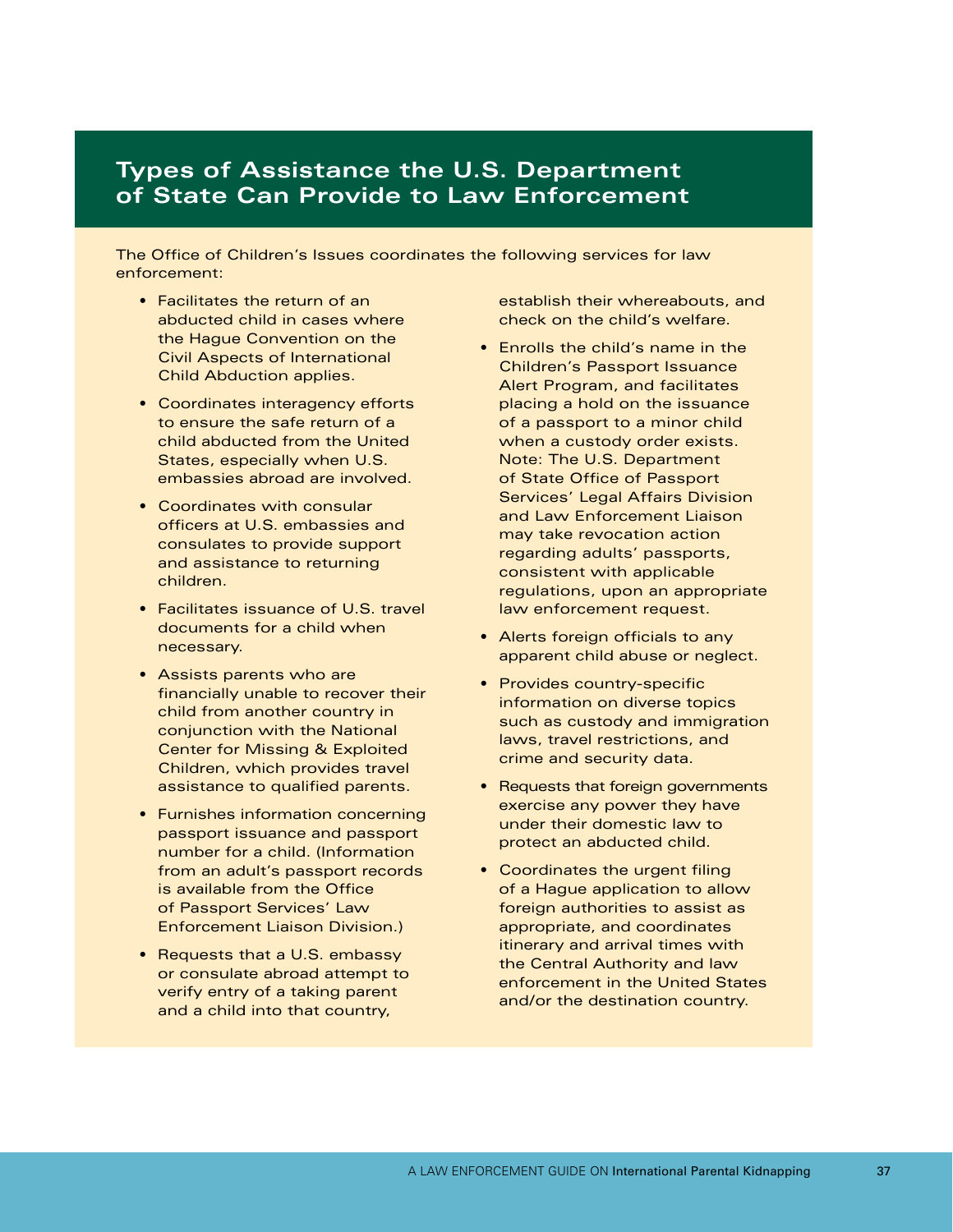Central Authorities communicate with each other and help parents file applications for the return of their children or for access to their children under the Convention. Information on how to ["File a Hague Application"](https://travel.state.gov/content/travel/en/International-Parental-Child-Abduction/abductions/hague-app-wizard.html) is available on the Bureau of Consular Affairs' website. Go to [www.travel.state.gov,](http://www.travel.state.gov) choose the "International Parental Child Abduction" tab, click on the "Abductions" tab, and then choose "File a Hague Application" in the left menu bar.

Investigators should note that although the Office of Children's Issues plays a key role in coordinating the resolution of child abduction matters through the Hague Abduction Convention, the Office does not act as an attorney or agent on behalf of the applicant parent. Left-behind parents may be eligible for free legal representation in the foreign country; the Office can discuss this with the foreign Central Authority. Law enforcement should immediately refer left-behind parents to the Office of Children's Issues for further information and assistance regarding Hague return applications.

As part of the Bureau of Consular Affairs' Overseas Citizen Services, the Office of Children's Issues provides information to parents with child kidnapping cases involving U.S. citizen children younger than age 16 who are taken to countries that are not partners with the United States under the Hague Abduction Convention.

Law enforcement investigators should maintain close consultation with the Office of Children's Issues and provide new developments or updates on the case.

#### **Passport Services**

**Children's Passport Issuance Alert Program.** The Children's Passport Issuance Alert [Program](https://travel.state.gov/content/travel/en/International-Parental-Child-Abduction/prevention/passport-issuance-alert-program.html) (CPIAP) is one of the U.S. Department of State's most important tools for preventing international parental child abduction. The program allows parents who are concerned about a possible abduction to register their U.S. citizen children younger than age 18 in the Department's Passport Lookout System. If a passport application is submitted for a child who is registered in the CPIAP system, the Office of Children's Issues attempts to alert the requesting parent. This procedure provides parents with advance warning of possible plans for international travel with the child. More information is available at the Bureau of Consular Affairs' website. Go to [www.travel.state.gov](http://www.travel.state.gov), select the "International Parental Child Abduction" tab and then the "Prevention" tab. Click on "Children's Passport Issuance Alert Program" in the left menu bar.

 execute the passport application for children younger than age 16. A passport application Unless an exception applies, both parents or each of the child's legal guardians must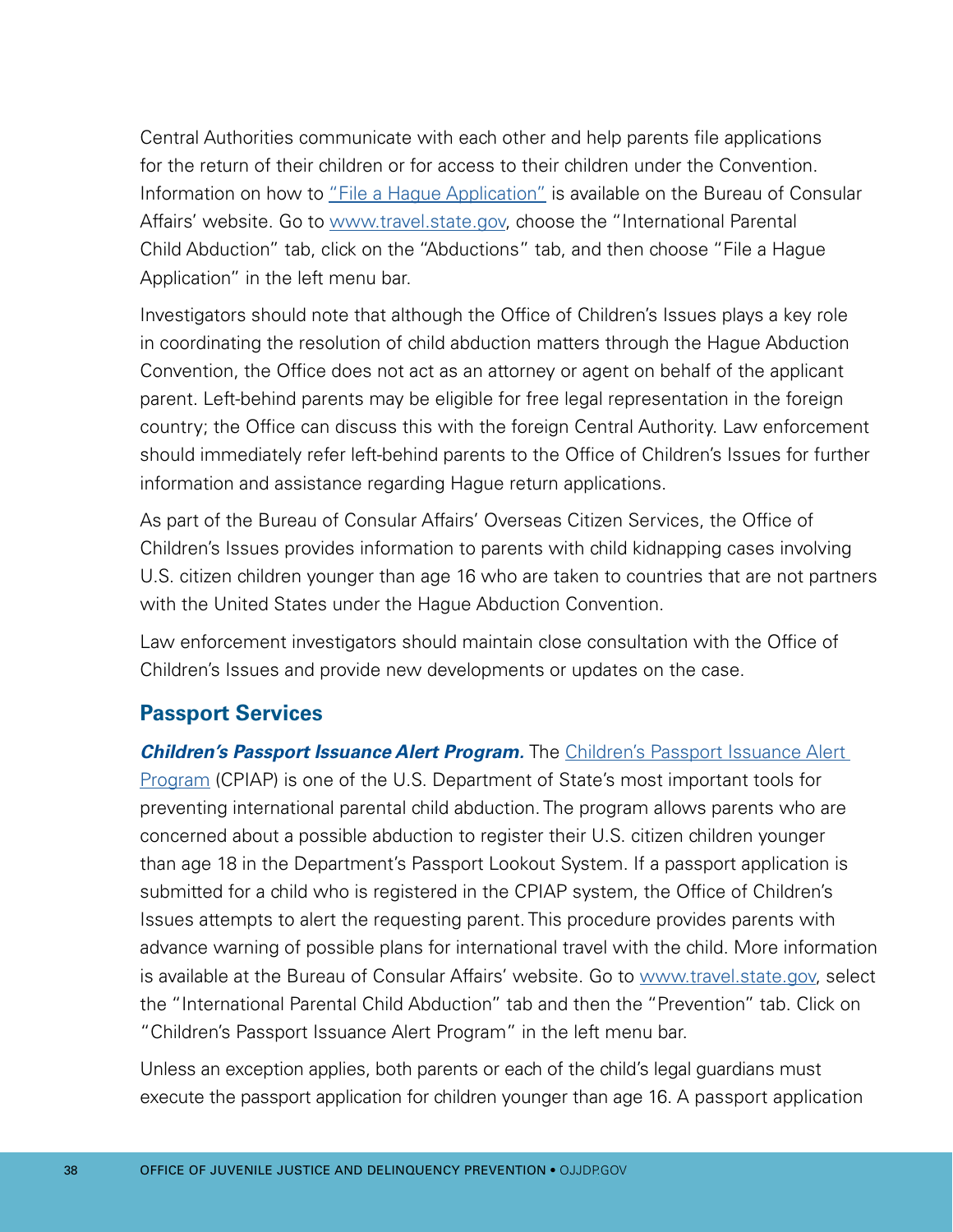may be executed on behalf of a minor younger than age 16 by only one parent or legal guardian if that person provides a notarized, written statement or affidavit from the nonapplying parent or legal guardian consenting to the issuance of the passport, or documentary evidence that he or she is the sole parent or has sole custody of the minor. Minors younger than age 18 generally must appear in person when applying for a U.S. passport. For children ages 16 to 18, the child may be able to execute his or her own application. However, the passport authorizing officer has the discretion to require a minor age 16 or 17 to submit the notarized consent of a parent, legal guardian, or person in *loco parentis*. Detailed information on passports for minors age 16 and younger is available at the Bureau of Consular Affairs' U.S. Passports webpage for ["Children Under 16."](https://travel.state.gov/content/travel/en/passports/apply-renew-passport/under-16.html) Go to [www.travel.state.gov,](http://www.travel.state.gov) select the "U.S. Passports" tab and then the "Apply for or Renew My Passport" tab. Select "Children Under 16" in the left menu bar. Detailed information on passports for minor [children ages 16 and 17](https://travel.state.gov/content/travel/en/passports/apply-renew-passport/16-17.html) is available on the same webpage.

*Before any passport is issued, the passport applicant's name is checked against a central system.* A local, state, or federal law enforcement agency may request that a subject under criminal investigation be placed in the passport name-check system so law enforcement will be notified before a passport is issued, even when there is no felony warrant or court order. The written request should be sent to the Legal Affairs Division of the Office of Passport Services. It must include the subject's full biographical data (including date and place of birth and Social Security number), the factual basis for the request, the criminal statute under which the subject is being investigated, and the contact information of the investigating officer. More information on how to submit a passport records request can be found on the Bureau of Consular Affairs' website. Go to [www.travel.state.gov](http://www.travel.state.gov), select the "U.S. Passports" tab and then the "Legal Matters" tab. Click on ["Passport Information for Law Enforcement"](https://travel.state.gov/content/travel/en/passports/legal-matters/law-enforcement.html) in the left menu bar.

**Passport denial and revocation.** A local, state, or federal enforcement agency may request the denial or revocation of a passport on several regulatory grounds found at 22 C.F.R. §§ 51.60–51.62. Passports may be denied or revoked for a number of reasons. Among them are a valid unsealed local, state, or federal felony warrant of arrest; a state or federal criminal court order or a condition of parole or probation forbidding departure from the United States; or a request for extradition to or from the United States. All passport applications are run through various law enforcement and other databases. Note: A defendant fugitive will be notified of the warrant when he or she receives the notice of passport revocation.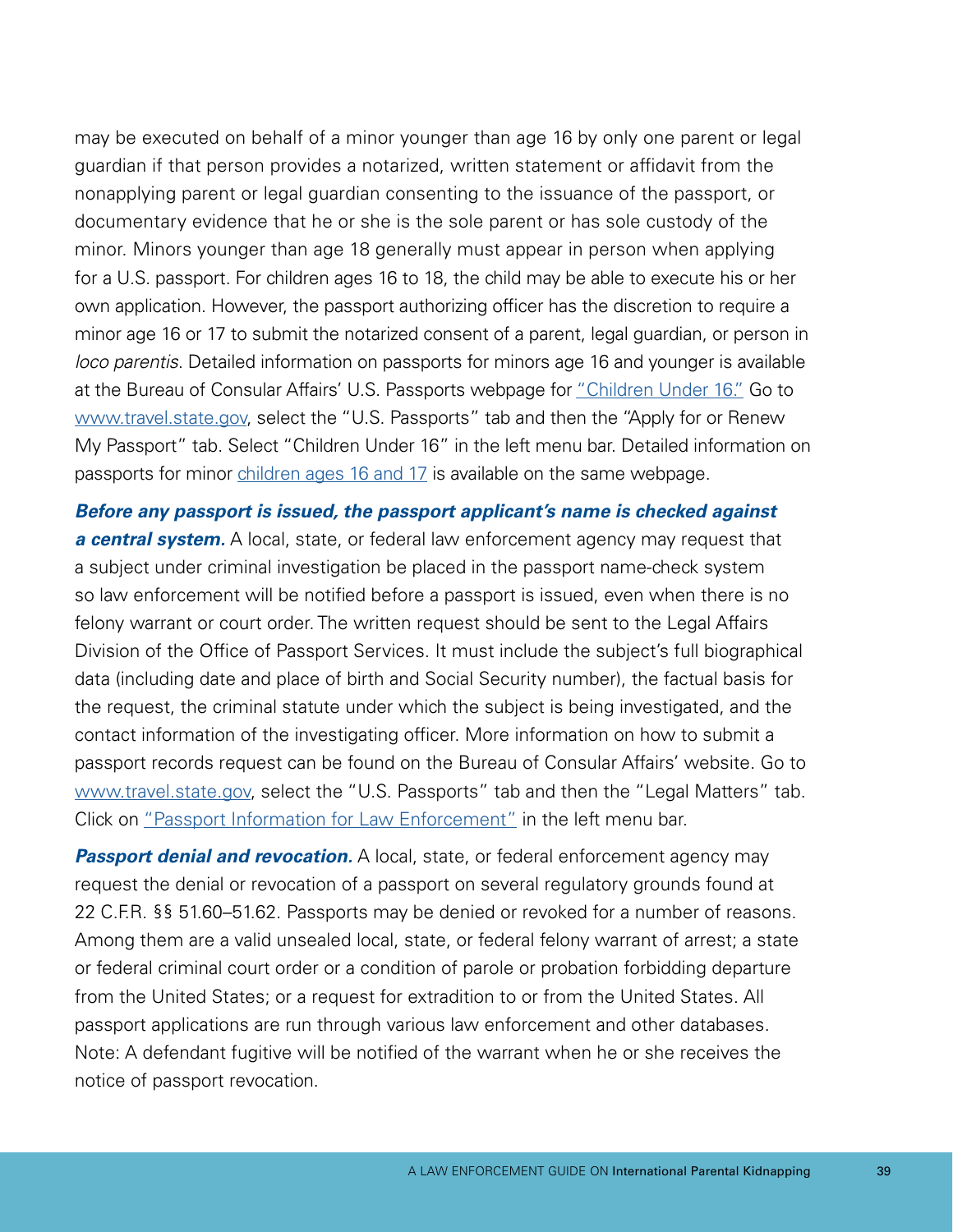The Legal Affairs Division and Law Enforcement Liaison of the U.S. Department of State's Office of Passport Services must authorize all revocations of a U.S. passport. Passport revocation may be prompted for the reasons a passport may be denied under 22 C.F.R. § 51.60, or as addressed in 22 C.F.R. § 51.62, upon a determination that the passport was obtained fraudulently, illegally, or erroneously or when the person's certificate of naturalization or certificate of citizenship was canceled. The U.S. Department of State can revoke a child's passport only if it was erroneously, illegally, or fraudulently issued at the time or if the child is not entitled to it under the provisions set forth in 22 C.F.R. §§ 51.60–51.62.

The Office of Passport Services' Legal Affairs Division will coordinate the placement of a hold on the issuance of a passport to a fugitive, and may revoke a fugitive's U.S. passport. Law enforcement should notify the Legal Affairs Division once a subject is apprehended, when the warrant is quashed, or when passport action is no longer needed.

## **Bureau of Diplomatic Security**

In cases involving international parental child abduction, the Office of Children's Issues coordinates with the Diplomatic Security Service (DSS), the U.S. Department of State's law enforcement arm around the world. DSS has more than 900 special agents who serve as Regional Security Officers (RSOs), Deputy Regional Security Officers (DRSOs), and Assistant Regional Security Officers (ARSOs) in 189 of the 266 U.S. embassies, consulates, and locations of interest abroad. In many countries, the resident RSO is the only U.S. law enforcement representative. U.S. diplomatic missions without a resident RSO are covered regionally by the nearest RSO. DSS officers also work closely with officials at U.S. international airports.

The Washington, DC-based DSS Criminal Investigative Liaison Branch serves as a clearinghouse for law enforcement leads on international parental kidnapping and wrongful retention cases. Requests for law enforcement assistance can be sent directly to [crimeliaison@state.gov](mailto:crimeliaison%40state.gov?subject=). In addition, DSS has 8 field offices located in major U.S. cities and 21 resident offices in other cities throughout the United States.

In conjunction with efforts by the Office of Children's Issues, RSOs on U.S. diplomatic missions abroad may request that foreign police contacts ascertain a child's location, even when there is no warrant for the taking parent. Additionally, domestic and overseas DSS agents investigate passport and visa fraud violations in relation to parental child abduction cases.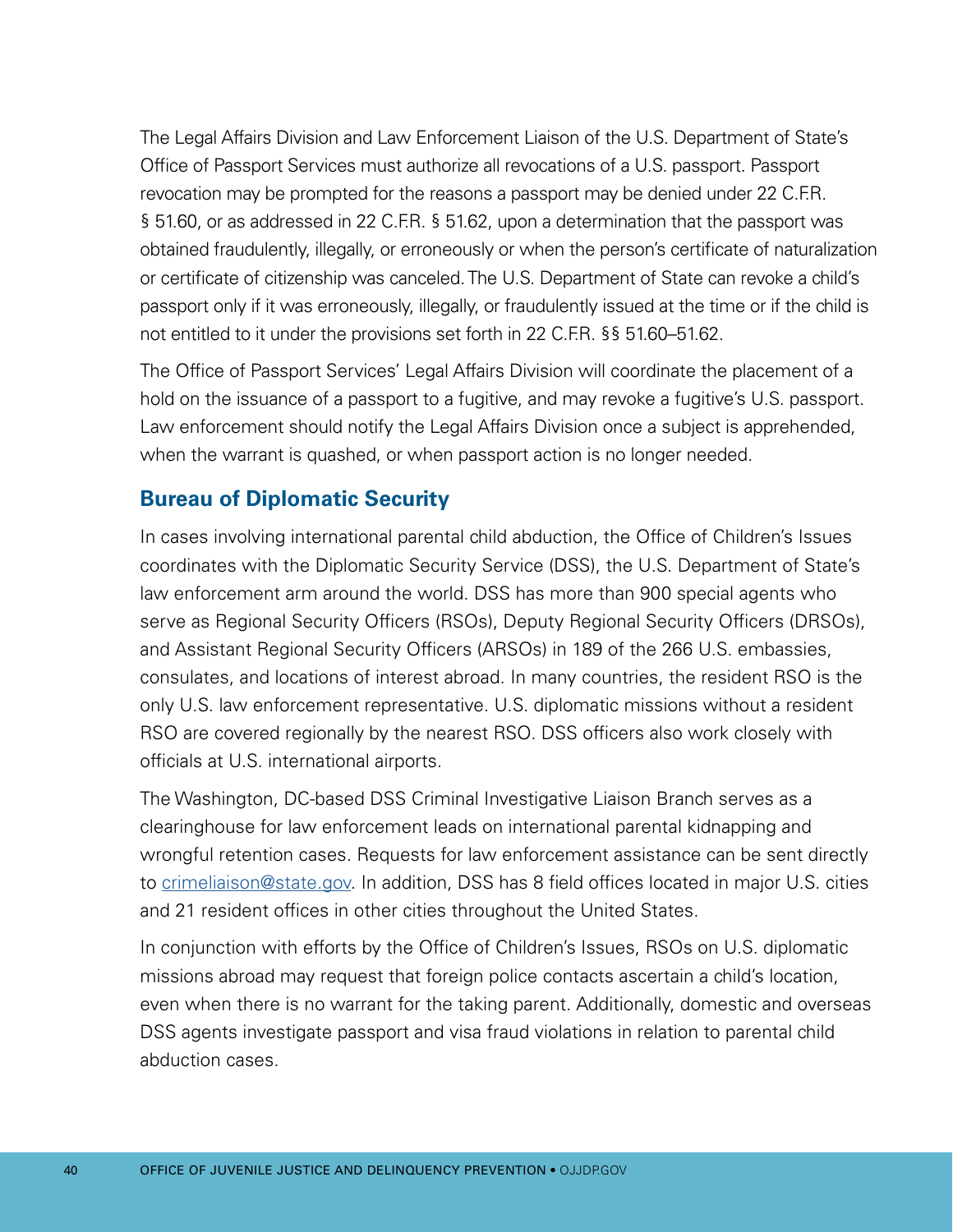# **U.S. Department of Justice**

The U.S. Department of Justice (DOJ) also offers resources to assist in international parental kidnapping investigations, as discussed in the following sections.

#### **Federal Bureau of Investigation**

The Federal Bureau of Investigation (FBI) is the law enforcement agency tasked with investigating international parental kidnapping cases under the International Parental Kidnapping Crime Act (IPKCA) and the Fugitive Felon Act. Requirements for obtaining Unlawful Flight To Avoid Prosecution (UFAP) warrants and IPKCA charges are discussed in chapter 6. The FBI can take steps to stop kidnappings in progress and coordinate the international law enforcement response when taking parents have reached their foreign destinations. See When and How the FBI Gets Involved (page 23) for further discussion of the FBI's role in investigating IPKCA cases.

The FBI Legal Attaché (often referred to as a "Legat") has an official presence in many countries to serve mutual law enforcement interests. Located in U.S. embassies around the world, Legats act as liaisons to the principal law enforcement and intelligence services in their host countries. The Legat stationed at a U.S. embassy abroad may request assistance from local law enforcement in that country to locate or to confirm the location of a taking parent and child. Although the FBI will not divulge criminal investigative information to the left-behind parent, the case agent may notify the parent if the child is found so the parent can pursue appropriate civil remedies to secure the child's lawful return.

#### **U.S. Attorneys' Offices**

There are 93 U.S. Attorneys' Offices (USAOs) throughout the country. USAOs work closely with various state, local, and other law enforcement authorities to prosecute violations of federal child exploitation laws, including violations of IPKCA. Each U.S. Attorney's Office works as a cooperative team with the law enforcement community to prosecute this crime. Furthermore, each district has victim assistance personnel who provide services to crime victims and ensure they are accorded their rights as cases progress through the criminal justice system. Victim assistance staff have been trained to ensure that child victims of crime have access to services that will address their unique and challenging needs.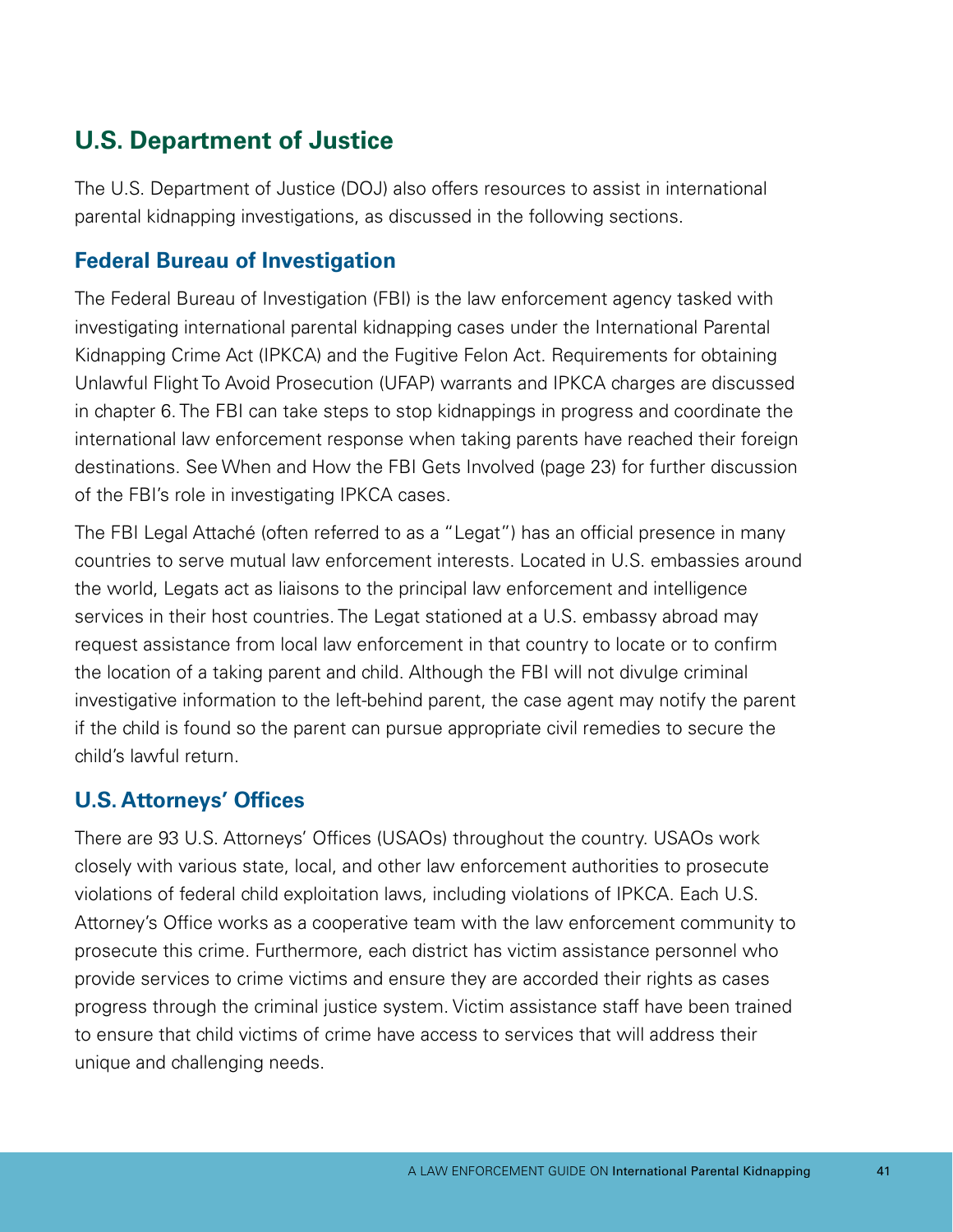## **Child Exploitation and Obscenity Section, Criminal Division**

Trial attorneys with DOJ's Child Exploitation and Obscenity Section (CEOS), in conjunction with the U.S. Attorneys' Offices throughout the nation, investigate and prosecute defendants who have violated federal child exploitation laws, including violations of IPKCA. CEOS provides advice and litigation support to other federal prosecutors regarding prosecutions under IPKCA. It also conducts training for federal prosecutors, law enforcement personnel, and others on IPKCA and its interplay with the Hague Convention on the Civil Aspects of International Child Abduction.

#### **Office of International Affairs**

DOJ's Office of International Affairs (OIA) in the Criminal Division assists state and federal prosecutors with requests for the extradition of a fugitive from a foreign country, including requests for the urgent provisional arrest of a criminal fugitive in flight or who poses a danger. It also helps obtain evidence from abroad. OIA can quickly assess whether there is an extradition treaty in force with another country and whether parental kidnapping is encompassed by the relevant treaty. OIA maintains relationships with nontreaty countries regarding the potential for cooperation in the absence of a treaty. It does not handle child return but closely coordinates its efforts to locate and return a criminal fugitive with efforts by the Office of Children's Issues at the U.S. Department of State and others to return a child. To learn more about OIA, visit its webpage at [www.justice.gov/criminal-oia.](http://www.justice.gov/criminal-oia)

#### **U.S. National Central Bureau**

The International Criminal Police Organization (INTERPOL) is a 190-nation police communications network that enables police forces around the world to coordinate international criminal investigations and to exchange information about humanitarian issues. INTERPOL has no independent law enforcement authority; a country's participation is voluntary.

All INTERPOL member countries maintain a national central bureau (NCB) that serves as that country's point of contact with the international law enforcement community. The U.S. National Central Bureau (USNCB) is an office within the U.S. Department of Justice. Each state also has an INTERPOL coordinator who acts as a liaison with the USNCB.

When an international kidnapping from the United States is underway, U.S. law enforcement must rapidly notify and request assistance from appropriate foreign law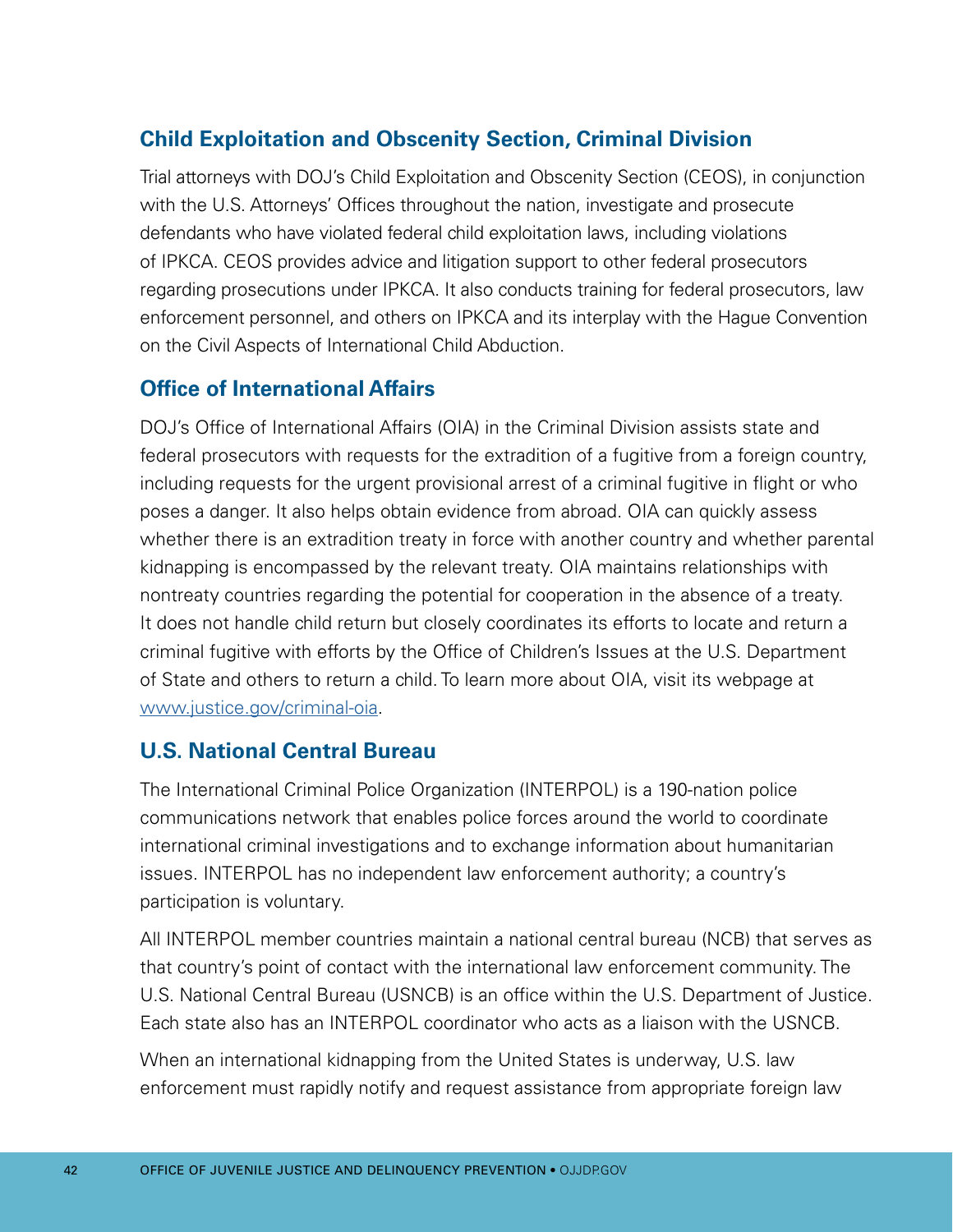enforcement authorities. In addition to calling the FBI Field Office, local, state, and federal law enforcement in the United States can contact USNCB–INTERPOL 24 hours a day, 7 days a week, to alert foreign authorities of a potential child abduction. For additional assistance, contact the INTERPOL liaison in your state.

*INTERPOL diffusions.* USNCB can transmit immediate, text-only messages, called diffusions, to one or more foreign NCBs at any time, asking police authorities of each recipient country to do the following:

- Search for a fugitive charged with a crime carrying a penalty of more than 1 year of imprisonment, whom the prosecutor is willing to extradite.
- Trace and locate a taking parent, even if he or she is not charged with a crime.
- Locate and ascertain the safety and welfare of a missing or abducted child.

Diffusions may also inform foreign authorities of any medical conditions that a child has, warn of any particular danger to the child, and ask that an abducted child be placed in protective custody.

The most expedient way to have an INTERPOL diffusion issued on a child is to give INTERPOL the necessary information via NLETS (The International Justice and Public Safety Network) at [www.nlets.org](http://www.nlets.org).

**INTERPOL notices.** If a taking parent and child are believed to have entered a foreign country and their location is unknown, USNCB may apply to INTERPOL headquarters in Lyon, France, for color-coded notices to search for them internationally. Each notice includes the subject's identification, photograph, and fingerprints, if available, as well as case information. It asks any country that locates the parent and child to notify the requesting country immediately so it may request extradition, facilitate a request for the child's return under the Hague Abduction Convention, or take other action as appropriate. INTERPOL headquarters translates notices into four languages and sends them to all 190 INTERPOL members.

INTERPOL will also perform the following services:

- Interview witnesses.
- Provide name, criminal history, fingerprint, and license checks.
- Search for telephone subscriber information.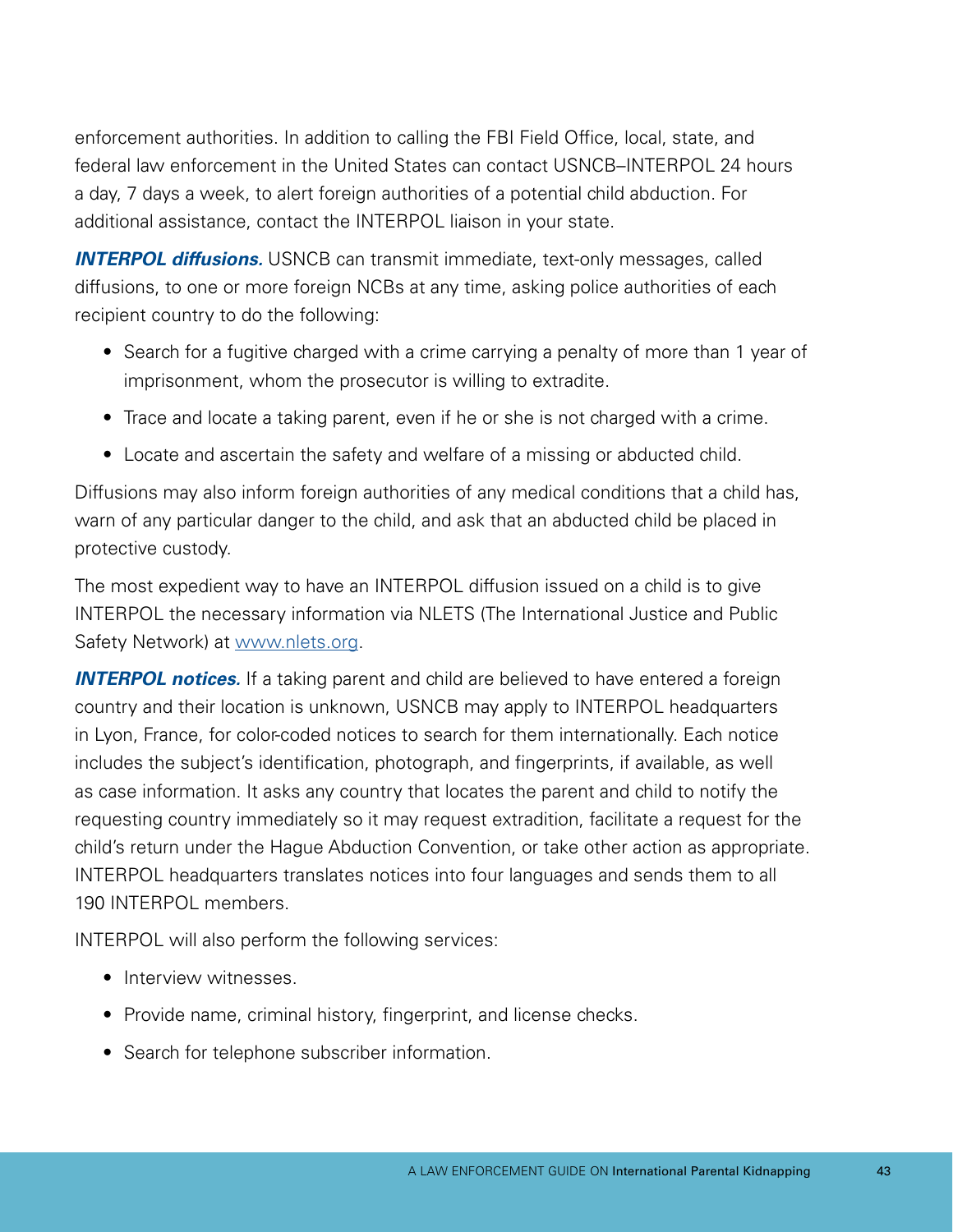## **INTERPOL Notices**

**Red notices** (fugitive) seek persons wanted for criminal prosecution and return to the prosecuting country. A red notice requires a state or federal arrest warrant for at least one crime that carries more than 1 year of imprisonment, plus the prosecutor's written agreement to seek extradition of the fugitive (generally, from any country that can extradite the fugitive to the United States for the crime in question).

A red notice asks police in all International Criminal Police Organization (INTERPOL) member countries to locate the fugitive and, if permissible under the law of the country in question, to detain the fugitive for a limited period so the seeking country can make a formal request for extradition through the prescribed channel. All red notices requested for international parental kidnapping must include a yellow notice for each victim who is a minor.

**Blue notices** (trace and locate) seek persons, including taking parents, even when they have not been charged with a crime.

**Yellow notices** (missing person) seek missing persons, including abducted children. A yellow notice on an abducted child can be requested with a red or blue notice on a taking parent.

- Conduct photograph and physical description checks.
- Locate information on ownership of weapons and vehicles.

Whether to request a diffusion and/or notice in any given case is a decision for law enforcement and the prosecutor. Each foreign law enforcement authority handles INTERPOL diffusions and notices according to its country's law and practice. USNCB has no authority over how a foreign country handles INTERPOL communications. USNCB promptly conveys any response it receives to the relevant U.S. authorities.

## **U.S. Department of Homeland Security**

#### **U.S. Customs and Border Protection**

U.S. Customs and Border Protection (CBP) is the unified border security agency within the U.S. Department of Homeland Security focused on securing U.S. borders while facilitating lawful international trade and travel. As required by Title III of the International Child Abduction Prevention and Return Act, 6 U.S.C. § 241, CBP, in cooperation with the U.S. Department of State, has established a program that seeks to prevent the departure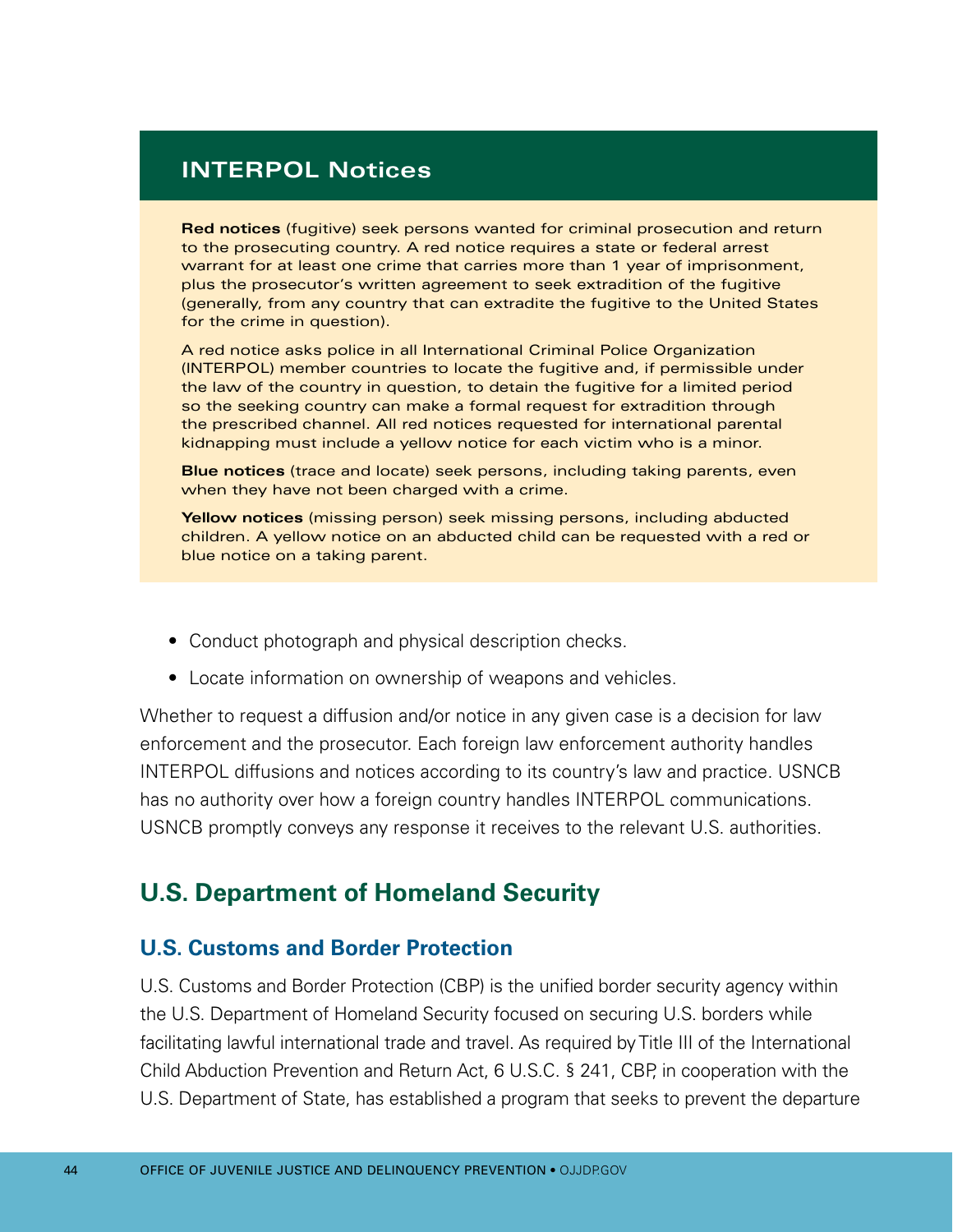of a child from the United States when presented with an order from a court of competent jurisdiction that prohibits the child's removal from the United States. Parents and legal guardians may submit such a court order to the U.S. Department of State's Office of Children's Issues, which coordinates closely with CBP and other law enforcement officials to prevent international child kidnappings. Additionally, state and federal agencies may work directly with CBP, for example, in an emergency situation or when there is a warrant issued to detain the potential taking parent and child who are attempting to depart the United States, and to permit the state or federal agency to take appropriate action.

# **U.S. Department of Defense**

Law enforcement agencies investigating cases of children wrongfully removed to or retained at an overseas military installation may seek a base commander's assistance in addressing the criminal or civil aspects of the case. Official U.S. Department of Defense (DoD) policy, expressed in Department of Defense Instruction 5525.09 (Compliance of DoD Members, Employees, and Family Members Outside the United States With Court Orders), is to cooperate with the courts and with local, state, and federal officials in enforcing court orders relating to active-duty members and civilian employees of the Armed Forces stationed outside the United States and family members who accompany them, who have been charged with or convicted of a felony, held in contempt, or ordered to show cause for parental kidnapping.

#### **Legal Assistance Offices**

The Army, Navy, Air Force, and Marine Corps legal assistance offices are the points of contact for inquiries concerning legal issues in the kidnapping of a child by a parent or other family member either on active duty with that armed service or accompanying such a service member. They are also points of contact for the U.S. Department of State in cases of international kidnapping of the children of service members. You can find the appropriate military legal assistance office by using the search tool on the U.S. Department of Defense ["Military Installations"](http://www.militaryinstallations.dod.mil/MOS/f?p=MI:ENTRY:0) webpage at [www.militaryinstallations.](http://www.militaryinstallations.dod.mil/MOS/f?p=MI:ENTRY:0) [dod.mil/MOS/f?p=MI:ENTRY:0.](http://www.militaryinstallations.dod.mil/MOS/f?p=MI:ENTRY:0)

#### **Military Locator Service**

State and federal agencies and family members can obtain location information for active-duty service members by their respective branch of service from the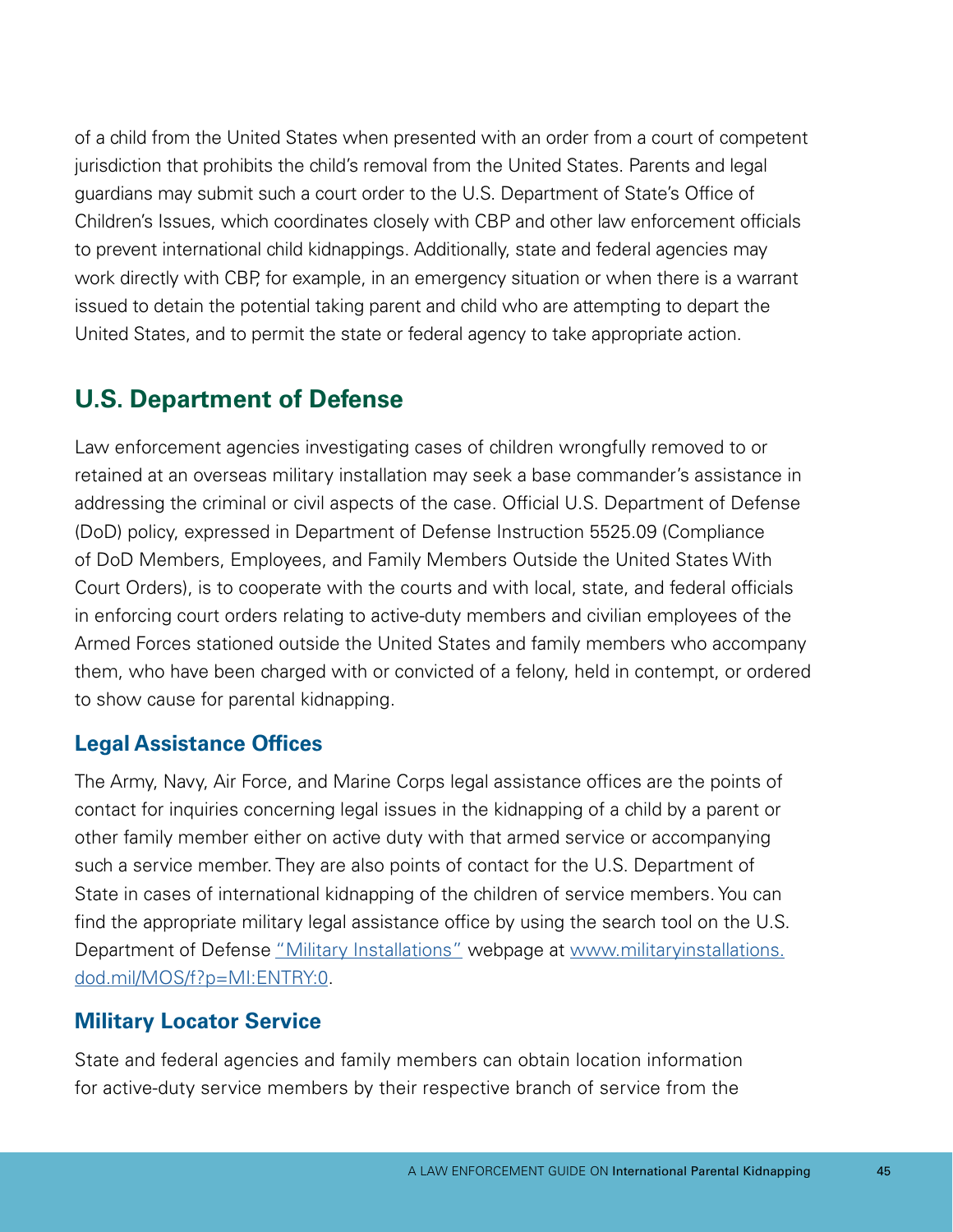following webpage at USA.gov: ["Locate Military Members, Units, and Facilities"](https://www.usa.gov/military-personnel-and-installations) [\(www.usa.gov/military-personnel-and-installations](http://www.usa.gov/military-personnel-and-installations)).

# **Office of Personnel Management**

The Office of Personnel Management can provide current address information on any retired civil servant if the proper release document or legal authority has been received. Law enforcement also may obtain investigative leads for locating the taking parent and abducted child by tracing pension payments through address or direct deposit information.

# **Family Educational Rights and Privacy Act Office**

A child's school records, as well as requests to transfer records, may provide investigative leads in a parental kidnapping case. The Family Educational Rights and Privacy Act (20 U.S.C. § 1232g) permits a parent to find out from school officials whether a minor child's school records have been transferred to a new school or if copies have been sent to the taking parent. If the records have been forwarded, the left-behind parent is entitled to learn the name, address, and telephone number of the new school.

Through a court order, a parent also has the right to block a transfer of school records. However, this is not recommended because it eliminates an often successful means of tracking the suspect's movements.

# **Federal Parent Locator Service**

The Federal Parent Locator Service (FPLS) may provide address information on taking parents and abducted children to "authorized persons" pursuant to the Parental Kidnapping Prevention Act for purposes of making or enforcing child custody determinations and for enforcing state or federal criminal parental kidnapping laws (42 U.S.C. § 663).

FPLS uses Social Security numbers to search numerous government databases for the most recent address and employment information on the taking parent and child. Participating agencies include the Office of Children's Issues, Social Security Administration, Internal Revenue Service, U.S. Department of Defense, U.S. Department of Veterans Affairs, state employment security agencies, and the National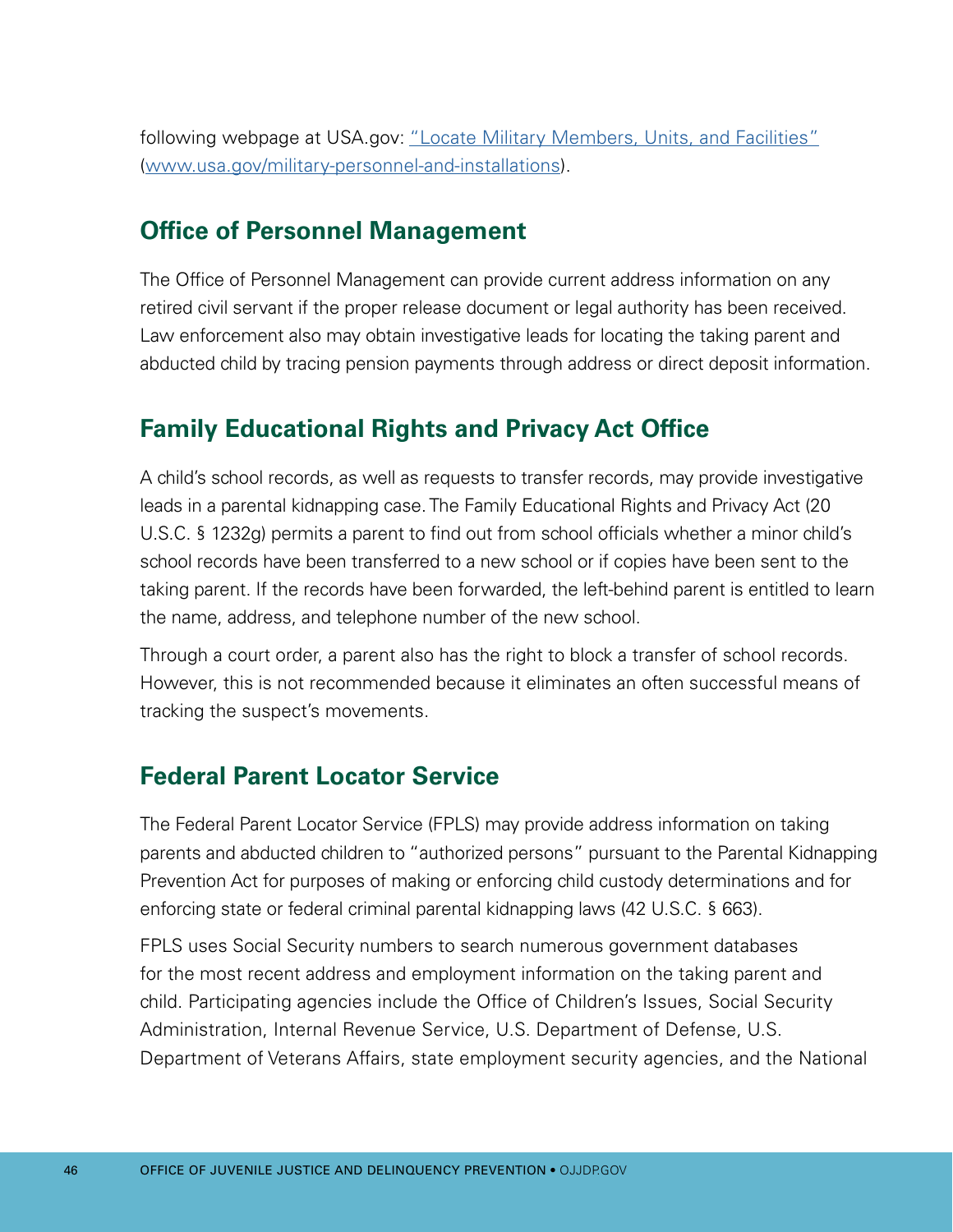Sean and David Goldman International Child Abduction Prevention and Return Act." Directory of New Hires. In particular, two Office of Children's Issues webpages may be helpful: ["Steps to Stopping an Abduction in Progress"](https://travel.state.gov/content/travel/en/International-Parental-Child-Abduction/prevention/stopping-abduction-in-progress.html) and ["Information About the](https://travel.state.gov/content/travel/en/International-Parental-Child-Abduction/prevention/sean-goldman-prevention-return-act.html)  Go to [www.travel.state.gov,](http://www.travel.state.gov) select the "International Parental Child Abduction" tab and then the "Prevention" tab. Click on the respective resources in the left menu bar.

Authorized persons include:

- State and federal attorneys authorized to investigate, enforce, or prosecute the unlawful taking or restraint of a child.
- Any agent or attorney of any state with the duty or authority under state law to enforce child custody determinations.
- Courts (or their agents) with jurisdiction to make or enforce a child custody determination.

The U.S. Central Authority and DOJ's Office of Juvenile Justice and Delinquency Prevention may also obtain address information from FPLS.

Federal prosecutors and FBI agents may submit requests directly to FPLS. Such requests must be accompanied by a statement signed by the agent or U.S. Attorney attesting that the request is being made solely to locate an individual in connection with a parental kidnapping or child custody case and that any information obtained through FPLS shall be treated as confidential, safeguarded, and used solely for the purpose for which it was obtained. Other authorized persons can submit requests to the State Parent Locator Service in their state, which will forward them to FPLS. Requests must include the taking parent's name, date of birth, and Social Security number. If the Social Security number is not known, FPLS will try to find it.

Courts may obtain address information in custody and visitation cases where there is evidence of domestic violence or child abuse, but further disclosure is restricted if it would endanger the parent or child.

Law enforcement officers with questions about FPLS can also contact the National Center for Missing & Exploited Children (NCMEC). Requests for address information can be made by calling 800–THE–LOST.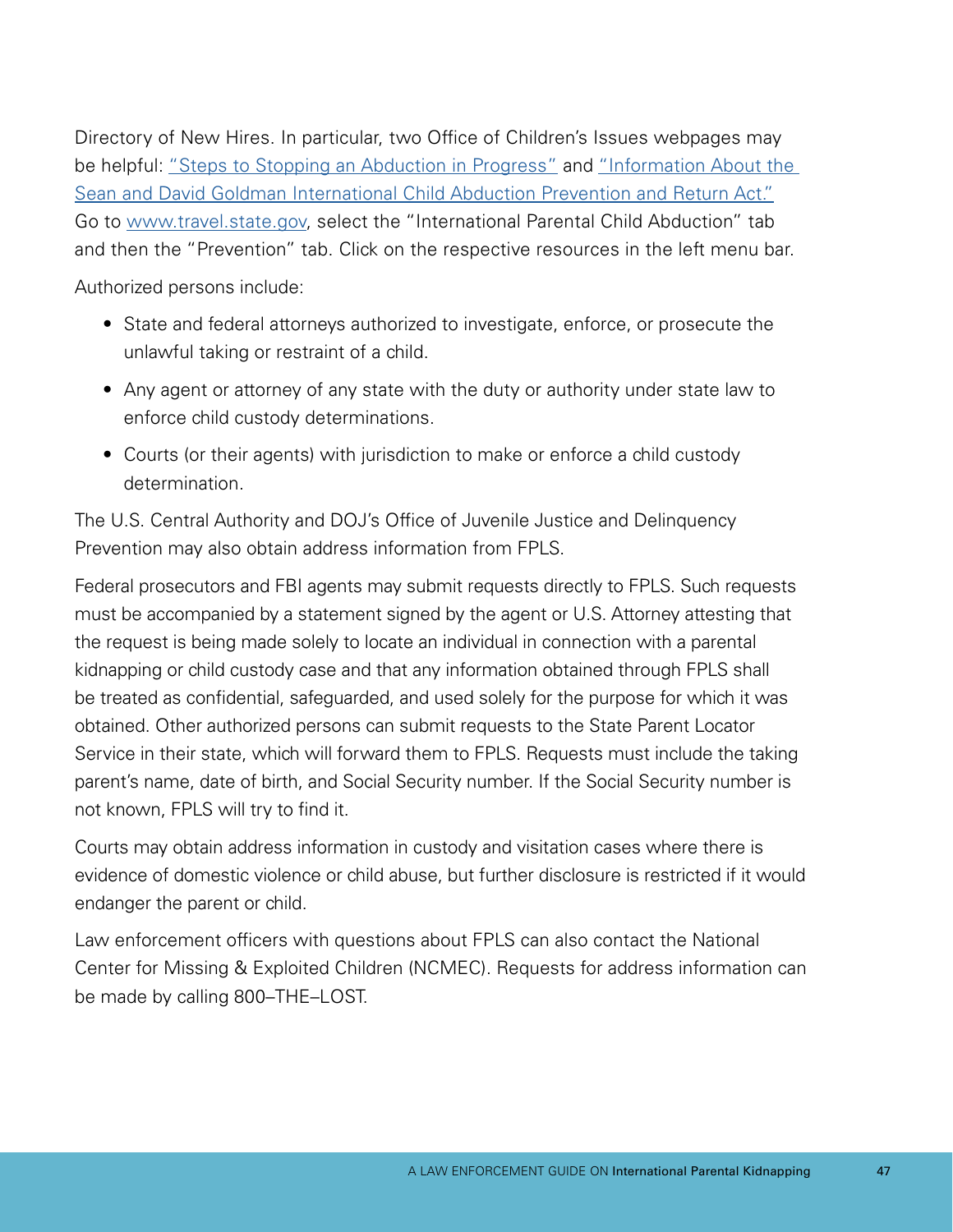# **National Center for Missing & Exploited Children**

NCMEC is the nation's clearinghouse on issues related to missing and sexually exploited children. It is a private, nonprofit organization that provides programs and services to assist law enforcement, families, and the professionals who serve them. As part of its mission, NCMEC provides technical assistance in cases of child kidnapping, missing children, and child sexual exploitation.

## **Family Abduction Unit**

NCMEC's Family Abduction Unit provides technical assistance and support for families, law enforcement agencies, and attorneys. This support focuses on preventing family kidnappings and assisting in the location and recovery of missing children both nationally and internationally.

The unit's case managers work each case individually, coordinating with government and nongovernment agencies in the United States and other countries to provide technical assistance and information regarding both civil and criminal remedies. The unit also helps identify, develop, and promote resources for resolving national and international family kidnappings through trainings and presentations for the legal and law enforcement communities. For more information, call 800–THE–LOST or visit [www.missingkids.org/](http://www.missingkids.org/theissues/familyabduction) [theissues/familyabduction](http://www.missingkids.org/theissues/familyabduction).

#### **Family Advocacy Division**

NCMEC's Family Advocacy Division is a team of dedicated professionals who work with officers and families to provide counseling and reunification assistance and referrals. The division can also locate short- and long-term support for families through local victim advocates and mental health agencies. Its staff can help make skilled therapists available during every stage of reconnecting and rebuilding, whether it is at the airport as a recovered child steps off a plane or months later.

The Family Advocacy Division works closely with DOJ's Office for Victims of Crime and administers its Victim Reunification Travel program. Eligible parents can request financial assistance to attend a Hague Abduction Convention or custody hearing or to be reunited with a child located in another country. To learn more about the program, visit [www.missingkids.org/reunification.](http://www.missingkids.org/reunification) For more information, call 800–THE–LOST or visit [www.missingkids.org/Support](http://www.missingkids.org/Support).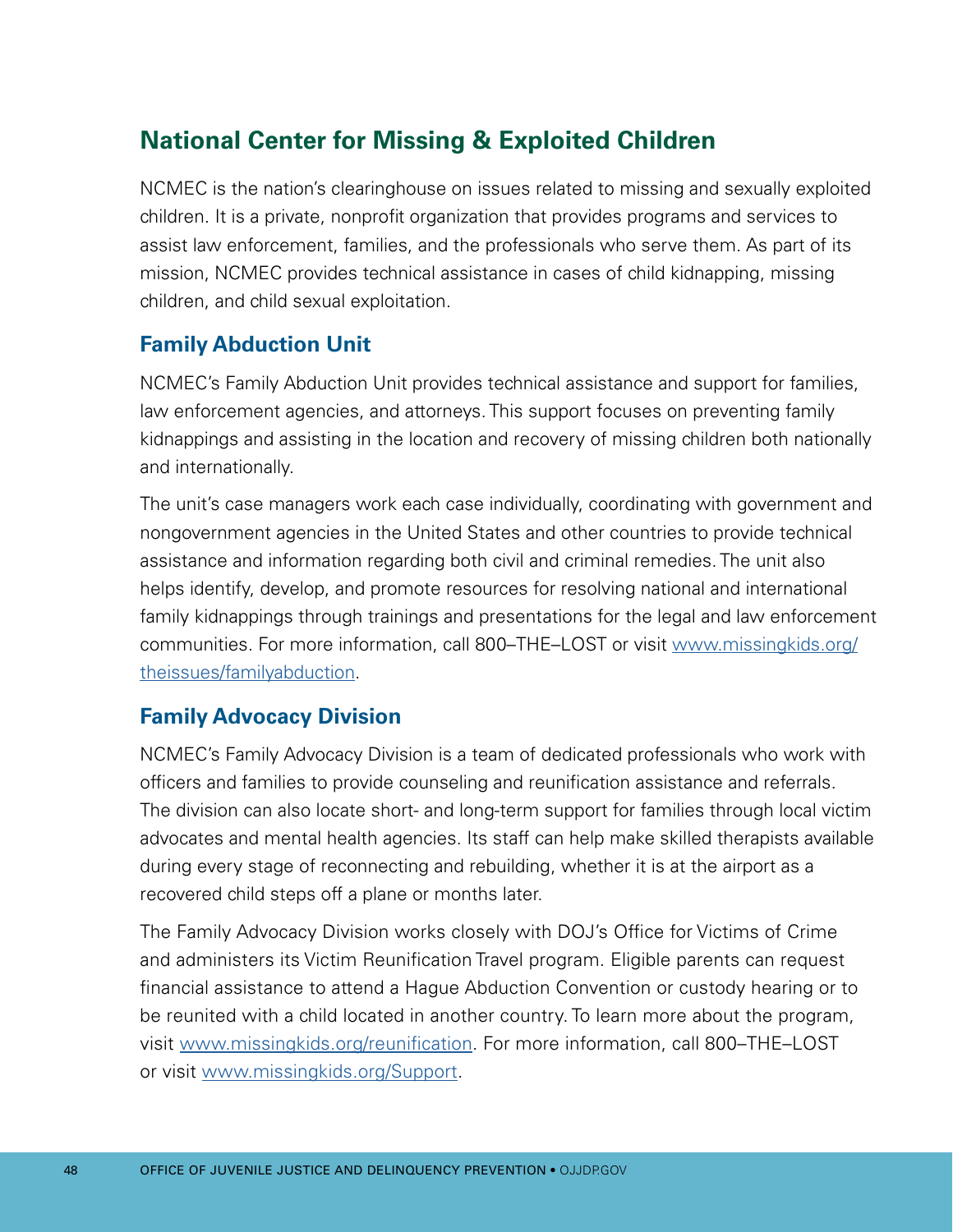## **State Missing Children Clearinghouses**

Every state has a missing children clearinghouse that serves as a central repository for information on missing children and that provides assistance to both parents and law enforcement. State clearinghouses offer services such as case registration, information research, analytical assistance, technical support, photo and poster dissemination, and preventive and educational programs. Investigators may contact clearinghouses in other states for help following up on out-of-state leads. A list of state missing children clearinghouses and their contact information is available at [www.missingkids.org/theissues/](http://www.missingkids.org/theissues/missing/clearinghouses) [missing/clearinghouses](http://www.missingkids.org/theissues/missing/clearinghouses).

## **NCMEC Services Related to International Parental Child Kidnapping**

The National Center for Missing & Exploited Children (NCMEC) provides the following services to assist law enforcement and parents:

- Confirms National Crime Information Center Missing Person File entries for missing children.
- Provides technical case assistance.
- Organizes networks for law enforcement personnel investigating cases in the United States and internationally.
- Operates a 24-hour, toll-free hotline.
- Distributes photos and posters of missing children.
- Provides photo enhancement and age progressions of missing children photos.
- Records leads and sightings and disseminates related information.
- Operates Project ALERT, a team of retired law enforcement

professionals, with members located throughout the country, that provides free onsite assistance to local law enforcement agencies in difficult missing children cases.

- Helps coordinate and plan successful reunification of the child and parent.
- Administers victim reunification travel funds to financially eligible parents for international travel to attend a court hearing or to reunite with abducted children.
- Provides information and technical assistance to parents, officers, and attorneys on preventing family kidnappings.
- Provides information about the Hague application process and assists parents and attorneys with questions about necessary forms.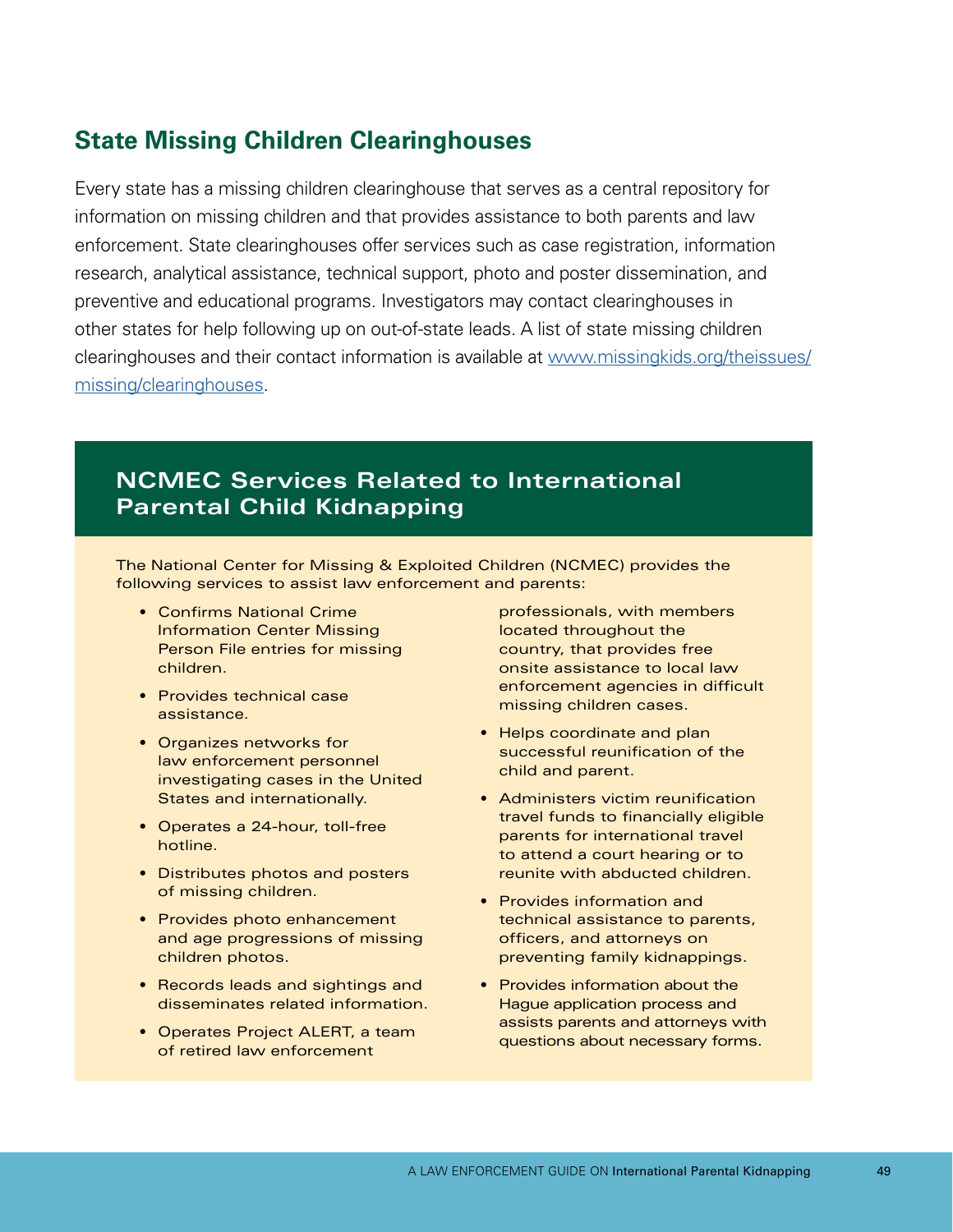#### **Resource Sheet**

This resource sheet is a guide for tracking communications throughout the investigation. It does not contain an exhaustive list or any required resources.

**State Prosecutor**  Date: Contact:

**U.S. Attorney's Office**  Date: Contact:

#### **U.S. Department of Justice Federal Bureau of Investigation**  Date:

Contact:

- o Unlawful Flight To Avoid Prosecution warrant Date:
- o International Parental Kidnapping Crime Act **Warrant** Date:
- o Legal Attaché (Legat) Name: Country:

#### **INTERPOL**

Date: Contact:

- o Diffusion Date:
- o Color-coded notices Date:

**Office of International Affairs**  Date: Contact:

#### **U.S. Department of State Office of Children's Issues**  Date: Contact:

- o Welfare and whereabouts check Date:
- o Child in Children's Passport Issuance Alert Program—hold on passport issuance with appropriate court order or request for notification Date:
- o Hague Abduction Convention application Date:

#### **Office of Passport Services**  Date: Contact:

o Taking parent passport denial/ revocation Date:

**Bureau of Diplomatic Security**  Date: Contact:

#### **U.S. Department of Homeland**

**Security Customs and Border Protection**  Date: Contact:

#### **U.S. Department of Defense Overseas base commanders**  Date:

**Legal Assistance Offices**  Date:

**Military Members, Units, and Facilities Locator**  Date:

#### **Office of Personnel Management**  Date: Contact:

**Federal Parent Locator Service**  Date: Contact:

**National Center for Missing & Exploited Children**  Date: Contact:

**State Missing Children Clearinghouse**  Date: Contact:

**Local Nonprofit Missing Children Organizations**  Agency name: Date: Contact: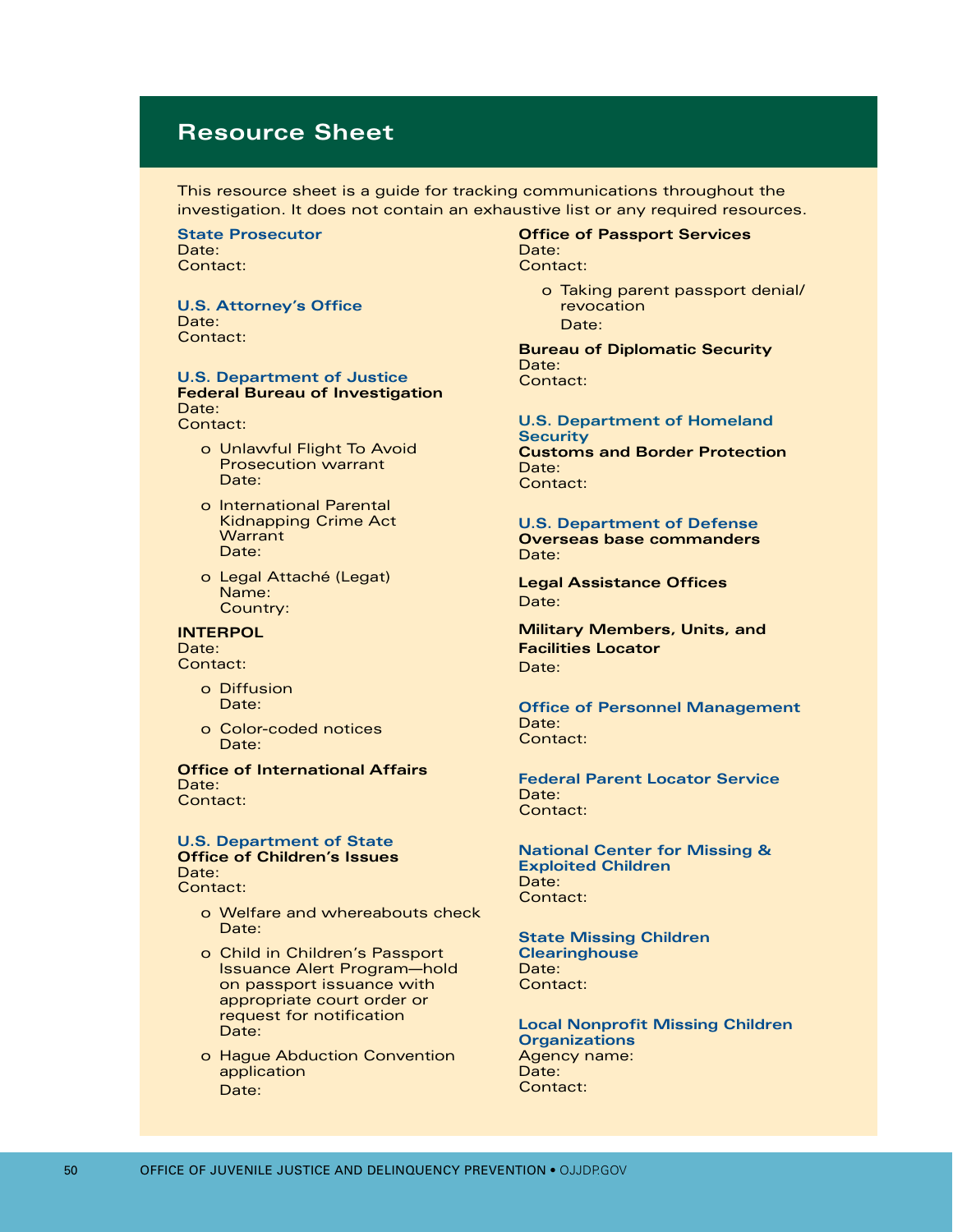# Chapter 6. Criminal Prosecution and Extradition



*What Are the Options for Criminal Charging in International Parental Kidnapping Cases, and When Should Charges Be Pursued?* 

Il 50 states, the District of Columbia, the territories, the federal government,<br>and many foreign governments recognize the international kidnapping of a ch<br>by his or her parent as a serious crime, subject to penalties of and many foreign governments recognize the international kidnapping of a child by his or her parent as a serious crime, subject to penalties of more than 1 year in prison. State felony kidnappings that involve interstate or international flight to avoid prosecution may also result in federal criminal charges under the Fugitive Felon Act. International parental child abduction is a federal felony under the International Parental Kidnapping Crime Act (IPKCA). Some kidnappings may not be a crime under state law but may be subject to prosecution under IPKCA (for example, kidnappings or attempted kidnappings that occur before the entry of a custody decree in states that require violation of such orders for prosecution, or kidnappings or attempted kidnappings that interfere with visitation rights not encompassed by a state statute).

# **Charging Considerations**

Decisions on whether to seek state or federal criminal charges are made on a case-by-case basis. Any assessment of whether to proceed criminally against a taking parent involves many factors, as discussed below.

## **Criminal Charges May Cause the Abductor To Go Deeper Into Hiding**

Upon learning of criminal charges, some individuals may return a child, but others may react by going deeper into hiding, particularly if they are in a country where family or community support exists. For this reason, it may be appropriate to seal arrest warrants and charging documents except for purposes of locating and bringing the fugitive into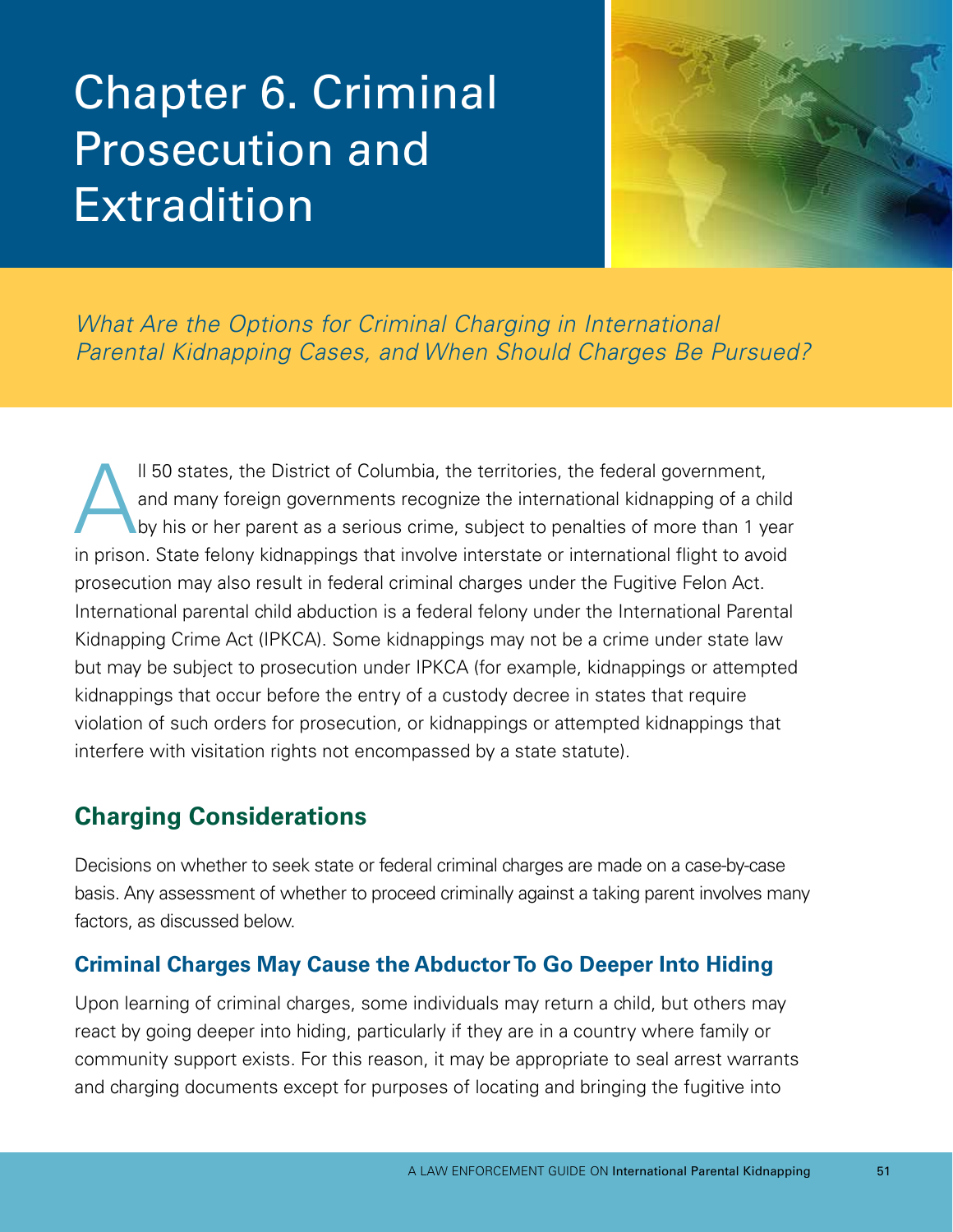custody. Consult with the prosecutor on these matters and on how best to communicate with the parties involved.

#### **Filing Criminal Charges May Affect Hague Abduction Convention Return Proceedings**

IPKCA expresses the sense of Congress that the Hague Abduction Convention, if applicable, is the preferred remedy for parents who are seeking to recover a child. This is not a legislative prohibition against criminal charges but rather a view that the Hague Abduction Convention should be a parent's first recourse when the goal is the return of a child abducted to a Hague country. Additional discussion and a list of pros and cons on this action in a Hague case are available on the ["Pressing Criminal Charges"](https://travel.state.gov/content/travel/en/International-Parental-Child-Abduction/abductions/legain-info-for-parents.html) webpage of the Bureau of Consular Affairs' website. Go to [www.travel.state.gov,](http://www.travel.state.gov) choose the "International Parental Child Abduction" tab, click on the "Abductions" tab, and then choose "Legal Information for Parents" in the left menu bar.

Filing criminal charges in cases involving kidnappings to non-Hague countries may have some benefits, but bringing the taking parent to justice can be challenging. Some non-Hague countries may not consider the kidnapping or retention of a child by his or her parent a crime, making it impossible to extradite the offender. These offenders might be arrested if they return to the United States or enter other countries that recognize parental kidnapping as a crime. International Criminal Police Organization (INTERPOL) alerts of various kinds may help detect the taking parent's travel to the United States, with or without the child, or that parent's travel to other countries from which extradition might be possible. Consult INTERPOL to determine whether certain alerts can be issued in a particular case. Consult the U.S. Department of Justice's (DOJ's) Office of International Affairs (OIA) to learn about the country in question.

#### **Effect of a Trial on the Victims**

Discuss with the prosecution and the left-behind parent the appropriateness and necessity of criminal proceedings. A left-behind parent may be reluctant to pursue criminal charges because the child may be required to testify against the taking parent at trial. If the left-behind parent has to pursue private civil remedies to recover the child, the added emotional burden of a criminal trial may be daunting. Although civil remedies and sanctions can support family stability, bringing private civil actions against an uncooperative and resourceful parent may be difficult and costly.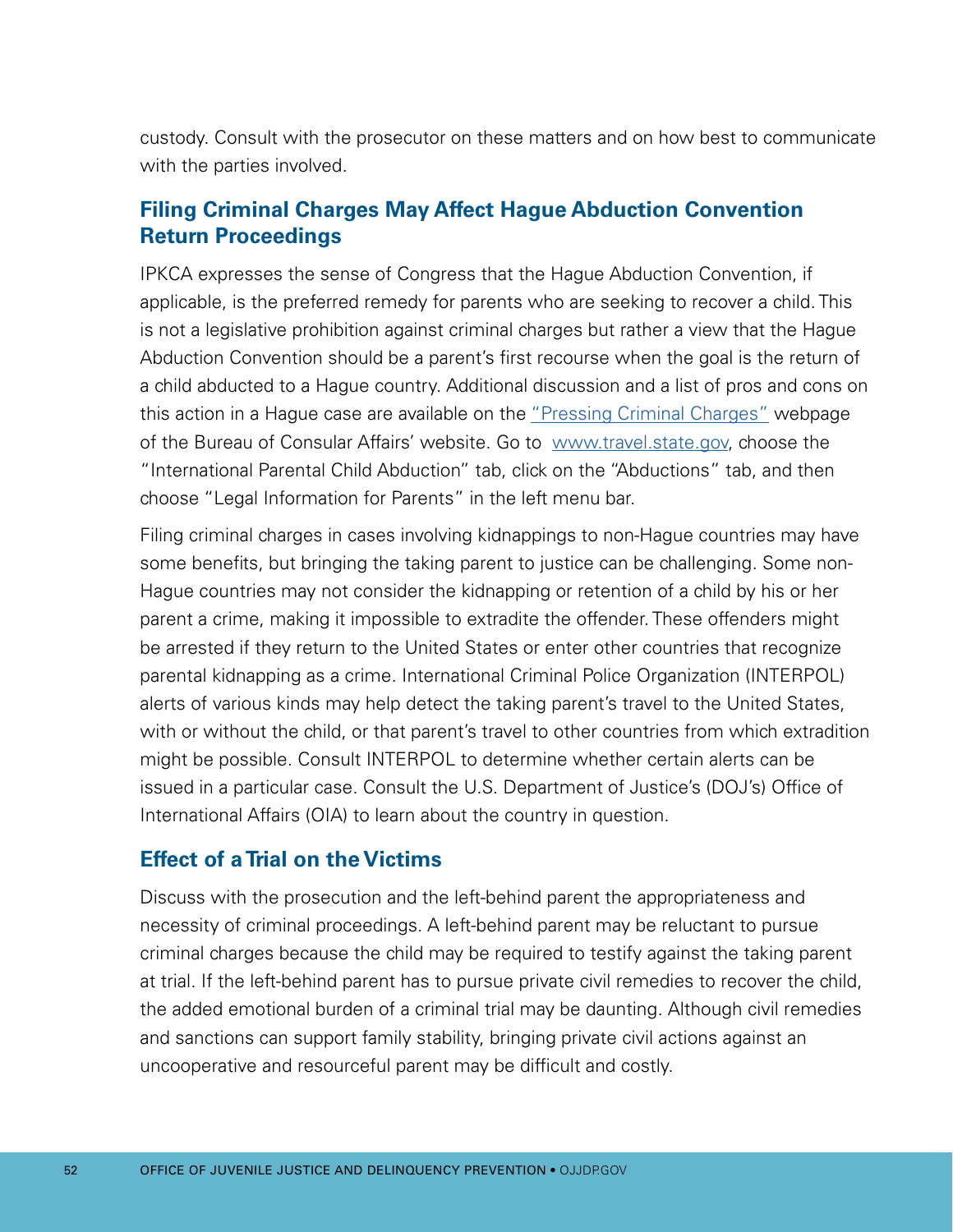The decision to pursue criminal charges is complex and should be made following consultation between the prosecution and the left-behind parent. The decision to pursue criminal charges should not be made solely to influence the results of any civil litigation.

#### **Statutory Defense**

Evaluate all possible statutory defenses, including domestic violence and abuse. It is crucial in any case involving parental kidnapping to fully evaluate all aspects of the case, including potential affirmative defenses. The federal IPKCA statute and many state

## **Criminal Statutes**

#### **Parental Kidnapping**

The abduction of a minor across international borders is a felony offense under federal law and the laws of all 50 states. The language used in the federal statute also makes an attempt to kidnap a child a criminal offense.

#### **International Parental Kidnapping Crime Act (18 U.S.C. § 1204)**

(a) Whoever removes a child from the United States, or attempts to do so, or retains a child (who has been in the United States) outside the United States with intent to obstruct the lawful exercise of parental rights shall be fined under this title or imprisoned not more than 3 years or both.

#### **Definitions**

(b)(1) "child" means a person who has not attained the age of 16 years

(b)(2) "parental rights" means the right to physical custody of the child

- (A) whether joint or sole (and includes visiting rights); and
- (B) whether arising by operation of law, court order, or legally binding agreement

#### **Affirmative Defenses**

(c)(1) the defendant acted within the provisions of a valid court order granting the defendant legal custody or visitation rights and that the order was obtained pursuant to the UCCJA [Uniform Child Custody Jurisdiction Act (or the UCCJEA) [Uniform Child Custody Jurisdiction and Enforcement Act] and was in effect at the time of the offense;

(c)(2) the defendant was fleeing an incidence or pattern of domestic violence; or

(c)(3) the defendant had physical custody of the child pursuant to a court order granting legal custody or visitation rights and failed to return the child as a result of circumstances beyond the defendant's control and defendant notified or made reasonable attempts to notify the other parent or lawful custodian of the child of such circumstances within 24 hours after the visitation period had expired and returned the child as soon as possible.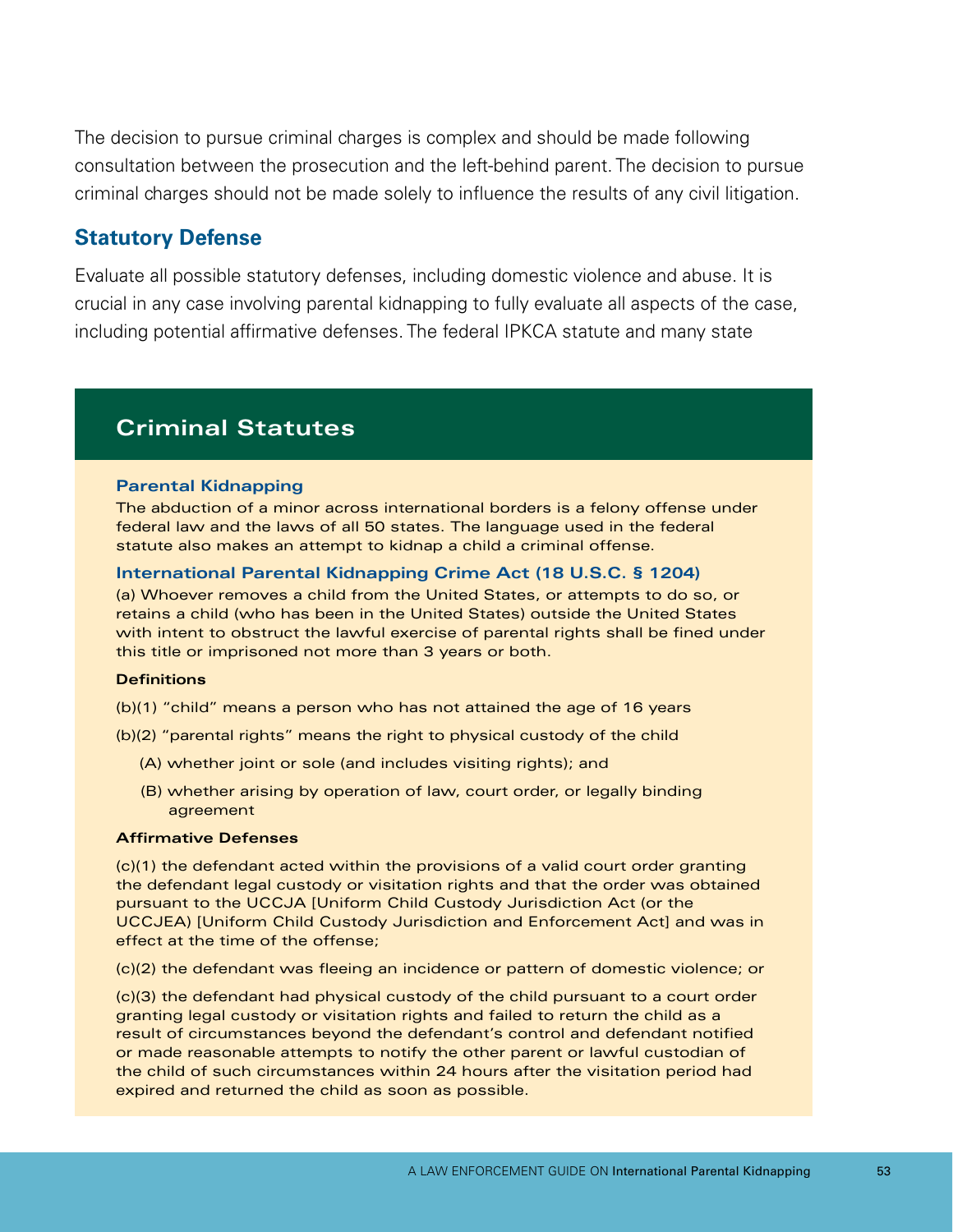statutes include potential affirmative defenses to a charge of parental kidnapping. Such defenses include a valid court order granting custody or visitation rights to the defendant, the defendant's flight was due to domestic violence, or circumstances beyond the defendant's control prevented the return of the child (see 18 U.S.C. § 1204(c)). During the investigation, law enforcement should evaluate the evidence developed in the case with these potential defenses in mind and pursue evidence to fully investigate them.

#### **The Child's Safety**

The safety of the child is paramount, and it may conflict with returning the child to the left-behind parent and with apprehending and prosecuting the taking parent. When responding to parental child kidnapping cases, law enforcement and prosecutors should draw on civil or criminal remedies (or both), whichever are best suited to the overall objectives in the case, and whichever remedy has the facts to support any such action. This flexibility is provided by the Uniform Child Custody Jurisdiction and Enforcement Act (see chapter 7: Mechanisms for Child Recovery). When criminal remedies are the exclusive means by which law enforcement can respond to a parental kidnapping, pursuing these remedies will be particularly important. These may include cases in which the taking parent poses a risk of harm—or even death—to the child or left-behind parent, conceals the child, splits up sibling groups, or effectively abandons the parental role by leaving the child with relatives. Other cases, such as the wrongful retention of children following a lawful visiting period or other visitation interference, may also warrant criminal charges. However, first consider any civil remedies that may be available to the left-behind parent for seeking the child's return.

# **Prosecution Options**

This section discusses various prosecution options.

#### **State Law Prosecution, Coupled With Extradition Request**

Law enforcement and prosecutors must review state parental kidnapping statutes to determine if a violation has occurred in a particular case. Federal authorities can assist with state criminal investigations and prosecutions by locating the fugitive and facilitating international extradition. With this assistance, state law is usually sufficient to address the criminal aspects of the kidnapping.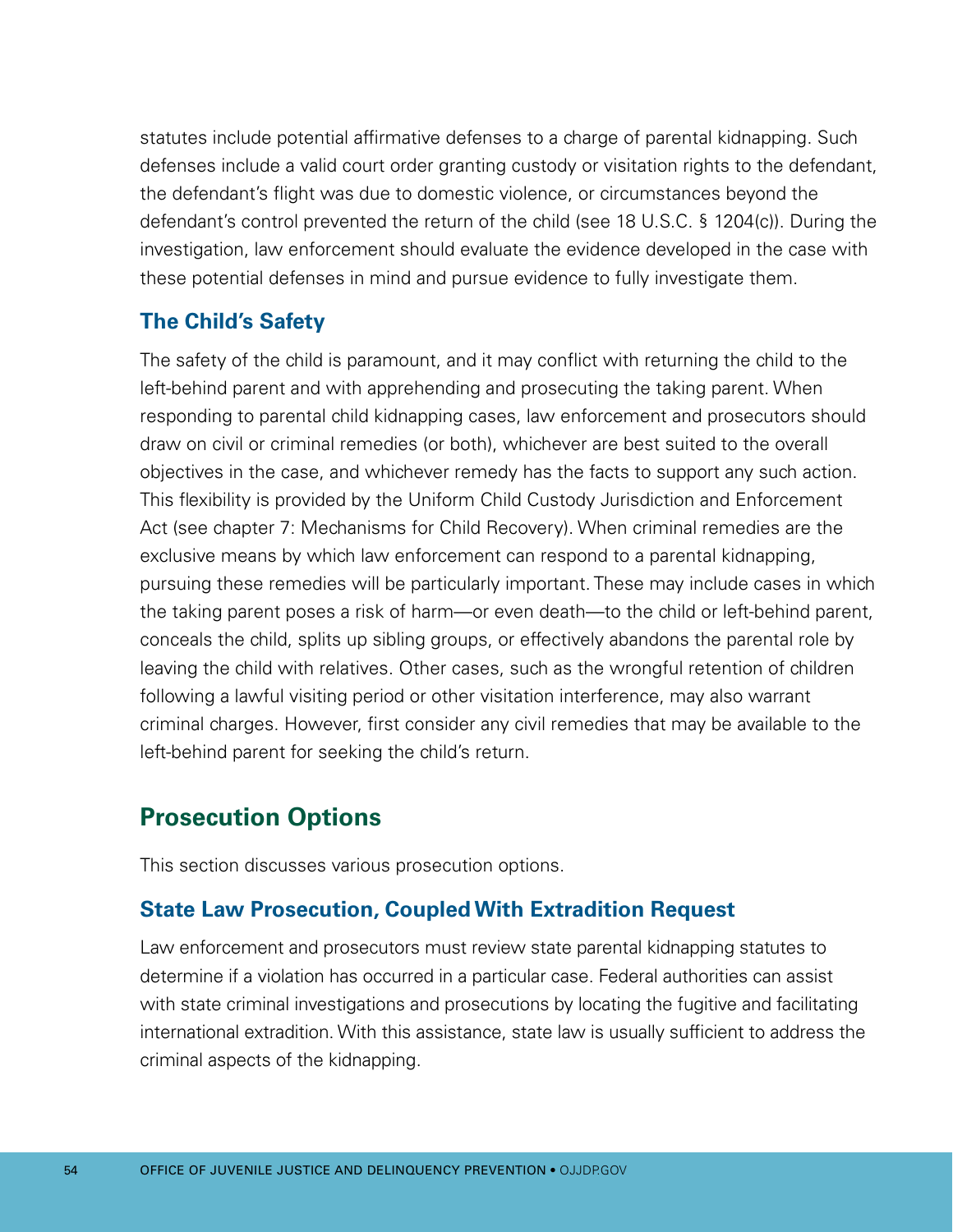### **State Law Prosecution, Coupled With an Unlawful Flight To Avoid Prosecution Warrant, Under the Federal Fugitive Felon Act**

The Fugitive Felon Act (18 U.S.C. § 1073) is a federal statute that aids state prosecution. It enhances the ability of local and state law enforcement authorities to pursue felons beyond state and national borders. Because it permits the Federal Bureau of Investigation (FBI) to investigate an otherwise state-only case, it may also facilitate investigation internationally. In addition, the Parental Kidnapping Prevention Act clarifies congressional intent that federal fugitive felony warrants (i.e., Unlawful Flight To Avoid Prosecution, or UFAP warrants) may be issued in parental kidnapping cases when the taking parent flees the state or the country to avoid prosecution under state felony statutes.

*Procedure for securing an Unlawful Flight To Avoid Prosecution warrant.* The local or state prosecutor requests a UFAP warrant from a federal prosecutor or the FBI. The requirements for obtaining a UFAP warrant in parental kidnapping cases are the same as in other fugitive felony cases:

- A state or local felony warrant must already exist.
- The state or local prosecutor must agree to extradite the fugitive for prosecution.
- The federal prosecutor files a criminal complaint charging the fugitive with a violation of 18 U.S.C. § 1073 based on probable cause that the fugitive has fled the jurisdiction of the state to avoid prosecution or confinement.

#### *FBI investigations pursuant to an Unlawful Flight To Avoid Prosecution arrest*

*warrant.* Once issued, a UFAP warrant brings the FBI into the investigation, with a focus on locating and apprehending the taking parent for a criminal law violation. The agent assigned to the case has the full range of federal investigative tools at his or her disposal, including access to national and international resources for pursuing the fugitive.<sup>4</sup> Federal agents will coordinate with the local or state law enforcement agency working on the underlying state felony case. If agents discover during a UFAP investigation that the taking parent has left the country with the child, the FBI may continue its investigation internationally by requesting assistance from law enforcement authorities in other countries. Foreign law enforcement assistance would be arranged by the FBI Legal Attaché (Legat) or Regional Security Officer in a U.S. embassy or consulate abroad.

<sup>4</sup> If FBI agents discover the child's whereabouts during their efforts to locate and apprehend the taking parent, they may be authorized to alert local child welfare authorities and left-behind parents so they can pursue the child's recovery.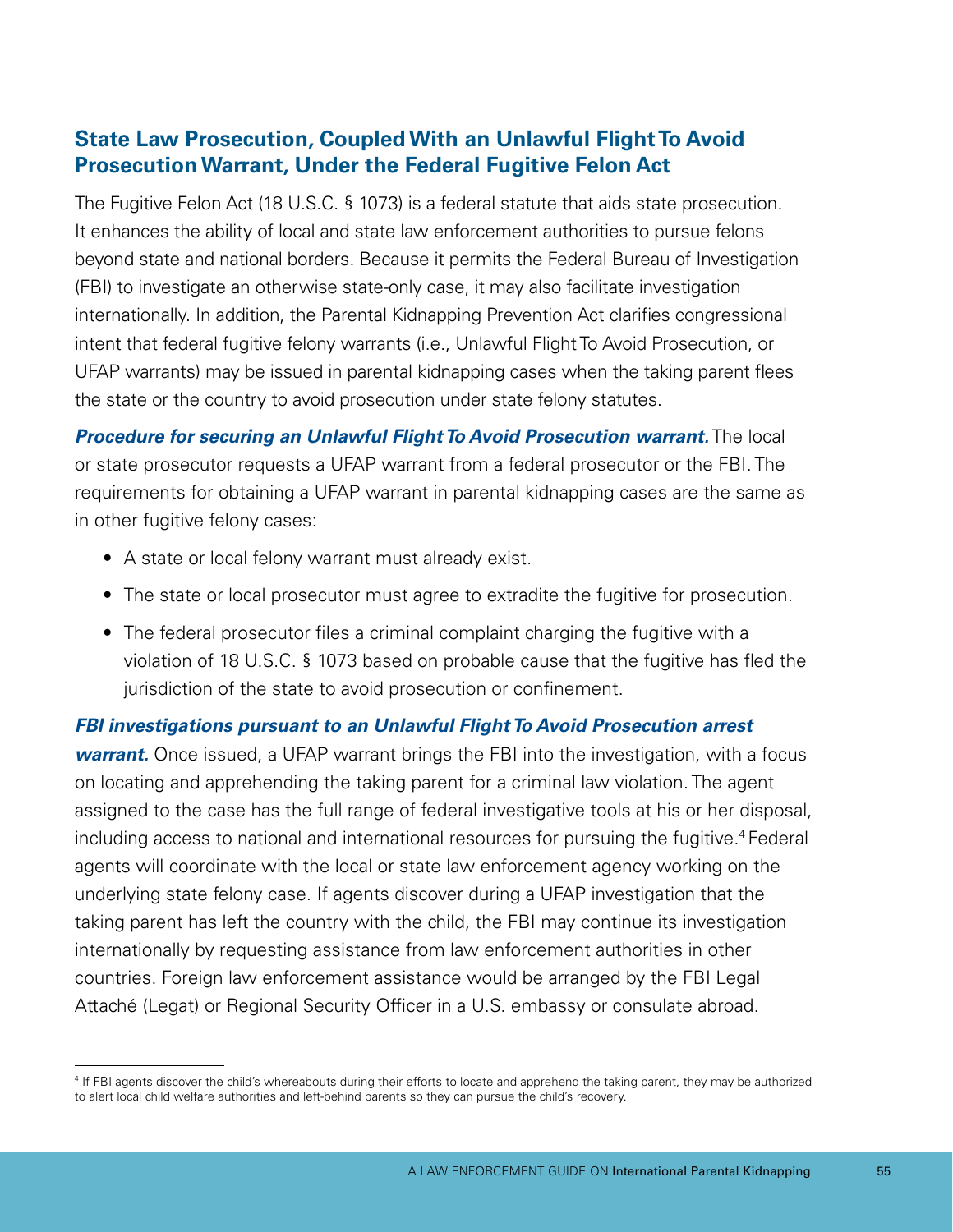A taking parent who is apprehended by foreign authorities abroad and returned to the United States then faces prosecution on the state felony charges.

#### **Federal Prosecution Under the International Parental Kidnapping Crime Act**

As discussed above, international parental kidnapping may be charged as a federal felony under the International Parental Kidnapping Crime Act (18 U.S.C. § 1204), available at [www.gpo.gov/fdsys/pkg/USCODE-2011-title18/pdf/USCODE-2011-title18-partI-chap55](http://www.gpo.gov/fdsys/pkg/USCODE-2011-title18/pdf/USCODE-2011-title18-partI-chap55-sec1204.pdf) [sec1204.pdf.](http://www.gpo.gov/fdsys/pkg/USCODE-2011-title18/pdf/USCODE-2011-title18-partI-chap55-sec1204.pdf)

*Elements of the offense.* It is a federal felony to remove or attempt to remove a child from the United States, or to retain a child outside the United States, with the intent of obstructing the lawful exercise of parental rights. A child is defined as a person who is younger than age 16. Parental rights are defined as the right to physical custody of the child (including visitation rights), whether the right is joint or sole, and whether the right arises by operation of law, court order, or a legally binding agreement of the parties. Individuals other than parents also can have these rights, such as grandparents who may have been granted rights by a court order.

Although IPKCA (18 U.S.C. § 1204) is mostly used to charge a parent of the child victim, the statute can be used to charge anyone who removes or attempts to remove a child from the United States, or retains a child outside the United States, with the intent of obstructing the lawful exercise of parental rights.

Violation of this statute is punishable by a fine, up to 3 years' imprisonment, or both.

**Affirmative defenses.** The alleged taking parent has an affirmative defense if he or she:

- Was acting within the provisions of a valid custody or visitation rights order in effect at the time of the offense.
- Was fleeing an incident or pattern of domestic violence.
- Had physical custody of the child pursuant to a court order, failed to return the child as a result of circumstances beyond the defendant's control, notified or made reasonable attempts to notify the other parent or lawful custodian of the child of such circumstances within 24 hours after the visitation period ended, and returned the child as soon as possible.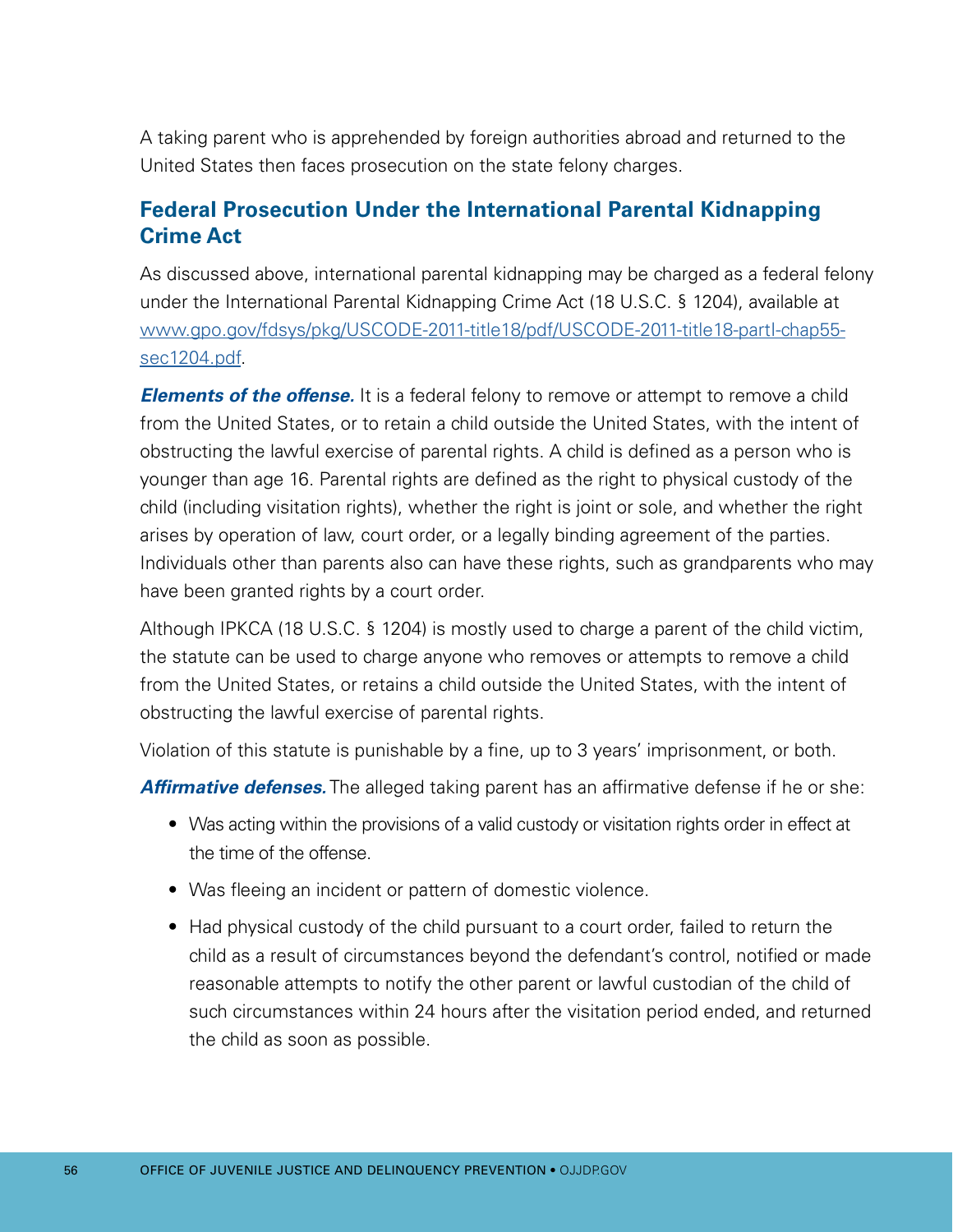*U.S. Attorney or Chief of the Child Exploitation and Obscenity Section brings an IPKCA case.* The decision to bring an IPKCA case is made—on a case-by-case basis—by the U.S. Attorney in the district from which the child was taken, or in certain circumstances by the Chief of the Child Exploitation and Obscenity Section in consultation with the FBI. Depending on the circumstances, IPKCA cases may be prosecuted in the district in which the offense was begun or completed (including the district in which the child was removed from the United States), the district in which the overseas offender was first arrested or brought, or following an indictment, in the district of the offender's last known residence. *See e.g., United States v. Miller,* 808 F.3d 67 (2d Cir. 2015). *See also* 18 U.S.C. §§ 3237 and 3238 (federal venue statutes). Federal prosecutors may consult with and obtain information concerning the statute from the U.S. Department of Justice, Child Exploitation and Obscenity Section.

*Effect of pending local or state charges.* No local or state criminal charge is required to charge a defendant under IPKCA. In fact, the existence of state or local charges against the taking parent may weigh against issuing federal charges. Because state charges assisted by federal resources may be just as effective as federal charges in the international arena, pursuit of an IPKCA charge may not be necessary or appropriate if state charges are already pending. However, IPKCA may be the only available charging option if a kidnapping cannot be charged under state law, or charged under state law in such a way as to satisfy any applicable extradition treaty.

**Prosecution in a foreign country.** In many foreign countries, nationals of the country can be prosecuted for acts committed abroad under the "nationality" basis for criminal jurisdiction if the same conduct would constitute a criminal offense under local law.

# **Extraditing the Taking Parent**

Extradition involves the surrender of the taking parent to the United States by a foreign jurisdiction pursuant to an extradition treaty (or otherwise as permitted by foreign law) for purposes of criminal prosecution or service of a sentence in the United States. The abducted child is not subject to extradition. Civil remedies or other efforts often are still needed for the child to be returned. The prosecutor and law enforcement investigator should consider the effect that any effort to arrest and extradite a taking parent may have on the welfare of the child and on his or her recovery.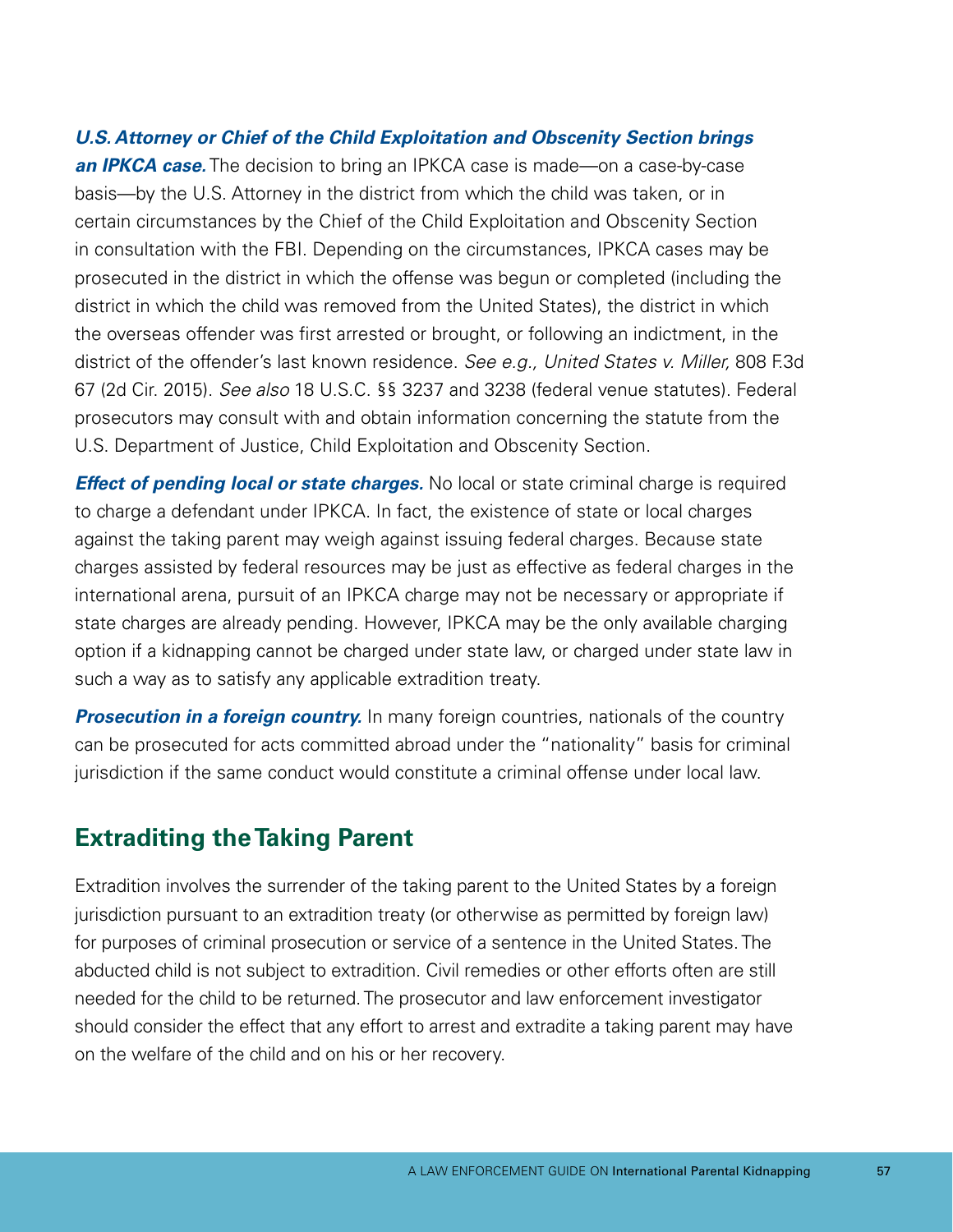## **General Extradition Requirements for International Parental Kidnapping**

- An extradition treaty usually must be in force between the United States and the country involved.
- The treaty must address or be interpreted as covering parental child kidnapping or custodial interference.
- If the person sought is a national of the country involved, that country must be willing to extradite its own nationals.
- The country involved must be willing to extradite persons for parental child kidnapping or custodial interference.

#### **Requirements**

Usually either a state or federal felony violation may serve as the basis for an extradition request, provided the potential maximum penalty exceeds 1 year in prison.

Federal and state prosecutors must contact DOJ's Office of International Affairs at the outset of a case in which extradition will be sought so it may transmit extradition requests through the U.S. Department of State to the appropriate foreign government officials.

Federal and state prosecutors must commit in writing to:

- Prepare the extradition request with supporting evidence.
- Pay the costs of extradition (translation of documents and travel for both escorts and the fugitive).
- Prosecute the taking parent, if extradition is successful, even when the child can be returned.

When time is of the essence—due to the flight of the fugitive, the potential for serious harm to victims, or other danger to the community—prosecutors (through OIA) may seek an urgent "provisional arrest with a view toward extradition" (often used to intercept a kidnapping). These urgent requests for provisional arrests can be coupled with a parallel urgent Hague Abduction Convention request in Hague countries or other measures to arrange for the child's return. If the requested foreign government provisionally arrests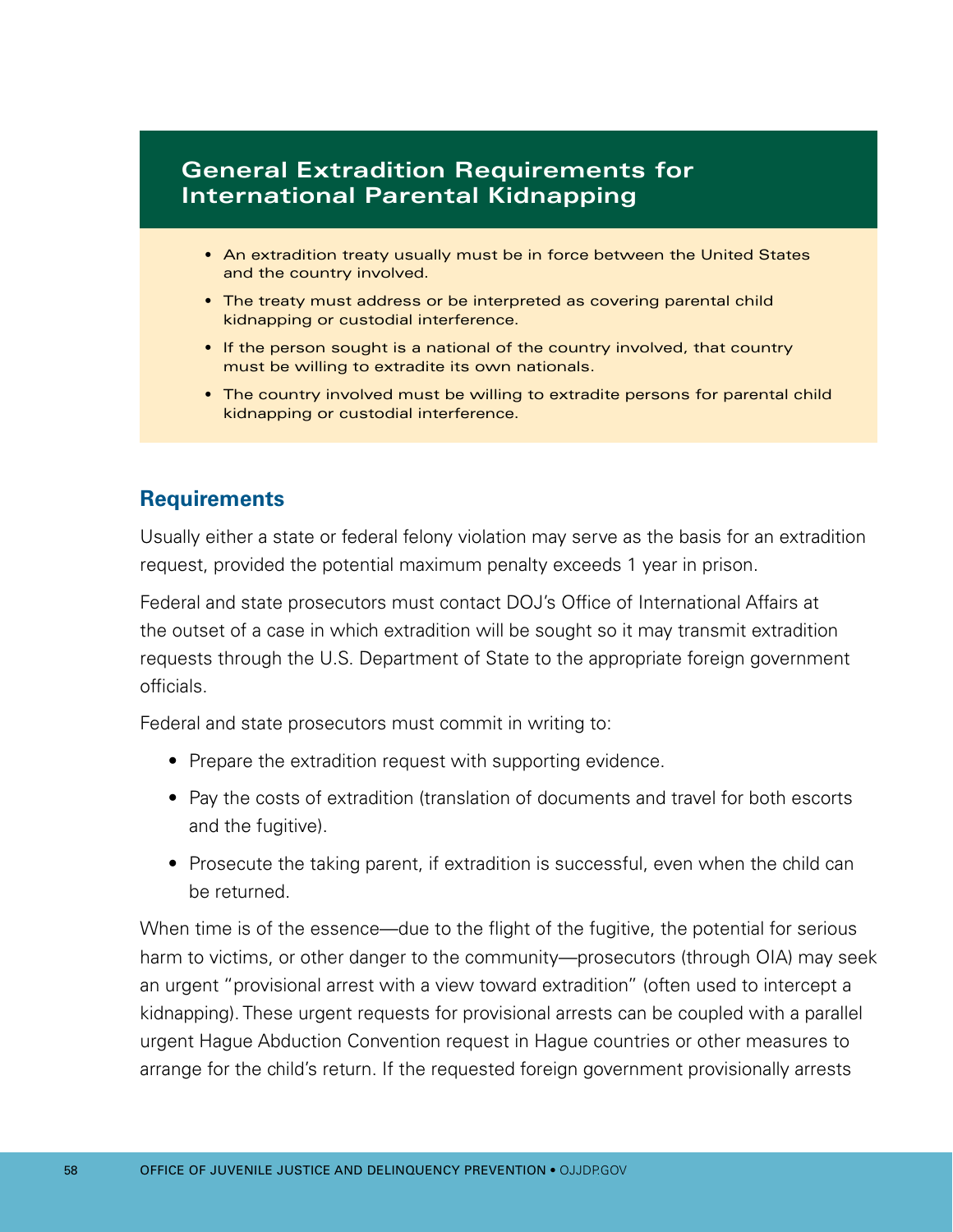the defendant, the United States (through its prosecutor) must submit the full extradition request (including sufficient evidence) via the U.S. Department of State to the foreign government before the deadline provided by the applicable extradition treaty.

If a taking parent's further flight appears unlikely and time otherwise permits, it is a better practice to work with OIA and prepare and submit a full request for extradition with all necessary evidence at the outset.

#### **Disposition of U.S. Extradition Requests**

Several variables affect how foreign governments treat U.S. extradition requests:

- Whether the United States has a bilateral extradition treaty with the country of refuge.
- Whether the treaty partner can extradite for international parental kidnapping.
- Whether the country of refuge will extradite its own nationals.

Most contemporary extradition treaties allow extradition if the offender's conduct is criminal in both countries and the potential maximum punishment meets a specified minimum threshold (usually 1 year). However, criminal prosecution coupled with a request for extradition is directed at the taking parent and does not guarantee the child's return. There are still some U.S. extradition treaty partners that are reluctant to extradite abducting parents. Those countries that do not consider parental kidnapping as a crime will not deem the crime as covered by the treaty. Other countries may decline to extradite their nationals. Ultimately, the decision to extradite an offender rests entirely with the foreign state, through its judiciary and other authorities. (See chapter 7, Mechanisms for Child Recovery, to learn how extradition and child recovery efforts can be coordinated.)

## **Extradition Treaties in Force**

The U.S. Department of State's Treaty Office publishes an annual comprehensive list of all extradition Treaties in Force at [www.state.gov/s/l/treaty/tif/index.htm](http://www.state.gov/s/l/treaty/tif/index.htm). In addition, the Office of International Affairs within the U.S. Department of Justice's Criminal Division can provide up-to-date advice about whether a given country is responsive to requests for provisional arrests or extradition for parental abduction crimes.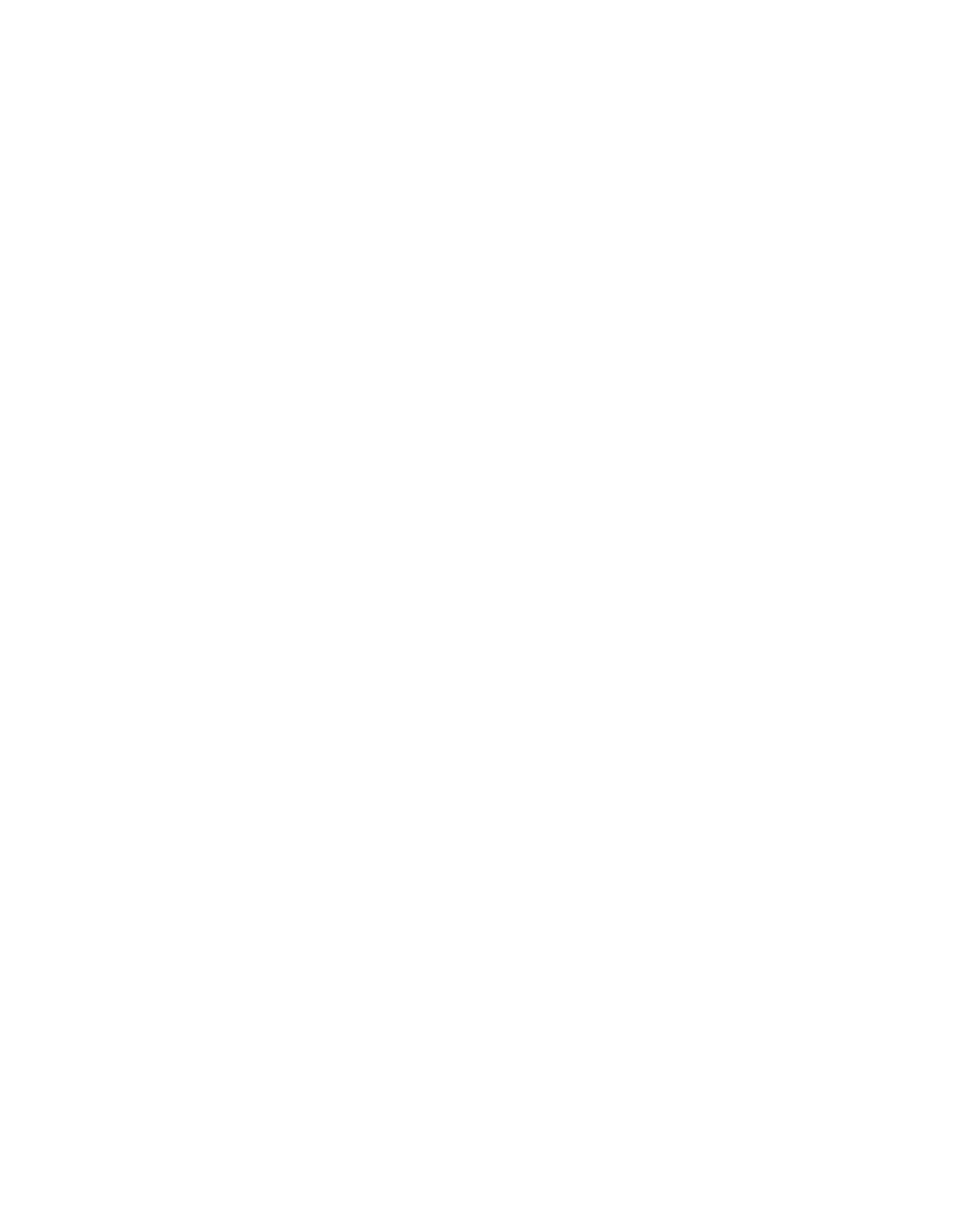# Chapter 7. Mechanisms for Child Recovery



*What Tools Are Available To Secure an Abducted Child's Return to the United States?* 

nce an abducted child is located, the avenues pursued by left-behind parents and law enforcement officers to recover the child will vary, depending in part on whether the child was taken to a country that is a member of the Hague Convention on the Civil Aspects of International Child Abduction (Hague Abduction Convention). The U.S. Department of State lists these [partner countries](https://travel.state.gov/content/travel/en/International-Parental-Child-Abduction/abductions/hague-abduction-country-list.html) on its website. Go to [www.travel.state.gov,](http://www.travel.state.gov) choose the "International Parental Child Abduction" tab, click on the "Abductions" tab, and then choose "U.S. Hague Convention Treaty Partners" in the left menu bar. However, an important ingredient to any successful child recovery is the coordination of federal agencies (U.S. Departments of Justice and State), nonfederal agencies (state and local law enforcement, state missing children clearinghouses), and nongovernment organizations (such as the National Center for Missing & Exploited Children (NCMEC)). In most cases, the parent's vigorous pursuit of civil remedies with the assistance of counsel is another key ingredient.

Recovering missing and abducted children from many foreign countries requires that court documents, custody orders, and state and federal warrants be translated and authenticated, which may involve some expense. Some of these steps may be completed through the general consul located at the foreign embassy of the country in question. Law enforcement should consult with the U.S. Department of State's Office of Children's Issues on all Hague cases or if a U.S. embassy or consulate is involved in recovering the child.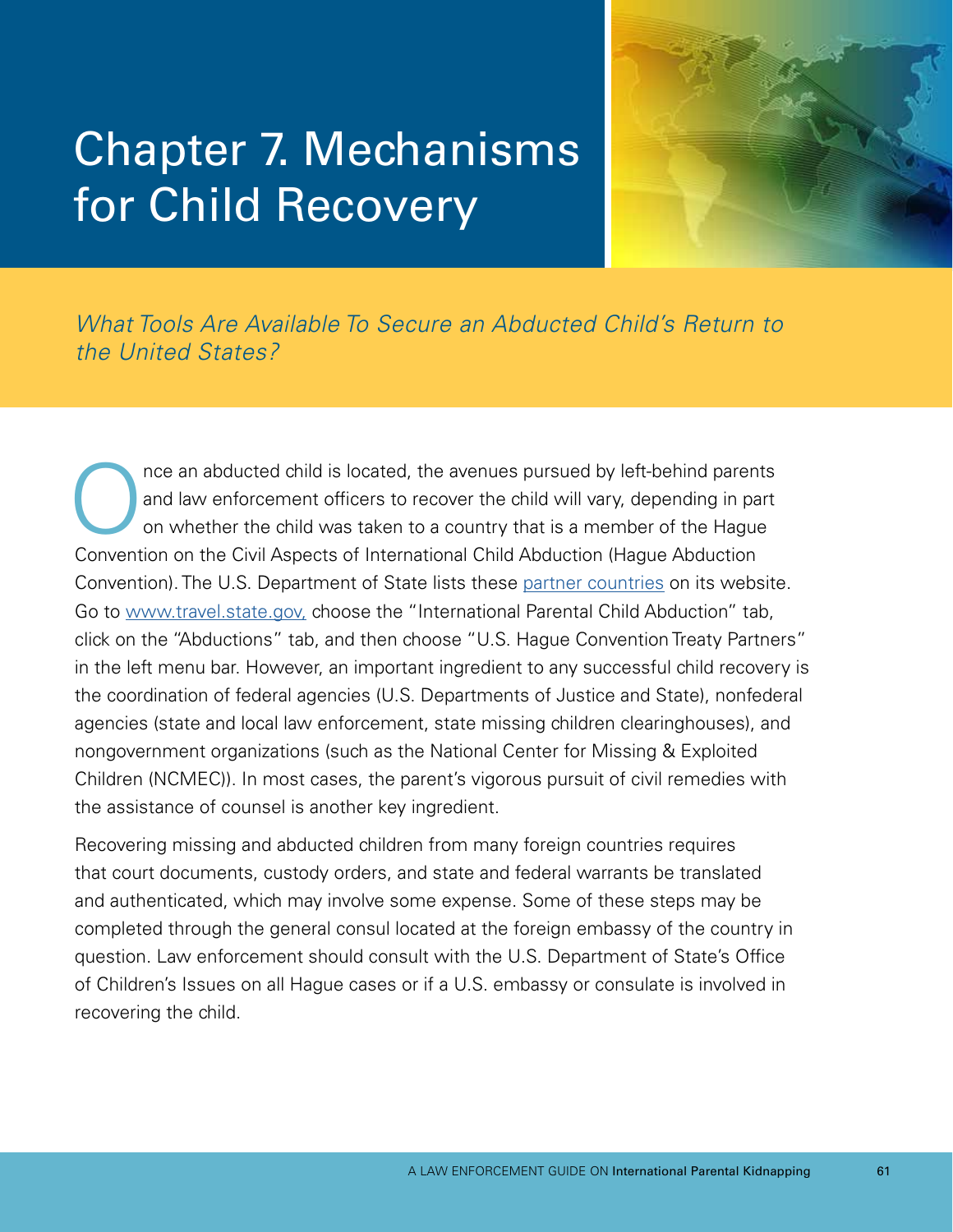# **Child Recovery Under the Uniform Child Custody Jurisdiction and Enforcement Act: A Role for Prosecutors and Law Enforcement**

The Uniform Child Custody Jurisdiction and Enforcement Act adds civil remedies to the tools prosecutors already have under criminal statutes to address interstate and international child custody and parental kidnapping cases (Hoff, 2001). It gives state prosecutors (or other designated public officials) civil statutory authority to take any lawful action—including instituting a civil proceeding—to locate a child, obtain the return of a child, or enforce a child custody determination in cases arising under the Act or involving the Hague Abduction Convention.

Forty-nine states have enacted the Uniform Child Custody Jurisdiction and Enforcement Act, but fewer states have adopted the public official section of the statute. Although it is a "uniform" state law, states do not always enact it as originally written. Provisions may be added, deleted, or modified. The state statute must be reviewed to determine whether the public official provisions are in the law and, if so, which public officials have been designated to act.

Under the public official section, state prosecutors (or other designated officials) are authorized to take action if there is (1) a prior custody determination, (2) a request from a court in a pending child custody proceeding, (3) a reasonable belief that the criminal statute has been violated, or (4) a reasonable belief that a child, in violation of the Hague Abduction Convention, has been wrongfully removed or retained.

The Act authorizes law enforcement officers (or other public officials), on request of the state prosecutor (or other designated official), to take any lawful action reasonably necessary to locate a child or a party and assist the prosecutor or other public official with their responsibilities under the Act.

The Act also has a cost-shifting provision that allows a court to assess all direct expenses incurred by the prosecutor and law enforcement officers acting under the Act against a nonprevailing respondent.

The statute is intended to create an interstate network of prosecutors and law enforcement officers (or other designated public officials) who, with both civil and criminal legal tools at their disposal, are available to help locate children, return them to the court with jurisdiction to resolve custody and visitation issues, and enforce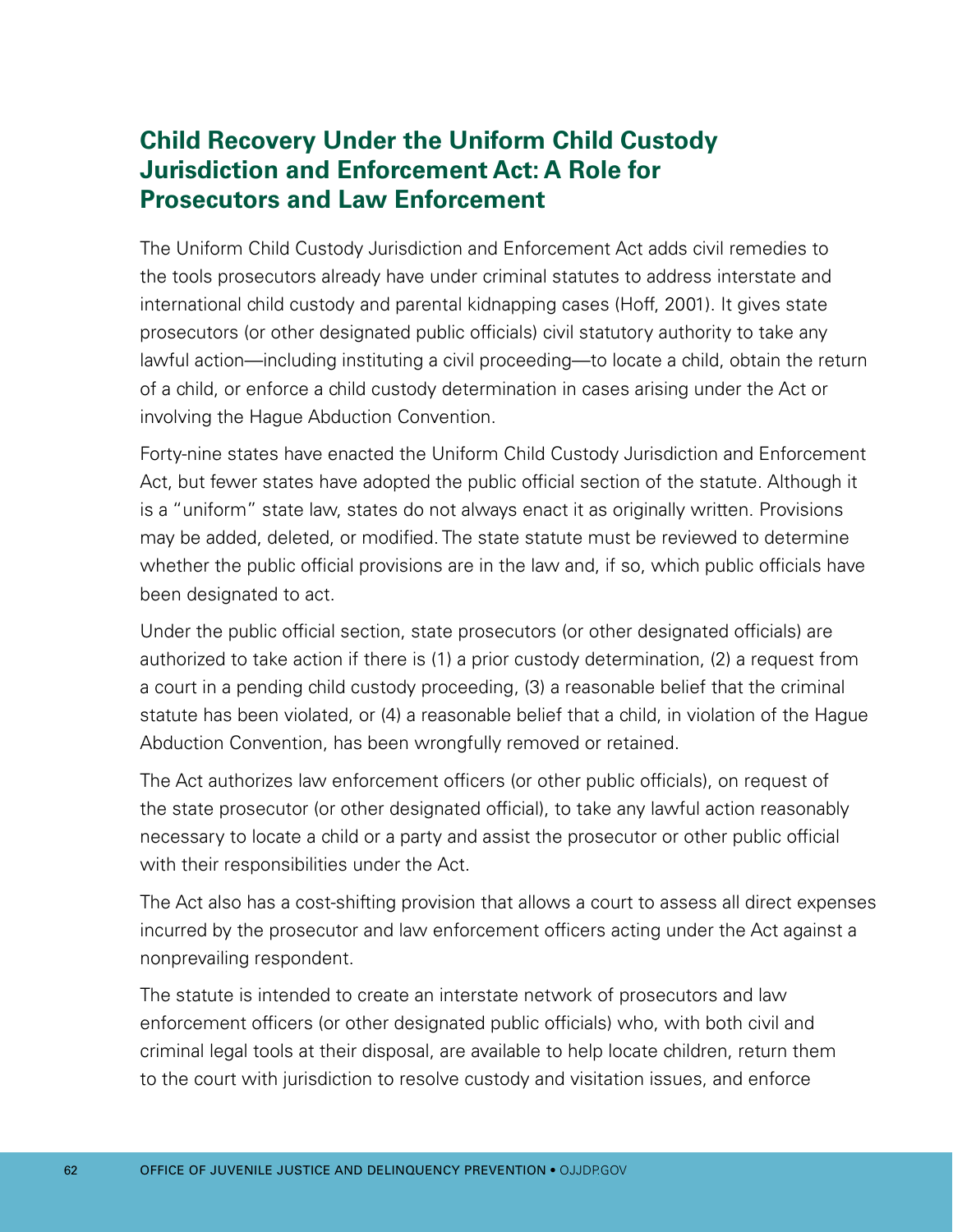child custody determinations. For example, prosecutors have discretion to decide how to proceed in a particular case. They may pursue civil or criminal remedies or both simultaneously. When they act, they do so on behalf of the court and do not represent any party. From a law enforcement perspective, the Uniform Child Custody Jurisdiction and Enforcement Act provides a child-centered—rather than a defendant-centered—tool for resolving custody, visitation, and parental kidnapping cases. Although its goal is to provide law enforcement and prosecutors with the tools they need to return abducted children, remember to check your state statute to determine what tools are available to you and how the Act applies to your role in recovering missing children.

### **Child Recovery From Hague Countries**

The Hague Abduction Convention is the primary civil law mechanism for parents seeking the return of children from other treaty partner countries (see information about the Office of Children's Issues in chapter 5: Federal and Nonfederal Resources).

## **Child Recovery From Non-Hague Countries**

When a child is located in a country that is not a member of the Hague Abduction Convention, the child may be recovered when parents mutually agree upon voluntary return or by applying civil and criminal justice remedies. In these countries, a leftbehind parent may retain the services of an attorney in the country involved and seek enforcement of a U.S. custody order based on principles of comity, or file for custody in a foreign court based on that country's child custody laws. However, using the civil justice system in foreign countries can be challenging. For additional information on using this option, visit the Bureau of Consular Affairs' ["Pressing Criminal Charges"](https://travel.state.gov/content/travel/en/International-Parental-Child-Abduction/abductions/legain-info-for-parents.html) webpage. Go to [www.travel.state.gov](http://www.travel.state.gov), choose the "International Parental Child Abduction" tab, click on the "Abductions" tab, and then choose "Legal Information for Parents" in the left menu bar or speak to an officer at the Office of Children's Issues.

## **Child Recovery When Seeking the Offender's Extradition**

The extradition of a taking parent to the United States (see chapter 6: Criminal Prosecution and Extradition) is not a child recovery mechanism. Criminal charges apply only to the taking parent, and extradition treaties do not provide for the child's return. When a fugitive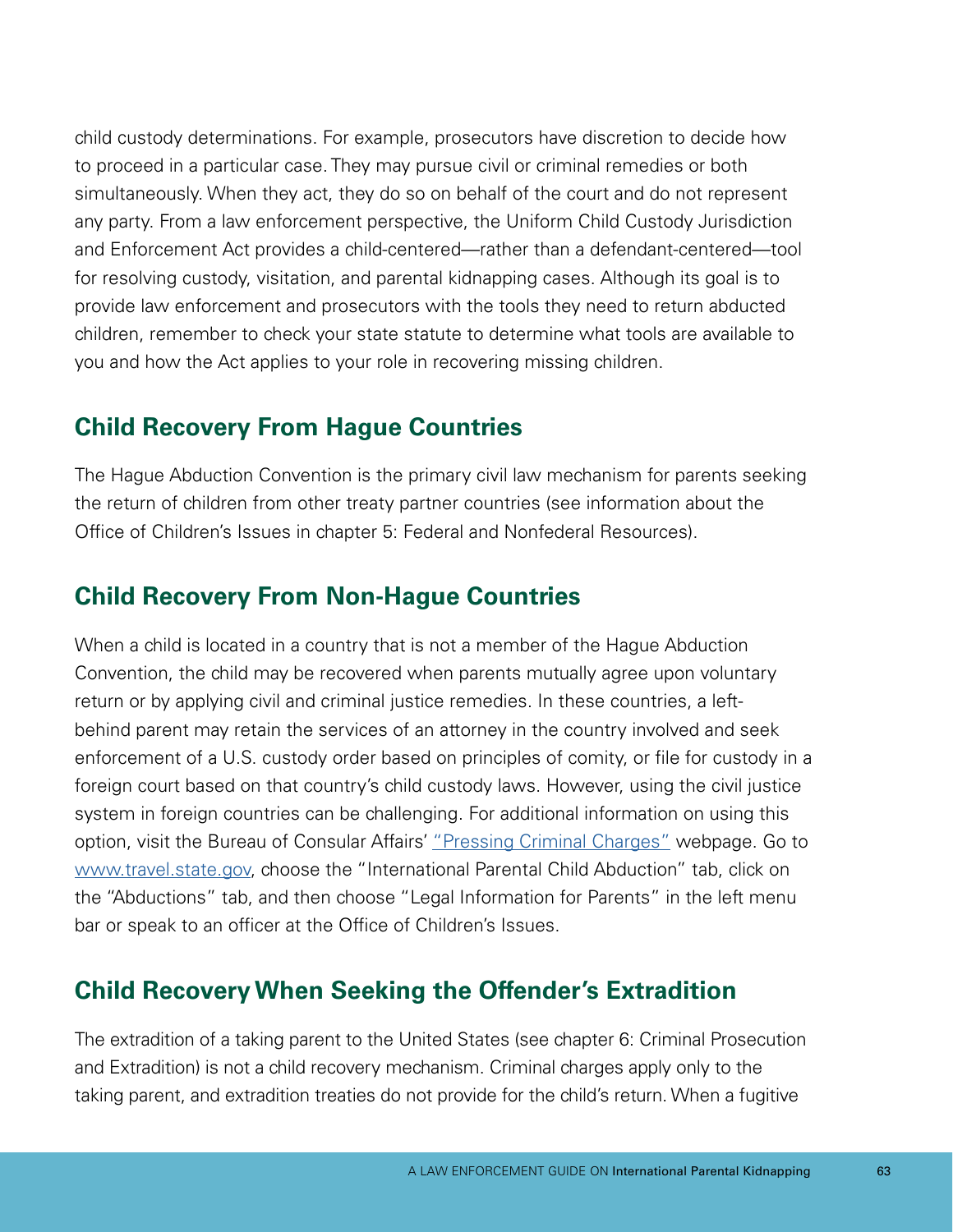taking parent is arrested in another country, just as in the United States, the foreign government may turn the now-unaccompanied child over to welfare authorities or may release the child to other family members in the country. For this reason, an approach to ensure the child's return must be put in place in parallel with any request for the arrest and extradition of a fugitive taking parent who may still have the child. Active participation of the U.S. Department of State's Office of Children's Issues is essential here.

In some circumstances, the U.S. Department of State or U.S. law enforcement may be able to provide the requisite documents to the foreign authority so immediate efforts after the arrest can be made to return the child. Sometimes, foreign law enforcement may plan the arrest in advance and ask the left-behind parent to be in the foreign country to take the child into custody. However, this may not be possible, particularly if the leftbehind parent's safety and security concerns dictate that the details of an imminent arrest not be shared outside of law enforcement. With some countries, experience may indicate that the filing of a simultaneous Hague application is the better and sometimes necessary approach.

Efforts should be made so the left-behind parent will not have to initiate new civil procedures in foreign courts to facilitate the child's return. If the left-behind parent is not notified in advance of the arrest, he or she should be informed as soon thereafter as possible so that parent can immediately begin working to bring the child back to the United States. Again, the U.S. Department of State's Office of Children's Issues, working with the U.S. embassies and U.S. law enforcement representatives abroad, provides a first line of assistance to the left-behind parent for the child's return in conjunction with the arrest of a fugitive. Local law enforcement authorities in the foreign country, engaged by U.S. law enforcement, also may be able to assist.

## **Child Recovery When Seeking the Offender's Deportation**

Seeking an offender's deportation is not a child recovery mechanism. In some cases, however, it may indirectly help bring about the child's return. Grounds for another country deporting a taking parent to the United States will vary by case and will depend on the foreign country's immigration laws. Justifications may include fraudulent travel (passport) documents, the taking parent and minor are overstays (their visitor visa has expired), or the taking parent's U.S. passport was revoked pursuant to 22 C.F.R. § 51.62. For this approach, officials must establish that the presence of the taking parent in a particular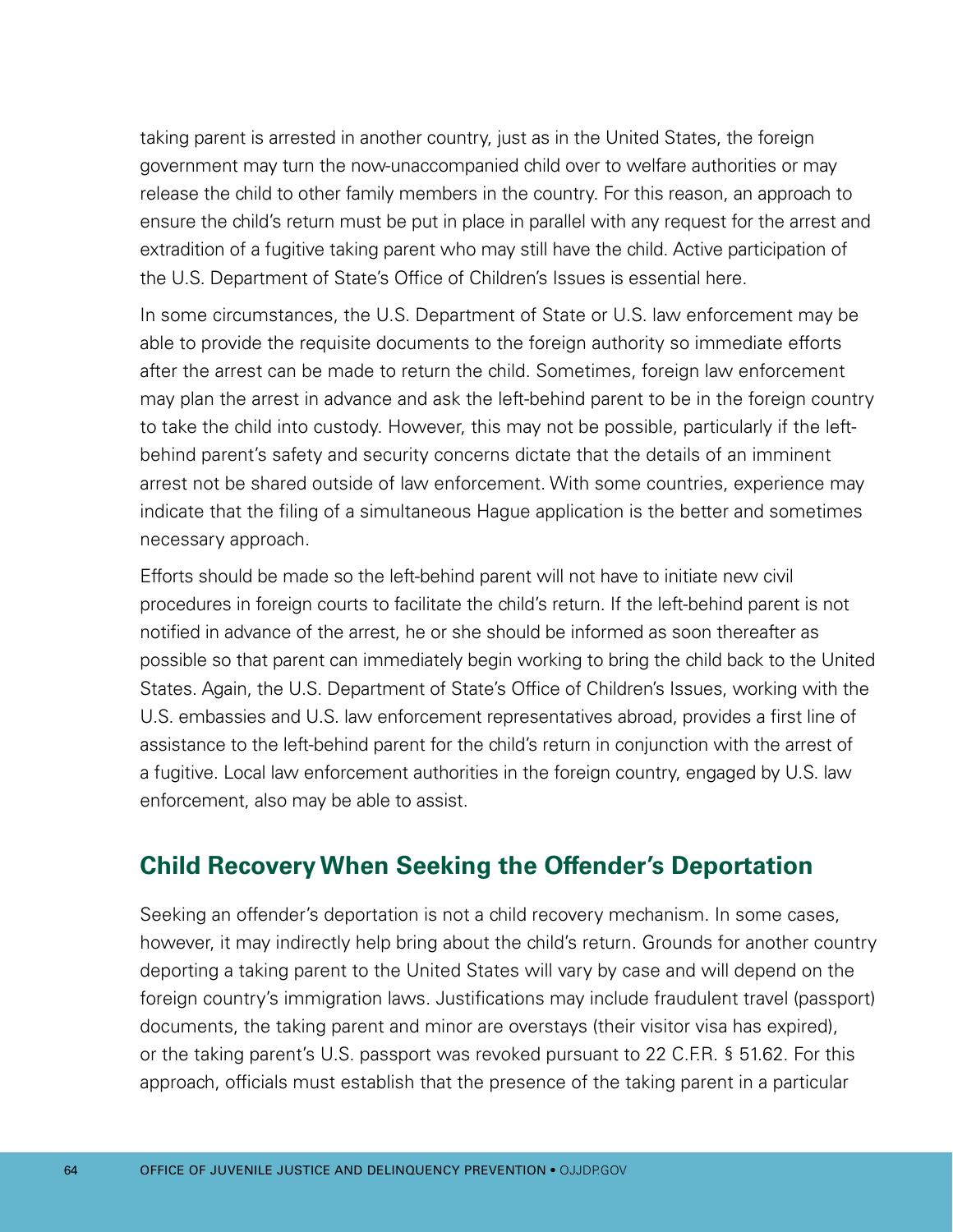foreign country is in violation of that country's immigration laws, usually because he or she has no legal immigration status in that country. Any decision to deport the individual is entirely at the discretion of the foreign sovereign country.

In cases where revocation grounds exist, law enforcement agencies may seek revocation of a U.S. adult citizen's passport to facilitate deportation, consistent with local law. (For passport information, see chapter 5: Federal and Nonfederal Resources.) However, this process may not affect a person who is a dual national.

As with extradition, there is no guarantee that the child will be returned by foreign authorities when the taking parent is deported. Therefore, it is critical that investigators closely coordinate all aspects of a request for deportation with the Federal Bureau of Investigation and the Office of Children's Issues to ensure that the child is turned over to the custodial parent when the taking parent is detained or that other arrangements are made with foreign officials for the child's return.

## **Child Recovery Through U.S. Department of Defense Mechanisms**

U.S. Department of Defense policy requires base commanders at U.S. military installations overseas to cooperate with courts and with local, state, and federal officials who request assistance in enforcing court orders relating to active-duty members of the armed forces and civilian employees and family members who accompany them overseas—who have been charged with or convicted of state or federal parental kidnapping, held in contempt, or ordered to show cause for failure to obey a custody order.<sup>5</sup>

If the matter cannot be resolved in a satisfactory manner, members of the armed services must be returned to the United States expeditiously. Civilian employees, although not subject to return, would be strongly encouraged to comply with the court order or face possible withdrawal of command sponsorship and other adverse action, including removal from federal service. Accompanying family members would also be strongly encouraged to comply, as failure to do so may be a basis for withdrawing command sponsorship of the family member.

Although an abducted child is not the subject of a return order or other adverse action under the regulation, the practical effect may be the same—the child may be returned

<sup>5</sup> U.S. Department of Defense Instruction 5525.09, Compliance of DoD Members, Employees, and Family Members Outside the United States With Court Orders.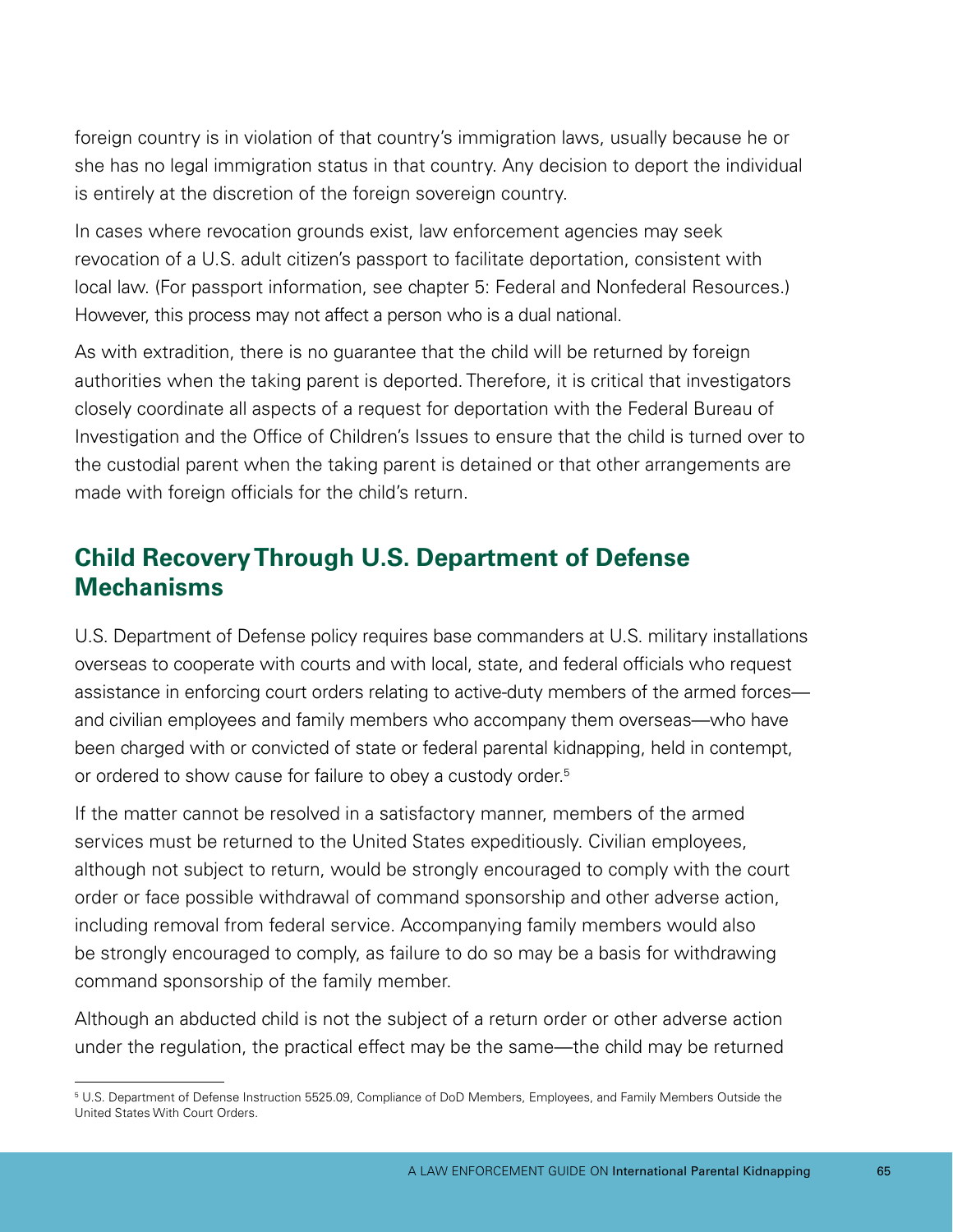to the United States as a means of avoiding sanction, or may return to the United States with a service member who is ordered back.

### **Child Recovery Through the Alien Exclusion Act**

Section 212(a)(10)(C) of the Immigration and Nationality Act is a statutory tool that may facilitate the return of an abducted child to the lawful custodian in the United States. Under this statute, any alien<sup>6</sup> who detains or retains a child, or who withholds custody of a child in defiance of a U.S. court order, is excluded from entering the United States until he or she surrenders the child to the person granted custody by the court order. This bar to admission also applies to any alien who assists the alien taking parent in the kidnapping or provides material support or safe haven to that parent. The exclusion applies only to aliens and does not apply if the child is located in a Hague partner country. The exclusion ceases to apply when the child returns. For more information on this exclusion, contact the Office of Children's Issues or visit the ["Ineligibilities and](https://travel.state.gov/content/travel/en/us-visas/visa-information-resources/waivers.html)  [Waivers"](https://travel.state.gov/content/travel/en/us-visas/visa-information-resources/waivers.html) webpage at [www.travel.state.gov/content/travel/en/us-visas/visa-information](http://www.travel.state.gov/content/travel/en/us-visas/visa-information-resources/waivers.html)[resources/waivers.html](http://www.travel.state.gov/content/travel/en/us-visas/visa-information-resources/waivers.html). With appropriate documentation and approval, U.S. consular officials may deny a visa to any alien who has abducted a child from the United States to a non-Hague country in violation of a U.S. custody order and to an alien accomplice until the alien surrenders the child to the left-behind parent.

<sup>6</sup> The term "alien" refers to any person who is not a citizen or national of the United States (8 U.S.C. 1101 § 101 (3)).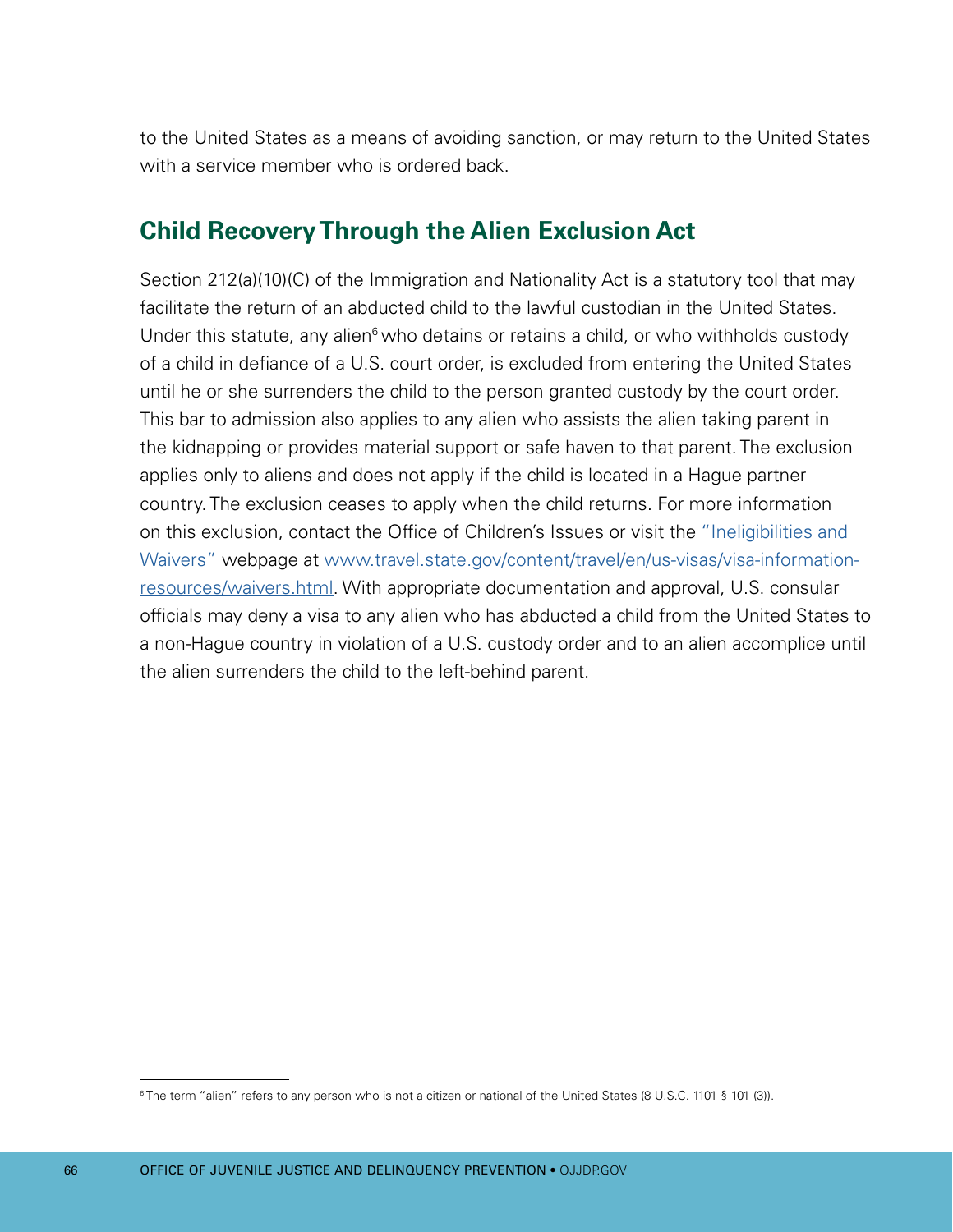## Chapter 8. Recovery and Reunification



## *How Can Law Enforcement Facilitate Recovery and Reunification?*

T he goal of any parental child kidnapping investigation is to bring the child back to the custodial parent safely. The field uses three terms to describe this process: recovery, reunion, and reunification (or reintegration).

Recovery and reunification are different concepts. Recovery involves taking physical custody of the abducted child—for example, directly removing the child from the taking parent or from school or another location when the child is apart from the taking parent. The left-behind parent may or may not be involved in the recovery but is always part of reunification, which is both a moment and a process. It is the initial reunion between the left-behind parent and child, and encompasses the child's reintegration into the family over time. When the left-behind parent recovers the child, the recovery and reunion are one event, and this event is the starting point of the long-term reunification process.

When law enforcement officials recover the child, they will want to minimize any initial trauma the child experiences and provide a secure environment that paves the way for successful reunification of the child and parent. U.S. law enforcement agencies are not routinely involved in child recoveries in other countries, although they may be involved in some cases. Foreign law enforcement may take part in the recovery or may assist the left-behind parent's recovery efforts. When the left-behind parent recovers the child in a foreign country, U.S. law enforcement has a limited but important role in facilitating the reunification process when the parent and child return to the United States. Law enforcement can coordinate the child's return with the U.S. Department of State's Office of Children's Issues. For contact information, see chapter 1: Putting the Issue in Perspective.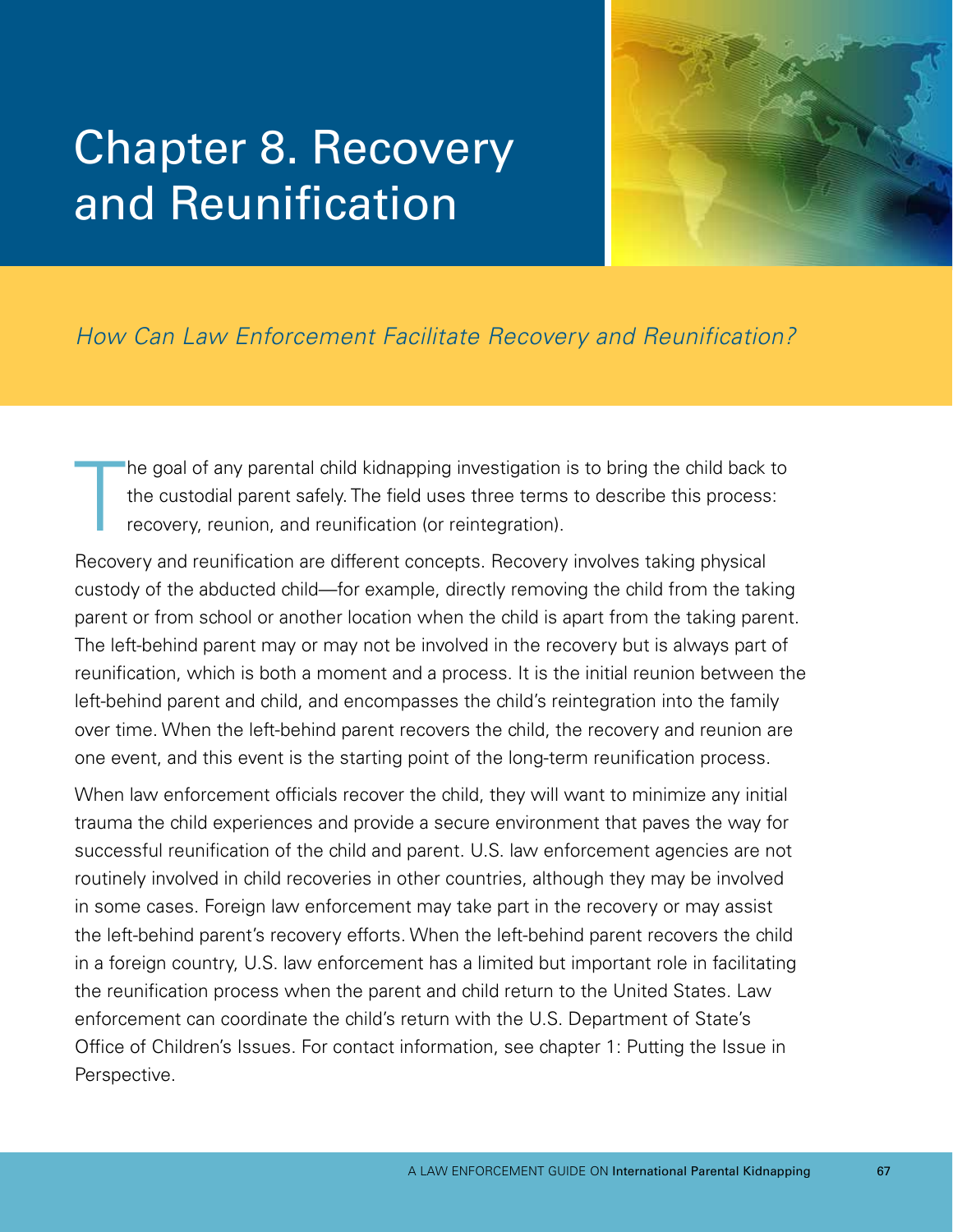## **Preparing the Parent**

Law enforcement can facilitate the child's recovery and return by telling the left-behind parent where the child has been, what he or she experienced after the kidnapping, and what both the parent and child can expect in the days and weeks ahead.

#### **The Child's Emotional State**

Law enforcement should make the left-behind parent aware of the complex emotional reactions the child may experience upon recovery. If the child has been missing for an extended period of time, the child may have become comfortable in the new environment and may be highly attached to the taking parent as the only parent in his or her life. Often, the child is told a story about the left-behind parent that may make the child afraid of that parent. For example, the child may believe the left-behind parent no longer wants the child or may even believe the left-behind parent has died. The child may also disclose abuse, which would warrant further investigation. Without careful planning, the recovery process can cause significant emotional trauma for the child. In fact, the child may perceive the recovery as yet another kidnapping.

Law enforcement should suggest to parents that they seek out qualified mental health professionals who can explain what to expect, prepare the parent for reunification, suggest actions that will be comfortable for both the child and the parent, and provide ongoing therapeutic intervention for the family, if needed. The National Center for Missing & Exploited Children (NCMEC), state missing children clearinghouses, and nonprofit missing children organizations are all potential sources of referrals to counselors who have experience with parental kidnapping cases. Law enforcement agencies, when possible, should also incorporate the services of a victim-witness specialist into all recovery and reunification matters.

#### **The Child's Location and Condition**

Local law enforcement should meet with the left-behind parent to disclose the child's whereabouts and describe the child's living conditions and the general environment. The parent should be advised of any false information the child has been told or any mistaken beliefs the child may be harboring about the left-behind parent.

In some circumstances, it may be prudent not to immediately disclose the child's exact whereabouts to the left-behind parent. In some cases, the news of an upcoming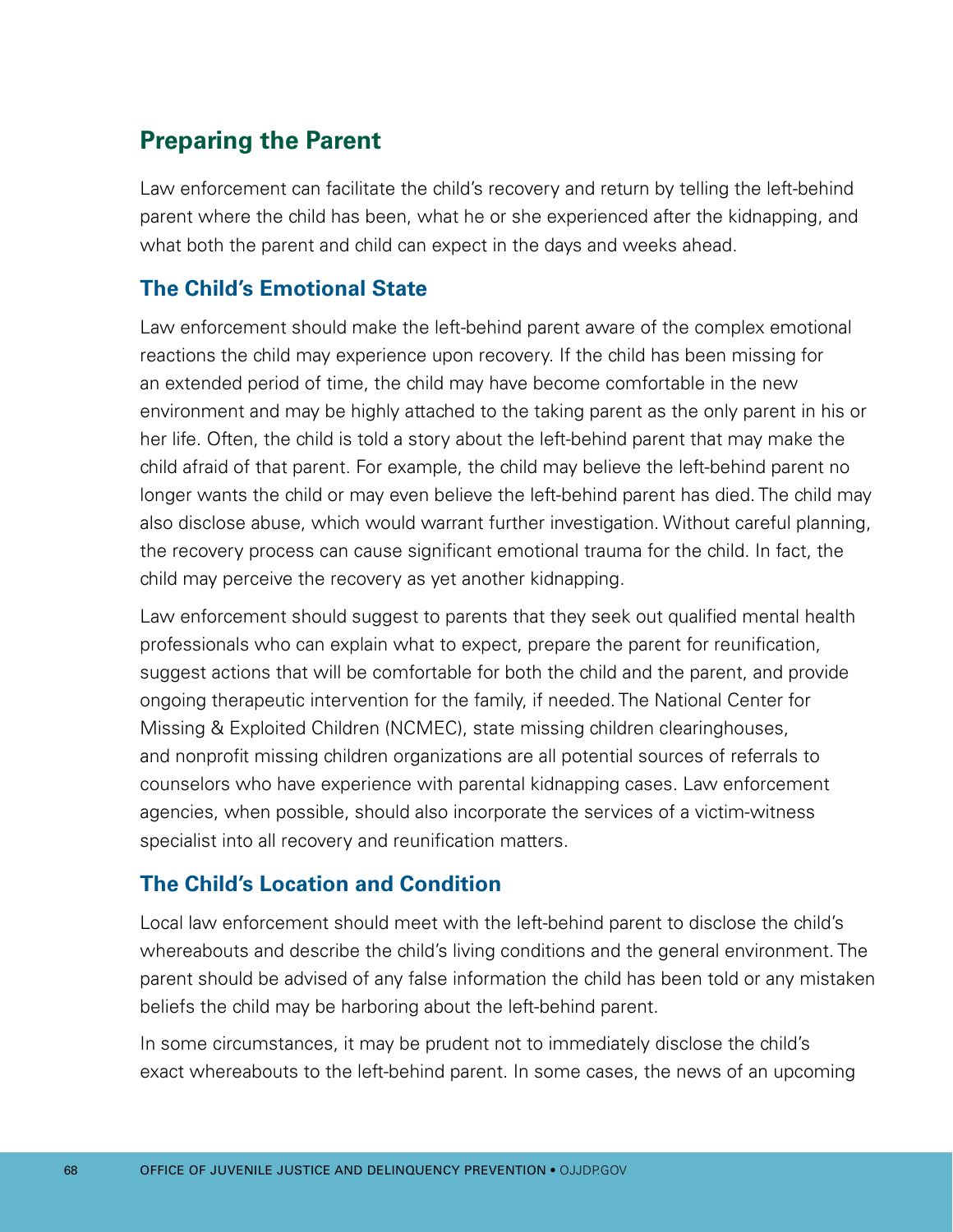#### **The Child's Recovery**

When children are recovered, many families need assistance reintegrating them back into the home. This assistance can be immediate and temporary, or long term. The National Center for Missing & Exploited Children (NCMEC) can help families find skilled therapists who will be available during every stage of reconnecting and rebuilding, whether it is at the airport as the child gets off a plane or months later. For information regarding reunification, contact NCMEC at 800–THE–LOST (800–843–5678).

recovery may travel quickly from a close circle of family members or friends back to the taking parent, which could impede the recovery effort. Withholding information about the child's exact whereabouts also reduces the possibility of any "self-help" by a left-behind parent, family member, or friend that could jeopardize the investigation and recovery. The left-behind parent will be anxious to be reunited with the child; however, care should be taken to avoid the possibility that the taking parent may flee with the child again.

#### **The Foreign Country**

In some international family kidnappings, the left-behind parent may need to travel to the country where the child has been taken. This can create a great deal of anxiety for the parent, who may or may not know much about that country, and it can be confusing and frightening to navigate through another country's legal system. Local law enforcement can help ease the process by giving the parent information on the resources available from other local, state, and federal law enforcement agencies as well as missing children organizations.

In particular, law enforcement should refer parents to the Office of Children's Issues, the state missing children clearinghouse, the local victim's advocate, and [NCMEC's](http://www.missingkids.org/ourwork/TeamHOPE)  [Team Hope \(www.missingkids.org/ourwork/TeamHOPE](http://www.missingkids.org/ourwork/TeamHOPE)). NCMEC works closely with the U.S. Department of Justice's Office for Victims of Crime and administers its Victim Reunification Travel Program. Eligible parents can request financial assistance so they can be reunited with a child located in another country or obtain travel support for the child's return to the United States. Law enforcement officials can contact NCMEC directly or refer the parent to NCMEC. For more information, call 800–THE–LOST or visit [www.missingkids.org/Support](http://www.missingkids.org/Support).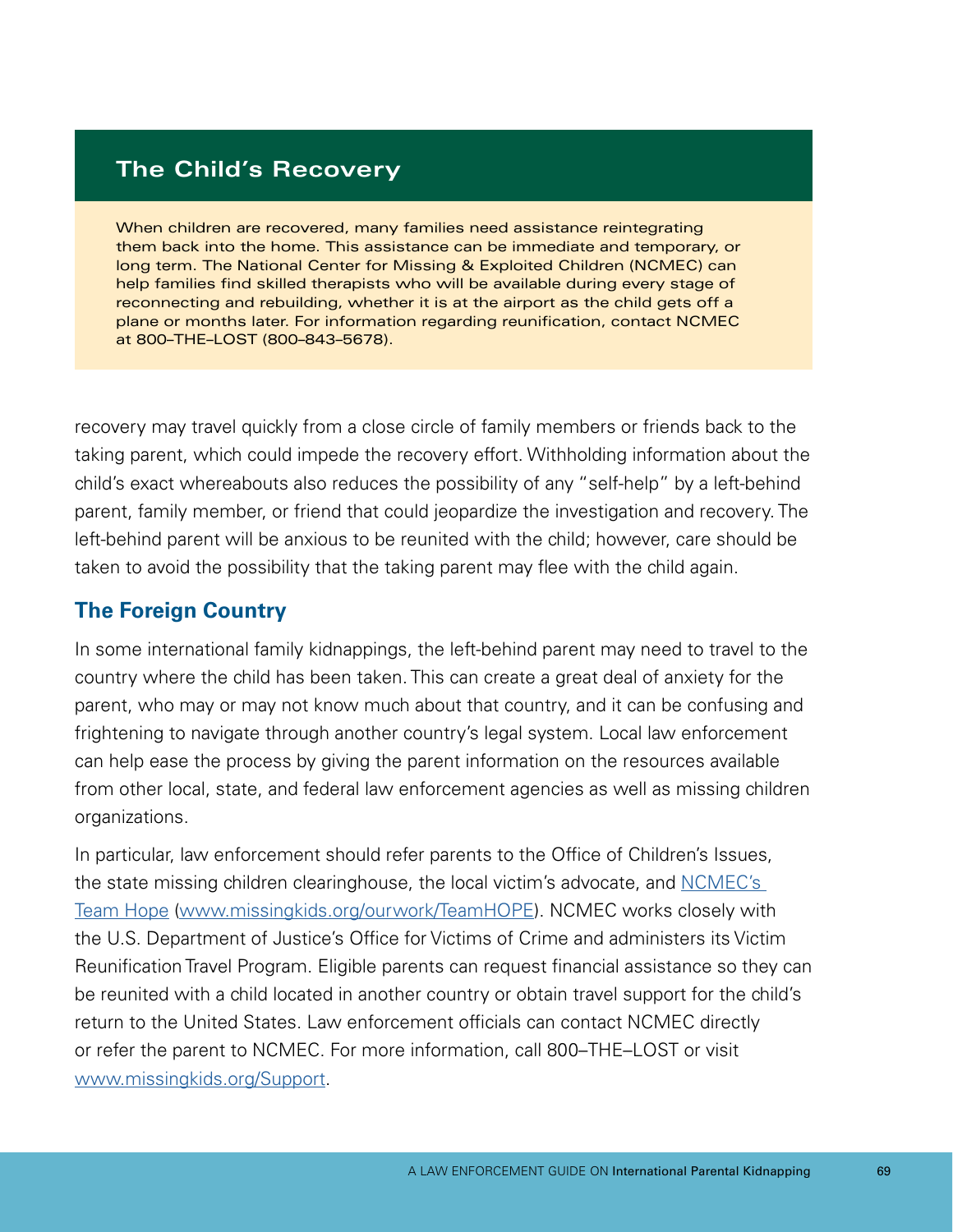## **When U.S. Law Enforcement Recovers the Child Abroad**

Although most police and sheriffs' departments' budgets restrict such travel, a local investigator may be asked to participate in the physical recovery of a child victim of an international kidnapping to further advance a criminal investigation or pursuant to civil statutory authority (such as the Uniform Child Custody Jurisdiction and Enforcement Act, discussed in chapter 7: Mechanisms for Child Recovery). This may mean traveling alone to retrieve the child, accompanying the left-behind parent to the country where the child has been taken, or arranging for the child's transportation from a border location.

Law enforcement participation in the recovery has definite advantages. Not only might it facilitate the child's release, it also might help build a criminal case because the officer can testify at hearings, interview key witnesses (such as employers, teachers, daycare workers, and police), and interview the suspect (Steidel, 2000).

#### **Planning for Reunification**

Depending on who physically recovers the child, the initial reunification meeting between the child and left-behind parent may occur abroad, in the United States, at the local police or sheriff's department, or even at the airport. This meeting should be photographed for the case file.

The reunification meeting is exciting and emotional for both the parent and child. It is natural for the parent to want to rush in, grab, and hold the child. However, law enforcement should explain that this approach may be overwhelming for the child, and ask the parent to approach the meeting cautiously to minimize any trauma to the child.

Officers and other service providers should share the following tips with left-behind parents and others who will be involved in the reunification process:

- The initial parent-child meeting should take place in a comfortable, private, secure room.
- The child should not be brought to the parent immediately. Instead, a child psychologist or department designee should prepare the child by explaining what will happen and where the parent is. Likewise, the parent should receive similar assistance and be informed of the child's physical and emotional state and the living conditions in which the child was found. The parent should also be informed about what the child has been told and what beliefs the child has about the leftbehind parent and the reason for the kidnapping.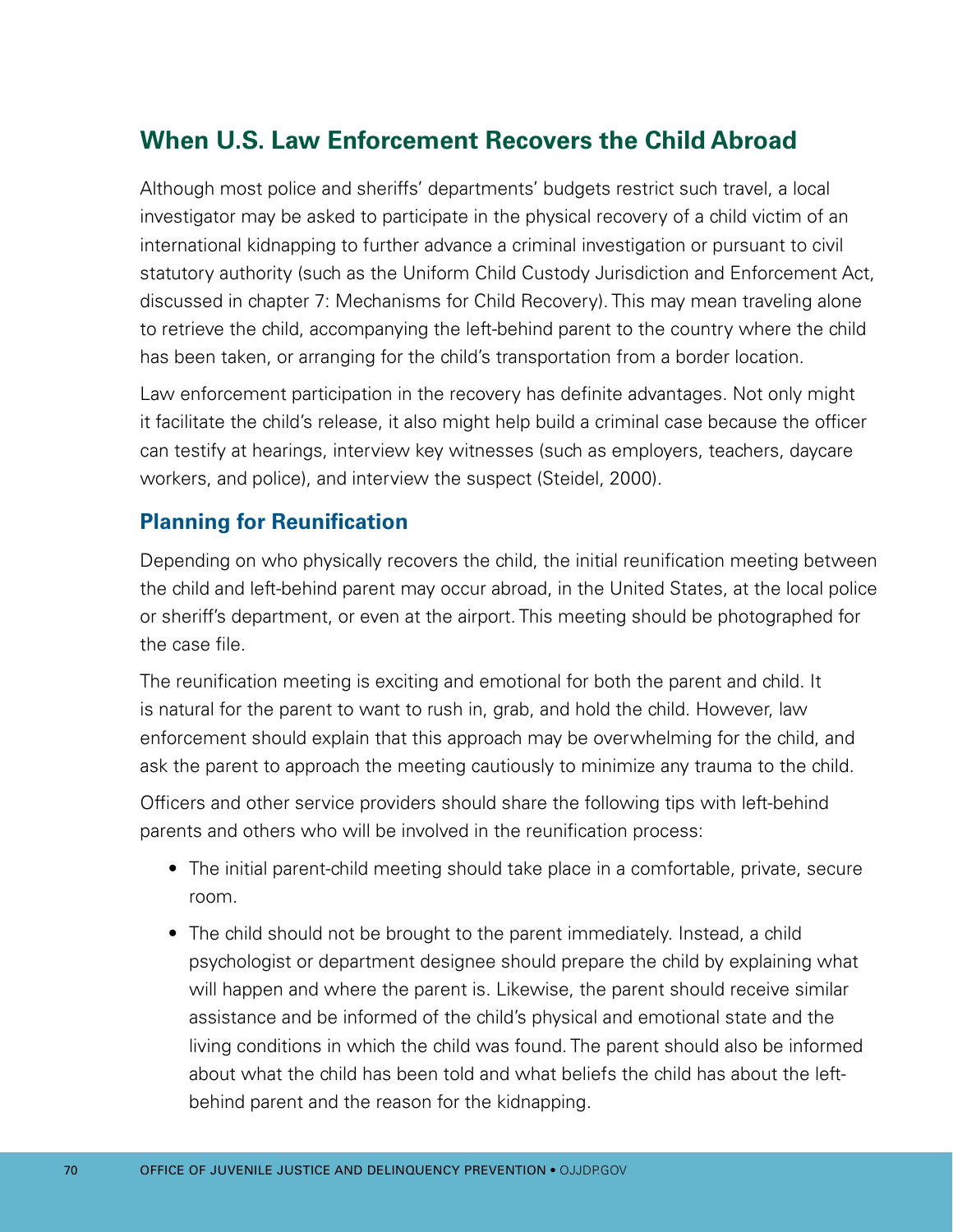- The parent should be prepared for any unexpected behavior—such as crying or pulling away—that may occur.
- The parent should be encouraged not to overwhelm the child. The child should set the stage for physical contact. Remember, the child may have been told that this parent was dead.
- The left-behind parent should not discuss the taking parent with the child, who may experience feelings of loss or sadness and may worry about the other parent. If asked, the left-behind parent should choose his or her words carefully.
- The parent should bring a change of clothing for the child. Authorities may have picked the child up at school or otherwise away from home and therefore may not have brought any possessions along.
- The parent should bring special toys, photos, or other items that may help the child remember the period prior to the kidnapping.
- The number of individuals present at the reunification should be kept to a minimum, as should the number of people who come to the home on the first night after the reunion. Too many well-wishers can overwhelm the child.
- The parent should be encouraged to seek counseling for both the child and the family to help them deal with any issues that may arise in the aftermath of the kidnapping.

## **Facilitating the Child's Return to the United States**

When the left-behind parent travels alone to the foreign country to recover the child, local law enforcement can support the family's return to the United States with the following measures:

- Meet the parent and child at the airport when they return to the community. If local media are present, intervene on behalf of the family if the parent is uncomfortable with the situation and does not want to speak with the press. Although the child is now home, the stress is still great, and outside pressure should be minimized.
- Secure a private room at the airport or police department that the returning parent and child can use to meet with other family members. The child will need time to reintegrate with other family members in a nonthreatening private environment.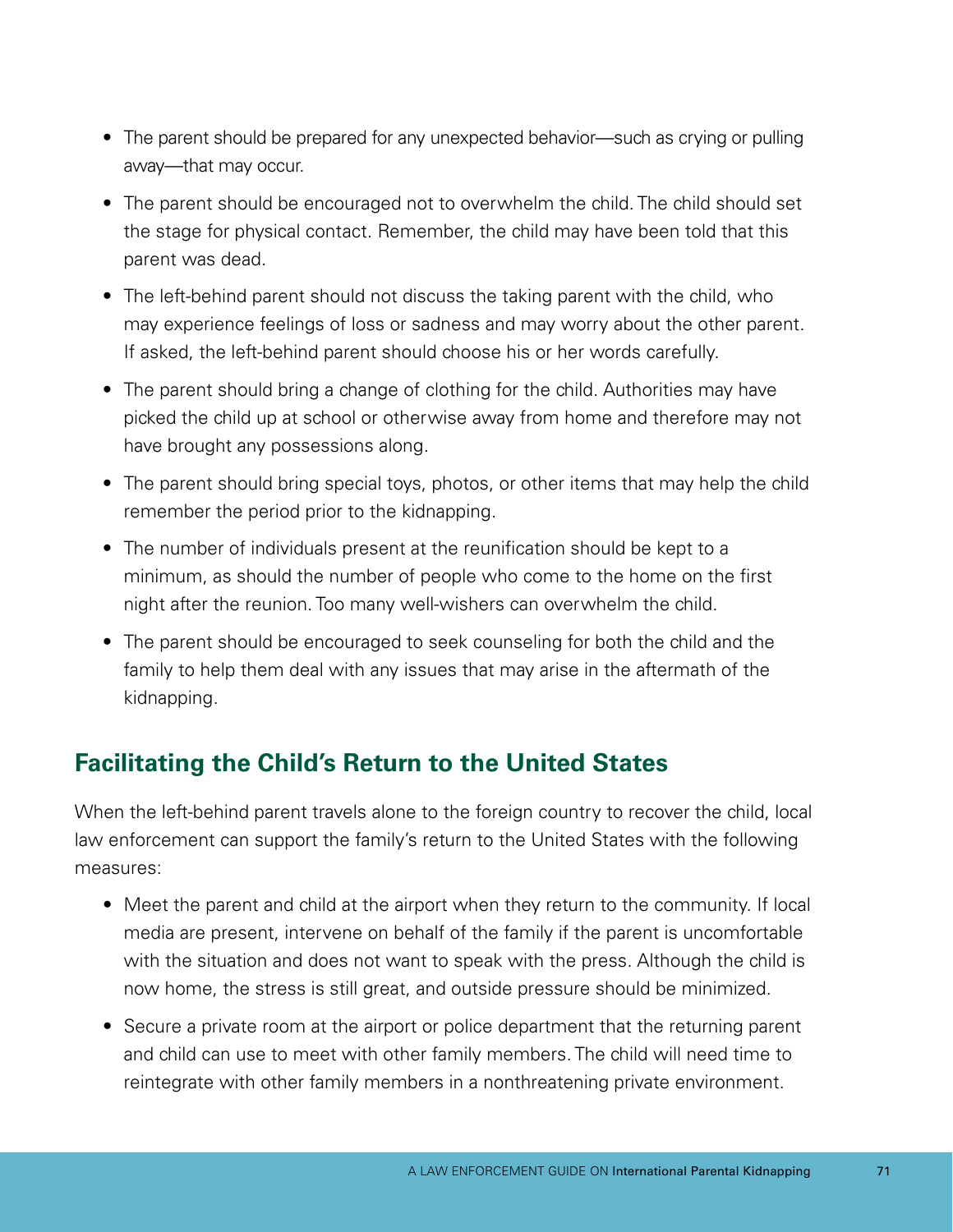• Coordinate with the victim-witness advocate and mental health professionals assigned to the child and family as soon as possible. The advocate should be present at the reunion and available to assist the family with both short- and long-term reunification issues (Turman, 1994).

## **Closing the Case**

Once the child is safely back in the United States and in the physical care of the custodial parent, law enforcement should follow these steps to close the case:

- Remove the child and taking parent from the National Crime Information Center.
- Cancel flags on birth certificates, school transcripts, and medical records.
- Place a photograph of the child at recovery in the case file.
- Arrange to have the child interviewed about the details of the kidnapping by a child forensic interviewer or in conjunction with a child psychologist or other trained professional. Determine exactly what the taking parent told the child about the left-behind parent.
- Determine what measures the taking parent used to conceal the child, and add them to the case file. For example, did the parent alter the child's appearance? Did the child attend school? Was the child permitted to contact other family members?
- Identify opportunities for financial compensation. Money may be available from state and federal compensation funds for law enforcement agencies that incur substantial costs during an international parental child kidnapping case. In addition, refer parents to state and federal crime victim compensation agencies and other organizations for possible remuneration.
- Notify the Office of Children's Issues about the child's successful return.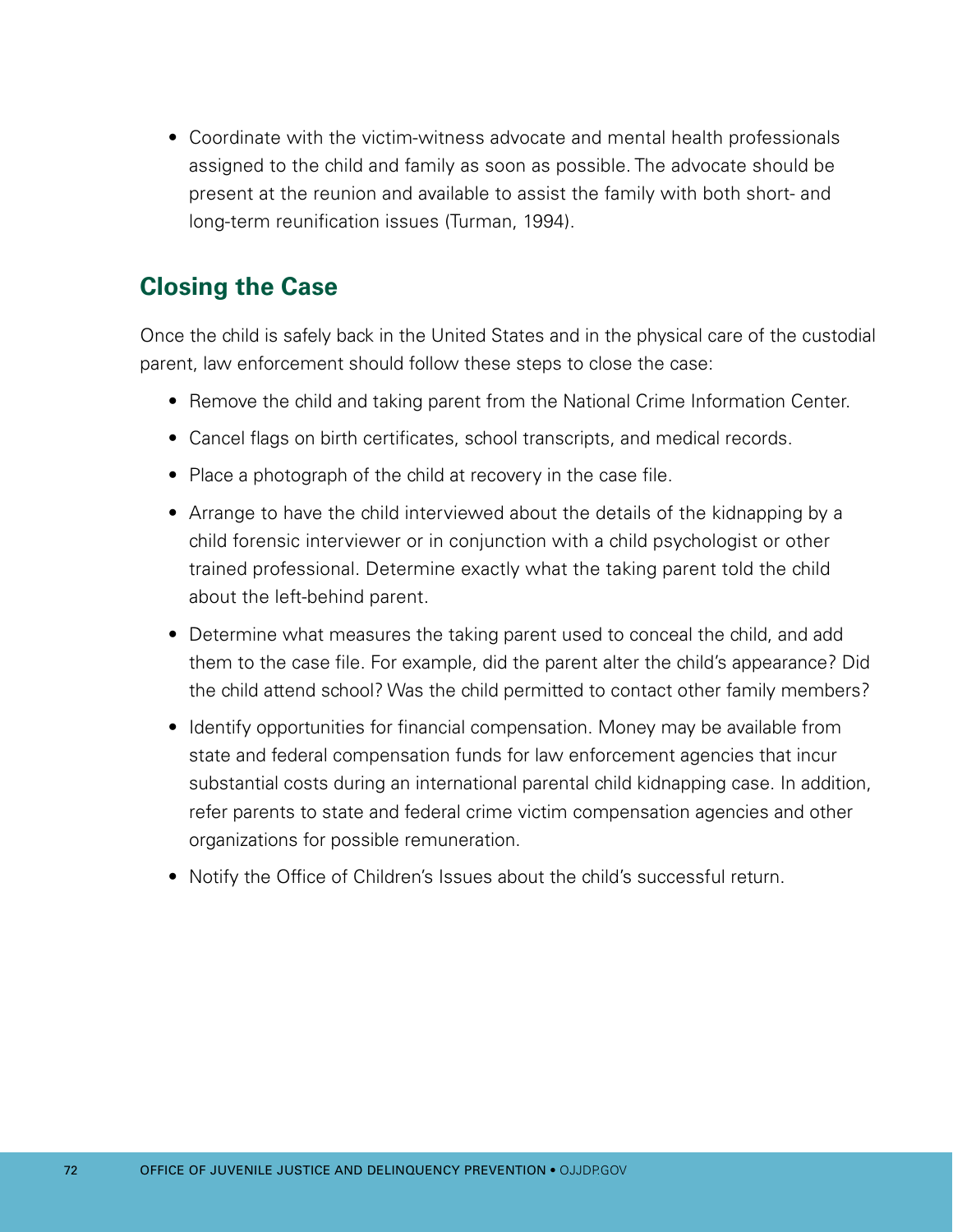## **Followup and Prevention Measures**

Once the child is back home, the left-behind parent will want to ensure the child's wellbeing and minimize the potential risk of another kidnapping.

- The parent should consider counseling for the child, the family, or both. Counseling may be available through the investigating agency's victim-witness advocate or chaplain, a qualified local mental health professional, or a child psychologist in the area.
- The parent should have his or her lawyer review the existing custody order and, if necessary, return to court for provisions to safeguard against another kidnapping.
- The parent should gather information on preventing parental kidnapping. Refer the parent to the Office of Children's Issues and to NCMEC's *[Family Abduction:](http://www.missingkids.com/content/dam/ncmec/en_us/desktop/publications/nc75.pdf)  [Prevention and Response](http://www.missingkids.com/content/dam/ncmec/en_us/desktop/publications/nc75.pdf)* [\(www.missingkids.com/content/dam/ncmec/en\\_us/desktop/](http://www.missingkids.com/content/dam/ncmec/en_us/desktop/publications/nc75.pdf)  [publications/nc75.pdf\)](http://www.missingkids.com/content/dam/ncmec/en_us/desktop/publications/nc75.pdf).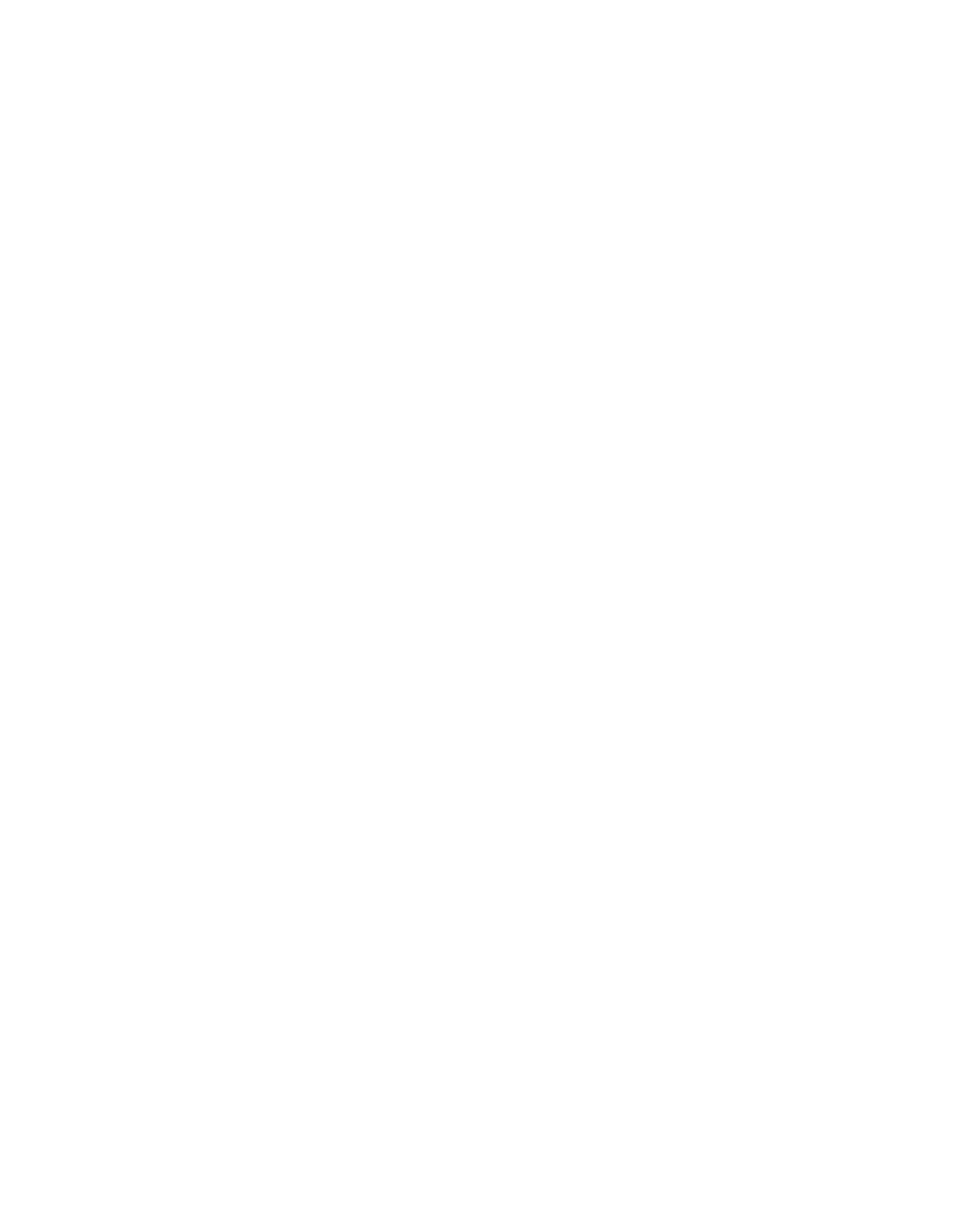# Chapter 9. Law Enforcement Liability Concerns



*What Liability Issues Should Be Considered When Investigating an International Parental Kidnapping Case?* 

Omplex custody situations and conflicting court decrees can pose a serious<br>dilemma for the responding law enforcement officer. When the child's physicustody is in question, any inappropriate or unauthorized action by law e dilemma for the responding law enforcement officer. When the child's physical custody is in question, any inappropriate or unauthorized action by law enforcement could pose serious liability issues for both the officer and his or her agency. It is not unheard of for a parent to present a void or out-of-date custody order to law enforcement to enlist the officer in unknowingly obtaining wrongful custody of a child. However, the need for caution should not lead to paralysis. No action or delayed action can result in liability issues for the officer and agency as well.<sup>7</sup>

This underscores the need for law enforcement to respond to parental kidnapping cases in an informed and appropriate manner, with clear department procedures and training for officers and investigators that includes teaching them about pertinent state and federal laws.

The Uniform Child Custody Jurisdiction and Enforcement Act, in particular, warrants a careful review because it gives prosecutors, law enforcement, and some other public officials civil statutory authority to locate and recover abducted children and to enforce child custody determinations. Actions taken by law enforcement officers pursuant to the statute may remove the threat of liability in parental kidnapping cases. Read the relevant sections of the Act, then check the state code to see if your state has enacted these sections.

<sup>7</sup> For a more extensive discussion of this topic, see Findlay, P., and Lowery, R., eds., 2011, *Missing and Abducted Children: A Law Enforcement Guide to Case Investigation and Program Management,* fourth ed, Alexandria, VA: National Center for Missing & Exploited Children, pages 99–102.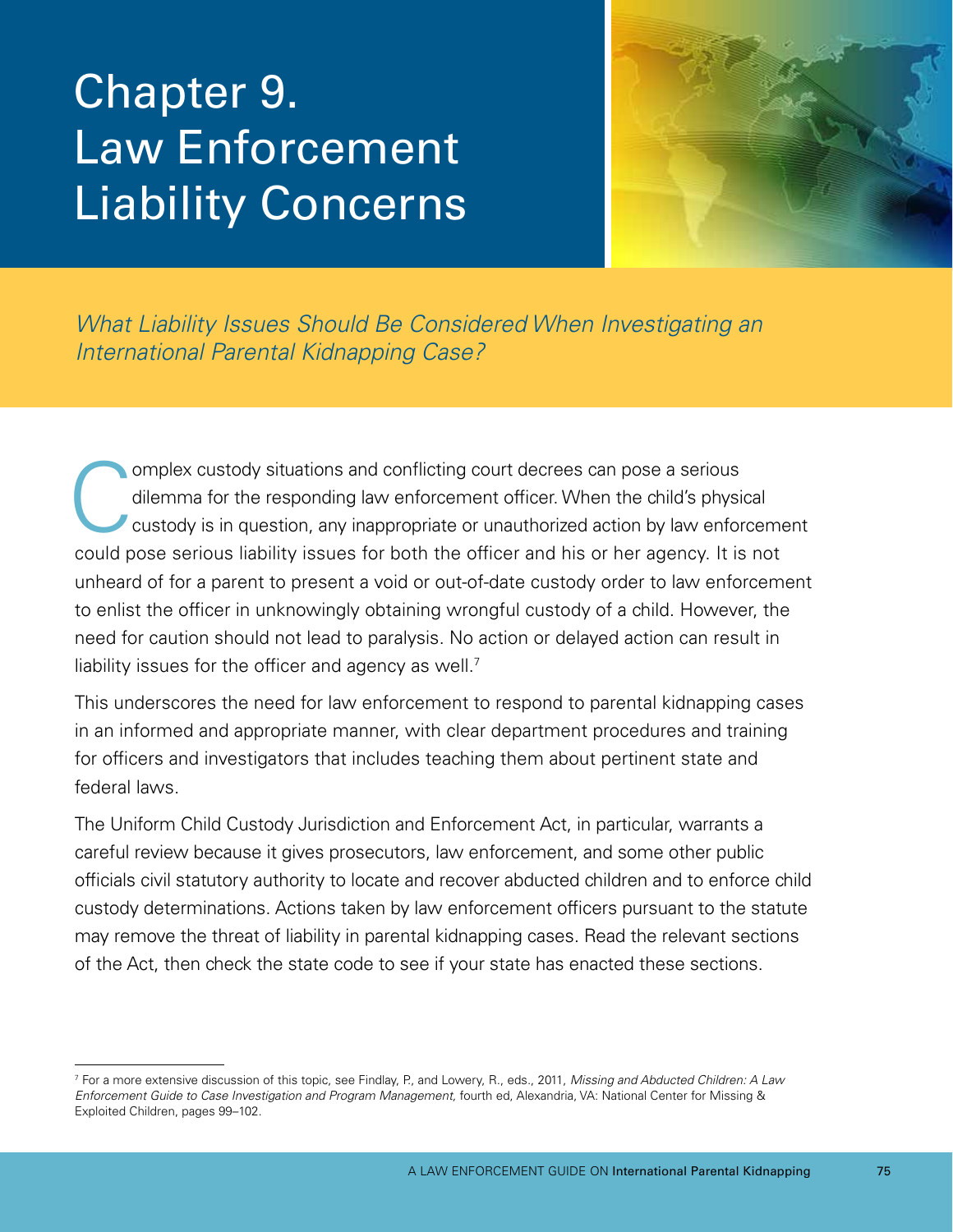## **Conclusion**

All reports of missing children require an urgent response to ensure the safety of the child and his or her family. International parental kidnappings are not merely family disputes but may be criminal offenses that require a proper investigation. Through timely and informed actions by law enforcement, child kidnapping cases may be deterred and children may be returned in a safe and secure manner.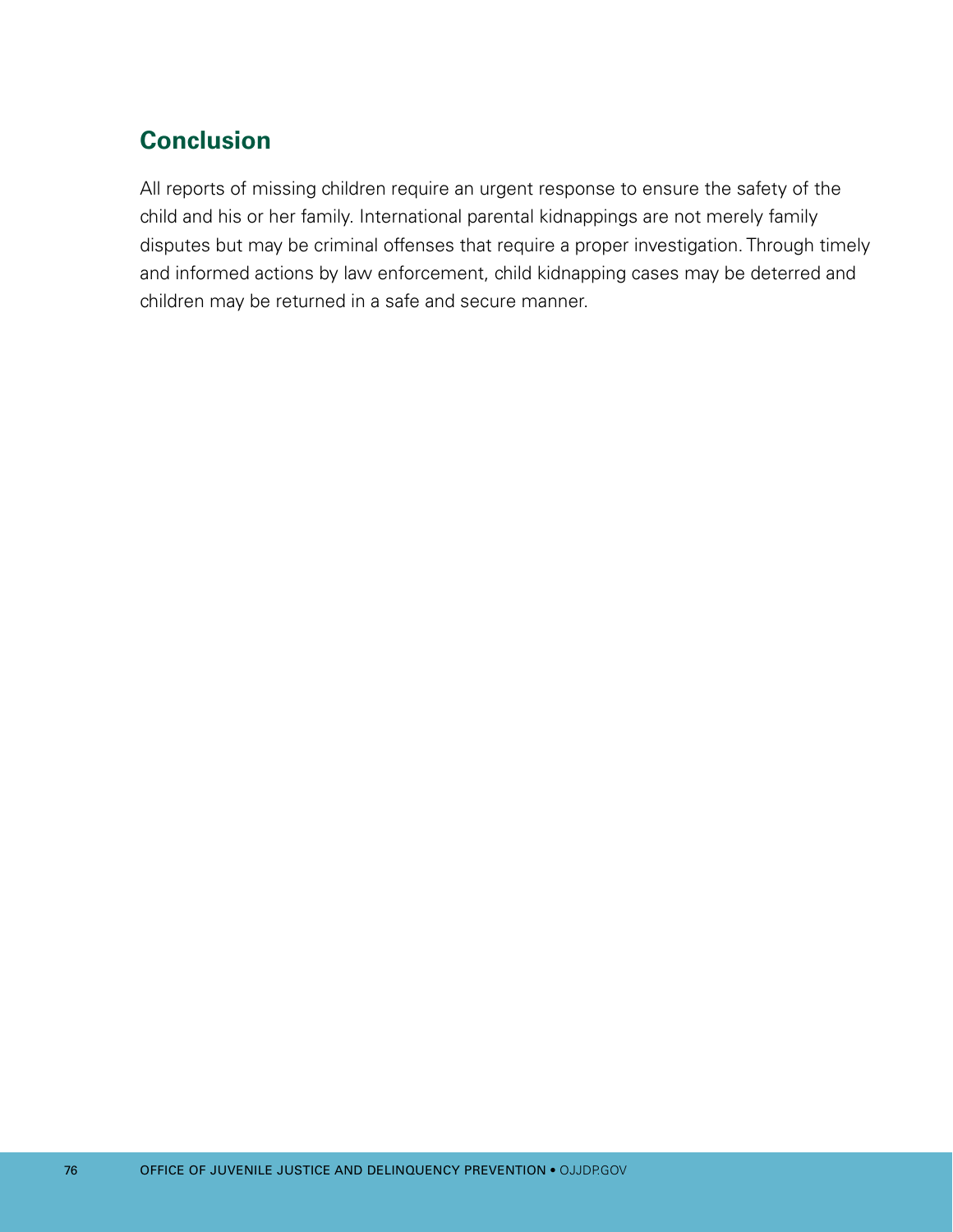## References



Findlay, P., and Lowery, R., eds. 2011. *Missing and Abducted Children: A Law Enforcement Guide to Case Investigation and Program Management.* Fourth ed. Alexandria, VA: National Center for Missing & Exploited Children.

Girdner, L., and Johnston, J. 2000. *Prevention of Family Abduction Through Early Identification of Risk Factors.* Bulletin. Washington, DC: U.S. Department of Justice, Office of Justice Programs, Office of Juvenile Justice and Delinquency Prevention (NCJ 182791).

Hoff, P. 2001. *The Uniform Child Custody Jurisdiction and Enforcement Act.* Bulletin. Washington, DC: U.S. Department of Justice, Office of Justice Programs, Office of Juvenile Justice and Delinquency Prevention.

Steidel, S., ed. 2000. *Missing and Abducted Children: A Law Enforcement Guide to Case Investigation and Program Management.* Rev. ed. Alexandria, VA: National Center for Missing & Exploited Children.

Turman, K., ed. 1994. *Recovery and Reunification of Missing Children: A Team Approach.*  Alexandria, VA: National Center for Missing & Exploited Children.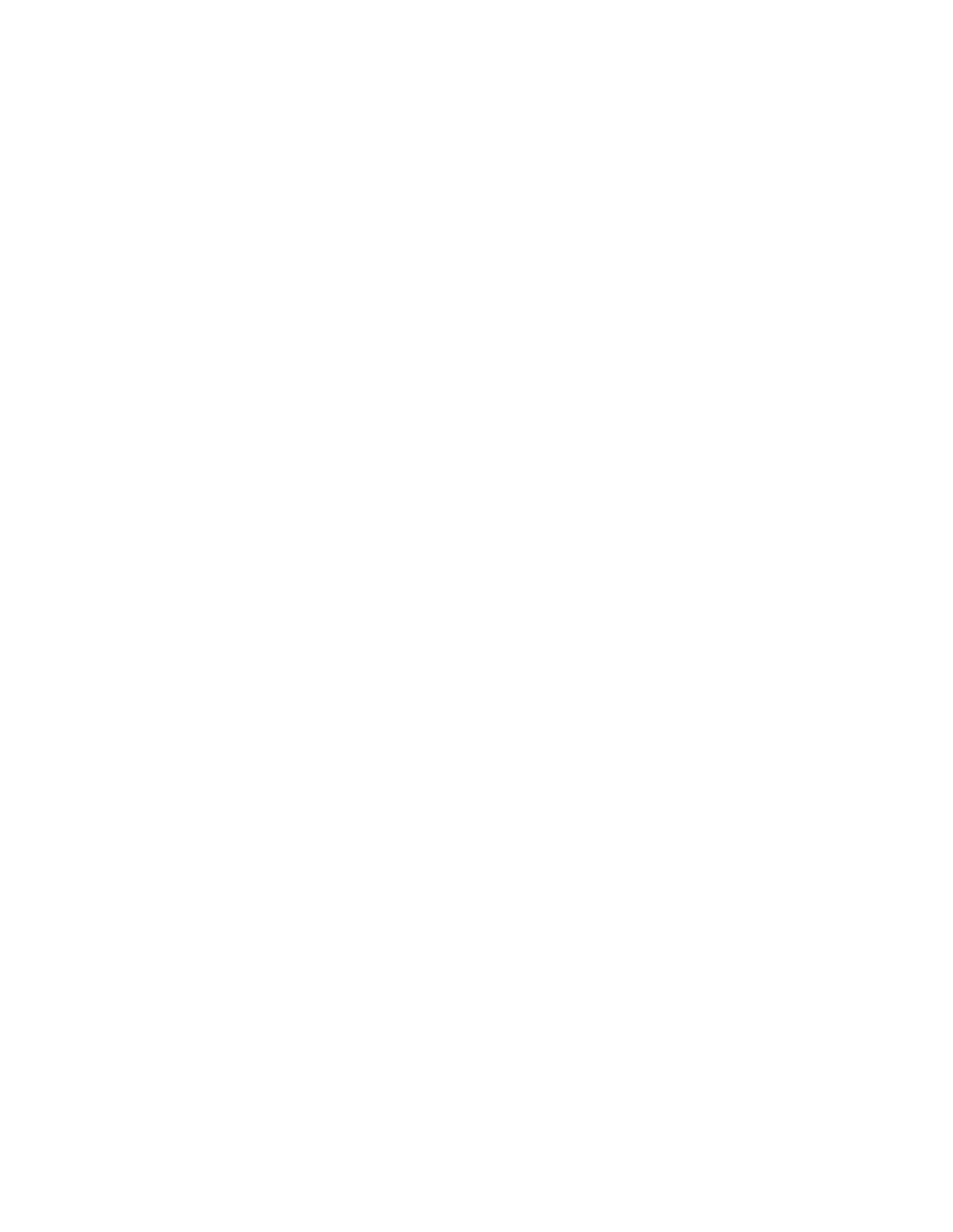

## Appendix A. Contact List

## **U.S. Department of State**

#### **Office of Children's Issues (Children's Passport Issuance Alert Program)**

**Phone:** 888–407–4747 or +1 202–501–4444 (if outside the United States) **E-mail (if the child is still in the United States):** [PreventAbduction1@state.gov](mailto:PreventAbduction1%40state.gov?subject=) Website: [https://travel.state.gov/content/travel/en/International-Parental-Child-Abduction/](https://travel.state.gov/content/travel/en/International-Parental-Child-Abduction/prevention/passport-issuance-alert-program.html) [prevention/passport-issuance-alert-program.html](https://travel.state.gov/content/travel/en/International-Parental-Child-Abduction/prevention/passport-issuance-alert-program.html) 

#### **Office of Children's Issues (International Parental Child Abduction)**

 **E-mail (if the child is outside the United States):** [CA-CI-DOJ-liaison@state.gov](mailto:CA-CI-DOJ-liaison%40state.gov?subject=) **Phone:** 888–407–4747 or +1 202–501–4444 (if outside the United States) Website: [https://travel.state.gov/content/travel/en/International-Parental-Child-](https://travel.state.gov/content/travel/en/International-Parental-Child-Abduction.html)[Abduction.html](https://travel.state.gov/content/travel/en/International-Parental-Child-Abduction.html)

#### *Existing passport records*

**Office of Passport Services, Law Enforcement Liaison Division** 

**Phone:** 202–485–6400

*Passport lookouts, denial, and revocation*  **Office of Passport Services, Legal Affairs Division** 

**Phone:** 202–485–6400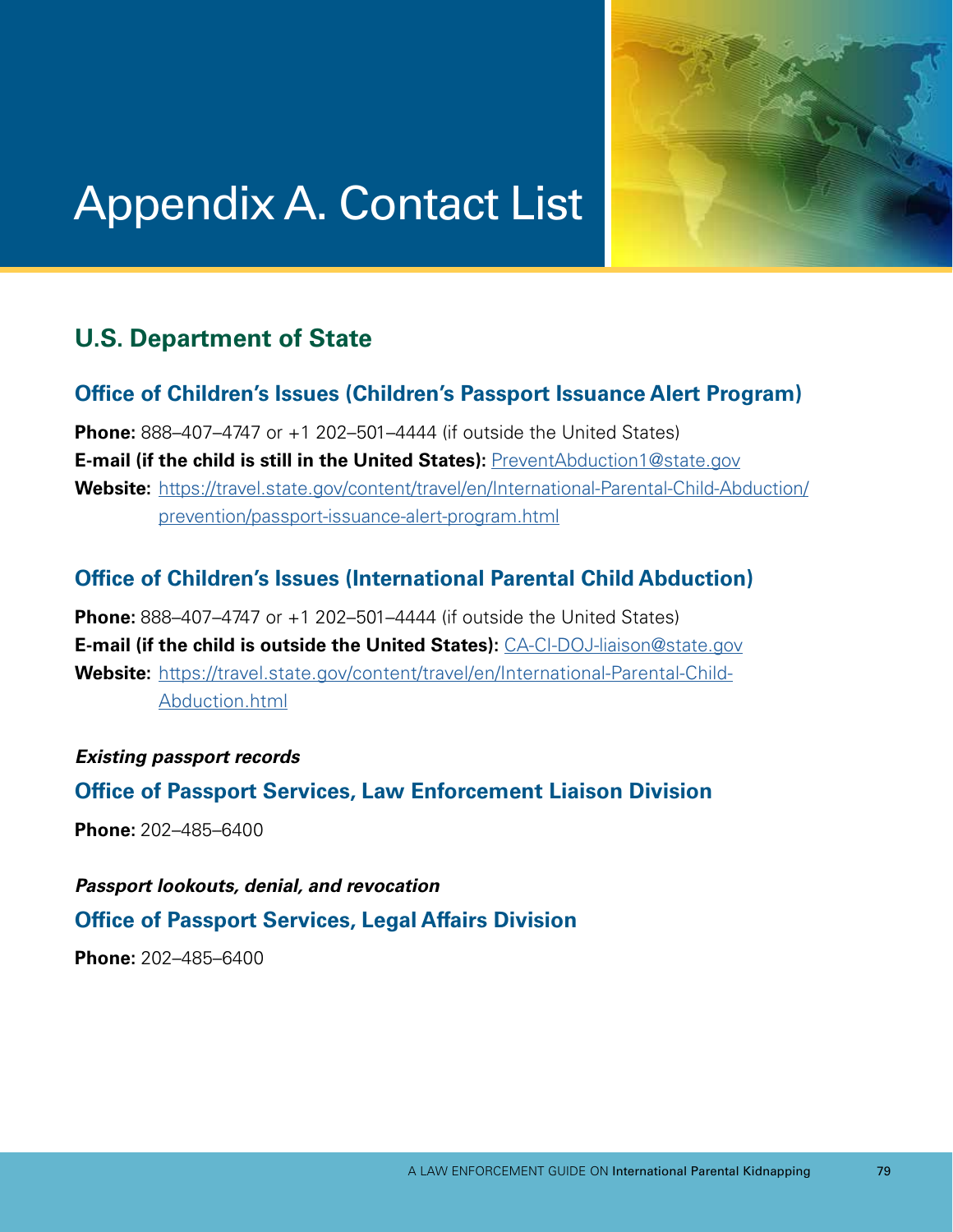#### **Bureau of Diplomatic Security**

**Phone:** 571–345–3146 **Emergency or After-Hours Number:** 866–217–2089 **Website:** [www.state.gov/m/ds/contact/195521.htm](http://www.state.gov/m/ds/contact/195521.htm)

## **U.S. Department of Justice**

#### **FBI Field Offices**

**Phone:** 410–691–5555

**Website:** [www.fbi.gov/contact-us/field](http://www.fbi.gov/contact-us/field)

When calling an FBI Field Office, ask for a special agent familiar with the investigative matters of crimes against children.

#### **Office of International Affairs**

**Phone:** For emergencies 24/7 for law enforcement or other government entities only, contact 202–514–5000. Ask for the relevant country specialist. **Website:** [www.justice.gov/criminal-oia](http://www.justice.gov/criminal-oia)

#### **Child Exploitation and Obscenity Section, Criminal Division**

**Phone:** 202–514–5780 **Website:** [www.justice.gov/criminal/ceos](http://www.justice.gov/criminal/ceos)

#### **USNCB–INTERPOL**

**Phone (24 Hours):** 202–616–9000 **Phone (State Toll-Free):** 800–743–5630 **Website:** [www.justice.gov/interpol-washington](http://www.justice.gov/interpol-washington)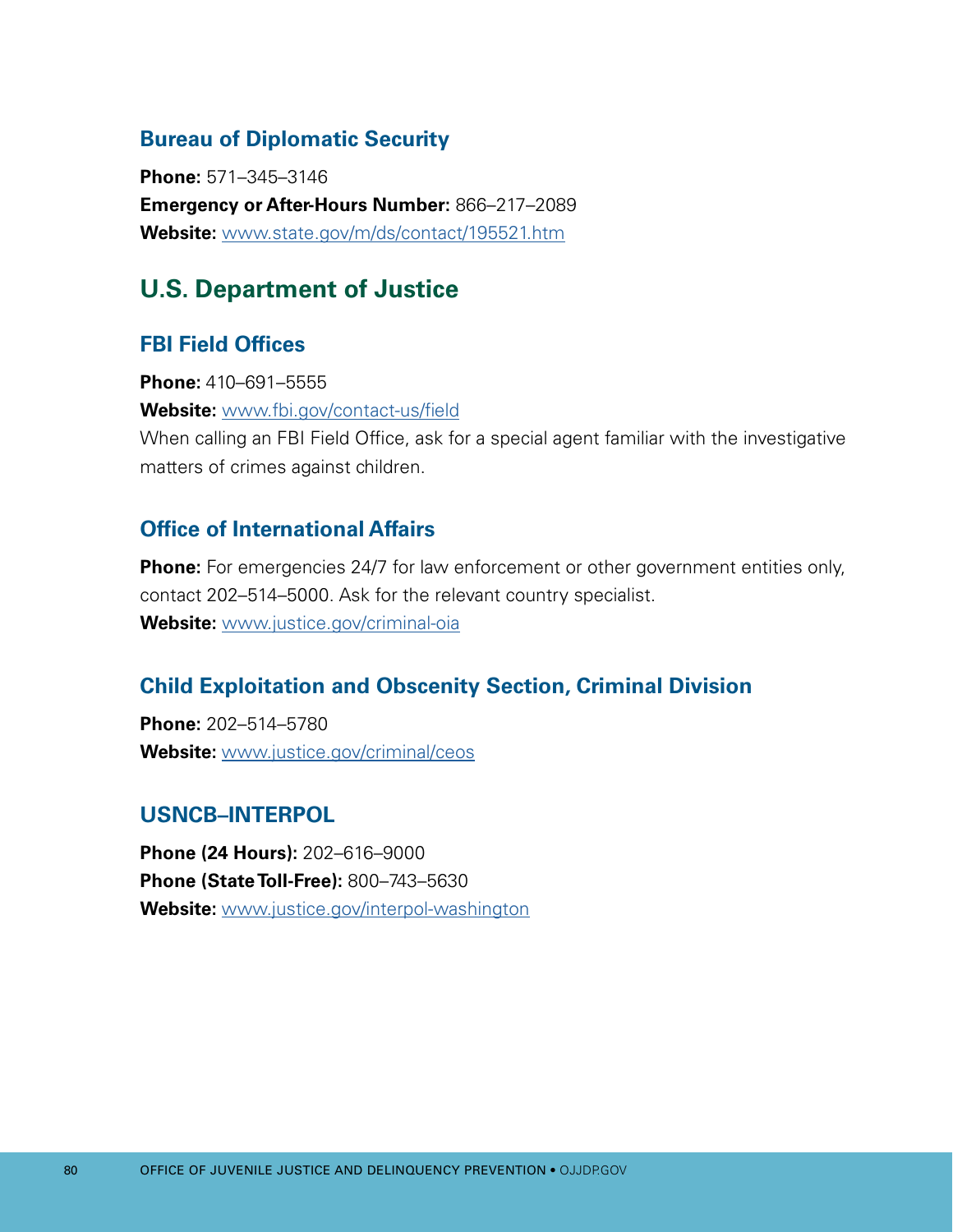## **U.S. Department of Homeland Security**

#### **Customs and Border Protection**

**Phone:** 877–227–5511 **Website:** [https://help.cbp.gov/app/answers/detail/a\\_id/827](https://help.cbp.gov/app/answers/detail/a_id/827) 

## **U.S. Department of Defense**

#### **Military Locator Service**

**Phone:** 703–545–6700 **Websites:** [www.militaryinstallations.dod.mil/MOS/f?p=MI:ENTRY:0](http://www.militaryinstallations.dod.mil/MOS/f?p=MI:ENTRY:0)  [www.usa.gov/military-personnel-and-installations](http://www.usa.gov/military-personnel-and-installations) 

### **Office of Personnel Management**

**Phone:** 202–606–2424

## **Family Educational Rights and Privacy Act Office**

**Phone:** 202–260–3887 **Website:** <https://www2.ed.gov/policy/gen/guid/fpco/ferpa/index.html>

## **Federal Parent Locator Service**

**Phone:** 202–401–1467 Website: [www.acf.hhs.gov/css/resource/federal-parent-locator-service-information-for](http://www.acf.hhs.gov/css/resource/federal-parent-locator-service-information-for-families)[families](http://www.acf.hhs.gov/css/resource/federal-parent-locator-service-information-for-families)

## **National Center for Missing & Exploited Children**

**Phone:** 800–THE–LOST (24-hour hotline) **Website:** [www.missingkids.org](http://www.missingkids.org)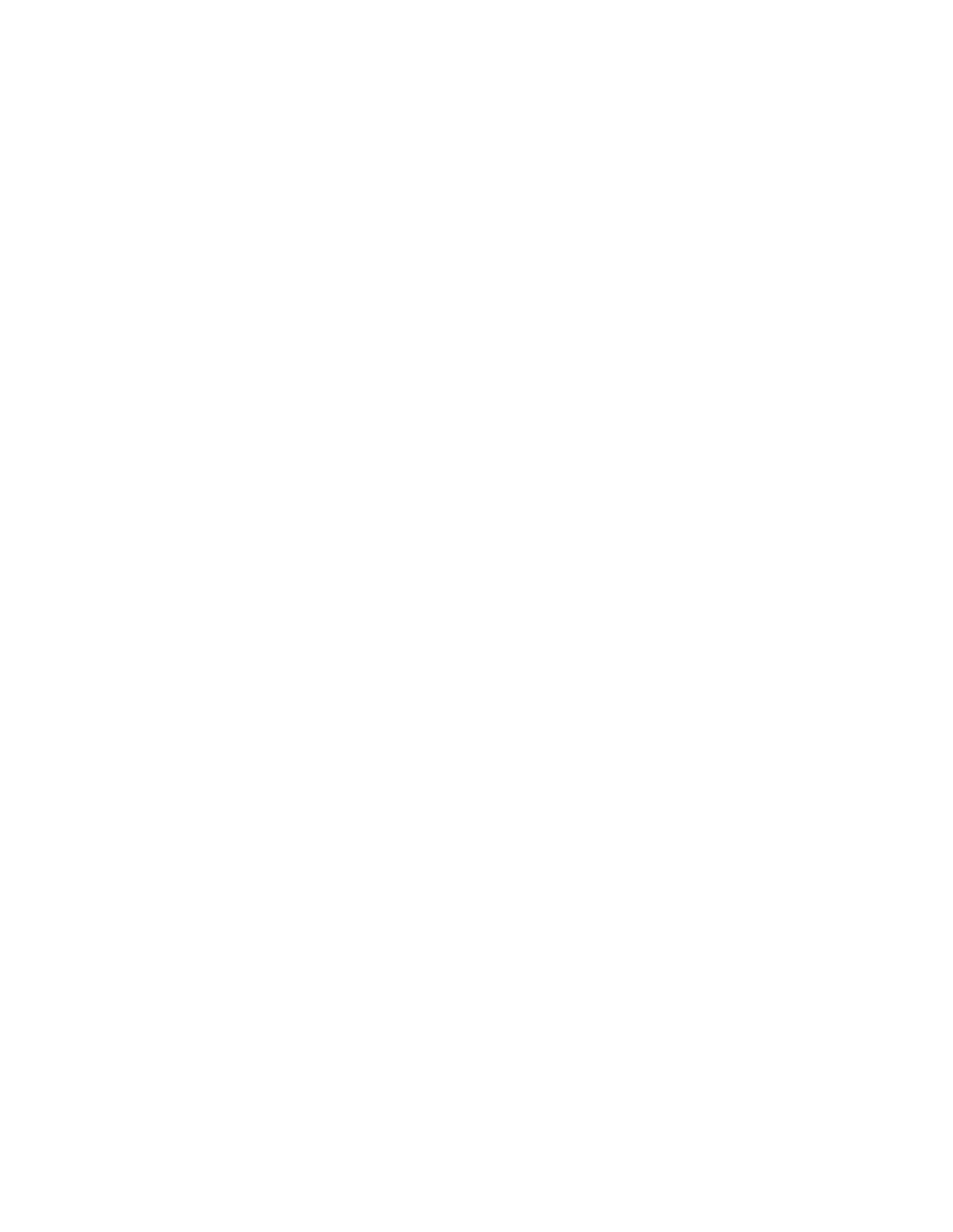# Appendix B. Resources and Recommended Readings



## **General Information**

#### **[Statistical Overview](https://travel.state.gov/content/travel/en/International-Parental-Child-Abduction/for-providers/legal-reports-and-data.html)**

[https://travel.state.gov/content/travel/en/International-Parental-Child-Abduction/for](https://travel.state.gov/content/travel/en/International-Parental-Child-Abduction/for-providers/legal-reports-and-data.html)[providers/legal-reports-and-data/data.html](https://travel.state.gov/content/travel/en/International-Parental-Child-Abduction/for-providers/legal-reports-and-data.html) 

## **Abduction Prevention**

#### **U.S. Department of State**

**[Tips for Preventing Abduction](https://travel.state.gov/content/travel/en/International-Parental-Child-Abduction/prevention/prevention-tips.html)**  [https://travel.state.gov/content/travel/en/International-Parental-Child-Abduction/](https://travel.state.gov/content/travel/en/International-Parental-Child-Abduction/prevention/prevention-tips.html)  [prevention/prevention-tips.html](https://travel.state.gov/content/travel/en/International-Parental-Child-Abduction/prevention/prevention-tips.html) 

## **Hague Convention on the Civil Aspects of International Child Abduction**

**U.S. Department of State [Overview of the Hague Abduction Convention](https://travel.state.gov/content/travel/en/International-Parental-Child-Abduction/for-providers/laws.html)**  [https://travel.state.gov/content/travel/en/International-Parental-Child-Abduction/for](https://travel.state.gov/content/travel/en/International-Parental-Child-Abduction/for-providers/laws.html)[providers/laws.html](https://travel.state.gov/content/travel/en/International-Parental-Child-Abduction/for-providers/laws.html)

#### **[List of Hague Abduction Convention Partner Countries](https://travel.state.gov/content/travel/en/International-Parental-Child-Abduction/abductions/hague-abduction-country-list.html)**

[https://travel.state.gov/content/travel/en/International-Parental-Child-Abduction/](https://travel.state.gov/content/travel/en/International-Parental-Child-Abduction/abductions/hague-abduction-country-list.html)  [abductions/hague-abduction-country-list.html](https://travel.state.gov/content/travel/en/International-Parental-Child-Abduction/abductions/hague-abduction-country-list.html)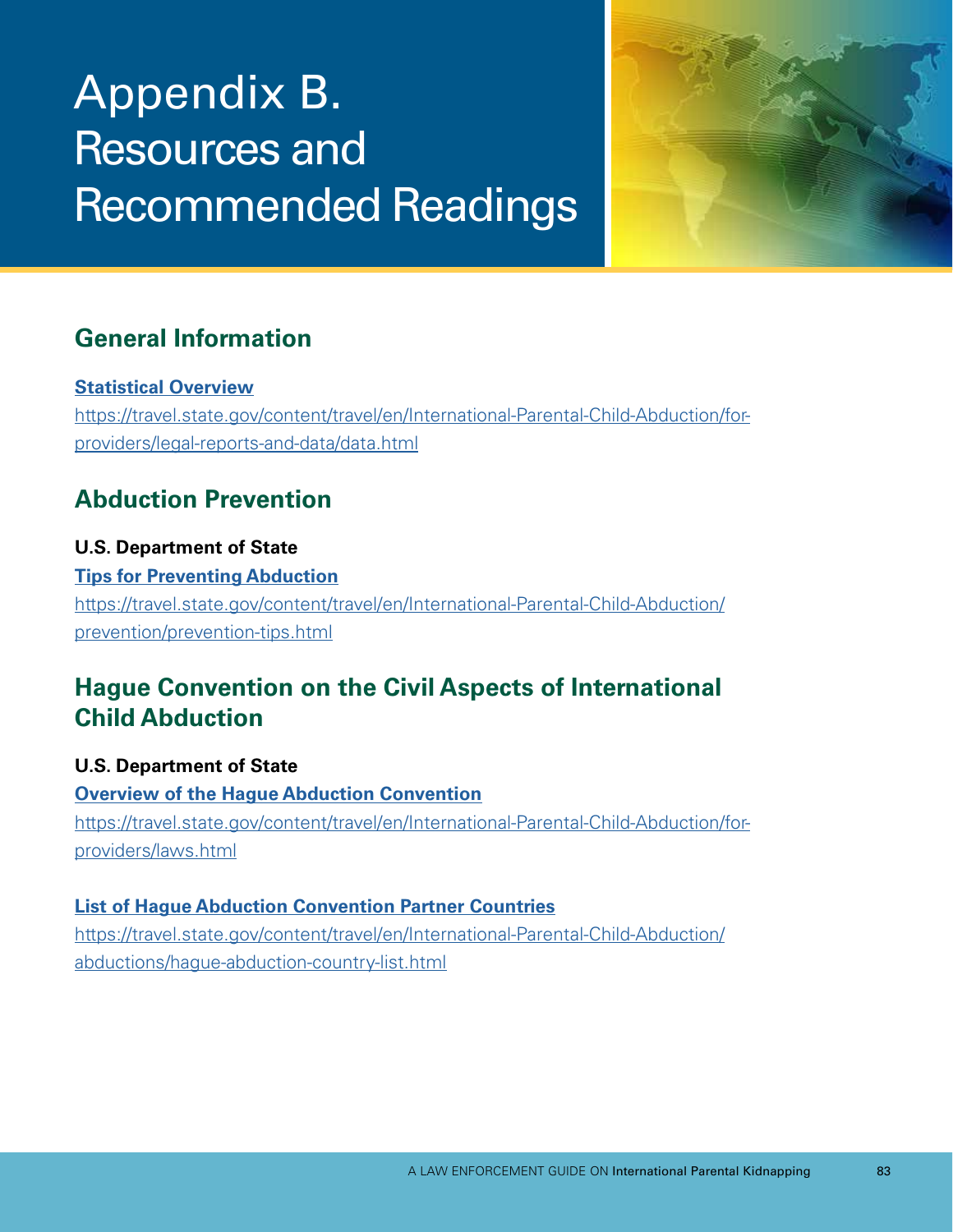#### **[Pressing Criminal Charges](https://travel.state.gov/content/travel/en/International-Parental-Child-Abduction/abductions/legain-info-for-parents/pressing-criminal-charges.html)**

[https://travel.state.gov/content/travel/en/International-Parental-Child-Abduction/](https://travel.state.gov/content/travel/en/International-Parental-Child-Abduction/abductions/legain-info-for-parents/pressing-criminal-charges.html)  [abductions/legain-info-for-parents/pressing-criminal-charges.html](https://travel.state.gov/content/travel/en/International-Parental-Child-Abduction/abductions/legain-info-for-parents/pressing-criminal-charges.html)

#### **[Recovery From Non-Hague Countries](https://travel.state.gov/content/travel/en/International-Parental-Child-Abduction/abductions/using-foreign-civil-courts.html)**

[https://travel.state.gov/content/travel/en/International-Parental-Child-Abduction/](https://travel.state.gov/content/travel/en/International-Parental-Child-Abduction/abductions/using-foreign-civil-courts.html)  [abductions/using-foreign-civil-courts.html](https://travel.state.gov/content/travel/en/International-Parental-Child-Abduction/abductions/using-foreign-civil-courts.html) 

**[Immigration and Nationality Act, Ineligibilities and Waivers: Laws](https://travel.state.gov/content/travel/en/us-visas/visa-information-resources/waivers.html)**  <https://travel.state.gov/content/travel/en/us-visas/visa-information-resources/waivers.html>

### **Investigations**

**Federal Agency Task Force for Missing and Exploited Children**  *[Federal Resources on Missing and Exploited Children: A Directory for Law](http://www.ncjrs.gov/pdffiles1/ojjdp/231619.pdf)  [Enforcement and Other Public and Private Agencies](http://www.ncjrs.gov/pdffiles1/ojjdp/231619.pdf)*  [www.ncjrs.gov/pdffiles1/ojjdp/231619.pdf](http://www.ncjrs.gov/pdffiles1/ojjdp/231619.pdf) 

#### **[International Parental Kidnapping Crime Act \(18 U.S.C. § 1204\)](https://www.gpo.gov/fdsys/pkg/USCODE-2011-title18/pdf/USCODE-2011-title18-partI-chap55-sec1204.pdf)**

[www.gpo.gov/fdsys/pkg/USCODE-2011-title18/pdf/USCODE-2011-title18-partI-chap55](https://www.gpo.gov/fdsys/pkg/USCODE-2011-title18/pdf/USCODE-2011-title18-partI-chap55-sec1204.pdf) [sec1204.pdf](https://www.gpo.gov/fdsys/pkg/USCODE-2011-title18/pdf/USCODE-2011-title18-partI-chap55-sec1204.pdf)

#### **National Center for Missing & Exploited Children**

**[Effective Use of the National Crime Information Center Database With Missing-Child](http://www.missingkids.org/content/dam/ncmec/en_us/documents/ncicguide.pdf)  [Incidents: A Reference Guide for Public-Safety Telecommunications Personnel](http://www.missingkids.org/content/dam/ncmec/en_us/documents/ncicguide.pdf)**  [www.missingkids.org/content/dam/ncmec/en\\_us/documents/ncicguide.pdf](http://www.missingkids.org/content/dam/ncmec/en_us/documents/ncicguide.pdf)

#### **[Investigative Checklist for First Responders](http://www.missingkids.org/content/dam/ncmec/en_us/desktop/publications/nc88.pdf)**  [www.missingkids.org/content/dam/ncmec/en\\_us/desktop/publications/nc88.pdf](http://www.missingkids.org/content/dam/ncmec/en_us/desktop/publications/nc88.pdf)

#### **U.S. Department of State [Passport Information for Law Enforcement Officers](https://travel.state.gov/content/travel/en/passports/legal-matters/law-enforcement.html)**  <https://travel.state.gov/content/travel/en/passports/legal-matters/law-enforcement.html>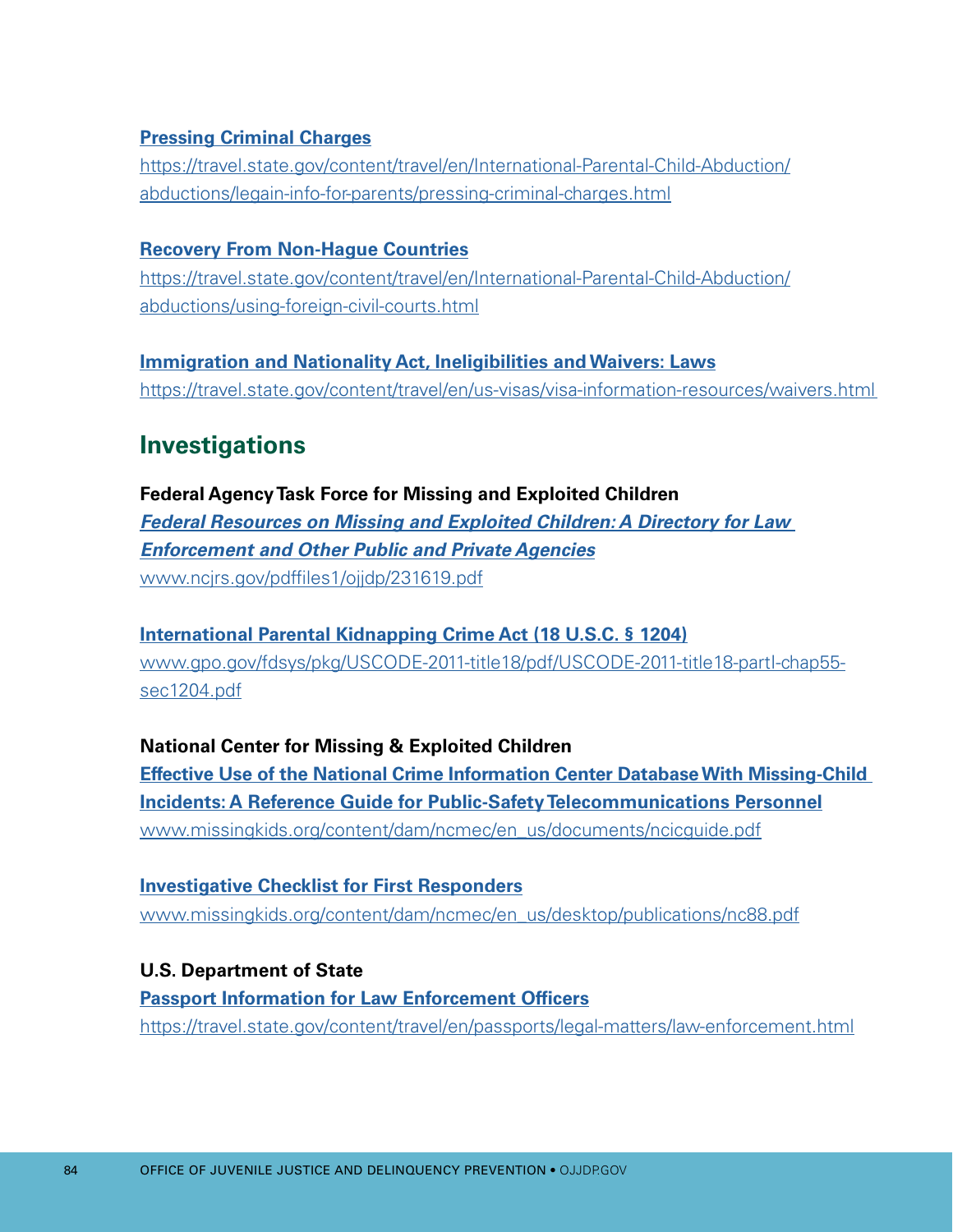## **Passport Information**

#### **U.S. Department of State**

**[Children's Passport Issuance Alert Program](https://travel.state.gov/content/travel/en/International-Parental-Child-Abduction/prevention/passport-issuance-alert-program.html)**  [https://travel.state.gov/content/travel/en/International-Parental-Child-Abduction/](https://travel.state.gov/content/travel/en/International-Parental-Child-Abduction/prevention/passport-issuance-alert-program.html)  [prevention/passport-issuance-alert-program.html](https://travel.state.gov/content/travel/en/International-Parental-Child-Abduction/prevention/passport-issuance-alert-program.html) 

#### **[Passports for Children Younger Than Age 16](https://travel.state.gov/content/travel/en/passports/apply-renew-passport/under-16.html)**

<https://travel.state.gov/content/travel/en/passports/apply-renew-passport/under-16.html>

**[Ages 16 and 17](https://travel.state.gov/content/travel/en/passports/apply-renew-passport/16-17.html)**  <https://travel.state.gov/content/travel/en/passports/apply-renew-passport/16-17.html>

### **Resources for Families**

#### **National Center for Missing & Exploited Children**

*[Family Abduction: Prevention and Response](http://www.missingkids.org/content/dam/ncmec/en_us/publications/nc75.pdf)*  [www.missingkids.org/content/dam/ncmec/en\\_us/publications/nc75.pdf](http://www.missingkids.org/content/dam/ncmec/en_us/publications/nc75.pdf) 

**Office of Juvenile Justice and Delinquency Prevention**  *[The Crime of Family Abduction: A Child's and Parent's Perspective](http://www.ncjrs.gov/pdffiles1/ojjdp/229933.pdf)*  www.ncirs.gov/pdffiles1/ojjdp/229933.pdf

*[A Family Resource Guide on International Parental Kidnapping](http://www.ncjrs.gov/pdffiles1/ojjdp/215476.pdf)*  www.ncirs.gov/pdffiles1/ojjdp/215476.pdf

#### **U.S. Department of State**

*[Understanding and Using UCAPA to Prevent Child Abduction](https://travel.state.gov/content/dam/childabduction/FLQSpring07Hoff.pdf)*  <https://travel.state.gov/content/dam/childabduction/FLQSpring07Hoff.pdf>

**[Uniform Child Abduction Prevention Act](http://www.uniformlaws.org/shared/docs/child_abduction_prevention/ucapa_final_oct06.pdf)**  www.uniformlaws.org/shared/docs/child\_abduction\_prevention/ucapa\_final\_oct06.pdf